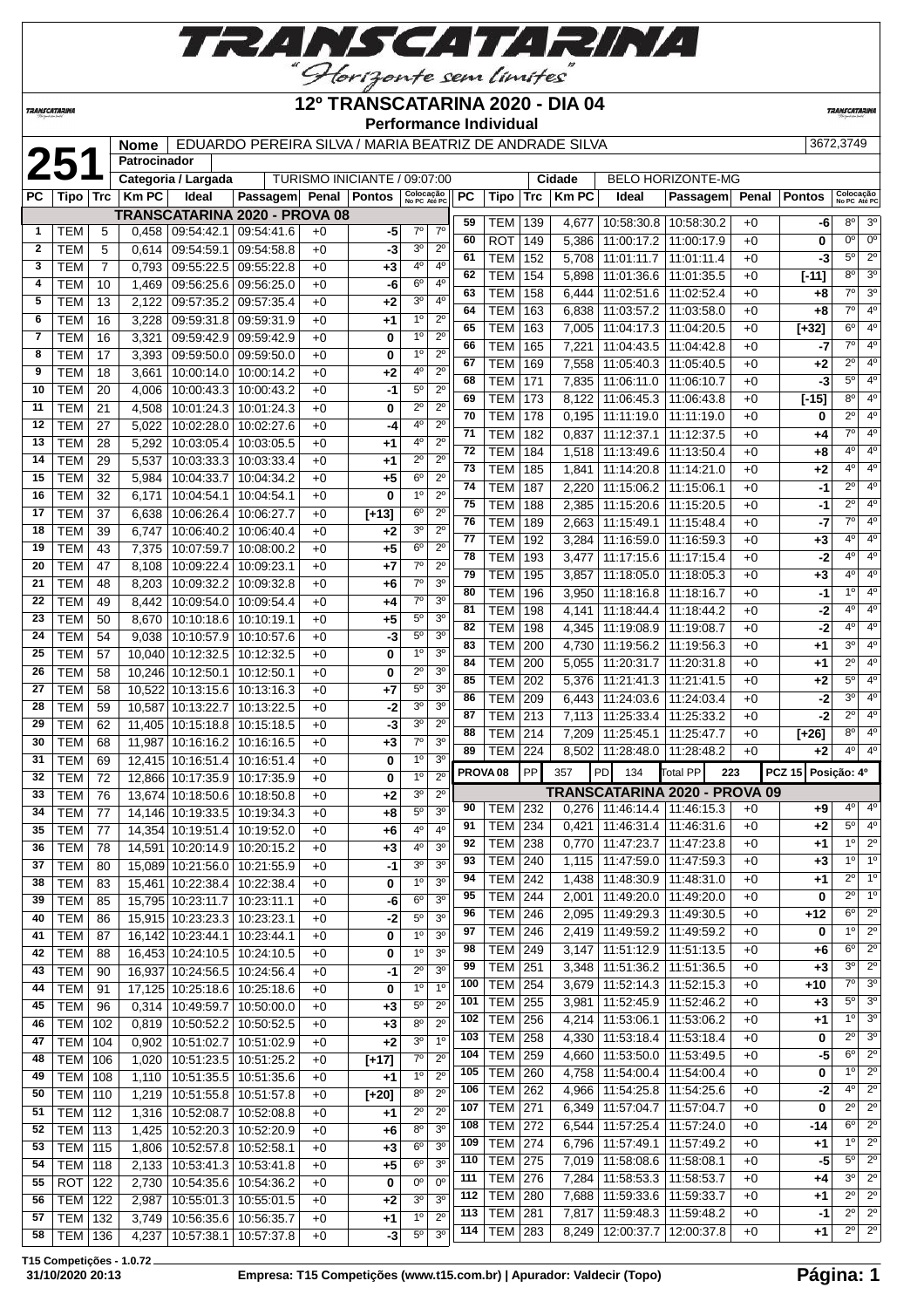

#### **TRANSCATARINA**

#### **12º TRANSCATARINA 2020 - DIA 04 Performance Individual**

**TRANSCATAR** 

|     |                 |     | <b>Nome</b>  |                              | EDUARDO PEREIRA SILVA / MARIA BEATRIZ DE ANDRADE SILVA |       |                              |                           |                  |                     |            |                |             |                             |                               |        |                    | 3672,3749                 |                        |
|-----|-----------------|-----|--------------|------------------------------|--------------------------------------------------------|-------|------------------------------|---------------------------|------------------|---------------------|------------|----------------|-------------|-----------------------------|-------------------------------|--------|--------------------|---------------------------|------------------------|
|     | 251             |     | Patrocinador |                              |                                                        |       |                              |                           |                  |                     |            |                |             |                             |                               |        |                    |                           |                        |
|     |                 |     |              | Categoria / Largada          |                                                        |       | TURISMO INICIANTE / 09:07:00 |                           |                  |                     |            |                | Cidade      |                             | <b>BELO HORIZONTE-MG</b>      |        |                    |                           |                        |
| PС  | Tipo            | Trc | <b>Km PC</b> | Ideal                        | Passagem                                               | Penal | <b>Pontos</b>                | Colocação<br>No PC Até PC |                  | PC                  | Tipo       | <b>Trc</b>     | <b>KmPC</b> | Ideal                       | Passagem                      | Penal  | <b>Pontos</b>      | Colocação<br>No PC Até PO |                        |
| 115 | <b>TEM</b>      | 283 | 8,565        | 12:01:06.9                   | 12:01:06.9                                             | $+0$  | 0                            | $2^{\circ}$               | $2^{\circ}$      |                     |            |                |             |                             |                               |        |                    |                           |                        |
| 116 | <b>TEM</b>      | 285 | 8,906        | 12:01:40.6   12:01:40.2      |                                                        | $+0$  | -4                           | 5 <sup>0</sup>            | $2^{\circ}$      | 174                 | TEM        | 461            | 5,014       | 13:22:47.0   13:24:46.7     |                               | $+0$   | $+1.197$           | $6^{\circ}$               | 6 <sup>o</sup>         |
| 117 | <b>TEM</b>      | 287 | 9,397        | 12:03:06.1                   | 12:03:06.2                                             | $+0$  | $+1$                         | $5^{\circ}$               | $2^{\circ}$      | 175                 | <b>TEM</b> | 465            | 5,417       | 13:23:48.3                  | 13:25:41.0                    | $+0$   | $+1.127$           | $6^{\circ}$               | 6 <sup>o</sup>         |
|     |                 |     |              |                              |                                                        |       |                              |                           | $2^{\circ}$      | 176                 | <b>TEM</b> | 473            | 6,037       | 13:25:21.2                  | 13:27:00.1                    | $+0$   | +989               | $6^{\circ}$               | 6 <sup>o</sup>         |
| 118 | <b>TEM</b>      | 290 | 9,528        | 12:03:38.8                   | 12:03:40.1                                             | $+0$  | $+13$                        | $8^{\circ}$               |                  | 177                 | <b>TEM</b> | 474            | 6,246       | 13:25:41.1                  | 13:27:20.8                    | $+0$   | $+997$             | 6 <sup>o</sup>            | 6 <sup>o</sup>         |
| 119 | <b>TEM</b>      | 294 | 9,643        | 12:03:54.1                   | 12:03:56.0                                             | $+0$  | $[t+19]$                     | 8 <sup>o</sup>            | 3 <sup>o</sup>   | 178                 | <b>TEM</b> | 479            | 6,533       | 13:26:17.4                  | 13:28:07.1                    | $+0$   | $+1.097$           | $6^{\circ}$               | 6 <sup>o</sup>         |
| 120 | TEM             | 296 | 9,885        | 12:04:22.4                   | 12:04:22.7                                             | $+0$  | $+3$                         | 5 <sup>o</sup>            | 4 <sup>0</sup>   | 179                 | <b>TEM</b> | 481            | 6,828       | 13:26:58.8                  | 13:28:44.3                    | $+0$   | $+1.055$           | 6 <sup>o</sup>            | 6 <sup>o</sup>         |
| 121 | <b>TEM</b>      | 304 | 10,559       | 12:06:28.3                   | 12:06:31.8                                             | $+0$  | $+35$                        | $7^\circ$                 | $5^{\circ}$      | 180                 | <b>TEM</b> | 488            | 7,399       | 13:28:29.3                  | 13:29:53.3                    | $+0$   | $+840$             | 6 <sup>o</sup>            | 6 <sup>o</sup>         |
| 122 | <b>TEM</b>      | 306 | 10,775       | 12:06:52.6                   | 12:06:54.6                                             | $+0$  | $[+20]$                      | $7^\circ$                 | 5 <sup>o</sup>   | 181                 | <b>TEM</b> | 489            | 7,456       | 13:28:37.9                  | 13:30:05.4                    | $+0$   | $+875$             | 6 <sup>o</sup>            | 6 <sup>o</sup>         |
| 123 | <b>TEM</b>      | 310 | 11,207       | 12:07:38.7                   | 12:07:38.8                                             | $+0$  | $+1$                         | $4^{\circ}$               | 5 <sup>0</sup>   | 182                 | <b>TEM</b> | 492            | 7,828       | 13:29:25.4                  | 13:31:05.1                    | $+0$   | $+997$             | $6^{\circ}$               | 6 <sup>o</sup>         |
| 124 | <b>TEM</b>      | 315 | 12,352       | 12:09:24.0                   | 12:09:24.1                                             | $+0$  | $+1$                         | 2 <sup>0</sup>            | 5 <sup>0</sup>   | 183                 | <b>TEM</b> |                |             |                             |                               | $+0$   |                    | 6 <sup>o</sup>            | 6 <sup>o</sup>         |
| 125 | TEM             | 318 |              | 12,959 12:10:24.7 12:10:25.4 |                                                        | $+0$  | $+7$                         | $7^\circ$                 | $\overline{5^0}$ | 184                 |            | 494            | 8,032       | 13:29:49.8                  | 13:31:30.7                    |        | $+1.009$           | $6^{\circ}$               | 6 <sup>o</sup>         |
| 126 | <b>TEM</b>      | 342 |              | 16,039 12:16:58.2 12:16:59.2 |                                                        | $+0$  | $+10$                        | $7^\circ$                 | $5^{\circ}$      |                     | <b>TEM</b> | 495            | 8,173       | 13:30:05.7                  | 13:31:43.6                    | $+0$   | $+979$             |                           |                        |
| 127 | <b>TEM</b>      | 344 |              | 16,217 12:17:19.1 12:17:19.4 |                                                        | $+0$  | $+3$                         | $5^{\circ}$               | 5 <sup>0</sup>   | 185                 | <b>TEM</b> | 496            | 8,491       | 13:31:04.3   13:33:10.3     |                               | $+0$   | $[+1.260]$         | $6^{\circ}$               | 6 <sup>o</sup>         |
| 128 | <b>TEM</b>      | 345 |              | 16,412 12:17:40.2            | 12:17:40.1                                             | $+0$  | $-1$                         | 3 <sup>0</sup>            | 5 <sup>0</sup>   | PROVA <sub>09</sub> |            | <b>PP</b>      | 16.620      | PD 1.389                    | Total PP                      | 15.231 | PCZ 9 Posicão: 6º  |                           |                        |
| 129 | <b>TEM</b>      | 345 | 16,588       | 12:17:56.4                   | 12:17:56.0                                             | $+0$  | -4                           | 6 <sup>o</sup>            | 5 <sup>o</sup>   |                     |            |                |             |                             | TRANSCATARINA 2020 - PROVA 10 |        |                    |                           |                        |
| 130 | TEM             | 346 | 16,868       | 12:18:19.2                   | 12:18:19.6                                             | $+0$  | +4                           | $5^{\circ}$               | $5^{\circ}$      | 186                 | TEM        | 3              | 0,348       | 14:23:52.8   14:23:52.9     |                               | $+0$   | +1                 | $4^{\circ}$               | 4 <sup>0</sup>         |
| 131 | <b>TEM</b>      | 350 | 17,210       | 12:18:57.8                   | 12:18:57.4                                             | $+0$  | -4                           | 5 <sup>0</sup>            | 6 <sup>o</sup>   | 187                 | TEM        | 3              | 0,443       | 14:24:02.3                  | 14:24:02.4                    | $+0$   | +1                 | 3 <sup>o</sup>            | 2 <sup>o</sup>         |
| 132 | <b>TEM</b>      | 356 |              | 18,005 12:20:22.2            | 12:20:22.0                                             | $+0$  | -2                           | 5 <sup>o</sup>            | 6 <sup>o</sup>   | 188                 | <b>TEM</b> | 6              | 0,849       | 14:24:43.0                  | 14:24:43.2                    | $+0$   | $+2$               | $5^{\circ}$               | 4 <sup>0</sup>         |
|     |                 |     |              |                              |                                                        |       |                              | 3 <sup>0</sup>            | 5 <sup>0</sup>   | 189                 | <b>TEM</b> | $\overline{7}$ | 1,236       | 14:25:19.1                  | 14:25:19.7                    | $+0$   | +6                 | 4 <sup>0</sup>            | 4 <sup>o</sup>         |
| 133 | <b>TEM</b>      | 357 | 18,323       | 12:20:54.2                   | 12:20:54.3                                             | $+0$  | +1                           |                           |                  | 190                 | <b>TEM</b> | 8              | 1,438       | 14:25:38.5                  | 14:25:38.7                    | $+0$   | $+2$               | $2^{\circ}$               | 2 <sup>o</sup>         |
| 134 | <b>TEM</b>      | 359 | 18,832       | 12:21:50.1                   | 12:21:50.1                                             | $+0$  | 0                            | 3 <sup>0</sup>            | 5 <sup>0</sup>   | 191                 | <b>TEM</b> | 11             | 1,752       | 14:26:11.6                  | 14:26:12.8                    | $+0$   | $\overline{[+12]}$ | 4 <sup>0</sup>            | 2 <sup>o</sup>         |
| 135 | <b>TEM</b>      | 361 |              | 19,036 12:22:09.0 12:22:09.1 |                                                        | $+0$  | +1                           | $2^{\circ}$               | $5^{\circ}$      | 192                 | <b>TEM</b> | 11             |             | 14:26:36.0                  | 14:26:36.3                    | $+0$   | $+3$               | $5^{\circ}$               | $\overline{2^{\circ}}$ |
| 136 | <b>TEM</b>      | 362 |              | 19,285 12:22:33.3            | 12:22:34.3                                             | $+0$  | $+10$                        | 3 <sup>o</sup>            | 6 <sup>o</sup>   | 193                 | <b>TEM</b> | 12             | 2,037       |                             |                               |        |                    | 1 <sup>0</sup>            | 2 <sup>o</sup>         |
| 137 | <b>TEM</b>      | 366 |              | 19,680 12:23:23.9            | 12:23:23.7                                             | $+0$  | $-2$                         | $4^{\circ}$               | $5^{\circ}$      |                     |            |                | 2,376       | 14:27:09.0                  | 14:27:09.2                    | $+0$   | $+2$               | $5^{\circ}$               | $\overline{2^{\circ}}$ |
| 138 | <b>TEM</b>      | 368 | 20,001       | 12:24:01.8                   | 12:24:02.1                                             | $+0$  | $+3$                         | 4 <sup>0</sup>            | 4 <sup>0</sup>   | 194                 | <b>TEM</b> | 14             | 2,679       | 14:27:44.1                  | 14:27:44.6                    | $+0$   | $+5$               |                           |                        |
| 139 | TEM             | 370 |              | 20,193 12:24:28.2            | 12:24:27.2                                             | $+0$  | $-10$                        | 5 <sup>o</sup>            | $5^{\circ}$      | 195                 | TEM        | 16             | 2,776       | 14:27:56.2                  | 14:27:56.6                    | $+0$   | $+4$               | 4 <sup>0</sup>            | 2 <sup>o</sup>         |
| 140 | <b>TEM</b>      | 374 |              | 20,442 12:25:07.0            | 12:25:07.3                                             | $+0$  | $+3$                         | $2^{\circ}$               | 4 <sup>0</sup>   | 196                 | <b>TEM</b> | 17             | 2,864       | 14:28:08.1   14:28:11.2     |                               | $+0$   | $[+31]$            | $5^{\circ}$               | 3 <sup>o</sup>         |
| 141 | <b>TEM</b>      | 385 |              | 22,186 12:28:25.0            | 12:28:25.0                                             | $+0$  | 0                            | 1 <sup>0</sup>            | 4 <sup>0</sup>   | 197                 | <b>TEM</b> | 18             | 3,202       | 14:28:38.1                  | 14:28:38.1                    | $+0$   | 0                  | 1 <sup>0</sup>            | 2 <sup>o</sup>         |
| 142 | <b>TEM</b>      | 386 |              | 22,778 12:29:16.2            | 12:29:16.3                                             | $+0$  | +1                           | $2^{\circ}$               | 4 <sup>0</sup>   | 198                 | <b>TEM</b> | 20             | 3,557       | 14:29:18.8                  | 14:29:18.0                    | $+0$   | -8                 | 8 <sup>o</sup>            | 3 <sup>o</sup>         |
| 143 | <b>TEM</b>      | 389 |              | 23,313 12:30:20.9            | 12:30:21.1                                             | $+0$  | +2                           | 3 <sup>0</sup>            | 4 <sup>0</sup>   | 199                 | <b>TEM</b> | 22             | 3,802       | 14:29:44.6                  | 14:29:44.5                    | $+0$   | $-1$               | $2^{\circ}$               | 3 <sup>o</sup>         |
| 144 | <b>TEM</b>      | 391 |              | 23,734 12:31:01.7 12:31:01.6 |                                                        | $+0$  | $-1$                         | $4^{\circ}$               | 4 <sup>0</sup>   | 200                 | <b>TEM</b> | 24             | 4,501       | 14:30:47.2                  | 14:30:47.4                    | $+0$   | +2                 | $2^{\circ}$               | $\overline{2^{\circ}}$ |
| 145 | <b>TEM</b>      | 392 | 23.972       | 12:31:29.5                   | 12:31:29.4                                             | $+0$  | $-1$                         | $2^{\circ}$               | 4 <sup>0</sup>   | 201                 | <b>TEM</b> | 27             | 4,911       | 14:32:13.5                  | 14:32:13.2                    | $+0$   | -3                 | 4 <sup>0</sup>            | 2 <sup>o</sup>         |
| 146 | <b>TEM</b>      | 394 |              | 24,246 12:31:58.9            | 12:31:58.9                                             | $+0$  | 0                            | $2^{\circ}$               | $4^{\circ}$      | 202                 | <b>TEM</b> | 28             | 5,054       | 14:32:35.5                  | 14:32:35.8                    | $+0$   | +3                 | $4^{\circ}$               | 2 <sup>o</sup>         |
| 147 | <b>TEM</b>      | 396 | 24,687       | 12:32:48.5                   | 12:32:48.4                                             | $+0$  | $-1$                         | 1 <sup>0</sup>            | 4 <sup>0</sup>   | 203                 | <b>TEM</b> | 35             | 5,680       | 14:33:59.0                  | 14:33:58.9                    | $+0$   | $-1$               | 1 <sup>0</sup>            | $\overline{2^0}$       |
| 148 | TEM             | 397 |              | 12:33:16.9                   | 12:33:28.8                                             | $+0$  | $+119$                       | 8 <sup>o</sup>            | 6 <sup>o</sup>   | 204                 | TEM        | 42             | 6,979       | 14:36:13.1                  | 14:36:12.5                    | $+0$   | -6                 | 6 <sup>o</sup>            | $\overline{2^{\circ}}$ |
|     |                 |     | 24,811       |                              |                                                        |       |                              | 8 <sup>o</sup>            | 6 <sup>o</sup>   | 205                 | <b>TEM</b> | 44             | 7,571       |                             | 14:37:06.1   14:37:06.0       | $+0$   | -1                 | 3 <sup>o</sup>            | 2 <sup>o</sup>         |
| 149 | <b>TEM</b>      | 399 | 24,947       | 12:33:39.1                   | 12:33:41.4                                             | $+0$  | $[+23]$                      |                           |                  | 206                 | <b>TEM</b> | 44             | 7,718       | 14:37:22.1   14:37:22.0     |                               | $+0$   | $-1$               | 3 <sup>0</sup>            | 2 <sup>o</sup>         |
| 150 | <b>TEM</b>      | 400 |              | 25,136 12:34:01.5 12:34:01.9 |                                                        | $+0$  | $+4$                         | $5^{\circ}$               | 6 <sup>o</sup>   | 207                 | TEM        | 45             | 7,977       | 14:37:51.6   14:37:51.7     |                               | $+0$   | +1                 | $2^{\circ}$               | $2^{\circ}$            |
| 151 | TEM   403       |     |              | 25,361 12:34:44.0 12:34:45.3 |                                                        | +0    | +13                          | $4^{\circ}$               | 6 <sup>o</sup>   | 208                 | <b>TEM</b> | 46             |             | 14:38:22.5                  |                               |        | $+4$               | $5^\circ$                 | $\overline{2^{\circ}}$ |
|     | 152   TEM   404 |     |              | 25,580 12:35:01.8 12:35:05.6 |                                                        | $+0$  | $+38$                        | 8 <sup>o</sup>            | 7 <sup>0</sup>   |                     |            |                | 8,252       |                             | 14:38:22.9                    | $+0$   |                    | $1^{\circ}$               | 2 <sup>o</sup>         |
| 153 | $ \text{TEM} $  | 407 | 0,187        | 13:10:37.2 13:10:39.1        |                                                        | $+0$  | $[+19]$                      | $6^{\circ}$               | 6 <sup>o</sup>   | 209                 | <b>TEM</b> | 48             | 8,610       |                             | 14:38:55.8   14:38:55.8       | $+0$   | 0                  |                           |                        |
| 154 | TEM             | 408 | 0,297        |                              | 13:10:53.7 13:10:55.3                                  | $+0$  | +16                          | $4^{\circ}$               | 6 <sup>o</sup>   | 210                 | CAN        | 53             | 0,159       |                             | $00:00:00.0$   00:00:00.0     | $+0$   | 0                  |                           |                        |
| 155 | TEM             | 410 | 0,480        |                              | 13:11:22.8   13:11:26.0                                | $+0$  | $+32$                        | 6 <sup>o</sup>            | $5^{\circ}$      | 211                 | CAN        | 58             | 0,438       |                             | $00:00:00.0$   $00:00:00.0$   | $+0$   | 0                  |                           |                        |
| 156 | <b>TEM</b>      | 412 | 0,658        | 13:11:42.2                   | 13:11:47.6                                             | $+0$  | $+54$                        | 6 <sup>o</sup>            | 5 <sup>o</sup>   | 212                 | CAN        | 61             | 0,635       |                             | $00:00:00.0$   $00:00:00.0$   | $+0$   | 0                  |                           |                        |
| 157 | <b>TEM</b>      | 416 | 1,091        |                              | 13:12:59.4 13:12:59.0                                  | $+0$  | -4                           | $5^{\circ}$               | $5^{\circ}$      | 213                 | CAN        | 62             | 0,725       |                             | $00:00:00.0$ 00:00:00.0       | $+0$   | 0                  |                           |                        |
| 158 | <b>TEM</b>      | 421 | 1,583        |                              | 13:13:58.2 13:13:58.6                                  | $+0$  | +4                           | $2^{\circ}$               | $5^{\circ}$      | 214                 | CAN        | 66             | 1,059       |                             | $00:00:00.0$   $00:00:00.0$   | $+0$   | 0                  |                           |                        |
| 159 | <b>TEM</b>      | 422 | 1,650        |                              | 13:14:07.6   13:14:09.0                                | $+0$  | $+14$                        | 5 <sup>0</sup>            | 5 <sup>o</sup>   | 215                 | CAN        | 75             | 1,798       | $00:00:00.0$   $00:00:00.0$ |                               | $+0$   | 0                  |                           |                        |
| 160 | <b>TEM</b>      | 425 | 1,838        |                              | 13:14:32.8 13:14:35.6                                  | $+0$  | $[+28]$                      | 5 <sup>0</sup>            | 5 <sup>o</sup>   | 216                 | CAN        | 76             | 1,931       | 00:00:00.0                  | 00:00:00.0                    | $+0$   | 0                  |                           |                        |
| 161 | TEM             | 426 | 1,948        |                              | 13:14:46.3 13:14:48.3                                  | $+0$  | $[+20]$                      | 4 <sup>0</sup>            | 5 <sup>o</sup>   | 217                 | CAN        | 77             | 2,054       |                             | 00:00:00.0 00:00:00.0         | $+0$   | 0                  |                           |                        |
| 162 | TEM             | 428 | 2,047        |                              | 13:15:00.0 13:15:04.2                                  | $+0$  | $+42$                        | $5^{\rm o}$               | $5^{\circ}$      | 218                 | CAN        | 79             | 2,182       | $00:00:00.0$   $00:00:00.0$ |                               | $+0$   | 0                  |                           |                        |
| 163 | TEM             | 430 | 2,259        |                              | 13:15:23.4 13:15:28.2                                  | $+0$  | $+48$                        | $5^{\rm o}$               | $5^{\circ}$      | 219                 | CAN        | 82             | 2,330       | $00:00:00.0$   $00:00:00.0$ |                               | $+0$   | 0                  |                           |                        |
| 164 |                 |     |              |                              |                                                        |       |                              | $7^\circ$                 | 6 <sup>o</sup>   | 220                 | CAN        | 84             | 2,408       | 00:00:00.0                  | 00:00:00.0                    | $+0$   | 0                  |                           |                        |
|     | <b>TEM</b>      | 436 | 2,877        |                              | 13:16:55.3 13:15:37.5                                  | +0    | $-778$                       |                           |                  | 221                 | CAN        | 86             | 2,611       |                             | $00:00:00.0$   $00:00:00.0$   | $+0$   | 0                  |                           |                        |
| 165 | <b>TEM</b>      | 440 | 3,069        |                              | 13:17:32.6 13:17:39.9                                  | $+0$  | $+73$                        | 6 <sup>o</sup>            | 6 <sup>o</sup>   | 222                 | CAN        | 89             | 2,858       |                             | $00:00:00.0$   00:00:00.0     | $+0$   | 0                  |                           |                        |
| 166 | <b>TEM</b>      | 442 | 3,300        |                              | 13:18:03.9   13:18:15.4                                | $+0$  | $+115$                       | 6 <sup>o</sup>            | 6 <sup>o</sup>   | 223                 |            | 92             |             |                             |                               | $+0$   |                    |                           |                        |
| 167 | <b>TEM</b>      | 443 | 3,588        |                              | 13:18:53.3 13:19:03.4                                  | $+0$  | $+101$                       | $4^{\circ}$               | $6^{\circ}$      |                     | CAN        |                | 3,091       |                             | $00:00:00.0$   00:00:00.0     |        | 0                  |                           |                        |
| 168 | <b>TEM</b>      | 444 | 3,689        |                              | 13:19:10.6   13:19:18.3                                | +0    | $+77$                        | 3 <sup>o</sup>            | 6 <sup>o</sup>   | 224                 | CAN        | 98             | 3,375       |                             | $00:00:00.0$   00:00:00.0     | $+0$   | 0                  |                           |                        |
| 169 | <b>TEM</b>      | 446 | 3,813        |                              | 13:19:29.5 13:19:37.4                                  | $+0$  | $+79$                        | $5^{\circ}$               | 6 <sup>o</sup>   | 225                 | CAN        | 106            | 4,007       |                             | $00:00:00.0$ 00:00:00.0       | $+0$   | 0                  |                           |                        |
|     | 170   TEM       | 451 | 4,228        |                              | 13:20:46.8   13:21:16.2                                | $+0$  | $+294$                       | 6 <sup>o</sup>            | 6 <sup>o</sup>   | 226                 | CAN        | 107            | 4,162       | 00:00:00.0                  | 00:00:00.0                    | $+0$   | 0                  |                           |                        |
| 171 | TEM             | 456 | 4,561        |                              | 13:21:36.9 13:22:17.2                                  | $+0$  | $+403$                       | $6^{\circ}$               | 6 <sup>o</sup>   | 227                 | CAN        | 109            | 4,261       |                             | $00:00:00.0$   $00:00:00.0$   | $+0$   | 0                  |                           |                        |
| 172 | <b>TEM</b>      | 457 | 4,812        |                              | 13:22:16.2   13:22:54.3                                | $+0$  | $+381$                       | 6 <sup>o</sup>            | 6 <sup>o</sup>   | 228                 | CAN        | 110            | 4,373       |                             | $00:00:00.0$   $00:00:00.0$   | $+0$   | 0                  |                           |                        |
|     | 173   TEM       | 459 | 4,938        |                              | 13:22:36.7   13:24:33.3                                | $+0$  | $+1.166$                     | 6 <sup>o</sup>            | $6^{\circ}$      | 229                 | CAN        | 115            | 4,675       | $00:00:00.0$   $00:00:00.0$ |                               | $+0$   | 0                  |                           |                        |
|     |                 |     |              |                              |                                                        |       |                              |                           |                  |                     |            |                |             |                             |                               |        |                    |                           |                        |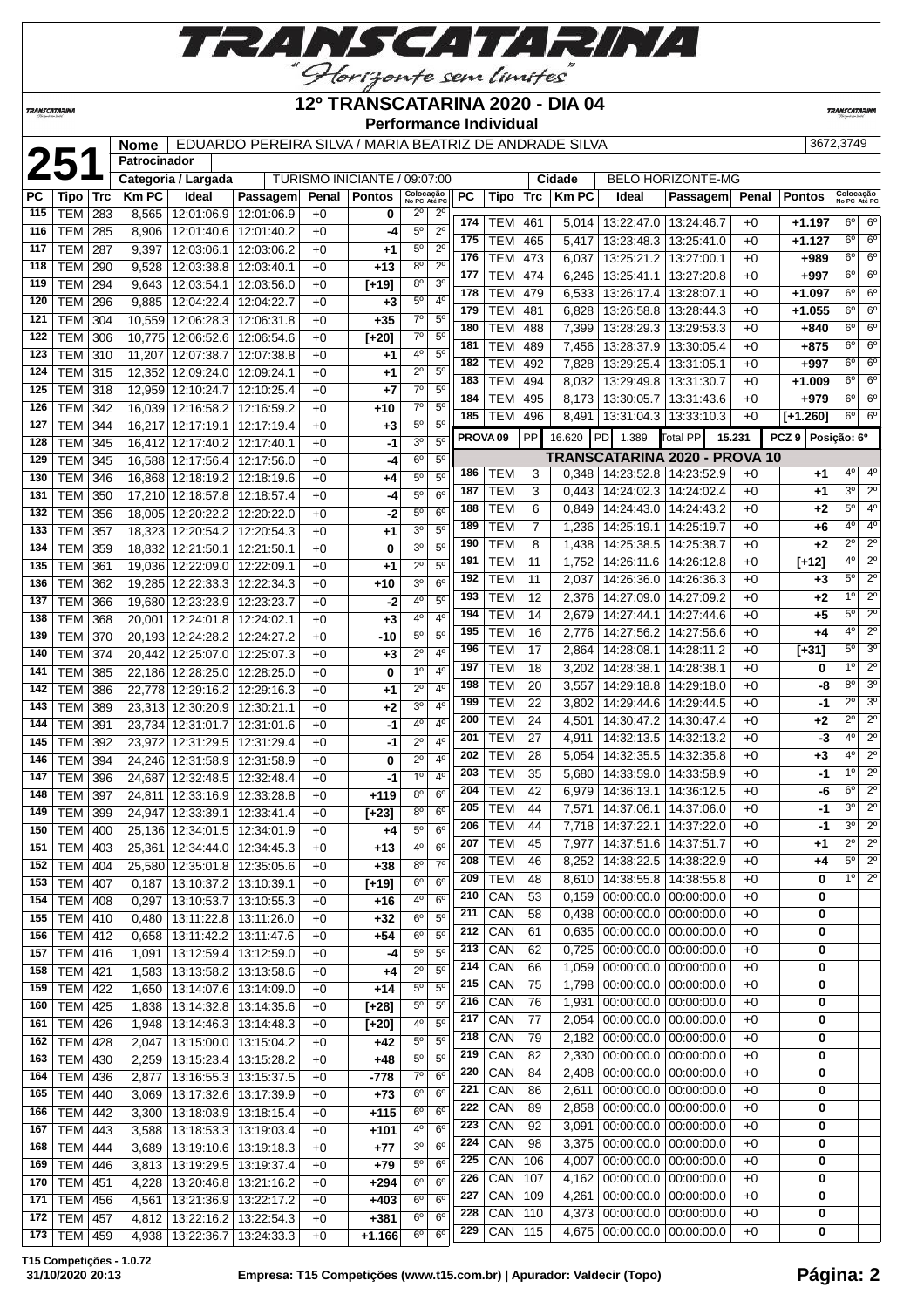

### **12º TRANSCATARINA 2020 - DIA 04**

**Performance Individual**

**TRANSCATARIN** 

**Patrocinador**

**TRANSCATARINA** 

**Nome** EDUARDO PEREIRA SILVA / MARIA BEATRIZ DE ANDRADE SILVA 3672,3749

**TURISMO INICIANTE / 09:07:00** 

| РC  | Tipo   Trc      |     | <b>KmPC</b> | Ideal                       | Passagem                    |      | Penal   Pontos | Colocação<br>No PC Até PC | <b>PC</b> | Tipo   Trc | <b>Km PC</b> | Ideal | Passagem Penal Pontos |  | Colocação<br>No PC Até PC |
|-----|-----------------|-----|-------------|-----------------------------|-----------------------------|------|----------------|---------------------------|-----------|------------|--------------|-------|-----------------------|--|---------------------------|
| 230 | CAN             | 119 | 5,052       | $00:00:00.0$ 00:00:00.0     |                             | $+0$ | 0              |                           |           |            |              |       |                       |  |                           |
| 231 | CAN             | 123 | 0,454       | $00:00:00.0$   $00:00:00.0$ |                             | $+0$ | 0              |                           |           |            |              |       |                       |  |                           |
| 232 | CAN             | 125 | 0,751       | $00:00:00.0$   $00:00:00.0$ |                             | $+0$ | 0              |                           |           |            |              |       |                       |  |                           |
| 233 | CAN             | 127 | 1,010       | $00:00:00.0$   $00:00:00.0$ |                             | $+0$ | 0              |                           |           |            |              |       |                       |  |                           |
| 234 | CAN             | 130 | 1,239       | $00:00:00.0$   $00:00:00.0$ |                             | $+0$ | 0              |                           |           |            |              |       |                       |  |                           |
| 235 | CAN             | 133 | 1,513       | $00:00:00.0$ 00:00:00.0     |                             | $+0$ | 0              |                           |           |            |              |       |                       |  |                           |
| 236 | CAN             | 136 | 1,807       | $00:00:00.0$ 00:00:00.0     |                             | $+0$ | 0              |                           |           |            |              |       |                       |  |                           |
| 237 | CAN             | 140 | 2,228       |                             | $00:00:00.0$   $00:00:00.0$ | $+0$ | 0              |                           |           |            |              |       |                       |  |                           |
| 238 | CAN             | 142 | 2,497       |                             | $00:00:00.0$   $00:00:00.0$ | $+0$ | 0              |                           |           |            |              |       |                       |  |                           |
| 239 | CAN             | 142 | 2,581       | $00:00:00.0$   $00:00:00.0$ |                             | $+0$ | 0              |                           |           |            |              |       |                       |  |                           |
| 240 | CAN             | 143 | 2,694       | $00:00:00.0$   $00:00:00.0$ |                             | $+0$ | 0              |                           |           |            |              |       |                       |  |                           |
| 241 | CAN             | 145 | 2,961       | $00:00:00.0$   $00:00:00.0$ |                             | $+0$ | 0              |                           |           |            |              |       |                       |  |                           |
| 242 | CAN             | 147 | 3,456       | $00:00:00.0$   $00:00:00.0$ |                             | $+0$ | 0              |                           |           |            |              |       |                       |  |                           |
| 243 | CAN             | 149 | 3,630       | $00:00:00.0$   $00:00:00.0$ |                             | $+0$ | 0              |                           |           |            |              |       |                       |  |                           |
| 244 | CAN             | 151 | 3,802       |                             | $00:00:00.0$   $00:00:00.0$ | $+0$ | 0              |                           |           |            |              |       |                       |  |                           |
| 245 | CAN             | 151 | 3,898       | $00:00:00.0$   $00:00:00.0$ |                             | $+0$ | 0              |                           |           |            |              |       |                       |  |                           |
| 246 | CAN             | 153 | 4,050       | $00:00:00.0$ 00:00:00.0     |                             | $+0$ | 0              |                           |           |            |              |       |                       |  |                           |
| 247 | CAN             | 154 | 4,110       | $00:00:00.0$   $00:00:00.0$ |                             | $+0$ | 0              |                           |           |            |              |       |                       |  |                           |
| 248 | CAN             | 159 | 4,809       | $00:00:00.0$   $00:00:00.0$ |                             | $+0$ | 0              |                           |           |            |              |       |                       |  |                           |
| 249 | CAN             | 162 | 5,019       | $00:00:00.0$ 00:00:00.0     |                             | $+0$ | 0              |                           |           |            |              |       |                       |  |                           |
| 250 | CAN             | 165 | 5,260       | $00:00:00.0$   $00:00:00.0$ |                             | $+0$ | 0              |                           |           |            |              |       |                       |  |                           |
| 251 | CAN             | 166 | 5,428       | $00:00:00.0$ 00:00:00.0     |                             | $+0$ | 0              |                           |           |            |              |       |                       |  |                           |
| 252 | CAN             | 168 | 5,504       | $00:00:00.0$ 00:00:00.0     |                             | $+0$ | 0              |                           |           |            |              |       |                       |  |                           |
| 253 | CAN             | 172 | 5,854       | $00:00:00.0$   $00:00:00.0$ |                             | $+0$ | 0              |                           |           |            |              |       |                       |  |                           |
| 254 | $CAN$ 174       |     | 6,160       | $00:00:00.0$   $00:00:00.0$ |                             | +0   | 0              |                           |           |            |              |       |                       |  |                           |
| 255 | CAN 175         |     | 6,392       | $00:00:00.0$   $00:00:00.0$ |                             | $+0$ | 0              |                           |           |            |              |       |                       |  |                           |
| 256 | CAN             | 179 | 6,745       | $00:00:00.0$ 00:00:00.0     |                             | $+0$ | 0              |                           |           |            |              |       |                       |  |                           |
| 257 | CAN             | 180 | 6,952       | $00:00:00.0$ 00:00:00.0     |                             | $+0$ | 0              |                           |           |            |              |       |                       |  |                           |
| 258 | CAN             | 186 | 7,740       | $00:00:00.0$ 00:00:00.0     |                             | $+0$ | 0              |                           |           |            |              |       |                       |  |                           |
| 259 | CAN             | 188 | 7,889       | $00:00:00.0$   $00:00:00.0$ |                             | $+0$ | 0              |                           |           |            |              |       |                       |  |                           |
| 260 | CAN             | 194 | 8,294       |                             | $00:00:00.0$   $00:00:00.0$ | $+0$ | 0              |                           |           |            |              |       |                       |  |                           |
| 261 | CAN             | 197 | 8,460       | $00:00:00.0$   $00:00:00.0$ |                             | +0   | 0              |                           |           |            |              |       |                       |  |                           |
| 262 | CAN             | 201 | 8,779       | $00:00:00.0$ 00:00:00:00    |                             | $+0$ | 0              |                           |           |            |              |       |                       |  |                           |
| 263 | $CAN$ 203       |     | 8,938       | $00:00:00.0$ 00:00:00:00    |                             | $+0$ | 0              |                           |           |            |              |       |                       |  |                           |
|     | 264   CAN   207 |     | 9,426       | 00:00:00.0 00:00:00.0       |                             | $+0$ | 0              |                           |           |            |              |       |                       |  |                           |

 CAN 209 9,671 00:00:00.0 00:00:00.0 +0 **0** CAN 209 9,706 00:00:00.0 00:00:00.0 +0 **0** CAN 210 9,750 00:00:00.0 00:00:00.0 +0 **0** CAN 215 10,162 00:00:00.0 00:00:00.0 +0 **0** CAN 219 10,304 00:00:00.0 00:00:00.0 +0 **0** CAN 220 10,450 00:00:00.0 00:00:00.0 +0 **0** CAN 222 10,633 00:00:00.0 00:00:00.0 +0 **0** CAN 232 11,512 00:00:00.0 00:00:00.0 +0 **0** CAN 234 11,798 00:00:00.0 00:00:00.0 +0 **0** CAN 236 11,929 00:00:00.0 00:00:00.0 +0 **0** CAN 237 12,046 00:00:00.0 00:00:00.0 +0 **0** CAN 240 12,455 00:00:00.0 00:00:00.0 +0 **0 PROVA 10** PP 100 PD 43 Total PP **57 PCZ 2 Posição: 1º**

**TOTAL** PP 17.077 PD 1.566 Total PP **15.511 PCZ 26**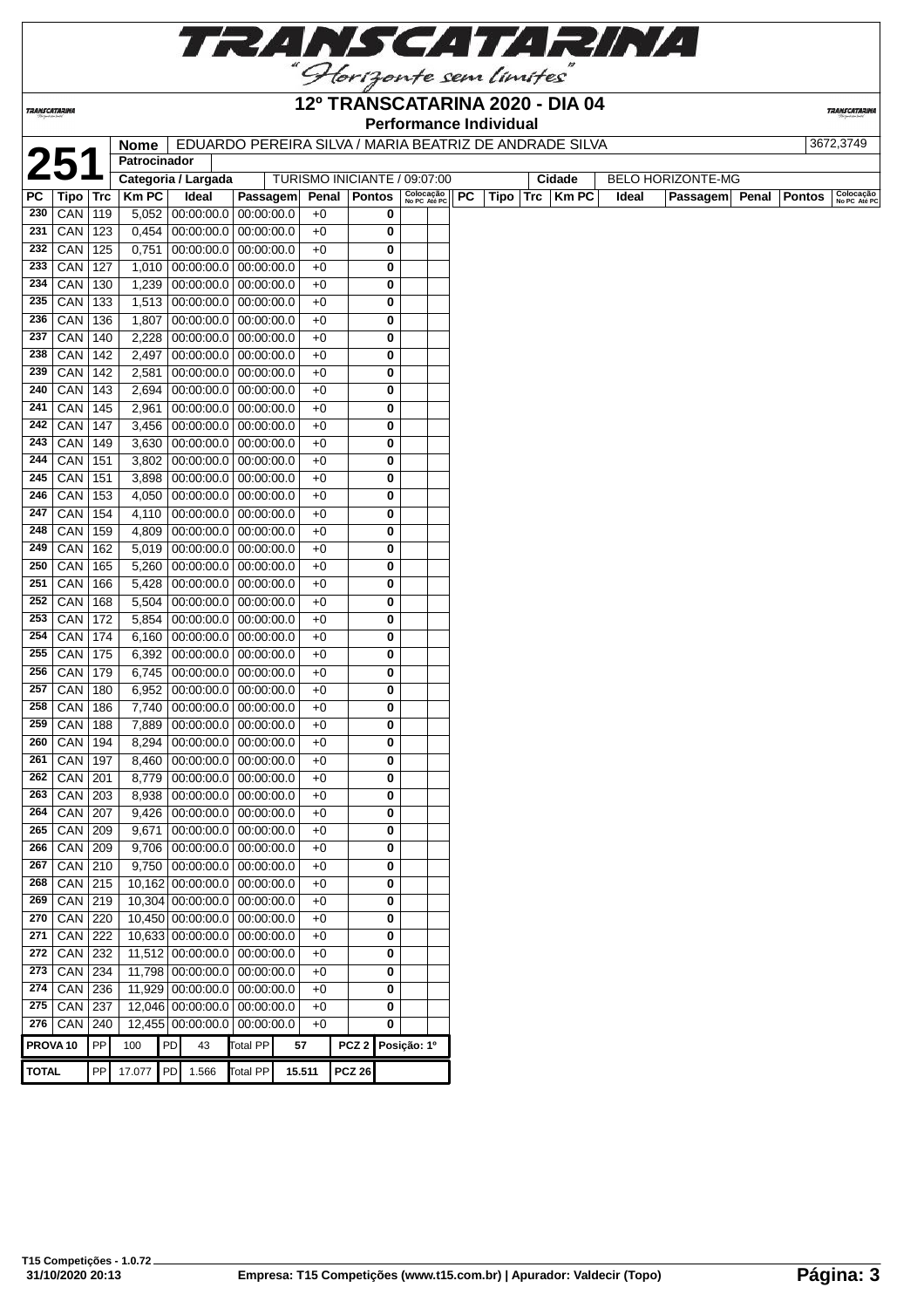

**TRANSCATARINA** 

**Patrocinador**

#### **12º TRANSCATARINA 2020 - DIA 04 Performance Individual**

**TRANSCATARIN** 

# **253 Nome** MARCELO VANDRESEN / PAULO ROBERTO DE OLIVEIRA JÚNIOR 3595,3847<br> **25395,3847**<br>
PC Tipo Trc Km PC Ideal Passagem Penal Pontos  $\frac{1}{25}$  **Cologed PC** Tipo Trc Km PC Ideal Passagem Penal Pontos Cologed

TURISMO INICIANTE / 09:13:00

| РC           | Tipo   Trc               |                | <b>Km PC</b>   | Ideal                        | Passagem Penal Pontos         |              |                    | Colocação<br>No PC Até PC        |                          | РC                  | Tipo                             | Trc | <b>Km PC</b> | Ideal                             | Passagem Penal Pontos         |              |                    | Colocação<br>No PC Até PC |                        |
|--------------|--------------------------|----------------|----------------|------------------------------|-------------------------------|--------------|--------------------|----------------------------------|--------------------------|---------------------|----------------------------------|-----|--------------|-----------------------------------|-------------------------------|--------------|--------------------|---------------------------|------------------------|
|              |                          |                |                |                              | TRANSCATARINA 2020 - PROVA 08 |              |                    |                                  |                          | 59                  | TEM                              | 139 | 4,677        | 11:04:30.8                        | 11:04:31.0                    | $+0$         | $+2$               | $3^{\circ}$               | $6^{\circ}$            |
| $\mathbf{1}$ | TEM                      | 5              | 0,458          | 10:00:42.1                   | 10:00:42.3                    | $+0$         | +2                 | $5^{\circ}$                      | $5^{\circ}$              | 60                  | <b>ROT</b>                       | 149 | 5,386        | 11:06:17.2                        | 11:06:16.6                    | $+0$         | 0                  | $0^{\circ}$               | $0^{\circ}$            |
| $\mathbf{2}$ | <b>TEM</b>               | 5              | 0,614          | 10:00:59.1                   | 10:00:57.9                    | $+0$         | -12                | $6^{\circ}$                      | 6 <sup>o</sup>           | 61                  |                                  |     |              |                                   |                               |              |                    | 3 <sup>o</sup>            | $6^{\circ}$            |
| 3            | <b>TEM</b>               | $\overline{7}$ | 0,793          | 10:01:22.5                   | 10:01:22.8                    | $+0$         | $+3$               | $5^{\rm o}$                      | $5^{\rm o}$              |                     | <b>TEM</b>                       | 152 | 5,708        | 11:07:11.7                        | 11:07:11.5                    | $+0$         | -2                 |                           | $\overline{7^0}$       |
| 4            | <b>TEM</b>               | 10             | 1,469          | 10:02:25.6                   | 10:02:24.6                    | $+0$         | $-10$              | 8 <sup>0</sup>                   | 8 <sup>o</sup>           | 62                  | <b>TEM</b>                       | 154 | 5,898        | 11:07:36.6                        | 11:07:37.3                    | $+0$         | $+7$               | $5^{\circ}$               |                        |
| 5            | <b>TEM</b>               | 13             | 2.122          | 10:03:35.2                   | 10:03:36.4                    | $+0$         | $+12$              | $5^{\circ}$                      | $7^\circ$                | 63                  | <b>TEM</b>                       | 158 | 6,444        | 11:08:51.6                        | 11:08:51.0                    | $+0$         | -6                 | $5^{\circ}$               | $\overline{7}^{\circ}$ |
| 6            | <b>TEM</b>               | 16             | 3,228          | 10:05:31.8                   | 10:05:30.9                    | $+0$         | -9                 | 8 <sup>0</sup>                   | $8^{\circ}$              | 64                  | <b>TEM</b>                       | 163 | 6,838        | 11:09:57.2                        | 11:09:57.2                    | $+0$         | 0                  | 3 <sup>o</sup>            | $\overline{7}^{\circ}$ |
| 7            | <b>TEM</b>               | 16             | 3,321          | 10:05:42.9                   | 10:05:41.5                    | $+0$         | $[ -14]$           | $8^{\circ}$                      | $8^{\circ}$              | 65                  | <b>TEM</b>                       | 163 | 7,005        | 11:10:17.3                        | 11:10:20.7                    | $+0$         | $+34$              | $8^{\circ}$               | $\overline{7}^{\circ}$ |
| 8            | <b>TEM</b>               | 17             | 3,393          | 10:05:50.0                   | 10:05:49.8                    | $+0$         | -2                 | $4^{\circ}$                      | $8^{\circ}$              | 66                  | <b>TEM</b>                       | 165 | 7,221        | 11:10:43.5                        | 11:10:43.6                    | $+0$         | $+1$               | 1 <sup>0</sup>            | $\overline{7}^{\circ}$ |
| 9            | TEM                      | 18             |                | 10:06:14.0                   | 10:06:13.6                    | $+0$         | -4                 | 8 <sup>o</sup>                   | 8 <sup>o</sup>           | 67                  | <b>TEM</b>                       | 169 | 7,558        | 11:11:40.3                        | 11:11:45.3                    | $+0$         | $[+50]$            | $8^{\circ}$               | 8 <sup>o</sup>         |
|              |                          |                | 3,661          |                              |                               |              |                    |                                  |                          | 68                  | <b>TEM</b>                       | 171 | 7,835        | 11:12:11.0                        | 11:12:11.1                    | $+0$         | $+1$               | $2^{\circ}$               | 8 <sup>0</sup>         |
| 10           | <b>TEM</b>               | 20             | 4,006          | 10:06:43.3                   | 10:06:42.9                    | $+0$         | -4                 | $8^{\circ}$                      | $8^{\circ}$              | 69                  | <b>TEM</b>                       | 173 | 8,122        | 11:12:45.3                        | 11:12:45.0                    | $+0$         | -3                 | 4 <sup>0</sup>            | $8^{\circ}$            |
| 11           | <b>TEM</b>               | 21             | 4,508          | 10:07:24.3                   | 10:07:24.4                    | $+0$         | +1                 | 4°                               | $8^{\circ}$              | 70                  | <b>TEM</b>                       | 178 | 0,195        | 11:17:19.0                        | 11:17:19.2                    | $+0$         | +2                 | $7^\circ$                 | 8 <sup>0</sup>         |
| 12           | <b>TEM</b>               | 27             | 5,022          | 10:08:28.0                   | 10:08:26.9                    | $+0$         | -11                | $7^\circ$                        | $8^{\circ}$              | 71                  | <b>TEM</b>                       | 182 | 0,837        | 11:18:37.1                        | 11:18:37.4                    | $+0$         | $+3$               | $\overline{6^0}$          | 8 <sup>o</sup>         |
| 13           | <b>TEM</b>               | 28             | 5,292          | 10:09:05.4                   | 10:09:05.0                    | $+0$         | -4                 | 6 <sup>o</sup>                   | 8 <sup>o</sup>           | 72                  | <b>TEM</b>                       | 184 | 1,518        | 11:19:49.6                        | 11:19:50.6                    | $+0$         | $+10$              | $5^{\circ}$               | $8^{\circ}$            |
| 14           | <b>TEM</b>               | 29             | 5,537          | 10:09:33.3                   | 10:09:33.5                    | $+0$         | +2                 | 4°                               | $8^{\circ}$              | 73                  | <b>TEM</b>                       | 185 | 1,841        | 11:20:20.8                        | 11:20:21.2                    | $+0$         | $+4$               | $6^{\circ}$               | 8 <sup>0</sup>         |
| 15           | <b>TEM</b>               | 32             | 5,984          | 10:10:33.7                   | 10:10:33.7                    | $+0$         | 0                  | $2^{\circ}$                      | 80                       | 74                  | <b>TEM</b>                       | 187 | 2,220        | 11:21:06.2                        | 11:21:06.5                    | $+0$         | $+3$               | 5 <sup>0</sup>            | $7^\circ$              |
| 16           | <b>TEM</b>               | 32             | 6,171          | 10:10:54.1                   | 10:10:54.5                    | $+0$         | +4                 | $6^{\circ}$                      | $7^{\circ}$              | 75                  |                                  |     |              |                                   |                               |              |                    | 30                        | $\overline{7}^{\circ}$ |
| 17           | <b>TEM</b>               | 37             | 6,638          | 10:12:26.4                   | 10:12:26.4                    | $+0$         | 0                  | 1 <sup>0</sup>                   | 7 <sup>o</sup>           |                     | <b>TEM</b>                       | 188 | 2,385        | 11:21:20.6                        | 11:21:20.5                    | $+0$         | -1                 |                           | $\overline{7}^{\circ}$ |
| 18           | TEM                      | 39             | 6,747          | 10:12:40.2                   | 10:12:40.7                    | $+0$         | +5                 | $5^{\circ}$                      | $7^\circ$                | 76                  | <b>TEM</b>                       | 189 | 2,663        | 11:21:49.1                        | 11:21:49.2                    | $+0$         | $+1$               | 3 <sup>0</sup>            |                        |
| 19           | <b>TEM</b>               | 43             | 7,375          | 10:13:59.7                   | 10:14:01.7                    | $+0$         | $[+20]$            | $8^{\circ}$                      | $7^{\circ}$              | 77                  | <b>TEM</b>                       | 192 | 3,284        | 11:22:59.0                        | 11:22:59.0                    | $+0$         | 0                  | 1 <sup>0</sup>            | $\overline{7}^{\circ}$ |
| 20           | <b>TEM</b>               | 47             | 8,108          | 10:15:22.4                   | 10:15:21.9                    | $+0$         | -5                 | $5^{\rm o}$                      | 7 <sup>o</sup>           | 78                  | <b>TEM</b>                       | 193 | 3,477        | 11:23:15.6                        | 11:23:15.3                    | $+0$         | -3                 | $6^{\circ}$               | 70                     |
| 21           | <b>TEM</b>               | 48             | 8,203          | 10:15:32.2                   | 10:15:32.1                    | $+0$         | -1                 | $4^{\circ}$                      | 7 <sup>0</sup>           | 79                  | <b>TEM</b>                       | 195 | 3.857        | 11:24:05.0                        | 11:24:05.1                    | $+0$         | +1                 | $2^{\circ}$               | $\overline{7}^{\circ}$ |
| 22           | <b>TEM</b>               | 49             | 8,442          | 10:15:54.0                   | 10:15:53.7                    | $+0$         | -3                 | $4^{\circ}$                      | 7 <sup>o</sup>           | 80                  | <b>TEM</b>                       | 196 | 3,950        | 11:24:16.8                        | 11:24:16.0                    | $+0$         | -8                 | $7^\circ$                 | $\overline{7^{\circ}}$ |
| 23           | <b>TEM</b>               | 50             | 8,670          | 10:16:18.6                   |                               | $+0$         | $-10$              | $7^\circ$                        | $7^{\circ}$              | 81                  | <b>TEM</b>                       | 198 | 4,141        | 11:24:44.4                        | 11:24:44.4                    | $+0$         | 0                  | $2^{\circ}$               | $\overline{7}^{\circ}$ |
| 24           | <b>TEM</b>               | 54             |                | 10:16:57.9                   | 10:16:17.6                    |              |                    | $6^{\circ}$                      | $7^\circ$                | 82                  | <b>TEM</b>                       | 198 |              | 4,345   11:25:08.9   11:25:09.3   |                               | $+0$         | $+4$               | $7^\circ$                 | $7^\circ$              |
|              |                          |                | 9,038          |                              | 10:16:57.5                    | $+0$         | -4                 |                                  |                          | 83                  | <b>TEM</b>                       | 200 | 4,730        | 11:25:56.2                        | 11:25:54.6                    | $+0$         | $[-16]$            | $8^{\circ}$               | $\overline{7}^{\circ}$ |
| 25           | <b>TEM</b>               | 57             | 10,040         | 10:18:32.5                   | 10:18:32.4                    | $+0$         | -1                 | $2^{\circ}$                      | $7^\circ$                | 84                  | <b>TEM</b>                       | 200 | 5,055        | 11:26:31.7                        | 11:26:30.8                    | $+0$         | -9                 | $8^{\circ}$               | $\overline{7}^{\circ}$ |
| 26           | <b>TEM</b>               | 58             | 10,246         | 10:18:50.1                   | 10:18:50.1                    | $+0$         | 0                  | 1 <sup>0</sup>                   | $7^{\circ}$              | 85                  | <b>TEM</b>                       | 202 | 5,376        | 11:27:41.3                        | 11:27:41.0                    | $+0$         | $-3$               | $6^{\circ}$               | $\overline{7}^{\circ}$ |
| 27           | <b>TEM</b>               | 58             | 10,522         | 10:19:15.6                   | 10:19:15.8                    | $+0$         | +2                 | 1 <sup>0</sup>                   | $7^{\circ}$              | 86                  | <b>TEM</b>                       | 209 | 6,443        | 11:30:03.6                        | 11:30:03.1                    | $+0$         | $-5$               | $6^{\circ}$               | 70                     |
| 28           | <b>TEM</b>               | 59             | 10,587         | 10:19:22.7                   | 10:19:23.8                    | $+0$         | $+11$              | $8^{\circ}$                      | $7^\circ$                | 87                  | <b>TEM</b>                       | 213 | 7,113        | 11:31:33.4                        | 11:31:32.2                    | $+0$         | -12                | $8^{\circ}$               | $\overline{70}$        |
| 29           | <b>TEM</b>               | 62             | 11,405         | 10:21:18.8                   | 10:21:18.5                    | $+0$         | -3                 | $5^{\circ}$                      | 7 <sup>0</sup>           | 88                  | <b>TEM</b>                       | 214 | 7,209        | 11:31:45.1                        | 11:31:44.2                    | $+0$         | -9                 | $6^{\circ}$               | $\overline{70}$        |
| 30           | <b>TEM</b>               | 68             | 11,987         | 10:22:16.2                   | 10:22:16.2                    | $+0$         | 0                  | $4^{\circ}$                      | 7 <sup>o</sup>           | 89                  | <b>TEM</b>                       | 224 |              | 8,502   11:34:48.0                | 11:34:45.3                    | $+0$         | $[-27]$            | $8^{\circ}$               | $\overline{7^{\circ}}$ |
| 31           | <b>TEM</b>               | 69             |                | 12,415 10:22:51.4            | 10:22:51.8                    | $+0$         | +4                 | $5^{\circ}$                      | 7 <sup>o</sup>           |                     |                                  |     |              |                                   |                               |              |                    |                           |                        |
| 32           | <b>TEM</b>               | 72             |                | 12,866 10:23:35.9            | 10:23:36.2                    | $+0$         | $+3$               | $6^{\circ}$                      | $7^{\circ}$              | PROVA <sub>08</sub> |                                  | PP  | 561          | <b>PD</b><br>163                  | <b>Total PP</b><br>398        |              | PCZ 11 Posição: 7º |                           |                        |
| 33           | <b>TEM</b>               |                | 13,674         |                              |                               |              |                    | 1 <sup>0</sup>                   | $7^\circ$                |                     |                                  |     |              |                                   |                               |              |                    |                           |                        |
|              |                          | 76             |                | 10:24:50.6                   | 10:24:50.6                    | $+0$         | 0                  |                                  |                          |                     |                                  |     |              |                                   | TRANSCATARINA 2020 - PROVA 09 |              |                    |                           |                        |
| 34           | <b>TEM</b>               | 77             |                |                              |                               | $+0$         | +5                 | 4°                               | $6^{\circ}$              | 90                  | TEM                              | 232 |              | $0,276$   11:52:14.4   11:52:16.7 |                               | $+0$         | $[+23]$            | 80                        | 8 <sup>o</sup>         |
|              |                          |                |                | 14,146 10:25:33.5            | 10:25:34.0                    |              |                    | $6^{\circ}$                      | $6^{\circ}$              | 91                  | <b>TEM</b>                       | 234 | 0,421        | 11:52:31.4                        | 11:52:32.5                    | $+0$         | +11                | 80                        | $8^{\circ}$            |
| 35           | <b>TEM</b>               | 77             | 14,354         | 10:25:51.4                   | 10:25:52.1                    | $+0$         | $+7$               | $2^{\circ}$                      | 6 <sup>o</sup>           | 92                  | TEM                              | 238 |              | 0,770 11:53:23.7                  | 11:53:24.9                    | $+0$         | $+12$              | $7^\circ$                 | $\overline{8^{\circ}}$ |
| 36           | <b>TEM</b>               | 78             | 14,591         | 10:26:14.9                   | 10:26:15.0                    | $+0$         | +1                 |                                  |                          | 93                  | TEM                              | 240 | 1,115        | 11:53:59.0                        | 11:54:00.4                    | $+0$         | $[+14]$            | $\overline{7^0}$          | $8^{\circ}$            |
| 37           | <b>TEM</b>               | 80             |                | 15,089 10:27:56.0            | 10:27:55.5                    | $+0$         | $-5$               | 6 <sup>o</sup>                   | $5^{\circ}$              | 94                  | <b>TEM 242</b>                   |     |              | 1.438   11:54:30.9   11:54:31.1   |                               | $+0$         | $+2$               | $5^{\circ}$               | 8 <sup>o</sup>         |
| 38           | <b>TEM</b>               | 83             |                | 15,461 10:28:38.4 10:28:38.3 |                               | $+0$         | $-1$               | $\overline{2^0}$                 | 5 <sup>0</sup>           | 95                  |                                  |     |              |                                   |                               |              |                    | $8^{\circ}$               | $8^{\circ}$            |
| 39           | TEM                      | 85             |                |                              | 15,795 10:29:11.7 10:29:10.6  | +0           | -11                | $8^{\circ}$                      | 6 <sup>o</sup>           | 96                  | <b>TEM   244</b>                 |     |              | 2,001   11:55:20.0   11:55:20.4   |                               | $+0$<br>$+0$ | $+4$<br>$+13$      | $7^\circ$                 | $8^{\circ}$            |
| 40           | <b>TEM</b>               | 86             |                | 15,915 10:29:23.3            | 10:29:22.7                    | $+0$         | -6                 | 8 <sup>0</sup>                   | 6 <sup>o</sup>           | 97                  | <b>TEM 246</b>                   |     | 2,095        | 11:55:29.3                        | 11:55:30.6                    |              |                    | $5^{\circ}$               | 8 <sup>0</sup>         |
| 41           | <b>TEM</b>               | 87             |                |                              | 16,142 10:29:44.1 10:29:43.6  | $+0$         | $-5$               | 6 <sup>o</sup>                   | 6 <sup>o</sup>           |                     | $TEM$ 246                        |     |              | 2,419   11:55:59.2                | 11:55:58.9                    | $+0$         | $-3$               |                           | $7^\circ$              |
| 42           | <b>TEM</b>               | 88             |                |                              | 16,453 10:30:10.5 10:30:09.2  | $+0$         | $-13$              | $8^{\circ}$                      | 6 <sup>o</sup>           | 98                  | <b>TEM 249</b>                   |     | 3,147        | 11:57:12.9                        | 11:57:12.8                    | $+0$         | $-1$               | $2^{\circ}$               | $7^\circ$              |
| 43           | <b>TEM</b>               | 90             | 16,937         | 10:30:56.5                   | 10:30:56.0                    | $+0$         | $-5$               | $7^{\circ}$                      | $6^{\circ}$              | 99                  | <b>TEM 251</b>                   |     | 3,348        | 11:57:36.2                        | 11:57:36.1                    | $+0$         | -1                 | 1 <sup>0</sup>            |                        |
| 44           | <b>TEM</b>               | 91             |                | 17,125 10:31:18.6            | 10:31:14.7                    | $+0$         | $-39$              | $8^{\circ}$                      | $7^\circ$                | 100                 | TEM                              | 254 | 3,679        | 11:58:14.3                        | 11:58:14.3                    | $+0$         | 0                  | $1^{\circ}$               | $7^\circ$              |
| 45           | <b>TEM</b>               | 96             | 0,314          | 10:55:59.7                   | 10:55:59.9                    | $+0$         | $+2$               | $2^{\circ}$                      | $7^{\circ}$              | 101                 | <b>TEM 255</b>                   |     | 3,981        | 11:58:45.9                        | 11:58:45.4                    | $+0$         | -5                 | $6^{\circ}$               | $7^\circ$              |
| 46           | <b>TEM</b>               | 102            | 0,819          |                              | 10:56:52.2 10:56:52.2         | $+0$         | 0                  | $2^{\circ}$                      | $7^{\circ}$              | 102                 | <b>TEM 256</b>                   |     | 4,214        | 11:59:06.1                        | 11:59:05.6                    | $+0$         | $-5$               | $7^\circ$                 | $7^\circ$              |
| 47           | <b>TEM</b>               | 104            | 0,902          | 10:57:02.7                   | 10:57:02.8                    | $+0$         | +1                 | $2^{\circ}$                      | $7^{\circ}$              | 103                 | <b>TEM 258</b>                   |     | 4,330        | 11:59:18.4                        | 11:59:18.6                    | $+0$         | $+2$               | 4°                        | $6^{\circ}$            |
| 48           | <b>TEM</b>               | 106            | 1,020          | 10:57:23.5                   | 10:57:25.2                    | $+0$         | $\overline{[+17]}$ | $8^{\circ}$                      | $7^{\circ}$              | 104                 | TEM                              | 259 | 4,660        | 11:59:50.0                        | 11:59:50.1                    | $+0$         | +1                 | $1^{\circ}$               | $6^{\circ}$            |
| 49           | <b>TEM</b>               | 108            | 1,110          | 10:57:35.5                   | 10:57:35.1                    | $+0$         | -4                 | $4^{\circ}$                      | 7 <sup>0</sup>           | 105                 | <b>TEM</b>                       | 260 | 4,758        | 12:00:00.4                        | 12:00:00.1                    | $+0$         | $-3$               | 3 <sup>o</sup>            | $6^{\circ}$            |
| 50           | TEM                      | 110            | 1,219          | 10:57:55.8                   | 10:57:56.5                    | $+0$         | $+7$               | 3 <sup>0</sup>                   | $7^\circ$                | 106                 | <b>TEM</b>                       | 262 | 4,966        | 12:00:25.8                        | 12:00:24.2                    | $+0$         | $[-16]$            | $8^{\circ}$               | 6 <sup>o</sup>         |
| 51           | TEM                      | 112            | 1,316          | 10:58:08.7                   | 10:58:08.1                    | $+0$         | -6                 | $7^\circ$                        | $7^\circ$                | 107                 | <b>TEM 271</b>                   |     | 6,349        | 12:03:04.7                        | 12:03:04.4                    | $+0$         | $-3$               | $6^{\circ}$               | $6^{\circ}$            |
| 52           |                          |                |                |                              |                               | $+0$         |                    | $6^{\circ}$                      | $7^{\circ}$              | 108                 | <b>TEM 272</b>                   |     | 6,544        | 12:03:25.4                        | 12:03:22.8                    | $+0$         | $\overline{[-26]}$ | $8^{\circ}$               | $7^\circ$              |
|              | TEM                      | 113            | 1,425          | 10:58:20.3                   | 10:58:20.6                    |              | $+3$               |                                  | $7^{\circ}$              | 109                 | <b>TEM 274</b>                   |     | 6,796        | 12:03:49.1                        | 12:03:48.6                    | $+0$         | -5                 | 80                        | $7^\circ$              |
| 53           | <b>TEM</b>               | 115            | 1,806          | 10:58:57.8                   | 10:58:57.3                    | $+0$         | $-5$               | $8^{\circ}$                      |                          | 110                 | <b>TEM 275</b>                   |     |              | 7,019 12:04:08.6                  | 12:04:08.1                    | $+0$         | -5                 | 7°                        | 7 <sup>0</sup>         |
| 54           | <b>TEM</b>               | 118            | 2,133          | 10:59:41.3                   | 10:59:41.2                    | $+0$         | -1                 | $2^{\circ}$                      | $7^\circ$                | 111                 |                                  |     | 7,284        |                                   | 12:04:52.5                    | $+0$         | -8                 | $6^{\circ}$               | $7^\circ$              |
| 55           | <b>ROT</b>               | 122            | 2,730          | 11:00:35.6                   | 11:00:35.8                    | $+0$         | 0                  | 0°                               | $0^{\circ}$              | 112                 | <b>TEM 276</b>                   |     |              | 12:04:53.3                        |                               |              |                    | $7^\circ$                 | $7^\circ$              |
| 56           | <b>TEM</b>               | 122            | 2,987          | 11:01:01.3                   | 11:01:01.1                    | $+0$         | $-2$               | $5^{\circ}$                      | $6^{\circ}$              |                     | <b>TEM 280</b>                   |     | 7,688        | 12:05:33.6   12:05:33.1           |                               | $+0$         | $-5$               | $5^{\circ}$               | $7^\circ$              |
| 57<br>58     | <b>TEM</b><br><b>TEM</b> | 132<br>136     | 3,749<br>4,237 | 11:02:35.6<br>11:03:38.1     | 11:02:35.9<br>11:03:36.2      | $+0$<br>$+0$ | +3<br>$[-19]$      | 3 <sup>o</sup><br>8 <sup>o</sup> | $6^{\circ}$<br>$7^\circ$ | 113<br>114          | <b>TEM 281</b><br><b>TEM 283</b> |     | 7,817        | 12:05:48.3<br>8,249   12:06:37.7  | 12:05:48.0<br>12:06:37.0      | $+0$<br>$+0$ | $-3$<br>$-7$       | $8^{\circ}$               | $7^\circ$              |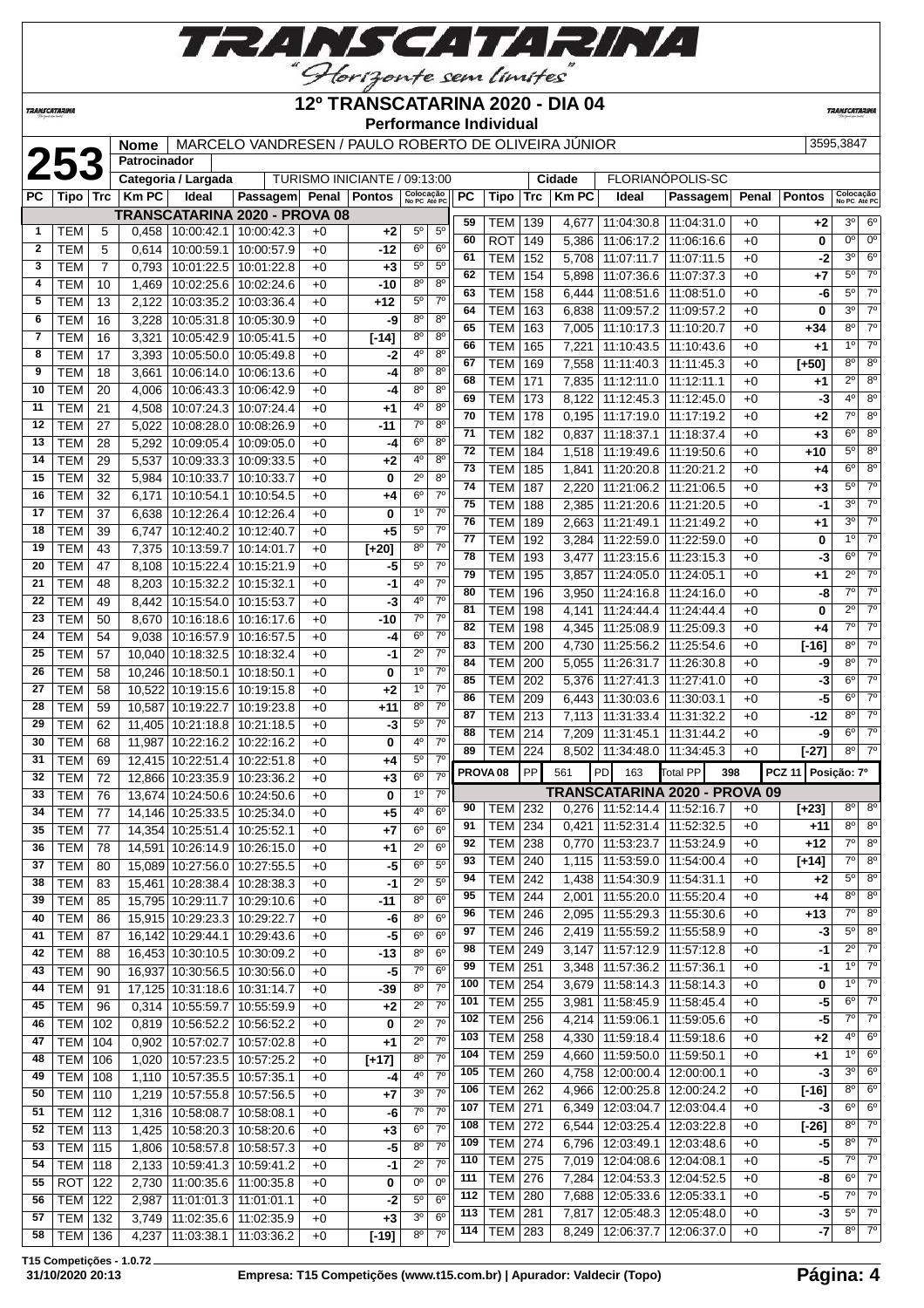

*TRANSCATARINI* 

**Patrocinador**

 TEM 397 24,811 12:39:16.9 12:39:13.4 +0 **-35** 7º 7º TEM 399 24,947 12:39:39.1 12:39:38.5 +0 **-6** 5º 7º TEM 400 25,136 12:40:01.5 12:40:01.3 +0 **-2** 4º 7º TEM 403 25,361 12:40:44.0 12:40:45.1 +0 **+11** 2º 7º | TEM | 404 | 25,580 | 12:41:01.8 | 12:41:02.4 | +0 | +6 | 4<sup>o</sup> | 6<sup>o</sup> TEM 407 0,187 13:16:37.2 13:16:51.0 +0 **+138** 8º 8º TEM 408 0,297 13:16:53.7 13:17:17.4 +0 **+237** 8º 8º TEM 410 0,480 13:17:22.8 13:17:52.7 +0 **+299** 7º 8º TEM 412 0,658 13:17:42.2 13:18:23.2 +0 **+410** 7º 8º TEM 416 1,091 13:18:59.4 13:19:21.8 +0 **+224** 8º 8º TEM 421 1,583 13:19:58.2 13:20:47.9 +0 **+497** 8º 8º TEM 422 1,650 13:20:07.6 13:21:01.4 +0 **+538** 8º 8º TEM 425 1,838 13:20:32.8 13:21:48.6 +0 **+758** 8º 8º TEM 426 1,948 13:20:46.3 13:22:05.0 +0 **+787** 8º 8º TEM 428 2,047 13:21:00.0 13:22:40.8 +0 **+1.008** 8º 8º TEM 430 2,259 13:21:23.4 13:23:10.0 +0 **+1.066** 8º 8º TEM 436 2,877 13:22:55.3 13:25:54.5 +0 **+1.792** 8º 8º TEM 440 3,069 13:23:32.6 13:26:54.3 +0 **+2.017** 8º 8º TEM 442 3,300 13:24:03.9 13:27:53.3 +0 **+2.294** 8º 8º TEM 443 3,588 13:24:53.3 13:28:56.0 +0 **+2.427** 8º 8º TEM 444 3,689 13:25:10.6 13:29:12.4 +0 **+2.418** 8º 8º TEM 446 3,813 13:25:29.5 13:29:34.9 +0 **+2.454** 8º 8º TEM 451 4,228 13:26:46.8 13:31:41.6 +0 **+2.948** 8º 8º TEM 456 4,561 13:27:36.9 13:32:52.1 +0 **+3.152** 8º 8º TEM 457 4,812 13:28:16.2 13:33:37.5 +0 **+3.213** 8º 8º TEM 459 4,938 13:28:36.7 13:33:54.3 +0 **+3.176** 8º 8º

#### **12º TRANSCATARINA 2020 - DIA 04 Performance Individual**

PC | Tipo | Trc | Km PC | Ideal | Passagem| Penal | Pontos | <sup>လွှ</sup>oleα<sub>té PC</sub> | PC | Tipo | Trc | Km PC | Ideal | Passagem| Penal |Pontos | လpecataer

**TRANSCATARI** 

**Passagem Penal Pontos Solocação** 

 TEM 42 6,979 14:42:13.1 14:42:12.1 +0 **-10** 7º 4º TEM 44 7,571 14:43:06.1 14:43:06.1 +0 **0** 1º 3º TEM 44 7,718 14:43:22.1 14:43:20.8 +0 **-13** 8º 4º TEM 45 7,977 14:43:51.6 14:43:49.9 +0 **-17** 8º 5º TEM 46 8,252 14:44:22.5 14:44:20.9 +0 **-16** 8º 6º TEM 48 8,610 14:44:55.8 14:44:56.0 +0 **+2** 4º 6º CAN 53 0,159 00:00:00.0 00:00:00.0 +0 **0**  $|$  CAN  $|$  58  $|$  0,438 00:00:00.0 00:00:00.0 +0  $|$  **0**  CAN 61 0,635 00:00:00.0 00:00:00.0 +0 **0**  CAN 62 0,725 00:00:00.0 00:00:00.0 +0 **0**  CAN 66 1,059 00:00:00.0 00:00:00.0 +0 **0** CAN 75 1,798 00:00:00.0 00:00:00.0 +0 **0** CAN 76 1,931 00:00:00.0 00:00:00.0 +0 **0** CAN 77 2,054 00:00:00.0 00:00:00.0 +0 **0** CAN 79 2,182 00:00:00.0 00:00:00.0 +0 **0**  $|$  CAN  $|$  82  $|$  2,330  $|$  00:00:00.0  $|$  00:00:00.0 +0  $|$  **0**  CAN 84 2,408 00:00:00.0 00:00:00.0 +0 CAN 86 2,611 00:00:00.0 00:00:00.0 +0 **0** CAN 89 2,858 00:00:00.0 00:00:00.0 +0 **0** CAN 92 3,091 00:00:00.0 00:00:00.0 +0 **0** CAN 98 3,375 00:00:00.0 00:00:00.0 +0 **0** CAN 106 4,007 00:00:00.0 00:00:00.0 +0 **0** CAN 107 4,162 00:00:00.0 00:00:00.0 +0 **0** CAN 109 4,261 00:00:00.0 00:00:00.0 +0 **0** CAN 110 4,373 00:00:00.0 00:00:00.0 +0 **0** CAN 115 4,675 00:00:00.0 00:00:00.0 +0 **0**

# **Nome** MARCELO VANDRESEN / PAULO ROBERTO DE OLIVEIRA JÚNIOR 3595,3847

**TURISMO INICIANTE / 09:13:00** 

| 115 | <b>TEM</b> | 283 | 8,565  | 12:07:06.9          | 12:07:06.0 | $+0$ | -9       | $8^{\circ}$            | 70               | 174        | TEM   461                |                |           | 5.014   13:28:47.0   13:34:08.6               |            |        | $+0$         | $+3.216$          | $8^{\circ}$                   | $\overline{8^{\circ}}$                                     |
|-----|------------|-----|--------|---------------------|------------|------|----------|------------------------|------------------|------------|--------------------------|----------------|-----------|-----------------------------------------------|------------|--------|--------------|-------------------|-------------------------------|------------------------------------------------------------|
| 116 | <b>TEM</b> | 285 | 8.906  | 12:07:40.6          | 12:07:39.5 | $+0$ | $-11$    | $8^{\circ}$            | $8^\circ$        | 175        | <b>TEM</b>               | 465            | 5.417     | 13:29:48.3                                    | 13:35:35.6 |        | $+0$         | $+3.473$          | $8^{\circ}$                   | 8 <sup>o</sup>                                             |
| 117 | <b>TEM</b> | 287 | 9.397  | 12:09:06.1          | 12:09:06.2 | $+0$ | $+1$     | 3 <sup>o</sup>         | $\overline{7^0}$ | 176        | <b>TEM 473</b>           |                | 6,037     | 13:31:21.2 13:37:55.7                         |            |        | $+0$         | $+3.945$          | $8^{\circ}$                   | $\overline{8}$ <sup>o</sup>                                |
| 118 | <b>TEM</b> | 290 | 9.528  | 12:09:38.8          | 12:09:39.2 | $+0$ | $+4$     | $5^{\circ}$            | $7^\circ$        | 177        | <b>TEM</b>               | 474            | 6,246     | 13:31:41.1                                    | 13:38:23.8 |        | $+0$         | $+4.027$          | $8^{\circ}$                   | $\overline{8^{\circ}}$                                     |
| 119 | <b>TEM</b> | 294 | 9,643  | 12:09:54.1          | 12:09:55.1 | $+0$ | $+10$    | $6^{\circ}$            | $7^\circ$        | 178        | <b>TEM</b>               | 479            |           | 6,533   13:32:17.4                            | 13:40:17.9 |        | $+0$         | $+4.805$          | $8^\circ$                     | 8 <sup>o</sup>                                             |
| 120 | <b>TEM</b> | 296 | 9.885  | 12:10:22.4          | 12:10:22.4 | $+0$ | 0        | $2^{\circ}$            | 70               | 179        | <b>TEM</b>               | 481            |           | 6.828 13:32:58.8                              | 13:41:23.4 |        | $+0$         | $+5.046$          | $8^{\circ}$                   | $\overline{8}$ <sup>o</sup>                                |
| 121 | <b>TEM</b> | 304 |        | 10,559 12:12:28.3   | 12:12:28.5 | $+0$ | $+2$     | $2^{\circ}$            | $\overline{7^0}$ | 180        | <b>TEM</b>               | 488            | 7,399     | $13:34:29.3$ 13:43:27.5                       |            |        | $+0$         | $+5.382$          | $\overline{8^{\circ}}$        | $\overline{8^{\circ}}$                                     |
| 122 | <b>TEM</b> | 306 |        | $10,775$ 12:12:52.6 | 12:12:52.8 | $+0$ | $+2$     | 3 <sup>o</sup>         | $7^\circ$        | 181        | <b>TEM 489</b>           |                |           | 7,456   13:34:37.9                            | 13:43:42.5 |        | $+0$         | $+5.446$          | $\overline{8^{\circ}}$        | $\overline{8^{\circ}}$                                     |
| 123 | <b>TEM</b> | 310 | 11.207 | 12:13:38.7          | 12:13:39.2 | $+0$ | $+5$     | $8^{\circ}$            | $7^\circ$        | 182        | <b>TEM</b>               | 492            | 7,828     | 13:35:25.4                                    | 13:45:01.7 |        | $+0$         | $[-5.763]$        | $8^{\circ}$                   | 8 <sup>o</sup>                                             |
| 124 | <b>TEM</b> | 315 |        | 12,352 12:15:24.0   | 12:15:23.5 | $+0$ | $-5$     | $6^{\circ}$            | $7^\circ$        | 183        | <b>TEM 494</b>           |                |           | 8,032 13:35:49.8                              | 00:00:00.0 |        | $+0$         | $*6.000$          | 0 <sup>o</sup>                | $\overline{0}$                                             |
| 125 | <b>TEM</b> | 318 |        | 12,959 12:16:24.7   | 12:16:25.1 | $+0$ | $+4$     | 5 <sup>o</sup>         | $7^\circ$        | 184        | <b>TEM</b>               | 495            |           | $8.173 \mid 13:36:05.7$                       | 00:00:00.0 |        | $+0$         | $*6.000$          | $0^{\circ}$                   | $\overline{0}$                                             |
| 126 | <b>TEM</b> | 342 |        | 16,039 12:22:58.2   | 12:22:57.2 | $+0$ | $-10$    | $8^{\circ}$            | $7^\circ$        |            | 185   TEM   496          |                |           | 8.491   13:37:04.3   13:46:08.0               |            |        | $+0$         | $+5.437$          | $\overline{8^\circ}$          | $\overline{8^{\circ}}$                                     |
| 127 | <b>TEM</b> | 344 |        | 16,217 12:23:19.1   | 12:23:18.9 | $+0$ | $-2$     | 3 <sup>o</sup>         | 70               |            |                          |                |           |                                               |            |        |              |                   |                               |                                                            |
| 128 | <b>TEM</b> | 345 |        | 16,412 12:23:40.2   | 12:23:39.6 | $+0$ | $-6$     | $7^\circ$              | 70               |            | PROVA <sub>09</sub>      | <b>PP</b>      | 90.834 PD | 5.889                                         | Total PP   | 84.945 |              | PCZ 3 Posição: 8º |                               |                                                            |
| 129 | <b>TEM</b> | 345 |        | 16,588 12:23:56.4   | 12:23:55.7 | $+0$ | $-7$     | $8^{\circ}$            | $7^\circ$        |            |                          |                |           | <b>TRANSCATARINA 2020 - PROVA 10</b>          |            |        |              |                   |                               |                                                            |
| 130 | <b>TEM</b> | 346 |        | 16,868 12:24:19.2   | 12:24:19.7 | $+0$ | $+5$     | $6^{\circ}$            | 7 <sup>0</sup>   | 186        | <b>TEM</b>               | 3              |           | $0.348$   14:29:52.8   14:29:53.1             |            |        | $+0$         | $+3$              | $7^\circ$                     | $\overline{7}^{\circ}$                                     |
| 131 | <b>TEM</b> | 350 |        | 17.210 12:24:57.8   | 12:24:58.0 | $+0$ | $+2$     | $3^{\circ}$            | $7^\circ$        | 187        | <b>TEM</b>               | 3              |           | $0.443 \mid 14:30:02.3 \mid 14:30:02.3$       |            |        | $+0$         | $\mathbf 0$       | 1 <sup>°</sup>                | 4 <sup>0</sup>                                             |
| 132 | <b>TEM</b> | 356 |        | 18,005 12:26:22.2   | 12:26:22.4 | $+0$ | $+2$     | 4 <sup>0</sup>         | 70               | 188        | <b>TEM</b>               | 6              |           | $0,849$   14:30:43.0   14:30:43.5             |            |        | $+0$         | $+5$              | $7^{\circ}$                   | 5 <sup>o</sup>                                             |
| 133 | <b>TEM</b> | 357 |        | 18,323 12:26:54.2   | 12:26:53.1 | $+0$ | $-11$    | $8^\circ$              | $7^\circ$        | 189        | <b>TEM</b>               | $\overline{7}$ |           | 1,236 14:31:19.1                              | 14:31:19.1 |        | $+0$         | $\bf{0}$          | 1 <sup>0</sup>                | $\overline{2^0}$                                           |
| 134 | <b>TEM</b> | 359 |        | 18,832 12:27:50.1   | 12:27:49.4 | $+0$ | $-7$     | $6^{\circ}$            | $7^\circ$        | 190        | <b>TEM</b>               | 8              |           | 1,438   14:31:38.5   14:31:39.2               |            |        | $+0$         | $+7$              | 4 <sup>0</sup>                | $\overline{3^{\circ}}$                                     |
| 135 | <b>TEM</b> | 361 |        | 19,036 12:28:09.0   | 12:28:09.5 | $+0$ | $+5$     | $8^{\circ}$            | 7 <sup>0</sup>   | 191        |                          |                |           |                                               | 14:32:12.9 |        | $+0$         | $+13$             | $6^{\circ}$                   | $\overline{4^0}$                                           |
| 136 | <b>TEM</b> |     |        |                     |            |      |          |                        |                  |            | <b>TEM</b>               | 11             | 1,752     | 14:32:11.6                                    |            |        |              |                   |                               |                                                            |
|     |            | 362 |        | 19,285 12:28:33.3   | 12:28:30.3 | $+0$ | $[-30]$  | $8^\circ$              | $7^\circ$        | 192        | <b>TEM</b>               | 11             | 2,037     | 14:32:36.0                                    | 14:32:36.1 |        | $+0$         | $+1$              | $\overline{2^{\circ}}$        |                                                            |
| 137 | <b>TEM</b> | 366 |        | 19.680 12:29:23.9   | 12:29:23.9 | $+0$ | $\bf{0}$ | $\overline{1^{\circ}}$ | $\overline{7^0}$ | 193        | <b>TEM</b>               | 12             |           | 2,376   14:33:09.0   14:33:09.9               |            |        | $+0$         | $+9$              | $5^{\circ}$                   |                                                            |
| 138 | <b>TEM</b> | 368 |        | 20.001 12:30:01.8   | 12:30:01.7 | $+0$ | $-1$     | $2^{\circ}$            | $7^\circ$        | 194        | <b>TEM</b>               | 14             |           | 2,679   14:33:44.1                            | 14:33:45.4 |        | $+0$         | $+13$             | $\overline{7^{\circ}}$        | $\overline{3^{\circ}}$<br>4 <sup>°</sup><br>5 <sup>o</sup> |
| 139 | <b>TEM</b> | 370 |        | 20,193 12:30:28.2   | 12:30:27.6 | $+0$ | -6       | 3 <sup>o</sup>         | 70               | 195        | <b>TEM</b>               | 16             | 2.776     | 14:33:56.2   14:33:55.9                       |            |        | $+0$         | -3                | $2^{\circ}$                   | 5 <sup>0</sup>                                             |
| 140 | <b>TEM</b> | 374 |        | 20,442 12:31:07.0   | 12:31:07.8 | $+0$ | $+8$     | $6^{\circ}$            | 70               | 196        | <b>TEM</b>               | 17             | 2.864     | 14:34:08.1                                    | 14:34:10.1 |        | $+0$         | $[+20]$           | 3 <sup>0</sup>                | $\overline{4^0}$                                           |
| 141 | <b>TEM</b> | 385 |        | 22.186 12:34:25.0   | 12:34:24.8 | $+0$ | $-2$     | 4 <sup>0</sup>         | 70               | 197        | <b>TEM</b>               | 18             |           | 3,202   14:34:38.1   14:34:38.1               |            |        | $+0$         | 0                 | 3 <sup>o</sup>                | 4 <sup>°</sup>                                             |
| 142 | <b>TEM</b> | 386 |        | 22,778 12:35:16.2   | 12:35:14.5 | $+0$ | $[-17]$  | $8^{\circ}$            | $7^\circ$        | 198        | <b>TEM</b>               | 20             | 3,557     | 14:35:18.8   14:35:18.6                       |            |        | $+0$         | -2                | 3 <sup>0</sup>                | $\overline{2^{\circ}}$                                     |
| 143 | <b>TEM</b> | 389 |        | 23,313 12:36:20.9   | 12:36:20.4 | $+0$ | $-5$     | $6^{\circ}$            | $7^\circ$        | 199        | <b>TEM</b>               | 22             | 3,802     | 14:35:44.6                                    | 14:35:44.7 |        | $+0$         | $+1$              | 3 <sup>o</sup>                | $\overline{2^{\circ}}$                                     |
| 144 | <b>TEM</b> | 391 |        | 23,734 12:37:01.7   | 12:37:01.2 | $+0$ | $-5$     | 5 <sup>o</sup>         | 7 <sup>o</sup>   | 200        | <b>TEM</b>               | 24             | 4.501     | 14:36:47.2                                    | 14:36:46.6 |        | $+0$         | -6                | $\overline{5^0}$              | $\overline{3^{\circ}}$                                     |
| 145 | <b>TEM</b> | 392 |        | 23,972 12:37:29.5   | 12:37:28.1 | $+0$ | $-14$    | $8^{\circ}$            | $7^\circ$        | 201        | <b>TEM</b>               | 27             | 4,911     | 14:38:13.5   14:38:11.7                       |            |        | $+0$         | $[-18]$           | $7^\circ$                     |                                                            |
| 146 | <b>TEM</b> | 394 |        | 24.246 12:37:58.9   | 12:37:58.5 | $+0$ | $-4$     | $7^\circ$              | 7 <sup>0</sup>   | 202<br>203 | <b>TEM</b><br><b>TEM</b> | 28<br>35       | 5.054     | 14:38:35.5<br>5,680   14:39:59.0   14:39:59.8 | 14:38:35.4 |        | $+0$<br>$+0$ | $-1$<br>$+8$      | $\overline{2^0}$<br>$5^\circ$ | 4 <sup>0</sup><br>$\overline{3^{\circ}}$<br>$4^\circ$      |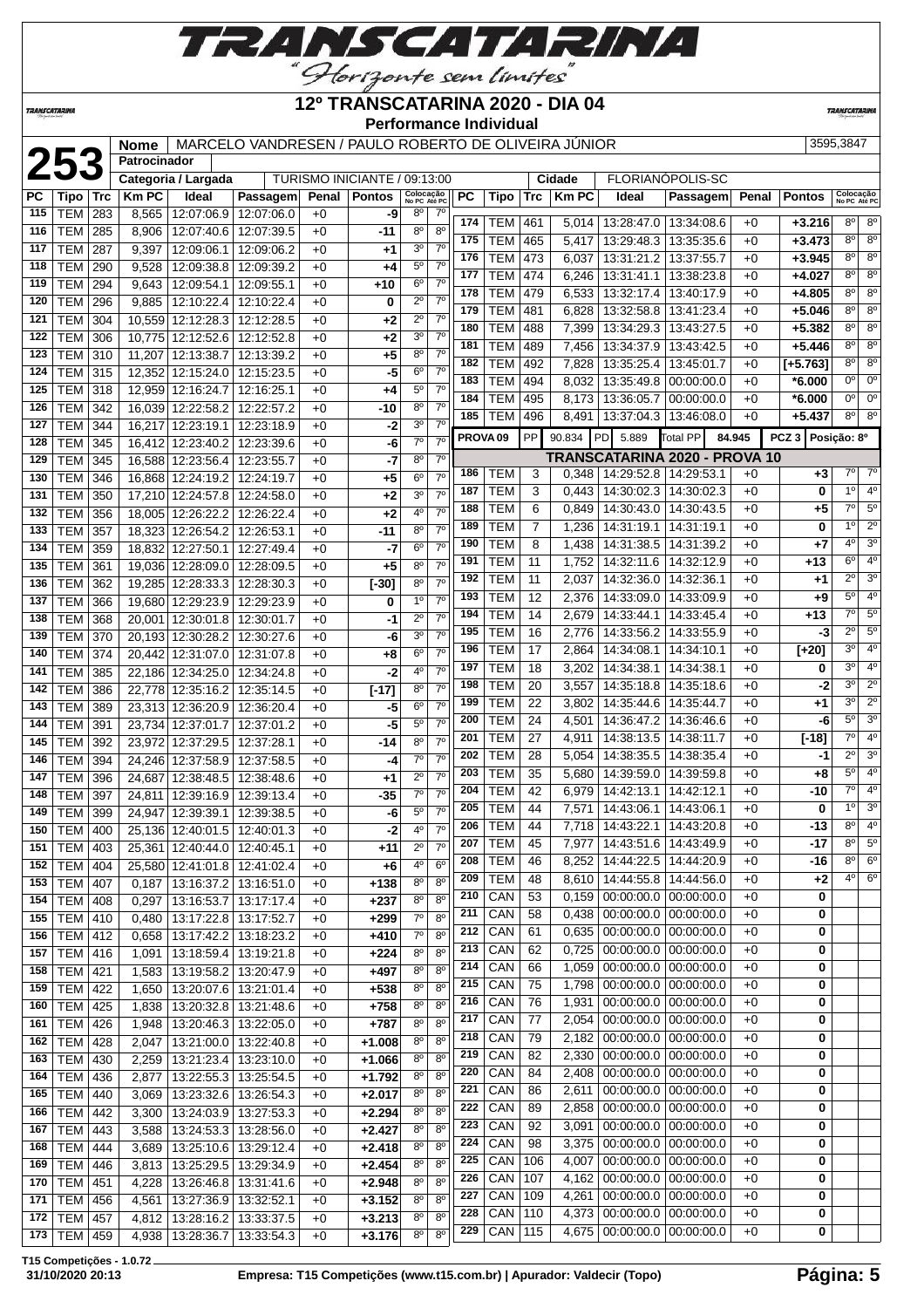

| 12º TRANSCATARINA 2020 - DIA 04<br>TRANSCATARINA<br><b>Performance Individual</b><br>MARCELO VANDRESEN / PAULO ROBERTO DE OLIVEIRA JUNIOR<br>3595,3847<br>Nome<br>25<br>Patrocinador<br>FLORIANÓPOLIS-SC<br>Categoria / Largada<br>TURISMO INICIANTE / 09:13:00<br>Cidade<br>Colocação<br><b>Km PC</b><br>Ideal<br><b>PC</b><br><b>Km PC</b><br>Tipo<br>Passagem<br>Penal<br><b>Pontos</b><br>Trc<br>Ideal<br>Passagem<br>Penal<br><b>Pontos</b><br>Trc<br>Tipo<br>No PC Até PC<br>CAN<br>5,052<br>00:00:00.0<br> 00:00:00.0<br>0<br>119<br>$+0$<br>CAN<br>123<br>0,454<br>00:00:00.0<br>00:00:00.0<br>$+0$<br>0<br>CAN<br>125<br>0,751<br>00:00:00.0<br>00:00:00.0<br>$+0$<br>0<br>CAN<br>127<br>00:00:00.0<br>1,010<br>00:00:00.0<br>0<br>+0<br>CAN<br>130<br>1,239<br>$00:00:00.0$   $00:00:00.0$<br>$+0$<br>0<br>CAN<br>133<br>1,513<br>00:00:00.0<br>00:00:00.0<br>$+0$<br>0<br>CAN<br>136<br>1,807<br>00:00:00.0<br>00:00:00.0<br>$+0$<br>0<br>00:00:00.0<br>CAN<br>140<br>2,228<br>00:00:00.0<br>$+0$<br>0<br>CAN<br>142<br>2,497<br>00:00:00.0<br> 00:00:00.0<br>$+0$<br>0<br>CAN<br>142<br>2,581<br>00:00:00.0<br> 00:00:00.0<br>$+0$<br>0<br>CAN<br>00:00:00.0<br>143<br>2,694<br>00:00:00.0<br>0<br>+0<br>CAN<br>00:00:00.0<br>145<br>2,961<br> 00:00:00.0<br>$+0$<br>0<br>00:00:00.0<br>CAN<br>147<br>3,456<br>00:00:00.0<br>+0<br>0<br>CAN<br>149<br>3,630<br>$00:00:00.0$   $00:00:00.0$<br>$+0$<br>0<br>CAN<br>151<br>00:00:00.0<br>3,802<br> 00:00:00.0<br>0<br>$+0$<br>CAN<br>151<br>3,898 00:00:00.0<br> 00:00:00.0<br>0<br>$+0$<br>153<br>$00:00:00.0$   $00:00:00.0$<br>CAN<br>4,050<br>$+0$<br>0<br>CAN<br>154<br>4,110<br>00:00:00.0<br> 00:00:00.0<br>0<br>$+0$<br>CAN<br>159<br>4,809<br>$00:00:00.0$   $00:00:00.0$<br>$+0$<br>0<br>CAN<br>162<br>00:00:00.0<br>5,019<br> 00:00:00.0<br>$+0$<br>0<br>CAN<br>00:00:00.0<br>165<br>5,260<br> 00:00:00.0<br>$+0$<br>0<br>00:00:00.0<br>CAN<br>166<br>5,428<br>00:00:00.0<br>0<br>+0<br>CAN<br>168<br>5,504<br>00:00:00.0<br>00:00:00.0<br>0<br>$+0$<br>CAN<br>172<br>5,854 00:00:00.0<br>0<br> 00:00:00.0<br>$+0$<br>CAN<br>174<br>6,160 00:00:00.0<br>00:00:00.0<br>$+0$<br>0<br>CAN<br>175<br>00:00:00.0<br>6,392<br> 00:00:00.0<br>$+0$<br>0<br>CAN<br>179<br>6,745<br>00:00:00.0<br>00:00:00.0<br>0<br>$+0$<br>CAN<br>$00:00:00.0$   $00:00:00.0$<br>180<br>6,952<br>$+0$<br>0<br>CAN<br>186<br>7,740<br>00:00:00.0<br> 00:00:00.0<br>0<br>+0<br>CAN<br>188<br>7,889<br>00:00:00.0<br>00:00:00.0<br>+0<br>0<br>CAN<br>$00:00:00.0$   $00:00:00.0$<br>194<br>8,294<br>+0<br>0<br>261 CAN 197<br>8,460 00:00:00.0 00:00:00.0<br>$+0$<br>0<br>$CAN$ 201<br>0<br>8,779   00:00:00.0   00:00:00.0<br>$+0$<br>CAN<br>203<br>8,938<br>00:00:00.0<br> 00:00:00.0<br>$+0$<br>0<br>CAN<br>207<br>9,426<br>00:00:00.0<br> 00:00:00.0<br>+0<br>0<br>CAN<br>00:00:00.0<br>209<br>9,671<br> 00:00:00.0<br>$+0$<br>0<br>CAN<br>$00:00:00.0$ 00:00:00.0<br>209<br>9,706<br>$+0$<br>0<br>9,750 00:00:00.0<br>CAN<br>210<br> 00:00:00.0<br>$+0$<br>0<br>CAN<br>10,162 00:00:00.0<br>215<br> 00:00:00.0<br>$+0$<br>0<br>CAN<br>10,304 00:00:00.0<br>219<br>00:00:00.0<br>$+0$<br>0<br>CAN<br>220<br>10,450 00:00:00.0 00:00:00.0<br>0<br>$+0$<br>CAN<br>222<br>10,633 00:00:00.0 00:00:00.0<br>0<br>$+0$<br>CAN<br>232<br>11,512 00:00:00.0 00:00:00.0<br>0<br>$+0$<br>CAN<br>11,798 00:00:00.0 00:00:00.0<br>234<br>$+0$<br>0<br>CAN<br>236<br>11,929 00:00:00.0 00:00:00.0<br>$+0$<br>0<br>CAN<br>12,046 00:00:00.0 00:00:00.0<br>237<br>$+0$<br>0<br>$276$ CAN<br>240<br>12,455 00:00:00.0 00:00:00.0<br>0<br>$+0$<br>PP<br>PD<br>Total PP<br>PCZ 4 Posição: 7º<br>PROVA 10<br>168<br>38<br>130<br>91.563 PD 6.090<br><b>PCZ 18</b><br>Total PP |              |    |  |  |        | Horizonte sem limites |  |  |  |  |  |  |                      |
|-----------------------------------------------------------------------------------------------------------------------------------------------------------------------------------------------------------------------------------------------------------------------------------------------------------------------------------------------------------------------------------------------------------------------------------------------------------------------------------------------------------------------------------------------------------------------------------------------------------------------------------------------------------------------------------------------------------------------------------------------------------------------------------------------------------------------------------------------------------------------------------------------------------------------------------------------------------------------------------------------------------------------------------------------------------------------------------------------------------------------------------------------------------------------------------------------------------------------------------------------------------------------------------------------------------------------------------------------------------------------------------------------------------------------------------------------------------------------------------------------------------------------------------------------------------------------------------------------------------------------------------------------------------------------------------------------------------------------------------------------------------------------------------------------------------------------------------------------------------------------------------------------------------------------------------------------------------------------------------------------------------------------------------------------------------------------------------------------------------------------------------------------------------------------------------------------------------------------------------------------------------------------------------------------------------------------------------------------------------------------------------------------------------------------------------------------------------------------------------------------------------------------------------------------------------------------------------------------------------------------------------------------------------------------------------------------------------------------------------------------------------------------------------------------------------------------------------------------------------------------------------------------------------------------------------------------------------------------------------------------------------------------------------------------------------------------------------------------------------------------------------------------------------------------------------------------------------------------------------------------------------------------------------------------------------------------------------------------------------------------------------------------------------------------------------------------------------------------------------------------------------------------------------------------------------------------------------------------------------------------------------------------------------------------------------------------------------|--------------|----|--|--|--------|-----------------------|--|--|--|--|--|--|----------------------|
|                                                                                                                                                                                                                                                                                                                                                                                                                                                                                                                                                                                                                                                                                                                                                                                                                                                                                                                                                                                                                                                                                                                                                                                                                                                                                                                                                                                                                                                                                                                                                                                                                                                                                                                                                                                                                                                                                                                                                                                                                                                                                                                                                                                                                                                                                                                                                                                                                                                                                                                                                                                                                                                                                                                                                                                                                                                                                                                                                                                                                                                                                                                                                                                                                                                                                                                                                                                                                                                                                                                                                                                                                                                                                                           |              |    |  |  |        |                       |  |  |  |  |  |  | <b>TRANSCATARINA</b> |
|                                                                                                                                                                                                                                                                                                                                                                                                                                                                                                                                                                                                                                                                                                                                                                                                                                                                                                                                                                                                                                                                                                                                                                                                                                                                                                                                                                                                                                                                                                                                                                                                                                                                                                                                                                                                                                                                                                                                                                                                                                                                                                                                                                                                                                                                                                                                                                                                                                                                                                                                                                                                                                                                                                                                                                                                                                                                                                                                                                                                                                                                                                                                                                                                                                                                                                                                                                                                                                                                                                                                                                                                                                                                                                           |              |    |  |  |        |                       |  |  |  |  |  |  |                      |
|                                                                                                                                                                                                                                                                                                                                                                                                                                                                                                                                                                                                                                                                                                                                                                                                                                                                                                                                                                                                                                                                                                                                                                                                                                                                                                                                                                                                                                                                                                                                                                                                                                                                                                                                                                                                                                                                                                                                                                                                                                                                                                                                                                                                                                                                                                                                                                                                                                                                                                                                                                                                                                                                                                                                                                                                                                                                                                                                                                                                                                                                                                                                                                                                                                                                                                                                                                                                                                                                                                                                                                                                                                                                                                           |              |    |  |  |        |                       |  |  |  |  |  |  |                      |
|                                                                                                                                                                                                                                                                                                                                                                                                                                                                                                                                                                                                                                                                                                                                                                                                                                                                                                                                                                                                                                                                                                                                                                                                                                                                                                                                                                                                                                                                                                                                                                                                                                                                                                                                                                                                                                                                                                                                                                                                                                                                                                                                                                                                                                                                                                                                                                                                                                                                                                                                                                                                                                                                                                                                                                                                                                                                                                                                                                                                                                                                                                                                                                                                                                                                                                                                                                                                                                                                                                                                                                                                                                                                                                           |              |    |  |  |        |                       |  |  |  |  |  |  |                      |
|                                                                                                                                                                                                                                                                                                                                                                                                                                                                                                                                                                                                                                                                                                                                                                                                                                                                                                                                                                                                                                                                                                                                                                                                                                                                                                                                                                                                                                                                                                                                                                                                                                                                                                                                                                                                                                                                                                                                                                                                                                                                                                                                                                                                                                                                                                                                                                                                                                                                                                                                                                                                                                                                                                                                                                                                                                                                                                                                                                                                                                                                                                                                                                                                                                                                                                                                                                                                                                                                                                                                                                                                                                                                                                           | РC           |    |  |  |        |                       |  |  |  |  |  |  | Colocação            |
|                                                                                                                                                                                                                                                                                                                                                                                                                                                                                                                                                                                                                                                                                                                                                                                                                                                                                                                                                                                                                                                                                                                                                                                                                                                                                                                                                                                                                                                                                                                                                                                                                                                                                                                                                                                                                                                                                                                                                                                                                                                                                                                                                                                                                                                                                                                                                                                                                                                                                                                                                                                                                                                                                                                                                                                                                                                                                                                                                                                                                                                                                                                                                                                                                                                                                                                                                                                                                                                                                                                                                                                                                                                                                                           | 230          |    |  |  |        |                       |  |  |  |  |  |  | No PC Até PC         |
|                                                                                                                                                                                                                                                                                                                                                                                                                                                                                                                                                                                                                                                                                                                                                                                                                                                                                                                                                                                                                                                                                                                                                                                                                                                                                                                                                                                                                                                                                                                                                                                                                                                                                                                                                                                                                                                                                                                                                                                                                                                                                                                                                                                                                                                                                                                                                                                                                                                                                                                                                                                                                                                                                                                                                                                                                                                                                                                                                                                                                                                                                                                                                                                                                                                                                                                                                                                                                                                                                                                                                                                                                                                                                                           | 231          |    |  |  |        |                       |  |  |  |  |  |  |                      |
|                                                                                                                                                                                                                                                                                                                                                                                                                                                                                                                                                                                                                                                                                                                                                                                                                                                                                                                                                                                                                                                                                                                                                                                                                                                                                                                                                                                                                                                                                                                                                                                                                                                                                                                                                                                                                                                                                                                                                                                                                                                                                                                                                                                                                                                                                                                                                                                                                                                                                                                                                                                                                                                                                                                                                                                                                                                                                                                                                                                                                                                                                                                                                                                                                                                                                                                                                                                                                                                                                                                                                                                                                                                                                                           | 232          |    |  |  |        |                       |  |  |  |  |  |  |                      |
|                                                                                                                                                                                                                                                                                                                                                                                                                                                                                                                                                                                                                                                                                                                                                                                                                                                                                                                                                                                                                                                                                                                                                                                                                                                                                                                                                                                                                                                                                                                                                                                                                                                                                                                                                                                                                                                                                                                                                                                                                                                                                                                                                                                                                                                                                                                                                                                                                                                                                                                                                                                                                                                                                                                                                                                                                                                                                                                                                                                                                                                                                                                                                                                                                                                                                                                                                                                                                                                                                                                                                                                                                                                                                                           | 233          |    |  |  |        |                       |  |  |  |  |  |  |                      |
|                                                                                                                                                                                                                                                                                                                                                                                                                                                                                                                                                                                                                                                                                                                                                                                                                                                                                                                                                                                                                                                                                                                                                                                                                                                                                                                                                                                                                                                                                                                                                                                                                                                                                                                                                                                                                                                                                                                                                                                                                                                                                                                                                                                                                                                                                                                                                                                                                                                                                                                                                                                                                                                                                                                                                                                                                                                                                                                                                                                                                                                                                                                                                                                                                                                                                                                                                                                                                                                                                                                                                                                                                                                                                                           |              |    |  |  |        |                       |  |  |  |  |  |  |                      |
|                                                                                                                                                                                                                                                                                                                                                                                                                                                                                                                                                                                                                                                                                                                                                                                                                                                                                                                                                                                                                                                                                                                                                                                                                                                                                                                                                                                                                                                                                                                                                                                                                                                                                                                                                                                                                                                                                                                                                                                                                                                                                                                                                                                                                                                                                                                                                                                                                                                                                                                                                                                                                                                                                                                                                                                                                                                                                                                                                                                                                                                                                                                                                                                                                                                                                                                                                                                                                                                                                                                                                                                                                                                                                                           | 234          |    |  |  |        |                       |  |  |  |  |  |  |                      |
|                                                                                                                                                                                                                                                                                                                                                                                                                                                                                                                                                                                                                                                                                                                                                                                                                                                                                                                                                                                                                                                                                                                                                                                                                                                                                                                                                                                                                                                                                                                                                                                                                                                                                                                                                                                                                                                                                                                                                                                                                                                                                                                                                                                                                                                                                                                                                                                                                                                                                                                                                                                                                                                                                                                                                                                                                                                                                                                                                                                                                                                                                                                                                                                                                                                                                                                                                                                                                                                                                                                                                                                                                                                                                                           | 235          |    |  |  |        |                       |  |  |  |  |  |  |                      |
|                                                                                                                                                                                                                                                                                                                                                                                                                                                                                                                                                                                                                                                                                                                                                                                                                                                                                                                                                                                                                                                                                                                                                                                                                                                                                                                                                                                                                                                                                                                                                                                                                                                                                                                                                                                                                                                                                                                                                                                                                                                                                                                                                                                                                                                                                                                                                                                                                                                                                                                                                                                                                                                                                                                                                                                                                                                                                                                                                                                                                                                                                                                                                                                                                                                                                                                                                                                                                                                                                                                                                                                                                                                                                                           | 236          |    |  |  |        |                       |  |  |  |  |  |  |                      |
|                                                                                                                                                                                                                                                                                                                                                                                                                                                                                                                                                                                                                                                                                                                                                                                                                                                                                                                                                                                                                                                                                                                                                                                                                                                                                                                                                                                                                                                                                                                                                                                                                                                                                                                                                                                                                                                                                                                                                                                                                                                                                                                                                                                                                                                                                                                                                                                                                                                                                                                                                                                                                                                                                                                                                                                                                                                                                                                                                                                                                                                                                                                                                                                                                                                                                                                                                                                                                                                                                                                                                                                                                                                                                                           | 237          |    |  |  |        |                       |  |  |  |  |  |  |                      |
|                                                                                                                                                                                                                                                                                                                                                                                                                                                                                                                                                                                                                                                                                                                                                                                                                                                                                                                                                                                                                                                                                                                                                                                                                                                                                                                                                                                                                                                                                                                                                                                                                                                                                                                                                                                                                                                                                                                                                                                                                                                                                                                                                                                                                                                                                                                                                                                                                                                                                                                                                                                                                                                                                                                                                                                                                                                                                                                                                                                                                                                                                                                                                                                                                                                                                                                                                                                                                                                                                                                                                                                                                                                                                                           | 238          |    |  |  |        |                       |  |  |  |  |  |  |                      |
|                                                                                                                                                                                                                                                                                                                                                                                                                                                                                                                                                                                                                                                                                                                                                                                                                                                                                                                                                                                                                                                                                                                                                                                                                                                                                                                                                                                                                                                                                                                                                                                                                                                                                                                                                                                                                                                                                                                                                                                                                                                                                                                                                                                                                                                                                                                                                                                                                                                                                                                                                                                                                                                                                                                                                                                                                                                                                                                                                                                                                                                                                                                                                                                                                                                                                                                                                                                                                                                                                                                                                                                                                                                                                                           | 239          |    |  |  |        |                       |  |  |  |  |  |  |                      |
|                                                                                                                                                                                                                                                                                                                                                                                                                                                                                                                                                                                                                                                                                                                                                                                                                                                                                                                                                                                                                                                                                                                                                                                                                                                                                                                                                                                                                                                                                                                                                                                                                                                                                                                                                                                                                                                                                                                                                                                                                                                                                                                                                                                                                                                                                                                                                                                                                                                                                                                                                                                                                                                                                                                                                                                                                                                                                                                                                                                                                                                                                                                                                                                                                                                                                                                                                                                                                                                                                                                                                                                                                                                                                                           | 240          |    |  |  |        |                       |  |  |  |  |  |  |                      |
|                                                                                                                                                                                                                                                                                                                                                                                                                                                                                                                                                                                                                                                                                                                                                                                                                                                                                                                                                                                                                                                                                                                                                                                                                                                                                                                                                                                                                                                                                                                                                                                                                                                                                                                                                                                                                                                                                                                                                                                                                                                                                                                                                                                                                                                                                                                                                                                                                                                                                                                                                                                                                                                                                                                                                                                                                                                                                                                                                                                                                                                                                                                                                                                                                                                                                                                                                                                                                                                                                                                                                                                                                                                                                                           | 241          |    |  |  |        |                       |  |  |  |  |  |  |                      |
|                                                                                                                                                                                                                                                                                                                                                                                                                                                                                                                                                                                                                                                                                                                                                                                                                                                                                                                                                                                                                                                                                                                                                                                                                                                                                                                                                                                                                                                                                                                                                                                                                                                                                                                                                                                                                                                                                                                                                                                                                                                                                                                                                                                                                                                                                                                                                                                                                                                                                                                                                                                                                                                                                                                                                                                                                                                                                                                                                                                                                                                                                                                                                                                                                                                                                                                                                                                                                                                                                                                                                                                                                                                                                                           | 242          |    |  |  |        |                       |  |  |  |  |  |  |                      |
|                                                                                                                                                                                                                                                                                                                                                                                                                                                                                                                                                                                                                                                                                                                                                                                                                                                                                                                                                                                                                                                                                                                                                                                                                                                                                                                                                                                                                                                                                                                                                                                                                                                                                                                                                                                                                                                                                                                                                                                                                                                                                                                                                                                                                                                                                                                                                                                                                                                                                                                                                                                                                                                                                                                                                                                                                                                                                                                                                                                                                                                                                                                                                                                                                                                                                                                                                                                                                                                                                                                                                                                                                                                                                                           | 243          |    |  |  |        |                       |  |  |  |  |  |  |                      |
|                                                                                                                                                                                                                                                                                                                                                                                                                                                                                                                                                                                                                                                                                                                                                                                                                                                                                                                                                                                                                                                                                                                                                                                                                                                                                                                                                                                                                                                                                                                                                                                                                                                                                                                                                                                                                                                                                                                                                                                                                                                                                                                                                                                                                                                                                                                                                                                                                                                                                                                                                                                                                                                                                                                                                                                                                                                                                                                                                                                                                                                                                                                                                                                                                                                                                                                                                                                                                                                                                                                                                                                                                                                                                                           | 244          |    |  |  |        |                       |  |  |  |  |  |  |                      |
|                                                                                                                                                                                                                                                                                                                                                                                                                                                                                                                                                                                                                                                                                                                                                                                                                                                                                                                                                                                                                                                                                                                                                                                                                                                                                                                                                                                                                                                                                                                                                                                                                                                                                                                                                                                                                                                                                                                                                                                                                                                                                                                                                                                                                                                                                                                                                                                                                                                                                                                                                                                                                                                                                                                                                                                                                                                                                                                                                                                                                                                                                                                                                                                                                                                                                                                                                                                                                                                                                                                                                                                                                                                                                                           | 245          |    |  |  |        |                       |  |  |  |  |  |  |                      |
|                                                                                                                                                                                                                                                                                                                                                                                                                                                                                                                                                                                                                                                                                                                                                                                                                                                                                                                                                                                                                                                                                                                                                                                                                                                                                                                                                                                                                                                                                                                                                                                                                                                                                                                                                                                                                                                                                                                                                                                                                                                                                                                                                                                                                                                                                                                                                                                                                                                                                                                                                                                                                                                                                                                                                                                                                                                                                                                                                                                                                                                                                                                                                                                                                                                                                                                                                                                                                                                                                                                                                                                                                                                                                                           | 246          |    |  |  |        |                       |  |  |  |  |  |  |                      |
|                                                                                                                                                                                                                                                                                                                                                                                                                                                                                                                                                                                                                                                                                                                                                                                                                                                                                                                                                                                                                                                                                                                                                                                                                                                                                                                                                                                                                                                                                                                                                                                                                                                                                                                                                                                                                                                                                                                                                                                                                                                                                                                                                                                                                                                                                                                                                                                                                                                                                                                                                                                                                                                                                                                                                                                                                                                                                                                                                                                                                                                                                                                                                                                                                                                                                                                                                                                                                                                                                                                                                                                                                                                                                                           | 247          |    |  |  |        |                       |  |  |  |  |  |  |                      |
|                                                                                                                                                                                                                                                                                                                                                                                                                                                                                                                                                                                                                                                                                                                                                                                                                                                                                                                                                                                                                                                                                                                                                                                                                                                                                                                                                                                                                                                                                                                                                                                                                                                                                                                                                                                                                                                                                                                                                                                                                                                                                                                                                                                                                                                                                                                                                                                                                                                                                                                                                                                                                                                                                                                                                                                                                                                                                                                                                                                                                                                                                                                                                                                                                                                                                                                                                                                                                                                                                                                                                                                                                                                                                                           | 248          |    |  |  |        |                       |  |  |  |  |  |  |                      |
|                                                                                                                                                                                                                                                                                                                                                                                                                                                                                                                                                                                                                                                                                                                                                                                                                                                                                                                                                                                                                                                                                                                                                                                                                                                                                                                                                                                                                                                                                                                                                                                                                                                                                                                                                                                                                                                                                                                                                                                                                                                                                                                                                                                                                                                                                                                                                                                                                                                                                                                                                                                                                                                                                                                                                                                                                                                                                                                                                                                                                                                                                                                                                                                                                                                                                                                                                                                                                                                                                                                                                                                                                                                                                                           | 249          |    |  |  |        |                       |  |  |  |  |  |  |                      |
|                                                                                                                                                                                                                                                                                                                                                                                                                                                                                                                                                                                                                                                                                                                                                                                                                                                                                                                                                                                                                                                                                                                                                                                                                                                                                                                                                                                                                                                                                                                                                                                                                                                                                                                                                                                                                                                                                                                                                                                                                                                                                                                                                                                                                                                                                                                                                                                                                                                                                                                                                                                                                                                                                                                                                                                                                                                                                                                                                                                                                                                                                                                                                                                                                                                                                                                                                                                                                                                                                                                                                                                                                                                                                                           | 250          |    |  |  |        |                       |  |  |  |  |  |  |                      |
|                                                                                                                                                                                                                                                                                                                                                                                                                                                                                                                                                                                                                                                                                                                                                                                                                                                                                                                                                                                                                                                                                                                                                                                                                                                                                                                                                                                                                                                                                                                                                                                                                                                                                                                                                                                                                                                                                                                                                                                                                                                                                                                                                                                                                                                                                                                                                                                                                                                                                                                                                                                                                                                                                                                                                                                                                                                                                                                                                                                                                                                                                                                                                                                                                                                                                                                                                                                                                                                                                                                                                                                                                                                                                                           | 251          |    |  |  |        |                       |  |  |  |  |  |  |                      |
|                                                                                                                                                                                                                                                                                                                                                                                                                                                                                                                                                                                                                                                                                                                                                                                                                                                                                                                                                                                                                                                                                                                                                                                                                                                                                                                                                                                                                                                                                                                                                                                                                                                                                                                                                                                                                                                                                                                                                                                                                                                                                                                                                                                                                                                                                                                                                                                                                                                                                                                                                                                                                                                                                                                                                                                                                                                                                                                                                                                                                                                                                                                                                                                                                                                                                                                                                                                                                                                                                                                                                                                                                                                                                                           |              |    |  |  |        |                       |  |  |  |  |  |  |                      |
|                                                                                                                                                                                                                                                                                                                                                                                                                                                                                                                                                                                                                                                                                                                                                                                                                                                                                                                                                                                                                                                                                                                                                                                                                                                                                                                                                                                                                                                                                                                                                                                                                                                                                                                                                                                                                                                                                                                                                                                                                                                                                                                                                                                                                                                                                                                                                                                                                                                                                                                                                                                                                                                                                                                                                                                                                                                                                                                                                                                                                                                                                                                                                                                                                                                                                                                                                                                                                                                                                                                                                                                                                                                                                                           | 252          |    |  |  |        |                       |  |  |  |  |  |  |                      |
|                                                                                                                                                                                                                                                                                                                                                                                                                                                                                                                                                                                                                                                                                                                                                                                                                                                                                                                                                                                                                                                                                                                                                                                                                                                                                                                                                                                                                                                                                                                                                                                                                                                                                                                                                                                                                                                                                                                                                                                                                                                                                                                                                                                                                                                                                                                                                                                                                                                                                                                                                                                                                                                                                                                                                                                                                                                                                                                                                                                                                                                                                                                                                                                                                                                                                                                                                                                                                                                                                                                                                                                                                                                                                                           | 253          |    |  |  |        |                       |  |  |  |  |  |  |                      |
|                                                                                                                                                                                                                                                                                                                                                                                                                                                                                                                                                                                                                                                                                                                                                                                                                                                                                                                                                                                                                                                                                                                                                                                                                                                                                                                                                                                                                                                                                                                                                                                                                                                                                                                                                                                                                                                                                                                                                                                                                                                                                                                                                                                                                                                                                                                                                                                                                                                                                                                                                                                                                                                                                                                                                                                                                                                                                                                                                                                                                                                                                                                                                                                                                                                                                                                                                                                                                                                                                                                                                                                                                                                                                                           | 254          |    |  |  |        |                       |  |  |  |  |  |  |                      |
|                                                                                                                                                                                                                                                                                                                                                                                                                                                                                                                                                                                                                                                                                                                                                                                                                                                                                                                                                                                                                                                                                                                                                                                                                                                                                                                                                                                                                                                                                                                                                                                                                                                                                                                                                                                                                                                                                                                                                                                                                                                                                                                                                                                                                                                                                                                                                                                                                                                                                                                                                                                                                                                                                                                                                                                                                                                                                                                                                                                                                                                                                                                                                                                                                                                                                                                                                                                                                                                                                                                                                                                                                                                                                                           | 255          |    |  |  |        |                       |  |  |  |  |  |  |                      |
|                                                                                                                                                                                                                                                                                                                                                                                                                                                                                                                                                                                                                                                                                                                                                                                                                                                                                                                                                                                                                                                                                                                                                                                                                                                                                                                                                                                                                                                                                                                                                                                                                                                                                                                                                                                                                                                                                                                                                                                                                                                                                                                                                                                                                                                                                                                                                                                                                                                                                                                                                                                                                                                                                                                                                                                                                                                                                                                                                                                                                                                                                                                                                                                                                                                                                                                                                                                                                                                                                                                                                                                                                                                                                                           | 256          |    |  |  |        |                       |  |  |  |  |  |  |                      |
|                                                                                                                                                                                                                                                                                                                                                                                                                                                                                                                                                                                                                                                                                                                                                                                                                                                                                                                                                                                                                                                                                                                                                                                                                                                                                                                                                                                                                                                                                                                                                                                                                                                                                                                                                                                                                                                                                                                                                                                                                                                                                                                                                                                                                                                                                                                                                                                                                                                                                                                                                                                                                                                                                                                                                                                                                                                                                                                                                                                                                                                                                                                                                                                                                                                                                                                                                                                                                                                                                                                                                                                                                                                                                                           | 257          |    |  |  |        |                       |  |  |  |  |  |  |                      |
|                                                                                                                                                                                                                                                                                                                                                                                                                                                                                                                                                                                                                                                                                                                                                                                                                                                                                                                                                                                                                                                                                                                                                                                                                                                                                                                                                                                                                                                                                                                                                                                                                                                                                                                                                                                                                                                                                                                                                                                                                                                                                                                                                                                                                                                                                                                                                                                                                                                                                                                                                                                                                                                                                                                                                                                                                                                                                                                                                                                                                                                                                                                                                                                                                                                                                                                                                                                                                                                                                                                                                                                                                                                                                                           | 258          |    |  |  |        |                       |  |  |  |  |  |  |                      |
|                                                                                                                                                                                                                                                                                                                                                                                                                                                                                                                                                                                                                                                                                                                                                                                                                                                                                                                                                                                                                                                                                                                                                                                                                                                                                                                                                                                                                                                                                                                                                                                                                                                                                                                                                                                                                                                                                                                                                                                                                                                                                                                                                                                                                                                                                                                                                                                                                                                                                                                                                                                                                                                                                                                                                                                                                                                                                                                                                                                                                                                                                                                                                                                                                                                                                                                                                                                                                                                                                                                                                                                                                                                                                                           | 259          |    |  |  |        |                       |  |  |  |  |  |  |                      |
|                                                                                                                                                                                                                                                                                                                                                                                                                                                                                                                                                                                                                                                                                                                                                                                                                                                                                                                                                                                                                                                                                                                                                                                                                                                                                                                                                                                                                                                                                                                                                                                                                                                                                                                                                                                                                                                                                                                                                                                                                                                                                                                                                                                                                                                                                                                                                                                                                                                                                                                                                                                                                                                                                                                                                                                                                                                                                                                                                                                                                                                                                                                                                                                                                                                                                                                                                                                                                                                                                                                                                                                                                                                                                                           | 260          |    |  |  |        |                       |  |  |  |  |  |  |                      |
|                                                                                                                                                                                                                                                                                                                                                                                                                                                                                                                                                                                                                                                                                                                                                                                                                                                                                                                                                                                                                                                                                                                                                                                                                                                                                                                                                                                                                                                                                                                                                                                                                                                                                                                                                                                                                                                                                                                                                                                                                                                                                                                                                                                                                                                                                                                                                                                                                                                                                                                                                                                                                                                                                                                                                                                                                                                                                                                                                                                                                                                                                                                                                                                                                                                                                                                                                                                                                                                                                                                                                                                                                                                                                                           |              |    |  |  |        |                       |  |  |  |  |  |  |                      |
|                                                                                                                                                                                                                                                                                                                                                                                                                                                                                                                                                                                                                                                                                                                                                                                                                                                                                                                                                                                                                                                                                                                                                                                                                                                                                                                                                                                                                                                                                                                                                                                                                                                                                                                                                                                                                                                                                                                                                                                                                                                                                                                                                                                                                                                                                                                                                                                                                                                                                                                                                                                                                                                                                                                                                                                                                                                                                                                                                                                                                                                                                                                                                                                                                                                                                                                                                                                                                                                                                                                                                                                                                                                                                                           | 262          |    |  |  |        |                       |  |  |  |  |  |  |                      |
|                                                                                                                                                                                                                                                                                                                                                                                                                                                                                                                                                                                                                                                                                                                                                                                                                                                                                                                                                                                                                                                                                                                                                                                                                                                                                                                                                                                                                                                                                                                                                                                                                                                                                                                                                                                                                                                                                                                                                                                                                                                                                                                                                                                                                                                                                                                                                                                                                                                                                                                                                                                                                                                                                                                                                                                                                                                                                                                                                                                                                                                                                                                                                                                                                                                                                                                                                                                                                                                                                                                                                                                                                                                                                                           | 263          |    |  |  |        |                       |  |  |  |  |  |  |                      |
|                                                                                                                                                                                                                                                                                                                                                                                                                                                                                                                                                                                                                                                                                                                                                                                                                                                                                                                                                                                                                                                                                                                                                                                                                                                                                                                                                                                                                                                                                                                                                                                                                                                                                                                                                                                                                                                                                                                                                                                                                                                                                                                                                                                                                                                                                                                                                                                                                                                                                                                                                                                                                                                                                                                                                                                                                                                                                                                                                                                                                                                                                                                                                                                                                                                                                                                                                                                                                                                                                                                                                                                                                                                                                                           | 264          |    |  |  |        |                       |  |  |  |  |  |  |                      |
|                                                                                                                                                                                                                                                                                                                                                                                                                                                                                                                                                                                                                                                                                                                                                                                                                                                                                                                                                                                                                                                                                                                                                                                                                                                                                                                                                                                                                                                                                                                                                                                                                                                                                                                                                                                                                                                                                                                                                                                                                                                                                                                                                                                                                                                                                                                                                                                                                                                                                                                                                                                                                                                                                                                                                                                                                                                                                                                                                                                                                                                                                                                                                                                                                                                                                                                                                                                                                                                                                                                                                                                                                                                                                                           | 265          |    |  |  |        |                       |  |  |  |  |  |  |                      |
|                                                                                                                                                                                                                                                                                                                                                                                                                                                                                                                                                                                                                                                                                                                                                                                                                                                                                                                                                                                                                                                                                                                                                                                                                                                                                                                                                                                                                                                                                                                                                                                                                                                                                                                                                                                                                                                                                                                                                                                                                                                                                                                                                                                                                                                                                                                                                                                                                                                                                                                                                                                                                                                                                                                                                                                                                                                                                                                                                                                                                                                                                                                                                                                                                                                                                                                                                                                                                                                                                                                                                                                                                                                                                                           | 266          |    |  |  |        |                       |  |  |  |  |  |  |                      |
|                                                                                                                                                                                                                                                                                                                                                                                                                                                                                                                                                                                                                                                                                                                                                                                                                                                                                                                                                                                                                                                                                                                                                                                                                                                                                                                                                                                                                                                                                                                                                                                                                                                                                                                                                                                                                                                                                                                                                                                                                                                                                                                                                                                                                                                                                                                                                                                                                                                                                                                                                                                                                                                                                                                                                                                                                                                                                                                                                                                                                                                                                                                                                                                                                                                                                                                                                                                                                                                                                                                                                                                                                                                                                                           | 267          |    |  |  |        |                       |  |  |  |  |  |  |                      |
|                                                                                                                                                                                                                                                                                                                                                                                                                                                                                                                                                                                                                                                                                                                                                                                                                                                                                                                                                                                                                                                                                                                                                                                                                                                                                                                                                                                                                                                                                                                                                                                                                                                                                                                                                                                                                                                                                                                                                                                                                                                                                                                                                                                                                                                                                                                                                                                                                                                                                                                                                                                                                                                                                                                                                                                                                                                                                                                                                                                                                                                                                                                                                                                                                                                                                                                                                                                                                                                                                                                                                                                                                                                                                                           | 268          |    |  |  |        |                       |  |  |  |  |  |  |                      |
|                                                                                                                                                                                                                                                                                                                                                                                                                                                                                                                                                                                                                                                                                                                                                                                                                                                                                                                                                                                                                                                                                                                                                                                                                                                                                                                                                                                                                                                                                                                                                                                                                                                                                                                                                                                                                                                                                                                                                                                                                                                                                                                                                                                                                                                                                                                                                                                                                                                                                                                                                                                                                                                                                                                                                                                                                                                                                                                                                                                                                                                                                                                                                                                                                                                                                                                                                                                                                                                                                                                                                                                                                                                                                                           | 269          |    |  |  |        |                       |  |  |  |  |  |  |                      |
|                                                                                                                                                                                                                                                                                                                                                                                                                                                                                                                                                                                                                                                                                                                                                                                                                                                                                                                                                                                                                                                                                                                                                                                                                                                                                                                                                                                                                                                                                                                                                                                                                                                                                                                                                                                                                                                                                                                                                                                                                                                                                                                                                                                                                                                                                                                                                                                                                                                                                                                                                                                                                                                                                                                                                                                                                                                                                                                                                                                                                                                                                                                                                                                                                                                                                                                                                                                                                                                                                                                                                                                                                                                                                                           | 270          |    |  |  |        |                       |  |  |  |  |  |  |                      |
|                                                                                                                                                                                                                                                                                                                                                                                                                                                                                                                                                                                                                                                                                                                                                                                                                                                                                                                                                                                                                                                                                                                                                                                                                                                                                                                                                                                                                                                                                                                                                                                                                                                                                                                                                                                                                                                                                                                                                                                                                                                                                                                                                                                                                                                                                                                                                                                                                                                                                                                                                                                                                                                                                                                                                                                                                                                                                                                                                                                                                                                                                                                                                                                                                                                                                                                                                                                                                                                                                                                                                                                                                                                                                                           | 271          |    |  |  |        |                       |  |  |  |  |  |  |                      |
|                                                                                                                                                                                                                                                                                                                                                                                                                                                                                                                                                                                                                                                                                                                                                                                                                                                                                                                                                                                                                                                                                                                                                                                                                                                                                                                                                                                                                                                                                                                                                                                                                                                                                                                                                                                                                                                                                                                                                                                                                                                                                                                                                                                                                                                                                                                                                                                                                                                                                                                                                                                                                                                                                                                                                                                                                                                                                                                                                                                                                                                                                                                                                                                                                                                                                                                                                                                                                                                                                                                                                                                                                                                                                                           | 272          |    |  |  |        |                       |  |  |  |  |  |  |                      |
|                                                                                                                                                                                                                                                                                                                                                                                                                                                                                                                                                                                                                                                                                                                                                                                                                                                                                                                                                                                                                                                                                                                                                                                                                                                                                                                                                                                                                                                                                                                                                                                                                                                                                                                                                                                                                                                                                                                                                                                                                                                                                                                                                                                                                                                                                                                                                                                                                                                                                                                                                                                                                                                                                                                                                                                                                                                                                                                                                                                                                                                                                                                                                                                                                                                                                                                                                                                                                                                                                                                                                                                                                                                                                                           | 273          |    |  |  |        |                       |  |  |  |  |  |  |                      |
|                                                                                                                                                                                                                                                                                                                                                                                                                                                                                                                                                                                                                                                                                                                                                                                                                                                                                                                                                                                                                                                                                                                                                                                                                                                                                                                                                                                                                                                                                                                                                                                                                                                                                                                                                                                                                                                                                                                                                                                                                                                                                                                                                                                                                                                                                                                                                                                                                                                                                                                                                                                                                                                                                                                                                                                                                                                                                                                                                                                                                                                                                                                                                                                                                                                                                                                                                                                                                                                                                                                                                                                                                                                                                                           | 274          |    |  |  |        |                       |  |  |  |  |  |  |                      |
|                                                                                                                                                                                                                                                                                                                                                                                                                                                                                                                                                                                                                                                                                                                                                                                                                                                                                                                                                                                                                                                                                                                                                                                                                                                                                                                                                                                                                                                                                                                                                                                                                                                                                                                                                                                                                                                                                                                                                                                                                                                                                                                                                                                                                                                                                                                                                                                                                                                                                                                                                                                                                                                                                                                                                                                                                                                                                                                                                                                                                                                                                                                                                                                                                                                                                                                                                                                                                                                                                                                                                                                                                                                                                                           | 275          |    |  |  |        |                       |  |  |  |  |  |  |                      |
|                                                                                                                                                                                                                                                                                                                                                                                                                                                                                                                                                                                                                                                                                                                                                                                                                                                                                                                                                                                                                                                                                                                                                                                                                                                                                                                                                                                                                                                                                                                                                                                                                                                                                                                                                                                                                                                                                                                                                                                                                                                                                                                                                                                                                                                                                                                                                                                                                                                                                                                                                                                                                                                                                                                                                                                                                                                                                                                                                                                                                                                                                                                                                                                                                                                                                                                                                                                                                                                                                                                                                                                                                                                                                                           |              |    |  |  |        |                       |  |  |  |  |  |  |                      |
|                                                                                                                                                                                                                                                                                                                                                                                                                                                                                                                                                                                                                                                                                                                                                                                                                                                                                                                                                                                                                                                                                                                                                                                                                                                                                                                                                                                                                                                                                                                                                                                                                                                                                                                                                                                                                                                                                                                                                                                                                                                                                                                                                                                                                                                                                                                                                                                                                                                                                                                                                                                                                                                                                                                                                                                                                                                                                                                                                                                                                                                                                                                                                                                                                                                                                                                                                                                                                                                                                                                                                                                                                                                                                                           |              |    |  |  |        |                       |  |  |  |  |  |  |                      |
|                                                                                                                                                                                                                                                                                                                                                                                                                                                                                                                                                                                                                                                                                                                                                                                                                                                                                                                                                                                                                                                                                                                                                                                                                                                                                                                                                                                                                                                                                                                                                                                                                                                                                                                                                                                                                                                                                                                                                                                                                                                                                                                                                                                                                                                                                                                                                                                                                                                                                                                                                                                                                                                                                                                                                                                                                                                                                                                                                                                                                                                                                                                                                                                                                                                                                                                                                                                                                                                                                                                                                                                                                                                                                                           |              |    |  |  |        |                       |  |  |  |  |  |  |                      |
|                                                                                                                                                                                                                                                                                                                                                                                                                                                                                                                                                                                                                                                                                                                                                                                                                                                                                                                                                                                                                                                                                                                                                                                                                                                                                                                                                                                                                                                                                                                                                                                                                                                                                                                                                                                                                                                                                                                                                                                                                                                                                                                                                                                                                                                                                                                                                                                                                                                                                                                                                                                                                                                                                                                                                                                                                                                                                                                                                                                                                                                                                                                                                                                                                                                                                                                                                                                                                                                                                                                                                                                                                                                                                                           | <b>TOTAL</b> | PP |  |  | 85.473 |                       |  |  |  |  |  |  |                      |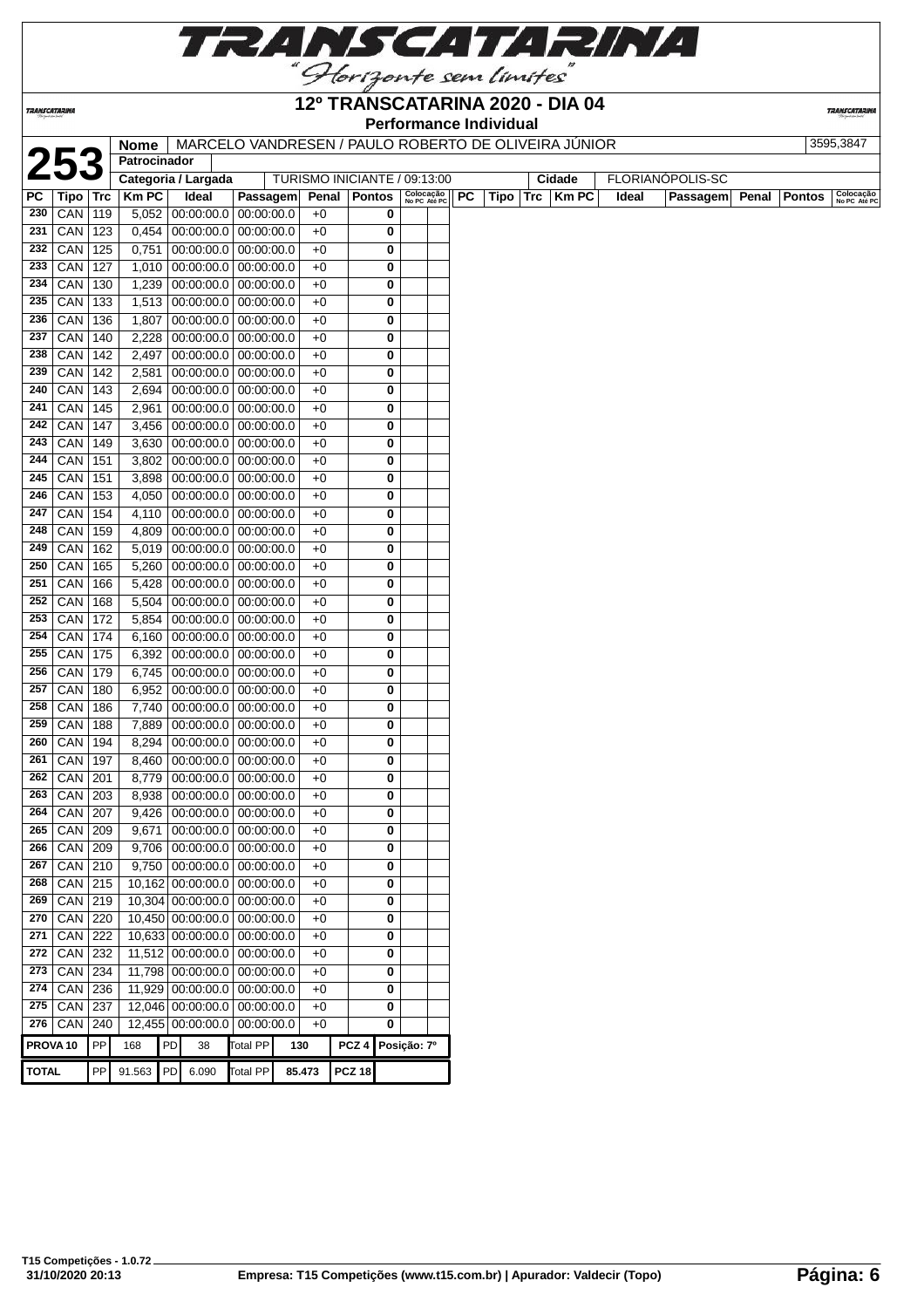

#### **TRANSCATARINA**

#### **12º TRANSCATARINA 2020 - DIA 04 Performance Individual**

**TRANSCATARIN** 

|                     | Nome   RICARDO HOFFMANN / GUILHERME DOS SANTOS H |  |  |  |
|---------------------|--------------------------------------------------|--|--|--|
| <b>Dotropinador</b> |                                                  |  |  |  |

|              |                  |                | <b>Nome</b>  |                              | RICARDO HOFFMANN / GUILHERME DOS SANTOS HOFFMANN |      |                              |                           |                  |                 |                     |     |              |                                   |                               |       |                | 3545,3818                 |                        |
|--------------|------------------|----------------|--------------|------------------------------|--------------------------------------------------|------|------------------------------|---------------------------|------------------|-----------------|---------------------|-----|--------------|-----------------------------------|-------------------------------|-------|----------------|---------------------------|------------------------|
|              | 254              |                | Patrocinador |                              |                                                  |      |                              |                           |                  |                 |                     |     |              |                                   |                               |       |                |                           |                        |
|              |                  |                |              | Categoria / Largada          |                                                  |      | TURISMO INICIANTE / 09:12:00 |                           |                  |                 |                     |     | Cidade       | SÃO JOSÉ-SC                       |                               |       |                |                           |                        |
| PC           | Tipo   Trc       |                | <b>Km PC</b> | Ideal                        | Passagem Penal Pontos                            |      |                              | Colocação<br>No PC Até PC |                  | PC              | Tipo   Trc          |     | <b>Km PC</b> | Ideal                             | Passagem                      | Penal | <b>Pontos</b>  | Colocação<br>No PC Até PC |                        |
|              |                  |                |              |                              | <b>TRANSCATARINA 2020 - PROVA 08</b>             |      |                              |                           |                  | 59              | TEM   139           |     | 4,677        | 11:03:30.8                        | 11:03:30.2                    | $+0$  | -6             | 7°                        | $2^{\circ}$            |
| 1            | TEM              | 5              | 0,458        | 09:59:42.1 09:59:42.0        |                                                  | $+0$ | -1                           | 3 <sup>o</sup>            | 3 <sup>o</sup>   | 60              | ROT                 | 149 | 5,386        | 11:05:17.2                        | 11:05:17.9                    | $+0$  | 0              | $0^{\circ}$               | $0^{\circ}$            |
| $\mathbf{2}$ | <b>TEM</b>       | 5              | 0,614        | 09:59:59.1                   | 10:00:00.0                                       | $+0$ | $[+9]$                       | $5^{\circ}$               | $5^{\circ}$      | 61              | <b>TEM</b>          | 152 | 5,708        | 11:06:11.7                        | 11:06:10.6                    | $+0$  | $[-11]$        | $7^\circ$                 | 3 <sup>o</sup>         |
| 3            | <b>TEM</b>       | $\overline{7}$ | 0,793        | 10:00:22.5                   | 10:00:23.3                                       | $+0$ | $+8$                         | 80                        | $6^{\circ}$      | 62              | <b>TEM</b>          | 154 | 5,898        | 11:06:36.6                        | 11:06:37.1                    | $+0$  | $+5$           | $4^{\circ}$               | $2^{\circ}$            |
| 4            | <b>TEM</b>       | 10             | 1,469        | 10:01:25.6                   | 10:01:25.5                                       | $+0$ | -1                           | 3 <sup>o</sup>            | $5^{\circ}$      | 63              | TEM                 |     |              |                                   | 11:07:51.5                    |       | $-1$           | $\overline{2^{\circ}}$    | $\overline{2^{\circ}}$ |
| 5            | TEM              | 13             | 2,122        | 10:02:35.2                   | 10:02:36.7                                       | $+0$ | $[+15]$                      | $7^\circ$                 | 6 <sup>o</sup>   | 64              |                     | 158 | 6,444        | 11:07:51.6                        |                               | $+0$  |                | $5^\circ$                 | $2^{\circ}$            |
| 6            | <b>TEM</b>       | 16             | 3,228        | 10:04:31.8                   | 10:04:31.9                                       | $+0$ | $+1$                         | $2^{\circ}$               | $5^{\circ}$      | 65              | TEM                 | 163 | 6,838        | 11:08:57.2                        | 11:08:57.0                    | $+0$  | -2             | $3^{\circ}$               | $\overline{1^0}$       |
| 7            | <b>TEM</b>       | 16             | 3,321        | 10:04:42.9                   | 10:04:43.0                                       | $+0$ | $+1$                         | $2^{\circ}$               | $5^{\circ}$      |                 | <b>TEM</b>          | 163 | 7,005        | 11:09:17.3                        | 11:09:17.9                    | $+0$  | +6             | $4^{\circ}$               | 1 <sup>0</sup>         |
| 8            | <b>TEM</b>       | 17             | 3.393        | 10:04:50.0                   | 10:04:51.0                                       | +0   | $[t+10]$                     | $8^{\circ}$               | 6 <sup>o</sup>   | 66              | <b>TEM</b>          | 165 | 7,221        | 11:09:43.5                        | 11:09:43.2                    | $+0$  | -3             |                           |                        |
| 9            | <b>TEM</b>       | 18             | 3,661        | 10:05:14.0                   | 10:05:14.3                                       | $+0$ | $+3$                         | 6 <sup>o</sup>            | 6 <sup>o</sup>   | 67              | <b>TEM</b>          | 169 | 7,558        | 11:10:40.3                        | 11:10:40.2                    | $+0$  | -1             | $1^{\circ}$               | 1 <sup>0</sup>         |
| 10           | <b>TEM</b>       | 20             | 4,006        | 10:05:43.3                   | 10:05:43.3                                       | $+0$ | 0                            | $2^{\circ}$               | 6 <sup>0</sup>   | 68              | <b>TEM</b>          | 171 | 7,835        | 11:11:11.0                        | 11:11:11.2                    | $+0$  | $+2$           | $3^{\circ}$               | $1^\circ$              |
| 11           | <b>TEM</b>       | 21             | 4,508        | 10:06:24.3                   | 10:06:24.3                                       | $+0$ | 0                            | 30                        | 6 <sup>o</sup>   | 69              | TEM                 | 173 | 8,122        | 11:11:45.3                        | 11:11:45.1                    | $+0$  | $-2$           | $2^{\circ}$               | 1 <sup>0</sup>         |
| 12           | <b>TEM</b>       | 27             | 5,022        | 10:07:28.0                   | 10:07:27.3                                       | $+0$ | -7                           | $5^{\circ}$               | 6 <sup>o</sup>   | 70              | <b>TEM</b>          | 178 | 0,195        | 11:16:19.0                        | 11:16:19.3                    | $+0$  | $+3$           | $8^{\circ}$               | 1 <sup>0</sup>         |
| 13           | <b>TEM</b>       | 28             | 5,292        | 10:08:05.4                   | 10:08:05.4                                       | $+0$ | 0                            | 1 <sup>0</sup>            | 6 <sup>o</sup>   | 71              | TEM                 | 182 | 0,837        | 11:17:37.1                        | 11:17:37.3                    | $+0$  | $+2$           | 3 <sup>0</sup>            | 1 <sup>0</sup>         |
| 14           | <b>TEM</b>       | 29             | 5,537        | 10:08:33.3                   | 10:08:33.3                                       | $+0$ | 0                            | 1 <sup>0</sup>            | 5 <sup>0</sup>   | $\overline{72}$ | <b>TEM</b>          | 184 | 1,518        | 11:18:49.6                        | 11:18:51.0                    | $+0$  | $\sqrt{[+14]}$ | $7^\circ$                 | $\overline{1^0}$       |
| 15           | <b>TEM</b>       | 32             | 5,984        | 10:09:33.7                   | 10:09:33.7                                       | $+0$ | 0                            | $1^{\circ}$               | $4^{\circ}$      | 73              | TEM                 | 185 | 1,841        | 11:19:20.8                        | 11:19:20.5                    | $+0$  | -3             | $5^{\circ}$               | 1 <sup>0</sup>         |
| 16           | <b>TEM</b>       | 32             | 6,171        | 10:09:54.1                   | 10:09:54.3                                       | $+0$ | $+2$                         | 30                        | 3 <sup>0</sup>   | 74              | <b>TEM</b>          | 187 | 2,220        | 11:20:06.2                        | 11:20:06.4                    | $+0$  | $+2$           | $4^{\circ}$               | $\overline{1^0}$       |
| 17           | <b>TEM</b>       | 37             | 6,638        | 10:11:26.4                   | 10:11:26.5                                       | $+0$ | $^{+1}$                      | $2^{\circ}$               | 3 <sup>0</sup>   | 75              | <b>TEM</b>          | 188 | 2,385        | 11:20:20.6                        | 11:20:20.9                    | $+0$  | $+3$           | $6^{\circ}$               | 1 <sup>0</sup>         |
| 18           | <b>TEM</b>       |                |              |                              |                                                  |      |                              | $2^{\circ}$               | 3 <sup>0</sup>   | 76              | <b>TEM</b>          | 189 | 2,663        | 11:20:49.1                        | 11:20:49.8                    | $+0$  | +7             | $8^{\circ}$               | 1 <sup>0</sup>         |
|              |                  | 39             | 6,747        | 10:11:40.2                   | 10:11:40.1                                       | $+0$ | -1                           | 30                        | 3 <sup>0</sup>   | 77              | <b>TEM</b>          | 192 | 3,284        | 11:21:59.0                        | 11:21:59.3                    | $+0$  | $+3$           | $3^{\circ}$               | 1 <sup>°</sup>         |
| 19           | <b>TEM</b>       | 43             | 7,375        | 10:12:59.7                   | 10:12:59.8                                       | $+0$ | $+1$                         |                           |                  | 78              | <b>TEM</b>          | 193 | 3,477        | 11:22:15.6                        | 11:22:15.7                    | $+0$  | $+1$           | $2^{\circ}$               | 1 <sup>0</sup>         |
| 20           | <b>TEM</b>       | 47             | 8,108        | 10:14:22.4                   | 10:14:22.2                                       | $+0$ | -2                           | $2^{\circ}$               | 3 <sup>0</sup>   | 79              | <b>TEM</b>          | 195 | 3,857        | 11:23:05.0                        | 11:23:05.1                    | $+0$  | $+1$           | 1 <sup>°</sup>            | 1 <sup>0</sup>         |
| 21           | <b>TEM</b>       | 48             | 8,203        | 10:14:32.2                   | 10:14:32.4                                       | $+0$ | $+2$                         | $6^{\circ}$               | $2^{\circ}$      | 80              | <b>TEM</b>          | 196 | 3,950        | 11:23:16.8                        | 11:23:17.1                    | $+0$  | $+3$           | $2^{\circ}$               | 1 <sup>0</sup>         |
| 22           | <b>TEM</b>       | 49             | 8,442        | 10:14:54.0                   | 10:14:54.1                                       | $+0$ | $+1$                         | $2^{\circ}$               | $2^{\circ}$      | 81              | TEM                 | 198 | 4,141        | 11:23:44.4                        | 11:23:44.4                    | $+0$  | 0              | $3^{\circ}$               | $\overline{1^0}$       |
| 23           | <b>TEM</b>       | 50             | 8,670        | 10:15:18.6                   | 10:15:18.3                                       | $+0$ | -3                           | 4°                        | $2^{\circ}$      | 82              | <b>TEM</b>          | 198 | 4,345        | 11:24:08.9                        | 11:24:08.9                    | $+0$  | 0              | $1^{\circ}$               | $\overline{1^0}$       |
| 24           | <b>TEM</b>       | 54             | 9,038        | 10:15:57.9                   | 10:15:57.7                                       | $+0$ | -2                           | 3 <sup>o</sup>            | $2^{\circ}$      | 83              | <b>TEM</b>          | 200 | 4,730        | 11:24:56.2                        | 11:24:56.5                    | $+0$  | $+3$           | $5^{\circ}$               | 1 <sup>0</sup>         |
| 25           | <b>TEM</b>       | 57             |              | 10,040 10:17:32.5            | 10:17:32.7                                       | $+0$ | $+2$                         | $6^{\circ}$               | $2^{\circ}$      | 84              | <b>TEM</b>          | 200 | 5,055        | 11:25:31.7                        | 11:25:31.7                    | $+0$  | 0              | 1 <sup>°</sup>            | 1 <sup>0</sup>         |
| 26           | <b>TEM</b>       | 58             | 10,246       | 10:17:50.1                   | 10:17:50.2                                       | $+0$ | $+1$                         | $5^{\circ}$               | $2^{\circ}$      | 85              | <b>TEM</b>          | 202 | 5,376        | 11:26:41.3                        | 11:26:41.4                    | $+0$  | $+1$           | 3 <sup>0</sup>            | 1 <sup>0</sup>         |
| 27           | <b>TEM</b>       | 58             | 10,522       | 10:18:15.6                   | 10:18:15.9                                       | $+0$ | $+3$                         | $2^{\circ}$               | $\overline{2^0}$ | 86              | <b>TEM</b>          | 209 | 6,443        | 11:29:03.6                        | 11:29:03.8                    | $+0$  | $+2$           | $5^{\circ}$               | $\overline{1^{\circ}}$ |
| 28           | <b>TEM</b>       | 59             |              | 10,587 10:18:22.7            | 10:18:23.2                                       | $+0$ | $+5$                         | $5^{\circ}$               | 2 <sup>0</sup>   | 87              | TEM                 | 213 | 7,113        | 11:30:33.4                        | 11:30:33.6                    | $+0$  | +2             | 1 <sup>°</sup>            | 1 <sup>0</sup>         |
| 29           | <b>TEM</b>       | 62             |              | 11,405 10:20:18.8            | 10:20:17.9                                       | $+0$ | $\overline{[-9]}$            | 80                        | 3 <sup>0</sup>   | 88              | <b>TEM 214</b>      |     | 7,209        | 11:30:45.1                        | 11:30:44.8                    | $+0$  | -3             | $3^{\circ}$               | 1 <sup>0</sup>         |
| 30           | <b>TEM</b>       | 68             | 11,987       | 10:21:16.2                   | 10:21:16.3                                       | $+0$ | $+1$                         | $5^{\circ}$               | $2^{\circ}$      | 89              | TEM                 | 224 | 8,502        | 11:33:48.0                        | 11:33:47.7                    | $+0$  | -3             | $5^{\circ}$               | 1 <sup>°</sup>         |
| 31           | <b>TEM</b>       | 69             |              | 12,415 10:21:51.4            | 10:21:51.5                                       | $+0$ | $+1$                         | 4º                        | $2^{\circ}$      |                 |                     |     |              |                                   |                               |       |                |                           |                        |
| 32           | <b>TEM</b>       | 72             |              | 12,866 10:22:35.9            | 10:22:35.8                                       | $+0$ | -1                           | 4°                        | 3 <sup>o</sup>   |                 | PROVA <sub>08</sub> | PP  | 283          | <b>PD</b><br>94                   | Total PP                      | 189   | <b>PCZ 12</b>  | Posição: 1º               |                        |
| 33           | <b>TEM</b>       | 76             | 13,674       | 10:23:50.6                   | 10:23:50.3                                       | $+0$ | -3                           | 5°                        | 3 <sup>0</sup>   |                 |                     |     |              |                                   | TRANSCATARINA 2020 - PROVA 09 |       |                |                           |                        |
| 34           | <b>TEM</b>       | 77             |              | 14,146 10:24:33.5            | 10:24:33.9                                       | $+0$ | $+4$                         | 30                        | $2^{\circ}$      | 90              | TEM                 | 232 |              | $0,276$   11:51:14.4              | 11:51:15.1                    | $+0$  | +7             | $2^{\circ}$               | 2 <sup>0</sup>         |
| 35           | TEM              | 77             |              | 14,354 10:24:51.4 10:24:51.7 |                                                  | $+0$ | $+3$                         | $2^{\circ}$               | $2^{\circ}$      | 91              | TEM 234             |     |              | $0,421$   11:51:31.4   11:51:31.1 |                               | $+0$  | $-3$           | $6^{\circ}$               | 3 <sup>o</sup>         |
| 36           | TEM              | 78             |              | 14,591 10:25:14.9 10:25:14.5 |                                                  | +0   | -4                           | $5^{\circ}$               | $2^{\circ}$      | 92              | TEM   238           |     |              | $0,770$   11:52:23.7   11:52:24.8 |                               | $+0$  | +11            | $6^{\circ}$               | $5^{\circ}$            |
| 37           | <b>TEM</b>       | 80             |              | 15,089 10:26:56.0            | 10:26:55.9                                       | $+0$ | -1                           | 1 <sup>0</sup>            | $2^{\circ}$      | 93              | <b>TEM 240</b>      |     | 1,115        | 11:52:59.0                        | 11:52:59.6                    | $+0$  | +6             | $2^{\circ}$               | 3 <sup>o</sup>         |
| 38           | <b>TEM</b>       | 83             |              | 15,461 10:27:38.4            | 10:27:38.6                                       | $+0$ | $+2$                         | 30                        | $2^{\circ}$      | 94              | <b>TEM 242</b>      |     | 1,438        | 11:53:30.9                        | 11:53:30.7                    | $+0$  | $-2$           | $4^{\circ}$               | 4 <sup>0</sup>         |
| 39           | TEM              | 85             |              | 15,795 10:28:11.7            | 10:28:11.3                                       | $+0$ | -4                           | 4º                        | $2^{\circ}$      | 95              | <b>TEM 244</b>      |     | 2,001        | 11:54:20.0                        | 11:54:19.7                    | $+0$  | -3             | $7^\circ$                 | 4 <sup>0</sup>         |
| 40           | <b>TEM</b>       | 86             |              | 15,915 10:28:23.3            | 10:28:23.5                                       | $+0$ | $+2$                         | 40                        | $2^{\circ}$      | 96              | <b>TEM 246</b>      |     | 2,095        | 11:54:29.3                        | 11:54:30.6                    | $+0$  | +13            | $8^{\circ}$               | $5^{\circ}$            |
| 41           | <b>TEM</b>       | 87             |              | 16,142 10:28:44.1            | 10:28:44.2                                       | $+0$ | $+1$                         | 40                        | $2^{\circ}$      | 97              | <b>TEM 246</b>      |     | 2,419        | 11:54:59.2                        | 11:54:59.2                    | $+0$  | 0              | $2^{\circ}$               | $5^\circ$              |
| 42           | <b>TEM</b>       | 88             |              | 16,453 10:29:10.5            | 10:29:10.4                                       | $+0$ | -1                           | $5^{\circ}$               | $2^{\circ}$      | 98              | <b>TEM 249</b>      |     | 3,147        | 11:56:12.9                        | 11:56:12.7                    | $+0$  | -2             | $3^{\circ}$               | $5^{\circ}$            |
| 43           | <b>TEM</b>       | 90             |              | 16,937 10:29:56.5            | 10:29:56.5                                       | $+0$ | 0                            | $1^{\circ}$               | $2^{\circ}$      | 99              | <b>TEM 251</b>      |     | 3,348        | 11:56:36.2                        | 11:56:36.9                    | $+0$  | $+7$           | $7^\circ$                 | $5^{\circ}$            |
| 44           | <b>TEM</b>       | 91             |              | 17,125 10:30:18.6            | 10:30:16.0                                       | $+0$ | $[-26]$                      | 5°                        | 3 <sup>0</sup>   | 100             | <b>TEM 254</b>      |     | 3,679        | 11:57:14.3                        | 11:57:14.2                    | $+0$  | -1             | $2^{\circ}$               | $5^{\circ}$            |
| 45           | <b>TEM</b>       | 96             | 0,314        | 10:54:59.7                   | 10:54:59.4                                       | $+0$ | -3                           | 40                        | 3 <sup>0</sup>   | 101             | <b>TEM 255</b>      |     | 3,981        | 11:57:45.9                        | 11:57:45.7                    | $+0$  | $-2$           | $4^{\circ}$               | $5^{\circ}$            |
| 46           | TEM              | 102            | 0,819        | 10:55:52.2                   | 10:55:52.1                                       | $+0$ | $-1$                         | 6 <sup>o</sup>            | 3 <sup>0</sup>   | 102             | <b>TEM 256</b>      |     | 4,214        | 11:58:06.1                        | 11:58:05.8                    | $+0$  | -3             | $3^{\circ}$               | $5^\circ$              |
| 47           | TEM              | 104            |              | 10:56:02.7                   | 10:56:03.4                                       |      | $+7$                         | $6^{\circ}$               | 3 <sup>0</sup>   | 103             | <b>TEM</b>          | 258 | 4,330        | 11:58:18.4                        | 11:58:18.4                    | $+0$  | 0              | $1^{\circ}$               | $4^{\circ}$            |
|              |                  |                | 0,902        |                              |                                                  | $+0$ |                              | $2^{\circ}$               | 3 <sup>0</sup>   | 104             | TEM                 | 259 | 4,660        | 11:58:50.0                        | 11:58:49.8                    | $+0$  | $-2$           | $4^{\circ}$               | 4 <sup>o</sup>         |
| 48           | <b>TEM   106</b> |                | 1,020        | 10:56:23.5                   | 10:56:23.8                                       | $+0$ | $+3$                         |                           | 3 <sup>o</sup>   | 105             | <b>TEM 260</b>      |     | 4,758        | 11:59:00.4                        | 11:59:01.9                    | $+0$  | +15            | $8^{\circ}$               | $4^{\circ}$            |
| 49           | <b>TEM   108</b> |                | 1,110        | 10:56:35.5                   | 10:56:36.0                                       | $+0$ | $+5$                         | $5^{\circ}$               |                  | 106             | <b>TEM 262</b>      |     | 4,966        | 11:59:25.8                        | 11:59:25.8                    | $+0$  | 0              | 10                        | 4 <sup>o</sup>         |
| 50           | <b>TEM 110</b>   |                | 1,219        | 10:56:55.8                   | 10:56:56.6                                       | $+0$ | $+8$                         | 4º                        | 3 <sup>o</sup>   | 107             | <b>TEM 271</b>      |     | 6,349        |                                   | 12:02:04.7   12:02:04.7       | $+0$  | 0              | 10                        | 4 <sup>o</sup>         |
| 51           | <b>TEM 112</b>   |                | 1,316        | 10:57:08.7                   | 10:57:08.8                                       | $+0$ | $+1$                         | $1^{\circ}$               | 3 <sup>o</sup>   | 108             | <b>TEM 272</b>      |     | 6,544        |                                   | 12:02:25.4   12:02:24.4       | $+0$  | $-10$          | $5^{\circ}$               | 3 <sup>o</sup>         |
| 52           | <b>TEM 113</b>   |                | 1,425        | 10:57:20.3 10:57:20.4        |                                                  | $+0$ | $+1$                         | $2^{\circ}$               | $2^{\circ}$      | 109             | <b>TEM 274</b>      |     | 6,796        |                                   | 12:02:49.1   12:02:48.8       | $+0$  | -3             | $5^\circ$                 | 3 <sup>o</sup>         |
| 53           | <b>TEM 115</b>   |                | 1,806        | 10:57:57.8                   | 10:57:57.9                                       | $+0$ | $+1$                         | $3^{\circ}$               | $2^{\circ}$      | 110             | <b>TEM 275</b>      |     | 7,019        |                                   | 12:03:08.6   12:03:08.6       | $+0$  | 0              | $1^{\circ}$               | 3 <sup>o</sup>         |
| 54           | <b>TEM 118</b>   |                | 2,133        | 10:58:41.3                   | 10:58:41.8                                       | +0   | $+5$                         | $5^{\circ}$               | $2^{\circ}$      |                 |                     |     |              |                                   |                               |       |                | $5^{\circ}$               | 3 <sup>o</sup>         |
| 55           | ROT              | 122            | 2,730        | 10:59:35.6                   | 10:59:35.2                                       | $+0$ | 0                            | 0°                        | $0^{\circ}$      | 111             | <b>TEM 276</b>      |     | 7,284        | 12:03:53.3                        | 12:03:53.9                    | $+0$  | $+6$           | $1^{\circ}$               | 3 <sup>o</sup>         |
| 56           | <b>TEM 122</b>   |                | 2,987        | 11:00:01.3   11:00:01.2      |                                                  | $+0$ | -1                           | $2^{\circ}$               | $2^{\circ}$      | 112             | <b>TEM 280</b>      |     | 7,688        | 12:04:33.6                        | 12:04:33.6                    | $+0$  | 0              |                           | 3 <sup>o</sup>         |
| 57           | <b>TEM 132</b>   |                | 3,749        | 11:01:35.6                   | 11:01:34.9                                       | $+0$ | -7                           | 6°                        | 3 <sup>o</sup>   | 113             | <b>TEM 281</b>      |     | 7,817        | 12:04:48.3                        | 12:04:48.5                    | $+0$  | $+2$           | $4^{\circ}$               |                        |
| 58           | TEM   136        |                | 4,237        | 11:02:38.1                   | 11:02:38.1                                       | $+0$ | 0                            | $1^{\circ}$               | $2^{\circ}$      | 114             | <b>TEM 283</b>      |     | 8,249        | 12:05:37.7                        | 12:05:37.5                    | $+0$  | -21            | $3^{\circ}$               | 3 <sup>o</sup>         |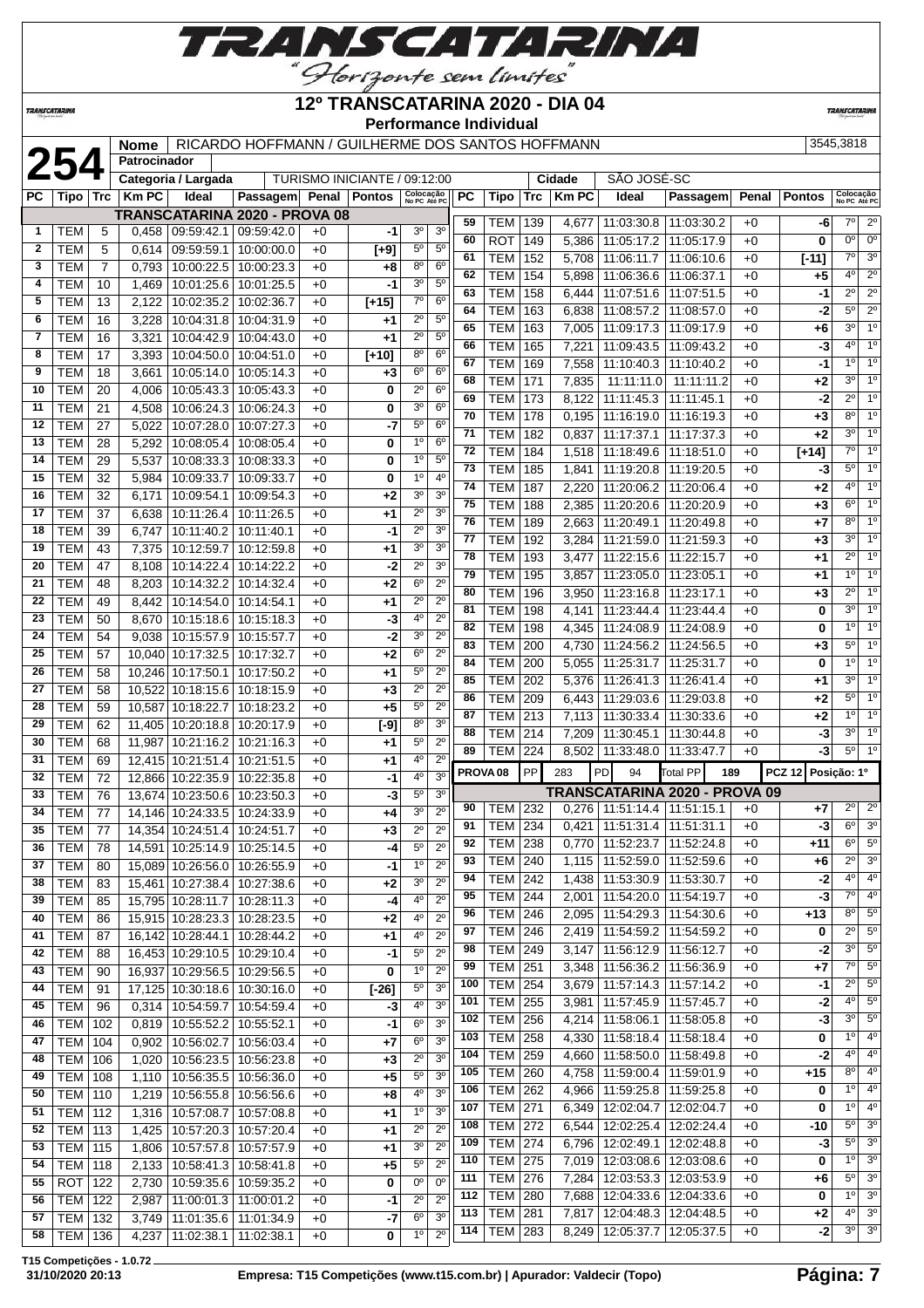

## **12º TRANSCATARINA 2020 - DIA 04**

**TRANSCATARIN** 

**TRANSCATARINA** 

#### **Performance Individual**

|     |                  |       | <b>Nome</b>  |                              | RICARDO HOFFMANN / GUILHERME DOS SANTOS HOFFMANN |       |                              |                           |                  |     |                     |            |             |                             |                               |       |                    | 3545,3818                 |                |
|-----|------------------|-------|--------------|------------------------------|--------------------------------------------------|-------|------------------------------|---------------------------|------------------|-----|---------------------|------------|-------------|-----------------------------|-------------------------------|-------|--------------------|---------------------------|----------------|
|     | 254              |       | Patrocinador |                              |                                                  |       |                              |                           |                  |     |                     |            |             |                             |                               |       |                    |                           |                |
|     |                  |       |              | Categoria / Largada          |                                                  |       | TURISMO INICIANTE / 09:12:00 |                           |                  |     |                     |            | Cidade      | SÃO JOSÉ-SC                 |                               |       |                    |                           |                |
| PC  | Tipo             | ∣ Trc | <b>KmPC</b>  | Ideal                        | Passagem                                         | Penal | <b>Pontos</b>                | Colocação<br>No PC Até PC |                  | PC  | Tipo                | <b>Trc</b> | <b>KmPC</b> | Ideal                       | Passagem                      | Penal | <b>Pontos</b>      | Colocação<br>No PC Até PC |                |
| 115 | <b>TEM</b>       | 283   | 8,565        | 12:06:06.9                   | 12:06:06.4                                       | $+0$  | -5                           | $6^{\circ}$               | 3 <sup>o</sup>   | 174 |                     |            |             |                             |                               |       |                    | $4^{\circ}$               | $4^{\circ}$    |
| 116 | TEM              | 285   | 8,906        | 12:06:40.6                   | 12:06:40.0                                       | $+0$  | -6                           | $7^\circ$                 | 3 <sup>0</sup>   | 175 | <b>TEM</b>          | 461        | 5,014       |                             | 13:27:47.0   13:28:10.9       | $+0$  | $[+239]$           | $4^{\circ}$               | $4^{\circ}$    |
| 117 | <b>TEM</b>       | 287   | 9,397        | 12:08:06.1                   | 12:08:05.3                                       | $+0$  | -8                           | $6^{\circ}$               | 3 <sup>o</sup>   | 176 | <b>TEM</b>          | 465        | 5,417       | 13:28:48.3                  | 13:28:57.8                    | $+0$  | +95                | $1^{\circ}$               | $4^{\circ}$    |
| 118 | <b>TEM</b>       | 290   | 9,528        | 12:08:38.8                   | 12:08:38.9                                       | $+0$  | +1                           | 1 <sup>0</sup>            | 3 <sup>o</sup>   |     | <b>TEM</b>          | 473        | 6,037       | 13:30:21.2   13:30:21.7     |                               | $+0$  | $+5$               | $1^{\circ}$               | $4^{\circ}$    |
| 119 | <b>TEM</b>       | 294   | 9,643        | 12:08:54.1                   | 12:08:54.1                                       | $+0$  | 0                            | 1 <sup>0</sup>            | $2^{\circ}$      | 177 | <b>TEM</b>          | 474        | 6,246       | 13:30:41.1                  | 13:30:42.6                    | $+0$  | $+15$              |                           |                |
| 120 | TEM              | 296   | 9,885        | 12:09:22.4                   | 12:09:22.2                                       | $+0$  | -2                           | 4 <sup>0</sup>            | 2 <sup>0</sup>   | 178 | <b>TEM</b>          | 479        | 6,533       | 13:31:17.4                  | 13:31:25.2                    | $+0$  | $+78$              | 1 <sup>0</sup>            | $4^{\circ}$    |
| 121 | <b>TEM</b>       | 304   | 10,559       | 12:11:28.3                   | 12:11:28.5                                       | $+0$  | +2                           | 3 <sup>0</sup>            | 1 <sup>0</sup>   | 179 | <b>TEM</b>          | 481        | 6,828       | 13:31:58.8                  | 13:32:08.1                    | $+0$  | $+93$              | $3^{\circ}$               | $4^{\circ}$    |
| 122 | <b>TEM</b>       | 306   | 10,775       | 12:11:52.6                   | 12:11:53.9                                       | $+0$  | +13                          | $5^{\circ}$               | $2^{\circ}$      | 180 | <b>TEM</b>          | 488        | 7,399       | 13:33:29.3                  | 13:33:30.3                    | $+0$  | +10                | $4^{\circ}$               | $4^{\circ}$    |
| 123 | <b>TEM</b>       | 310   | 11,207       | 12:12:38.7                   | 12:12:38.7                                       | $+0$  | 0                            | 1 <sup>0</sup>            | $2^{\circ}$      | 181 | <b>TEM</b>          | 489        | 7,456       | 13:33:37.9                  | 13:33:41.0                    | $+0$  | +31                | $4^{\circ}$               | $4^{\circ}$    |
| 124 | <b>TEM</b>       | 315   |              | 12,352 12:14:24.0            | 12:14:22.7                                       | $+0$  | -13                          | 8 <sup>o</sup>            | $\overline{2^0}$ | 182 | <b>TEM</b>          | 492        | 7,828       | 13:34:25.4                  | 13:34:33.9                    | $+0$  | +85                | $3^{\circ}$               | 4 <sup>o</sup> |
| 125 | <b>TEM 318</b>   |       |              | 12,959 12:15:24.7            | 12:15:24.8                                       | $+0$  | +1                           | 3 <sup>0</sup>            | $\overline{2^0}$ | 183 | <b>TEM</b>          | 494        | 8,032       | 13:34:49.8                  | 13:34:57.4                    | $+0$  | $+76$              | $3^{\circ}$               | 4 <sup>o</sup> |
| 126 | <b>TEM</b>       | 342   |              | 16,039 12:21:58.2            | 12:21:57.8                                       | $+0$  | -4                           | 3 <sup>0</sup>            | $2^{\circ}$      | 184 | <b>TEM</b>          | 495        | 8,173       | 13:35:05.7                  | 13:35:09.3                    | $+0$  | $+36$              | $3^{\circ}$               | $4^{\circ}$    |
| 127 | <b>TEM</b>       | 344   |              | 16,217 12:22:19.1            | 12:22:18.8                                       | $+0$  | -3                           | 6 <sup>o</sup>            | 2 <sup>0</sup>   | 185 | <b>TEM</b>          | 496        | 8,491       |                             | 13:36:04.3   13:36:27.3       | $+0$  | $+230$             | $4^{\circ}$               | $4^{\circ}$    |
| 128 | <b>TEM</b>       | 345   | 16,412       | 12:22:40.2                   | 12:22:40.0                                       | $+0$  | $-2$                         | $5^{\circ}$               | $2^{\circ}$      |     | PROVA <sub>09</sub> | PP         | 2.589       | PD<br>387                   | <b>Total PP</b><br>2.202      |       | PCZ 10 Posicão: 4º |                           |                |
|     |                  |       |              |                              |                                                  |       |                              | $2^{\circ}$               | $2^{\circ}$      |     |                     |            |             |                             | TRANSCATARINA 2020 - PROVA 10 |       |                    |                           |                |
| 129 | <b>TEM</b>       | 345   | 16,588       | 12:22:56.4                   | 12:22:56.5                                       | $+0$  | +1                           |                           |                  | 186 | <b>TEM</b>          | 3          | 0,348       |                             | 14:28:52.8   14:28:52.8       | $+0$  | 0                  | $1^{\circ}$               | $1^{\circ}$    |
| 130 | <b>TEM</b>       | 346   | 16,868       | 12:23:19.2                   | 12:23:20.2                                       | $+0$  | $+10$                        | $8^{\circ}$               | $2^{\circ}$      | 187 | <b>TEM</b>          | 3          | 0,443       | 14:29:02.3                  | 14:29:02.0                    | $+0$  | $-3$               | $6^{\circ}$               | $5^\circ$      |
| 131 | TEM              | 350   | 17,210       | 12:23:57.8                   | 12:23:57.5                                       | $+0$  | -3                           | 4°                        | $2^{\circ}$      | 188 | <b>TEM</b>          | 6          | 0,849       | 14:29:43.0                  | 14:29:42.9                    | $+0$  | $-1$               | $1^{\circ}$               | $2^{\circ}$    |
| 132 | <b>TEM</b>       | 356   | 18,005       | 12:25:22.2                   | 12:25:22.5                                       | $+0$  | $+3$                         | 6 <sup>o</sup>            | $2^{\circ}$      | 189 | <b>TEM</b>          | 7          | 1,236       | 14:30:19.1                  | 14:30:19.2                    | $+0$  | +1                 | $2^{\circ}$               | 1 <sup>°</sup> |
| 133 | <b>TEM</b>       | 357   | 18,323       | 12:25:54.2                   | 12:25:54.1                                       | $+0$  | $-1$                         | $2^{\circ}$               | $\overline{2^0}$ | 190 | <b>TEM</b>          | 8          |             |                             |                               |       | 0                  | 1 <sup>0</sup>            | 1 <sup>0</sup> |
| 134 | TEM              | 359   |              | 18,832 12:26:50.1            | 12:26:49.9                                       | $+0$  | $-2$                         | 4 <sup>0</sup>            | $2^{\circ}$      | 191 |                     |            | 1,438       | 14:30:38.5                  | 14:30:38.5                    | $+0$  |                    | 10                        | 1 <sup>°</sup> |
| 135 | <b>TEM</b>       | 361   |              | 19,036 12:27:09.0            | 12:27:09.3                                       | $+0$  | $+3$                         | 3 <sup>0</sup>            | $2^{\circ}$      |     | <b>TEM</b>          | 11         | 1,752       | 14:31:11.6                  | 14:31:12.1                    | $+0$  | $+5$               | $4^{\circ}$               | 1 <sup>°</sup> |
| 136 | <b>TEM</b>       | 362   |              | 19,285 12:27:33.3            | 12:27:32.2                                       | $+0$  | $-11$                        | 4 <sup>0</sup>            | $2^{\circ}$      | 192 | <b>TEM</b>          | 11         | 2,037       | 14:31:36.0                  | 14:31:35.7                    | $+0$  | -3                 |                           |                |
| 137 | <b>TEM</b>       | 366   |              | 19,680 12:28:23.9            | 12:28:24.8                                       | $+0$  | +9                           | $6^{\circ}$               | $2^{\circ}$      | 193 | <b>TEM</b>          | 12         | 2,376       | 14:32:09.0                  | 14:32:09.5                    | $+0$  | $+5$               | $3^{\circ}$               | 1 <sup>°</sup> |
| 138 | <b>TEM</b>       | 368   | 20,001       | 12:29:01.8                   | 12:29:01.8                                       | $+0$  | 0                            | 1 <sup>0</sup>            | $2^{\circ}$      | 194 | <b>TEM</b>          | 14         | 2,679       | 14:32:44.1                  | 14:32:44.2                    | $+0$  | +1                 | $2^{\circ}$               | 1 <sup>0</sup> |
| 139 | <b>TEM</b>       | 370   | 20,193       | 12:29:28.2                   | 12:29:29.4                                       | $+0$  | $+12$                        | 6 <sup>o</sup>            | $2^{\circ}$      | 195 | <b>TEM</b>          | 16         | 2,776       | 14:32:56.2                  | 14:32:55.0                    | $+0$  | $[-12]$            | $6^{\circ}$               | 1 <sup>°</sup> |
| 140 | TEM              | 374   |              | 20,442 12:30:07.0            | 12:30:06.5                                       | $+0$  | -5                           | $4^{\circ}$               | $2^{\circ}$      | 196 | <b>TEM</b>          | 17         | 2,864       | 14:33:08.1                  | 14:33:12.6                    | $+0$  | $[+45]$            | $7^\circ$                 | $5^\circ$      |
| 141 | <b>TEM</b>       | 385   |              | 22,186 12:33:25.0            | 12:33:24.9                                       | $+0$  | $-1$                         | $2^{\circ}$               | $2^{\circ}$      | 197 | <b>TEM</b>          | 18         | 3,202       | 14:33:38.1                  | 14:33:38.5                    | $+0$  | +4                 | 7°                        | 5 <sup>o</sup> |
| 142 | <b>TEM</b>       | 386   | 22,778       | 12:34:16.2                   | 12:34:16.5                                       | $+0$  | $+3$                         | $5^{\circ}$               | $2^{\circ}$      | 198 | <b>TEM</b>          | 20         | 3,557       | 14:34:18.8                  | 14:34:18.5                    | $+0$  | $-3$               | $5^{\circ}$               | $5^\circ$      |
| 143 | <b>TEM</b>       | 389   |              | 23,313 12:35:20.9            | 12:35:20.4                                       | $+0$  | $-5$                         | $5^{\circ}$               | 2 <sup>0</sup>   | 199 | <b>TEM</b>          | 22         | 3,802       | 14:34:44.6                  | 14:34:44.4                    | $+0$  | $-2$               | $6^{\circ}$               | $4^{\circ}$    |
| 144 | <b>TEM</b>       | 391   | 23,734       | 12:36:01.7                   | 12:36:01.7                                       | $+0$  | 0                            | $2^{\circ}$               | $2^{\circ}$      | 200 | <b>TEM</b>          | 24         | 4,501       | 14:35:47.2                  | 14:35:46.2                    | $+0$  | -10                | $7^\circ$                 | $5^{\circ}$    |
| 145 | <b>TEM</b>       | 392   | 23,972       | 12:36:29.5                   | 12:36:29.4                                       | $+0$  | $-1$                         | 1 <sup>0</sup>            | $2^{\circ}$      | 201 | <b>TEM</b>          | 27         | 4,911       | 14:37:13.5                  | 14:37:13.3                    | $+0$  | -2                 | $3^{\circ}$               | 3 <sup>o</sup> |
| 146 | <b>TEM</b>       | 394   |              | 24,246 12:36:58.9            | 12:36:59.1                                       | $+0$  | +2                           | $5^{\circ}$               | $2^{\circ}$      | 202 | <b>TEM</b>          | 28         | 5,054       | 14:37:35.5                  | 14:37:36.3                    | $+0$  | +8                 | $7^\circ$                 | 4 <sup>o</sup> |
| 147 | <b>TEM</b>       | 396   | 24.687       | 12:37:48.5                   | 12:37:47.5                                       | $+0$  | $-10$                        | $7^\circ$                 | $2^{\circ}$      | 203 | <b>TEM</b>          | 35         | 5,680       | 14:38:59.0                  | 14:38:59.3                    | $+0$  | +3                 | $3^{\circ}$               | 3 <sup>0</sup> |
| 148 | TEM              | 397   | 24,811       | 12:38:16.9                   | 12:38:16.1                                       | $+0$  | -8                           | 3 <sup>o</sup>            | $2^{\circ}$      | 204 | <b>TEM</b>          | 42         | 6,979       | $\overline{14:}41:13.1$     | 14:41:12.6                    | $+0$  | -5                 | $5^{\circ}$               | 3 <sup>o</sup> |
| 149 | <b>TEM</b>       | 399   | 24.947       | 12:38:39.1                   | 12:38:38.5                                       | $+0$  | -6                           | 6 <sup>o</sup>            | $2^{\circ}$      | 205 | <b>TEM</b>          | 44         | 7,571       | 14:42:06.1                  | 14:42:05.1                    | $+0$  | -10                | $8^{\circ}$               | 4 <sup>o</sup> |
| 150 | <b>TEM 400</b>   |       |              | 25,136 12:39:01.5            | 12:39:01.6                                       | $+0$  | $+1$                         | 3 <sup>o</sup>            | $2^{\circ}$      | 206 | <b>TEM</b>          | 44         | 7,718       |                             | 14:42:22.1   14:42:21.3       | $+0$  | -8                 | $6^{\circ}$               | 3 <sup>o</sup> |
|     | 151   TEM   403  |       |              | 25,361 12:39:44.0 12:39:45.8 |                                                  | $+0$  | $[+18]$                      | $5^{\circ}$               | $2^{\circ}$      | 207 | TEM                 | 45         | 7,977       | 14:42:51.6   14:42:51.0     |                               | $+0$  | -6                 | $5^{\circ}$               | $3^{\circ}$    |
| 152 | <b>TEM   404</b> |       |              | 25,580 12:40:01.8            | 12:40:02.2                                       | $+0$  | $+4$                         | 3 <sup>o</sup>            | $\overline{2^0}$ | 208 | <b>TEM</b>          | 46         | 8,252       | 14:43:22.5                  | 14:43:22.6                    | $+0$  | $+1$               | $3^{\circ}$               | 3 <sup>o</sup> |
| 153 | <b>TEM 407</b>   |       |              |                              |                                                  |       |                              | $7^\circ$                 | 3 <sup>o</sup>   | 209 | <b>TEM</b>          | 48         | 8,610       |                             | 14:43:55.8 14:43:55.8         | $+0$  | 0                  | $2^{\circ}$               | $3^{\circ}$    |
|     | <b>TEM 408</b>   |       | 0,187        |                              | 13:15:37.2 13:15:39.7                            | $+0$  | $[+25]$                      | $6^{\circ}$               | $2^{\circ}$      | 210 | CAN                 | 53         | 0,159       | $00:00:00.0$ 00:00:00.0     |                               | $+0$  | 0                  |                           |                |
| 154 |                  |       | 0,297        | 13:15:53.7                   | 13:15:56.6                                       | $+0$  | $[+29]$                      | $5^{\circ}$               | 3 <sup>0</sup>   | 211 | CAN                 | 58         | 0,438       | $00:00:00.0$   $00:00:00.0$ |                               | $+0$  | 0                  |                           |                |
| 155 | $TEM$ 410        |       | 0,480        | 13:16:22.8                   | 13:16:26.0                                       | $+0$  | $+32$                        | $5^{\circ}$               | 3 <sup>o</sup>   | 212 | CAN                 | 61         | 0,635       | $00:00:00.0$ 00:00:00.0     |                               | $+0$  | 0                  |                           |                |
| 156 | $TEM$ 412        |       | 0,658        | 13:16:42.2                   | 13:16:45.5                                       | $+0$  | $+33$                        | 4 <sup>o</sup>            | 3 <sup>o</sup>   | 213 | CAN                 | 62         | 0,725       | $00:00:00.0$ 00:00:00.0     |                               | $+0$  | 0                  |                           |                |
| 157 | <b>TEM 416</b>   |       | 1,091        | 13:17:59.4                   | 13:17:59.0                                       | $+0$  | -4                           |                           |                  | 214 | CAN                 | 66         | 1,059       | $00:00:00.0$   $00:00:00.0$ |                               | $+0$  | 0                  |                           |                |
| 158 | TEM   421        |       | 1,583        | 13:18:58.2                   | 13:18:59.8                                       | $+0$  | +16                          | $5^{\circ}$               | 3 <sup>o</sup>   | 215 | CAN                 | 75         | 1,798       | $00:00:00.0$   $00:00:00.0$ |                               | $+0$  | 0                  |                           |                |
| 159 | TEM              | 422   | 1,650        | 13:19:07.6                   | 13:19:08.7                                       | $+0$  | +11                          | 40                        | 3 <sup>0</sup>   | 216 | CAN                 | 76         | 1,931       |                             | $00:00:00.0$ 00:00:00.00      | $+0$  | 0                  |                           |                |
| 160 | TEM              | 425   | 1,838        | 13:19:32.8                   | 13:19:33.3                                       | $+0$  | $+5$                         | $2^{\circ}$               | 3 <sup>o</sup>   | 217 | CAN                 | 77         |             |                             | 00:00:00.0 00:00:00.0         | $+0$  | 0                  |                           |                |
| 161 | TEM 426          |       | 1,948        | 13:19:46.3                   | 13:19:46.6                                       | $+0$  | $+3$                         | 1 <sup>0</sup>            | $2^{\circ}$      |     |                     |            | 2,054       |                             |                               |       |                    |                           |                |
| 162 | TEM 428          |       | 2,047        | 13:20:00.0                   | 13:20:02.7                                       | $+0$  | $\boxed{+27}$                | $2^{\circ}$               | $2^{\circ}$      | 218 | CAN                 | 79         | 2,182       | $00:00:00.0$   $00:00:00.0$ |                               | $+0$  | 0                  |                           |                |
| 163 | TEM 430          |       | 2,259        | 13:20:23.4                   | 13:20:25.4                                       | $+0$  | $[+20]$                      | 40                        | $2^{\circ}$      | 219 | CAN                 | 82         | 2,330       | $00:00:00.0$   $00:00:00.0$ |                               | $+0$  | 0                  |                           |                |
| 164 | TEM   436        |       | 2,877        | 13:21:55.3                   | 13:22:01.2                                       | $+0$  | $+59$                        | $5^{\circ}$               | 3 <sup>o</sup>   | 220 | CAN                 | 84         | 2,408       | $00:00:00.0$   $00:00:00.0$ |                               | $+0$  | 0                  |                           |                |
| 165 | <b>TEM</b>       | 440   | 3,069        | 13:22:32.6                   | 13:22:35.5                                       | $+0$  | $[+29]$                      | $2^{\circ}$               | 3 <sup>o</sup>   | 221 | CAN                 | 86         | 2,611       | $00:00:00.0$   $00:00:00.0$ |                               | $+0$  | 0                  |                           |                |
| 166 | <b>TEM 442</b>   |       | 3,300        | 13:23:03.9                   | 13:23:12.6                                       | $+0$  | +87                          | 4 <sup>0</sup>            | 3 <sup>o</sup>   | 222 | CAN                 | 89         | 2,858       |                             | $00:00:00.0$ 00:00:00.0       | $+0$  | 0                  |                           |                |
| 167 | $TEM$ 443        |       | 3,588        | 13:23:53.3                   | 13:24:01.9                                       | $+0$  | +86                          | 3 <sup>o</sup>            | 3 <sup>o</sup>   | 223 | CAN                 | 92         | 3,091       | $00:00:00.0$   $00:00:00.0$ |                               | $+0$  | 0                  |                           |                |
| 168 | <b>TEM</b>       | 444   | 3,689        | 13:24:10.6                   | 13:24:20.0                                       | $+0$  | +94                          | $5^{\circ}$               | $4^{\circ}$      | 224 | CAN                 | 98         | 3,375       | $00:00:00.0$   $00:00:00.0$ |                               | $+0$  | 0                  |                           |                |
| 169 | <b>TEM 446</b>   |       | 3,813        | 13:24:29.5                   | 13:24:38.2                                       | $+0$  | +87                          | 6 <sup>o</sup>            | 4 <sup>0</sup>   | 225 | CAN                 | 106        | 4,007       | $00:00:00.0$ 00:00:00.00    |                               | $+0$  | 0                  |                           |                |
| 170 | $TEM$ 451        |       | 4,228        | 13:25:46.8                   | 13:25:59.2                                       | $+0$  | $+124$                       | $5^{\rm o}$               | 4 <sup>0</sup>   | 226 | CAN                 | 107        | 4,162       | $00:00:00.0$ 00:00:00.0     |                               | $+0$  | 0                  |                           |                |
| 171 | $TEM$ 456        |       | 4,561        | 13:26:36.9                   | 13:26:54.0                                       | $+0$  | $+171$                       | $2^{\circ}$               | 4 <sup>0</sup>   | 227 | CAN                 | 109        | 4,261       | $00:00:00.0$   $00:00:00.0$ |                               | $+0$  | 0                  |                           |                |
| 172 | <b>TEM 457</b>   |       | 4,812        | 13:27:16.2                   | 13:27:39.5                                       | $+0$  | $+233$                       | 40                        | $5^{\circ}$      | 228 | CAN                 | 110        | 4,373       | $00:00:00.0$   $00:00:00.0$ |                               | $+0$  | 0                  |                           |                |
| 173 | TEM 459          |       | 4,938        | 13:27:36.7                   | 13:27:50.9                                       | $+0$  | $+142$                       | 4º                        | $4^{\circ}$      | 229 | CAN 115             |            | 4,675       | $00:00:00.0$   $00:00:00.0$ |                               | $+0$  | 0                  |                           |                |
|     |                  |       |              |                              |                                                  |       |                              |                           |                  |     |                     |            |             |                             |                               |       |                    |                           |                |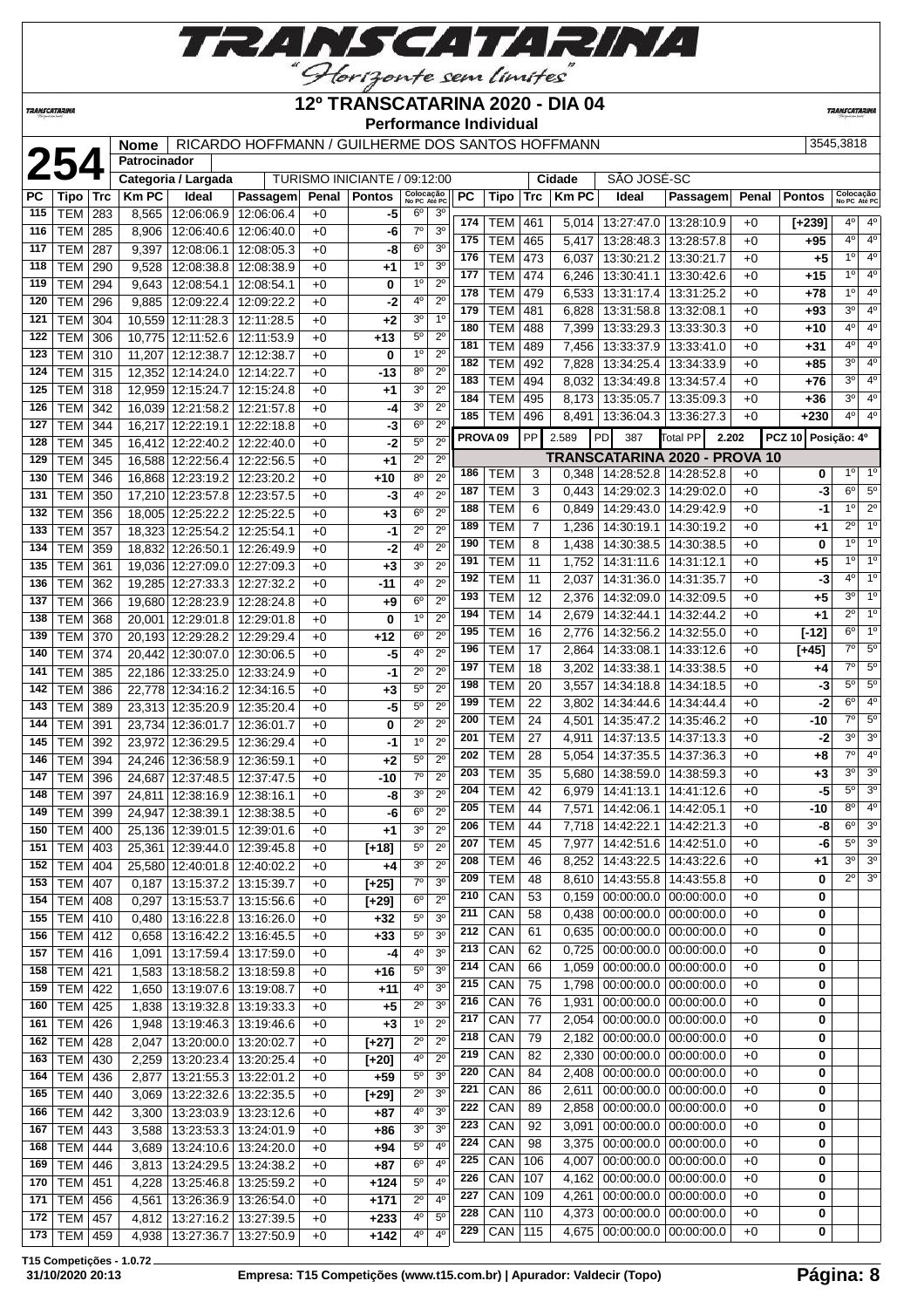

*TRANSCATARINA* 

# **12º TRANSCATARINA 2020 - DIA 04**

**TRANSCATARI** 

**Performance Individual 2545,3818**<br>
Patrocinador | Categoria / Largada | TURISMO INICIANTE / 09:12:00 | Cidade | SÃO JOSÉ-SC<br>
Tipo | Trc | Km PC | Ideal | Passagem| Penal | Pontos | Sepecada | Pontos | Santa | Pontos | Colocada | Penal<br>
Bassagem **Patrocinador** TURISMO INICIANTE / 09:12:00 **Penal Pontos**  $\begin{bmatrix} \text{Colocação} \\ \text{NePE} \end{bmatrix}$  **PC Tipo Trc Km PC No PC Até PC PC Tipo Trc Km PC Ideal Passagem Penal Pontos Colocação No PC Até PC** CAN 119 5,052 00:00:00.0 00:00:00.0 +0 **0** CAN 123 0,454 00:00:00.0 00:00:00.0 +0 **0** CAN 125 0,751 00:00:00.0 00:00:00.0 +0 **0** CAN 127 1,010 00:00:00.0 00:00:00.0 +0 **0** CAN 130 1,239 00:00:00.0 00:00:00.0 +0 **0** CAN 133 1,513 00:00:00.0 00:00:00.0 +0 **0**  CAN 136 1,807 00:00:00.0 00:00:00.0 +0 **0** CAN 140 2,228 00:00:00.0 00:00:00.0 +0 **0** CAN 142 2,497 00:00:00.0 00:00:00.0 +0 **0** CAN 142 2,581 00:00:00.0 00:00:00.0 +0 **0** CAN 143 2,694 00:00:00.0 00:00:00.0 +0 **0** CAN 145 2,961 00:00:00.0 00:00:00.0 +0 **0** CAN 147 3,456 00:00:00.0 00:00:00.0 +0 **0** CAN 149 3,630 00:00:00.0 00:00:00.0 +0 **0** CAN 151 3,802 00:00:00.0 00:00:00.0 +0 **0** CAN 151 3,898 00:00:00.0 00:00:00.0 +0 **0** CAN 153 4,050 00:00:00.0 00:00:00.0 +0 **0** CAN 154 4,110 00:00:00.0 00:00:00.0 +0 **0** CAN 159 4,809 00:00:00.0 00:00:00.0 +0 **0** CAN 162 5,019 00:00:00.0 00:00:00.0 +0 **0**  CAN 165 5,260 00:00:00.0 00:00:00.0 +0 **0** CAN 166 5,428 00:00:00.0 00:00:00.0 +0 **0** CAN 168 5,504 00:00:00.0 00:00:00.0 +0 **0** CAN 172 5,854 00:00:00.0 00:00:00.0 +0 **0** CAN 174 6,160 00:00:00.0 00:00:00.0 +0 **0** CAN 175 6,392 00:00:00.0 00:00:00.0 +0 **0** CAN 179 6,745 00:00:00.0 00:00:00.0 +0 **0** CAN 180 6,952 00:00:00.0 00:00:00.0 +0 **0** CAN 186 7,740 00:00:00.0 00:00:00.0 +0 **0** CAN 188 7,889 00:00:00.0 00:00:00.0 +0 **0** CAN 194 8,294 00:00:00.0 00:00:00.0 +0 **0** CAN 197 8,460 00:00:00.0 00:00:00.0 +0 **0** CAN 201 8,779 00:00:00.0 00:00:00.0 +0 **0** CAN 203 8,938 00:00:00.0 00:00:00.0 +0 **0** CAN 207 9,426 00:00:00.0 00:00:00.0 +0 **0** CAN 209 9671 00:00:00.0 00:00:00.0 +0 **0**  CAN 209 9,706 00:00:00.0 00:00:00.0 +0 **0** CAN 210 9,750 00:00:00.0 00:00:00.0 +0 **0** CAN 215 10,162 00:00:00.0 00:00:00.0 +0 **0** CAN 219 10,304 00:00:00.0 00:00:00.0 +0 **0** CAN 220 10,450 00:00:00.0 00:00:00.0 +0 **0**  CAN 222 10,633 00:00:00.0 00:00:00.0 +0 **0**  CAN 232 11,512 00:00:00.0 00:00:00.0 +0 **0** CAN 234 11,798 00:00:00.0 00:00:00.0 +0 **0** CAN 236 11,929 00:00:00.0 00:00:00.0 +0 **0** CAN 237 12,046 00:00:00.0 00:00:00.0 +0 **0** CAN 240 12,455 00:00:00.0 00:00:00.0 +0 **0 PROVA 10** PP 138 PD 57 Total PP **81 PCZ 3 Posição: 4º TOTAL** PP 3.010 PD 538 Total PP **2.472 PCZ 25**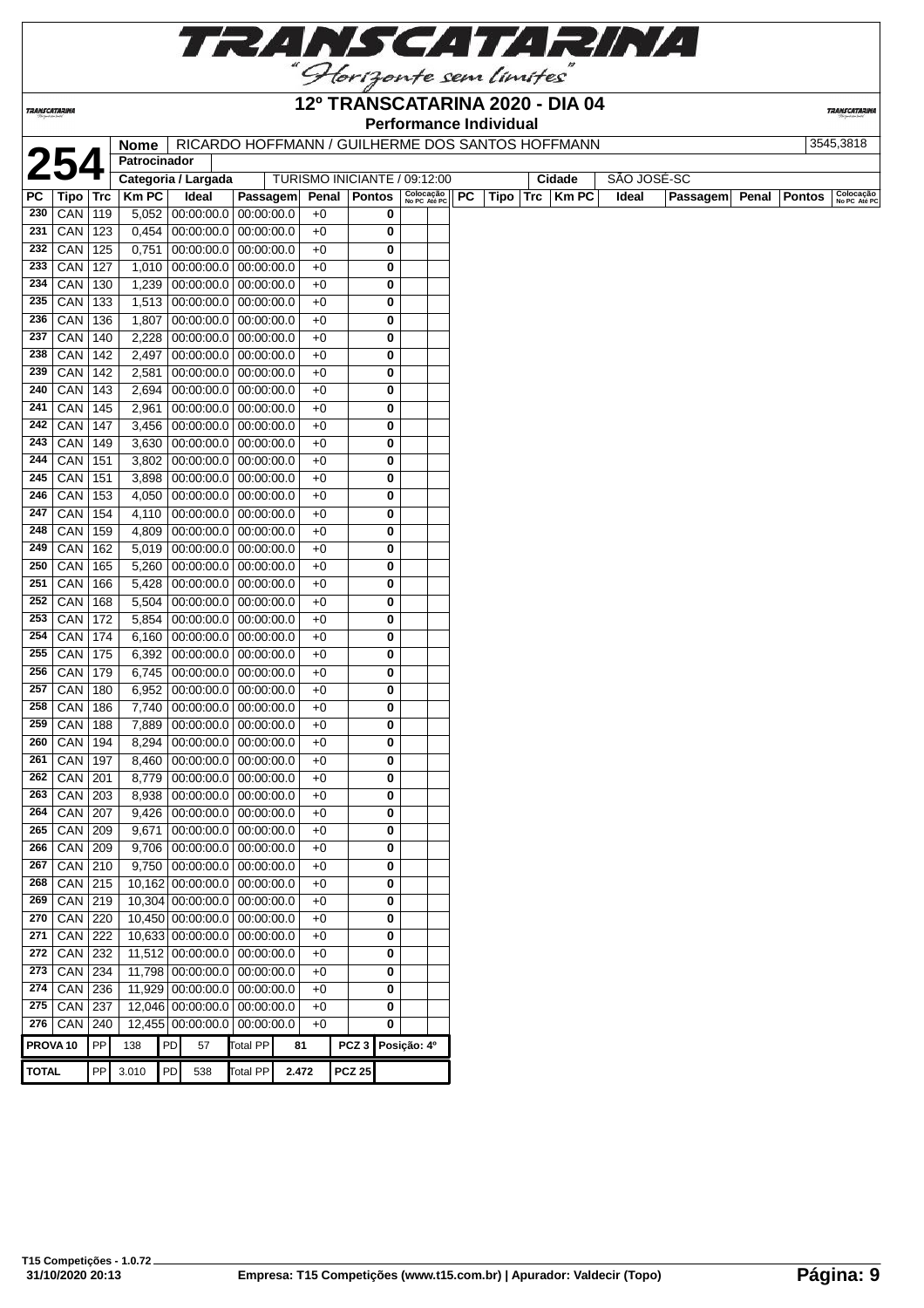

#### *TRANSCATARINA*

#### **12º TRANSCATARINA 2020 - DIA 04 Performance Individual**

**TRANSCATARI** 

|                |            |                | Nome         |                     | MARCOS DOS SANTOS COSTA / MARIANA DOS SANTOS COSTA |      |                              |                           |                  |                       |                     |            |              |                                 |                               |              |               | 3544,3882                             |                                 |
|----------------|------------|----------------|--------------|---------------------|----------------------------------------------------|------|------------------------------|---------------------------|------------------|-----------------------|---------------------|------------|--------------|---------------------------------|-------------------------------|--------------|---------------|---------------------------------------|---------------------------------|
|                | 255        |                | Patrocinador |                     |                                                    |      |                              |                           |                  |                       |                     |            |              |                                 |                               |              |               |                                       |                                 |
|                |            |                |              | Categoria / Largada |                                                    |      | TURISMO INICIANTE / 09:11:00 |                           |                  |                       |                     |            | Cidade       | SÃO PAULO-SP                    |                               |              |               |                                       |                                 |
| PC             | Tipo   Trc |                | <b>Km PC</b> | Ideal               | <b>Passagem</b>                                    |      | Penal   Pontos               | Colocação<br>No PC Até PC |                  | <b>PC</b>             | Tipo                | <b>Trc</b> | <b>Km PC</b> | Ideal                           | Passagem                      | Penal        | <b>Pontos</b> | Colocação<br>No PC Até PO             |                                 |
|                |            |                |              |                     | TRANSCATARINA 2020 - PROVA 08                      |      |                              |                           |                  | 59                    | TEM                 | 139        | 4,677        | 11:02:30.8                      | 11:02:30.4                    | $+0$         | -4            | $6^{\circ}$                           | 4 <sup>0</sup>                  |
| $\mathbf{1}$   | <b>TEM</b> | 5              | 0,458        | 09:58:42.1          | 09:58:41.3                                         | $+0$ | $[-8]$                       | 8 <sup>o</sup>            | $8^{\circ}$      | 60                    | <b>ROT</b>          | 149        | 5,386        | 11:04:17.2                      | 11:04:16.4                    | $+0$         | 0             | $0^{\circ}$                           | $\overline{0}$ <sup>c</sup>     |
| $\mathbf{2}$   | <b>TEM</b> | 5              | 0,614        | 09:58:59.1          | 09:58:59.0                                         | $+0$ | -1                           | 1 <sup>0</sup>            | 3 <sup>o</sup>   | 61                    | <b>TEM</b>          | 152        | 5.708        | 11:05:11.7                      | 11:05:11.6                    | $+0$         | -1            | 1 <sup>0</sup>                        | $4^\circ$                       |
| 3              | <b>TEM</b> | $\overline{7}$ | 0.793        | 09:59:22.5          | 09:59:22.5                                         | $+0$ | 0                            | 1 <sup>0</sup>            | $2^{\circ}$      | 62                    | <b>TEM</b>          | 154        | 5,898        | 11:05:36.6                      | 11:05:36.8                    | $+0$         | +2            | $2^{\circ}$                           | $4^\circ$                       |
| 4              | <b>TEM</b> | 10             | 1.469        | 10:00:25.6          | 10:00:24.9                                         | $+0$ | -7                           | $\overline{7}^{\circ}$    | 3 <sup>o</sup>   | 63                    | TEM                 | 158        | 6,444        | 11:06:51.6                      | 11:06:51.5                    | $+0$         | $-1$          | 1 <sup>0</sup>                        | 4 <sup>c</sup>                  |
| 5              | <b>TEM</b> | 13             | 2,122        | 10:01:35.2          | 10:01:35.1                                         | $+0$ | $-1$                         | $2^{\circ}$               | $\overline{2^0}$ | 64                    | <b>TEM</b>          | 163        | 6,838        | 11:07:57.2                      | 11:07:57.3                    | $+0$         | +1            | 4 <sup>0</sup>                        | 3 <sup>0</sup>                  |
| 6              | <b>TEM</b> | 16             | 3,228        | 10:03:31.8          | 10:03:31.1                                         | $+0$ | -7                           | $7^\circ$                 | $4^{\circ}$      | 65                    | TEM                 | 163        | 7,005        | 11:08:17.3                      | 11:08:19.3                    | $+0$         | $[+20]$       | 4 <sup>0</sup>                        | 3 <sup>o</sup>                  |
| $\overline{7}$ | <b>TEM</b> | 16             | 3,321        | 10:03:42.9          | 10:03:42.7                                         | $+0$ | $-2$                         | 3 <sup>0</sup>            | 4 <sup>0</sup>   | 66                    | <b>TEM</b>          | 165        | 7,221        | 11:08:43.5                      | 11:08:43.4                    | $+0$         | $-1$          | $\overline{2^{\circ}}$                | 3 <sup>o</sup>                  |
| 8              | <b>TEM</b> | 17             | 3,393        | 10:03:50.0          | 10:03:50.7                                         | $+0$ | $+7$                         | $6^{\circ}$               | $4^{\circ}$      | 67                    |                     |            |              |                                 |                               |              |               | 3 <sup>o</sup>                        | 3 <sup>o</sup>                  |
| $\overline{9}$ | <b>TEM</b> | 18             | 3,661        |                     | 10:04:14.0   10:04:14.3                            | $+0$ | $+3$                         | $5^{\circ}$               | 4 <sup>0</sup>   | 68                    | <b>TEM</b>          | 169        | 7,558        | 11:09:40.3                      | 11:09:40.5                    | $+0$<br>$+0$ | +2            | 1 <sup>0</sup>                        | 3 <sup>o</sup>                  |
| 10             | <b>TEM</b> | 20             | 4.006        | 10:04:43.3          | 10:04:43.3                                         | $+0$ | 0                            | 30                        | $4^{\circ}$      | 69                    | <b>TEM</b>          | 171        | 7,835        | 11:10:11.0                      | 11:10:11.1                    |              | +1            | $5^{\circ}$                           | 3 <sup>o</sup>                  |
| 11             | <b>TEM</b> | 21             | 4,508        | 10:05:24.3          | 10:05:24.3                                         | $+0$ | 0                            | 1 <sup>0</sup>            | $4^{\circ}$      | 70                    | <b>TEM</b>          | 173        | 8,122        | 11:10:45.3                      | 11:10:45.0                    | $+0$         | -3            | $\overline{4^0}$                      | $\overline{3^0}$                |
| 12             | <b>TEM</b> | 27             | 5,022        | 10:06:28.0          | 10:06:26.4                                         | $+0$ | $[-16]$                      | $8^{\circ}$               | $5^{\circ}$      | 71                    | <b>TEM</b>          | 178        | 0,195        | 11:15:19.0                      | 11:15:18.9                    | $+0$         | $-1$          | 1 <sup>0</sup>                        | $\overline{2^{\circ}}$          |
| 13             | <b>TEM</b> | 28             | 5,292        | 10:07:05.4          | 10:07:05.4                                         | $+0$ | 0                            | $2^{\circ}$               | 4 <sup>0</sup>   | 72                    | TEM                 | 182        | 0,837        | 11:16:37.1                      | 11:16:37.2                    | $+0$         | $+1$          | $2^{\circ}$                           | 3 <sup>o</sup>                  |
| 14             | TEM        | 29             | 5,537        | 10:07:33.3          | 10:07:33.0                                         | $+0$ | -3                           | $6^{\circ}$               | 4 <sup>0</sup>   | 73                    | <b>TEM</b>          | 184        | 1,518        | 11:17:49.6                      | 11:17:49.9                    | $+0$         | $+3$          | 1 <sup>0</sup>                        | $\overline{3^0}$                |
| 15             | <b>TEM</b> | 32             | 5,984        | 10:08:33.7          | 10:08:33.4                                         | $+0$ | -3                           | $5^{\circ}$               | $5^{\circ}$      | 74                    | <b>TEM</b>          | 185        | 1,841        |                                 | 11:18:20.8   11:18:20.7       | $+0$         | $-1$          | 3 <sup>o</sup>                        | 3 <sup>o</sup>                  |
| 16             | TEM        | 32             | 6,171        | 10:08:54.1          | 10:08:54.5                                         | $+0$ | $+4$                         | $5^{\circ}$               | $5^{\circ}$      | 75                    | TEM                 | 187        | 2,220        | 11:19:06.2                      | 11:19:06.4                    | $+0$         | +2            | 8 <sup>o</sup>                        | 3 <sup>o</sup>                  |
| 17             | TEM        | 37             | 6,638        | 10:10:26.4          | 10:10:27.0                                         | $+0$ | $+6$                         | 3 <sup>o</sup>            | 4 <sup>0</sup>   |                       | <b>TEM</b>          | 188        | 2,385        | 11:19:20.6                      | 11:19:20.2                    | $+0$         | $-4$          |                                       | 3 <sup>o</sup>                  |
| 18             | <b>TEM</b> | 39             | 6,747        | 10:10:40.2          | 10:10:40.2                                         | $+0$ | 0                            | 1 <sup>0</sup>            | 4 <sup>0</sup>   | 76<br>$\overline{77}$ | TEM                 | 189        | 2,663        | 11:19:49.1                      | 11:19:49.1                    | $+0$         | 0             | $\overline{2^{\circ}}$<br>$5^{\circ}$ | $\overline{2^{\circ}}$          |
| 19             | <b>TEM</b> | 43             | 7,375        | 10:11:59.7          | 10:11:59.7                                         | $+0$ | 0                            | 1 <sup>0</sup>            | $4^{\circ}$      |                       | <b>TEM</b>          | 192        | 3,284        | 11:20:59.0                      | 11:20:59.4                    | $+0$         | +4            | 1 <sup>0</sup>                        | $\overline{2^{\circ}}$          |
| 20             | <b>TEM</b> | 47             | 8,108        | 10:13:22.4          | 10:13:22.1                                         | $+0$ | -3                           | 4 <sup>0</sup>            | 4 <sup>0</sup>   | 78                    | TEM                 | 193        | 3,477        | 11:21:15.6                      | 11:21:15.6                    | $+0$         | 0             |                                       |                                 |
| 21             | <b>TEM</b> | 48             | 8,203        | 10:13:32.2          | 10:13:32.2                                         | $+0$ | 0                            | $2^{\circ}$               | $4^{\circ}$      | 79                    | TEM                 | 195        | 3,857        | 11:22:05.0                      | 11:22:04.8                    | $+0$         | -2            | 3 <sup>o</sup><br>$\overline{5^0}$    | $2^{\circ}$<br>$\overline{2^0}$ |
| 22             | TEM        | 49             | 8,442        | 10:13:54.0          | 10:13:54.3                                         | $+0$ | $+3$                         | 3 <sup>o</sup>            | 4 <sup>0</sup>   | 80                    | TEM                 | 196        | 3,950        | 11:22:16.8                      | 11:22:17.2                    | $+0$         | +4            |                                       | $\overline{2^{\circ}}$          |
| 23             | <b>TEM</b> | 50             | 8.670        | 10:14:18.6          | 10:14:17.9                                         | $+0$ | -7                           | 6 <sup>o</sup>            | 4 <sup>0</sup>   | 81                    | TEM                 | 198        | 4,141        |                                 | 11:22:44.4   11:22:44.8       | $+0$         | +4            | 5 <sup>0</sup>                        |                                 |
| 24             | <b>TEM</b> | 54             | 9.038        |                     | 10:14:57.9   10:14:58.5                            | $+0$ | $+6$                         | $7^\circ$                 | 4 <sup>0</sup>   | 82                    | TEM                 | 198        | 4,345        | 11:23:08.9                      | 11:23:08.7                    | $+0$         | $-2$          | 3 <sup>o</sup>                        | $2^{\circ}$                     |
| 25             | TEM        | 57             |              | 10,040 10:16:32.5   | 10:16:32.4                                         | $+0$ | -1                           | 40                        | 4 <sup>0</sup>   | 83                    | <b>TEM</b>          | 200        | 4,730        | 11:23:56.2                      | 11:23:56.3                    | $+0$         | +1            | $2^{\circ}$                           | $\overline{2^{\circ}}$          |
| 26             | <b>TEM</b> | 58             |              | 10,246 10:16:50.1   | 10:16:50.2                                         | $+0$ | $+1$                         | $3^{\circ}$               | $4^{\circ}$      | 84                    | <b>TEM</b>          | 200        | 5,055        |                                 | 11:24:31.7   11:24:31.5       | $+0$         | $-2$          | 4 <sup>0</sup>                        | $\overline{2^0}$                |
| 27             | TEM        | 58             |              | 10,522 10:17:15.6   | 10:17:16.3                                         | $+0$ | $+7$                         | 3 <sup>0</sup>            | $4^{\circ}$      | 85                    | <b>TEM</b>          | 202        | 5,376        | 11:25:41.3                      | 11:25:41.3                    | $+0$         | 0             | 1 <sup>0</sup>                        | 2 <sup>o</sup>                  |
| 28             | <b>TEM</b> | 59             |              | 10,587 10:17:22.7   | 10:17:22.7                                         | $+0$ | 0                            | 1 <sup>0</sup>            | 4 <sup>0</sup>   | 86                    | <b>TEM</b>          | 209        | 6,443        | 11:28:03.6                      | 11:28:02.9                    | $+0$         | $-7$          | 8 <sup>o</sup>                        | 2 <sup>o</sup>                  |
| 29             | <b>TEM</b> | 62             |              | 11,405 10:19:18.8   | 10:19:18.5                                         | $+0$ | -3                           | $4^{\circ}$               | 4 <sup>0</sup>   | 87                    | TEM                 | 213        | 7,113        | 11:29:33.4                      | 11:29:33.0                    | $+0$         | $-4$          | $6^{\circ}$                           | $\overline{2^{\circ}}$          |
| 30             | TEM        | 68             | 11,987       | 10:20:16.2          | 10:20:16.3                                         | $+0$ | $+1$                         | $6^{\circ}$               | $4^{\circ}$      | 88                    | TEM                 | 214        | 7,209        | 11:29:45.1                      | 11:29:44.6                    | $+0$         | -5            | $5^{\circ}$                           | $\overline{2^0}$                |
| 31             | <b>TEM</b> | 69             |              | 12,415 10:20:51.4   | 10:20:51.4                                         | $+0$ | 0                            | 3 <sup>o</sup>            | $\overline{4^0}$ | 89                    | <b>TEM</b>          | 224        | 8,502        | 11:32:48.0                      | 11:32:48.0                    | $+0$         | 0             | 1 <sup>0</sup>                        | $\overline{2^{\circ}}$          |
| 32             | <b>TEM</b> | 72             |              | 12,866 10:21:35.9   | 10:21:35.8                                         | $+0$ | $-1$                         | $5^{\circ}$               | 4 <sup>0</sup>   |                       | PROVA <sub>08</sub> | PP         | 300          | PD<br>97                        | Total PP<br>203               |              | <b>PCZ 17</b> | Posição: 2º                           |                                 |
| 33             | TEM        | 76             |              | 13,674 10:22:50.6   | 10:22:50.7                                         | $+0$ | +1                           | $2^{\circ}$               | 4 <sup>0</sup>   |                       |                     |            |              |                                 | TRANSCATARINA 2020 - PROVA 09 |              |               |                                       |                                 |
| 34             | TEM        | 77             |              | 14,146 10:23:33.5   | 10:23:33.9                                         | $+0$ | $+4$                         | $2^{\circ}$               | $4^{\circ}$      | 90                    | TEM                 | 232        |              | 0,276   11:50:14.4   11:50:15.6 |                               | $+0$         | $[+12]$       | 6 <sup>o</sup>                        | 6 <sup>o</sup>                  |
| 35             | <b>TEM</b> | 77             |              | 14,354 10:23:51.4   | 10:23:51.8                                         | $+0$ | $+4$                         | 3 <sup>0</sup>            | 3 <sup>0</sup>   | 91                    | TEM                 | 234        | 0.421        |                                 | 11:50:31.4   11:50:32.0       | $+0$         | +6            | $7^\circ$                             | $\overline{7}$ <sup>o</sup>     |
| 36             | TEM        | 78             |              |                     | 14,591 10:24:14.9 10:24:15.6                       | $+0$ | $+7$                         | 6 <sup>o</sup>            | 4 <sup>0</sup>   | 92                    | <b>TEM</b>          | 238        | 0,770        | 11:51:23.7                      | 11:51:24.1                    | $+0$         | $+4$          | 3 <sup>o</sup>                        | 6 <sup>o</sup>                  |
| 37             | TEM        | 80             |              |                     | 15,089 10:25:56.0 10:25:55.9                       | $+0$ | $-1$                         | $2^{\circ}$               | 4 <sup>0</sup>   | 93                    | <b>TEM</b>          | 240        | 1,115        | 11:51:59.0                      | 11:52:00.0                    | $+0$         | $+10$         | $5^{\circ}$                           | 6 <sup>o</sup>                  |
| 38             | <b>TEM</b> | 83             |              | 15,461 10:26:38.4   | 10:26:37.9                                         | $+0$ | -5                           | $6^{\circ}$               | 4 <sup>0</sup>   | 94                    | <b>TEM</b>          | 242        |              | 1,438   11:52:30.9   11:52:31.1 |                               | $+0$         | +2            | $6^{\circ}$                           | 5 <sup>o</sup>                  |
| 39             | <b>TEM</b> | 85             |              | 15,795 10:27:11.7   | 10:27:11.5                                         | $+0$ | $-2$                         | 30                        | 4 <sup>0</sup>   | 95                    | TEM                 | 244        | 2,001        | 11:53:20.0                      | 11:53:20.0                    | $+0$         | 0             | 10                                    | 5 <sup>o</sup>                  |
| 40             | <b>TEM</b> | 86             |              | 15,915 10:27:23.3   | 10:27:23.0                                         | $+0$ | -3                           | 70                        | 4 <sup>0</sup>   | 96                    | <b>TEM</b>          | 246        | 2,095        | 11:53:29.3                      | 11:53:29.4                    | $+0$         | +1            | 1 <sup>0</sup>                        | $\overline{3^0}$                |
| 41             | <b>TEM</b> | 87             |              |                     | 16,142 10:27:44.1 10:27:44.1                       | $+0$ | $\overline{\mathbf{0}}$      | $2^{\circ}$               | 4 <sup>0</sup>   | 97                    | TEM                 | 246        |              | 2,419   11:53:59.2   11:53:58.8 |                               | $+0$         | $-4$          | $6^{\circ}$                           | 4 <sup>c</sup>                  |
|                |            |                |              |                     |                                                    |      |                              |                           |                  |                       |                     |            |              |                                 |                               |              |               |                                       |                                 |

 TEM 88 16,453 10:28:10.5 10:28:10.4 +0 **-1** 2º 4º TEM 90 16,937 10:28:56.5 10:28:55.9 +0 **-6** 8º 4º TEM 91 17,125 10:29:18.6 10:29:15.9 +0 **[-27]** 6º 4º TEM 96 0,314 10:53:59.7 10:53:59.4 +0 **-3** 6º 4º TEM 102 0,819 10:54:52.2 10:54:52.1 +0 **-1** 5º 4º TEM 104 0,902 10:55:02.7 10:55:01.7 +0 **[-10]** 8º 4º TEM 106 1,020 10:55:23.5 10:55:23.2 +0 **-3** 3º 4º TEM 108 1,110 10:55:35.5 10:55:35.0 +0 **-5** 7º 4º TEM 110 1,219 10:55:55.8 10:55:56.4 +0 **+6** 2º 4º TEM 112 1,316 10:56:08.7 10:56:08.2 +0 **-5** 5º 4º TEM 113 1,425 10:56:20.3 10:56:20.1 +0 **-2** 3º 4º TEM 115 1,806 10:56:57.8 10:56:57.6 +0 **-2** 5º 4º TEM 118 2,133 10:57:41.3 10:57:41.3 +0 **0** 1º 4º ROT 122 2,730 10:58:35.6 10:58:35.3 +0 **0** 0º 0º TEM 122 2,987 10:59:01.3 10:59:01.1 +0 **-2** 4º 4º TEM 132 3,749 11:00:35.6 11:00:34.8 +0 **[-8]** 7º 4º TEM 136 4,237 11:01:38.1 11:01:37.3 +0 **[-8]** 7º 4º

 TEM 249 3,147 11:55:12.9 11:55:12.9 +0 **0** 1<sup>o</sup> 3<sup>o</sup> TEM 251 3,348 11:55:36.2 11:55:36.1 +0 **-1** 2º 3º TEM 254 3,679 11:56:14.3 11:56:14.5 +0 **+2** 5º 2º TEM 255 3,981 11:56:45.9 11:56:45.9 +0 **0** 1º 2º TEM 256 4,214 11:57:06.1 11:57:05.6 +0 **-5** 8º 2º TEM 258 4,330 11:57:18.4 11:57:18.6 +0 **+2** 3º 2º TEM 259 4,660 11:57:50.0 11:57:49.0 +0 **-10** 8º 3º TEM 260 4,758 11:58:00.4 11:58:00.8 +0 **+4** 5º 3º TEM 262 4,966 11:58:25.8 11:58:25.3 +0 **-5** 5º 3º TEM 271 6,349 12:01:04.7 12:01:04.4 +0 **-3** 7º 3º TEM 272 6,544 12:01:25.4 12:01:23.3 +0 **[-21]** 7º 4º TEM 274 6,796 12:01:49.1 12:01:48.9 +0 **-2** 4º 4º TEM 275 7,019 12:02:08.6 12:02:07.7 +0 **-9** 8º 5º TEM 276 7,284 12:02:53.3 12:02:53.2 +0 **-1** 1º 4º TEM 280 7,688 12:03:33.6 12:03:34.1 +0 **+5** 6º 4º TEM 281 7,817 12:03:48.3 12:03:48.5 +0 **+2** 3º 4º TEM 283 8,249 12:04:37.7 12:04:38.3 +0 **+6** 6º 4º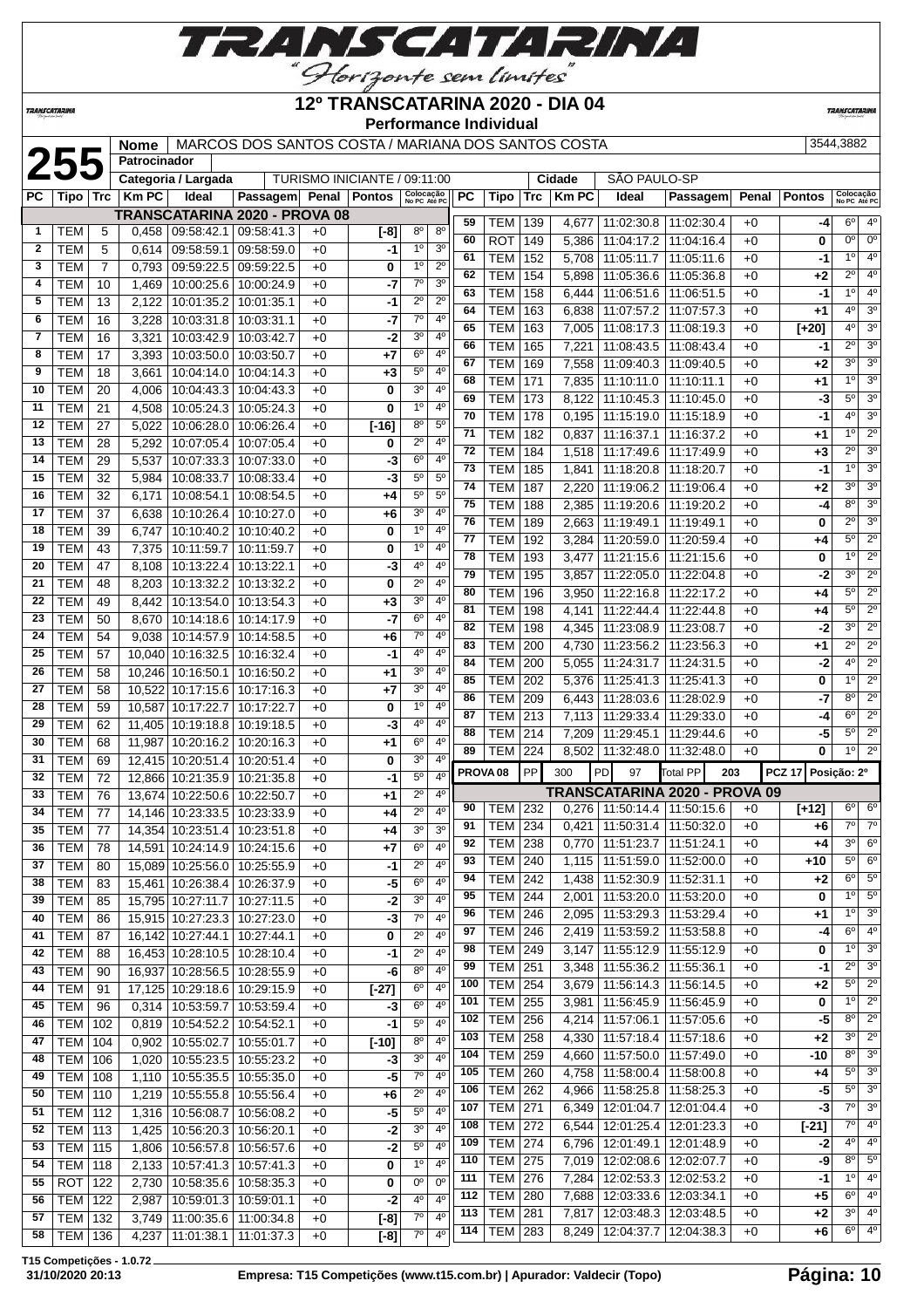

#### **12º TRANSCATARINA 2020 - DIA 04**

**Performance Individual**

**TRANSCATARI** 

**TRANSCATARINA** 

**Patrocinador**

# **255 Nome** MARCOS DOS SANTOS COSTA / MARIANA DOS SANTOS COSTA 3544,3882<br> **2544,3882**<br>
Patrocinador Categoria / Largada TURISMO INICIANTE / 09:11:00 Cidade SÃO PAULO-SP<br>
PC Tipo Trc | Km PC | Ideal | Passagem| Penal | Pon

TURISMO INICIANTE / 09:11:00

| <b>PC</b>  | Tipo                     | Trc        | <b>KmPC</b> | Ideal                           | Passagem                                           | Penal        | <b>Pontos</b>    | Colocação                           |                                  | <b>PC</b> | Tipo                | Trc            | <b>Km PC</b> | Ideal                             | Passagem                      | Penal  | <b>Pontos</b>      | Colocação      |                |
|------------|--------------------------|------------|-------------|---------------------------------|----------------------------------------------------|--------------|------------------|-------------------------------------|----------------------------------|-----------|---------------------|----------------|--------------|-----------------------------------|-------------------------------|--------|--------------------|----------------|----------------|
| 115        | <b>TEM</b>               | 283        | 8,565       | 12:05:06.9 12:05:06.8           |                                                    | $+0$         | -1               | No PC Até PC<br>30                  | $4^{\circ}$                      |           |                     |                |              |                                   |                               |        |                    | No PC Até PO   |                |
| 116        | <b>TEM</b>               | 285        | 8,906       | 12:05:40.6   12:05:40.8         |                                                    | $+0$         | $+2$             | $2^{\circ}$                         | $4^{\circ}$                      | 174       | TEM                 | 461            |              | 5,014   13:26:47.0   13:30:15.2   |                               | $+0$   | $+2.082$           | $7^\circ$      | $7^\circ$      |
| 117        | <b>TEM</b>               | 287        | 9,397       | 12:07:06.1                      | 12:07:06.0                                         | $+0$         | -1               | 2º                                  | $5^{\circ}$                      | 175       | TEM                 | 465            | 5,417        | 13:27:48.3   13:31:19.5           |                               | $+0$   | $+2.112$           | $7^\circ$      | $7^\circ$      |
| 118        | <b>TEM</b>               | 290        | 9,528       | 12:07:38.8                      | 12:07:38.9                                         | $+0$         | $^{+1}$          | $2^{\circ}$                         | $4^{\circ}$                      | 176       | TEM                 | 473            | 6,037        | 13:29:21.2                        | 13:33:54.4                    | $+0$   | $+2.732$           | $7^{\circ}$    | $7^\circ$      |
| 119        | <b>TEM</b>               | 294        | 9,643       | 12:07:54.1                      | 12:07:54.4                                         | $+0$         | $+3$             | $2^{\circ}$                         | 4 <sup>0</sup>                   | 177       | <b>TEM</b>          | 474            | 6,246        | 13:29:41.1                        | 13:34:28.3                    | $+0$   | $+2.872$           | $7^\circ$      | $7^\circ$      |
| 120        | <b>TEM</b>               | 296        | 9,885       | 12:08:22.4                      | 12:08:22.4                                         | $+0$         | 0                | $1^{\circ}$                         | 3 <sup>o</sup>                   | 178       | <b>TEM</b>          | 479            | 6,533        | 13:30:17.4                        | 13:36:12.4                    | $+0$   | $+3.550$           | $7^\circ$      | $7^\circ$      |
| 121        | <b>TEM</b>               | 304        |             | 10,559 12:10:28.3 12:10:28.0    |                                                    | $+0$         | -3               | 4º                                  | $2^{\circ}$                      | 179       | TEM                 | 481            | 6,828        | 13:30:58.8   13:37:15.4           |                               | $+0$   | $+3.766$           | $7^\circ$      | $7^\circ$      |
| 122        | <b>TEM</b>               |            |             | 10,775 12:10:52.6               |                                                    | $+0$         |                  | 40                                  | 1 <sup>0</sup>                   | 180       | TEM                 | 488            | 7,399        | 13:32:29.3                        | 13:39:01.5                    | $+0$   | $+3.922$           | $7^\circ$      | $7^\circ$      |
| 123        |                          | 306        |             |                                 | 12:10:52.3                                         |              | -3               | $7^\circ$                           | 1 <sup>0</sup>                   | 181       | TEM                 | 489            | 7,456        | 13:32:37.9                        | 13:39:15.4                    | $+0$   | $+3.975$           | $7^\circ$      | $7^\circ$      |
| 124        | <b>TEM</b>               | 310        | 11,207      | 12:11:38.7                      | 12:11:39.2                                         | $+0$         | $+5$             | 4°                                  | 1 <sup>0</sup>                   | 182       | <b>TEM</b>          | 492            | 7,828        | 13:33:25.4                        | 13:40:43.4                    | $+0$   | $+4.380$           | $7^\circ$      | $7^\circ$      |
|            | <b>TEM</b>               | 315        |             | 12,352 12:13:24.0 12:13:24.1    |                                                    | $+0$         | $+1$             |                                     | 1 <sup>0</sup>                   | 183       | TEM                 | 494            | 8,032        | 13:33:49.8                        | 13:41:16.1                    | $+0$   | $+4.463$           | $7^{\circ}$    | $7^\circ$      |
| 125        | <b>TEM</b>               | 318        |             | 12,959 12:14:24.7               | 12:14:25.2                                         | $+0$         | $+5$             | $6^{\circ}$                         | $1^{\circ}$                      | 184       | TEM                 | 495            |              | 8,173   13:34:05.7   13:41:35.9   |                               | $+0$   | $+4.502$           | $7^\circ$      | $7^\circ$      |
| 126        | <b>TEM</b>               | 342        |             | 16,039 12:20:58.2 12:20:57.8    |                                                    | $+0$         | -4               | $5^{\circ}$                         | 1 <sup>0</sup>                   | 185       | <b>TEM</b>          | 496            |              | 8,491   13:35:04.3   13:43:08.3   |                               | $+0$   | [+4.840]           | $7^\circ$      | $7^\circ$      |
| 127        | <b>TEM</b>               | 344        |             | 16,217 12:21:19.1               | 12:21:19.3                                         | $+0$         | $+2$             | $2^{\circ}$<br>$2^{\circ}$          | 1 <sup>0</sup>                   |           | PROVA <sub>09</sub> | PP             | 56.965       | PD 4.951                          | Total PP                      | 52.014 | PCZ 10 Posição: 7º |                |                |
| 128        | <b>TEM</b>               | 345        |             | 16,412 12:21:40.2               | 12:21:40.1                                         | $+0$         | $-1$             |                                     |                                  |           |                     |                |              |                                   | TRANSCATARINA 2020 - PROVA 10 |        |                    |                |                |
| 129        | <b>TEM</b>               | 345        |             | 16,588 12:21:56.4   12:21:56.4  |                                                    | $+0$         | 0                | $1^{\circ}$                         | $1^{\circ}$                      | 186       | <b>TEM</b>          | 3              |              | $0,348$   14:27:52.8   14:27:53.0 |                               | $+0$   | +2                 | $5^{\circ}$    | 5 <sup>o</sup> |
| 130        | <b>TEM</b>               | 346        |             | 16,868 12:22:19.2 12:22:19.5    |                                                    | $+0$         | +3               | $2^{\circ}$                         | 1 <sup>0</sup><br>1 <sup>0</sup> | 187       | TEM                 | 3              | 0,443        | 14:28:02.3 14:28:02.0             |                               | $+0$   | -3                 | $5^{\circ}$    | 6 <sup>o</sup> |
| 131        | <b>TEM</b>               | 350        |             | 17,210 12:22:57.8               | 12:22:57.4                                         | $+0$         | -4               | 6°                                  |                                  | 188       | TEM                 | 6              | 0,849        |                                   | 14:28:43.0   14:28:43.5       | $+0$   | +5                 | $6^{\circ}$    | 6 <sup>o</sup> |
| 132        | <b>TEM</b>               | 356        |             | 18,005 12:24:22.2               | 12:24:22.2                                         | $+0$         | 0                | 1 <sup>0</sup>                      | 1 <sup>0</sup>                   | 189       | TEM                 | $\overline{7}$ | 1,236        | 14:29:19.1                        | 14:29:19.7                    | +0     | +6                 | 5 <sup>0</sup> | 6 <sup>o</sup> |
| 133        | <b>TEM</b>               | 357        |             | 18,323 12:24:54.2 12:24:54.4    |                                                    | $+0$         | $+2$             | 4º                                  | 1 <sup>0</sup>                   | 190       | TEM                 | 8              | 1,438        | 14:29:38.5                        | 14:29:39.3                    | $+0$   | +8                 | $7^\circ$      | 6 <sup>o</sup> |
| 134        | <b>TEM</b>               | 359        |             | 18,832 12:25:50.1               | 12:25:50.1                                         | $+0$         | 0                | 1 <sup>0</sup>                      | 1 <sup>0</sup>                   | 191       | TEM                 | 11             | 1,752        |                                   | 14:30:11.6   14:30:13.0       | $+0$   | +14                | $7^\circ$      | $7^\circ$      |
| 135        | <b>TEM</b>               | 361        |             | 19,036 12:26:09.0 12:26:09.1    |                                                    | $+0$         | $+1$             | $1^{\circ}$                         | 1 <sup>0</sup>                   | 192       | TEM                 | 11             | 2,037        | 14:30:36.0                        | 14:30:38.3                    | $+0$   | +23                | 8 <sup>o</sup> | 8 <sup>o</sup> |
| 136        | <b>TEM</b>               | 362        |             | 19,285 12:26:33.3 12:26:31.3    |                                                    | $+0$         | $[-20]$          | 60                                  | 1 <sup>0</sup>                   | 193       | TEM                 | 12             | 2,376        | 14:31:09.0                        | 14:31:11.5                    | $+0$   | $[+25]$            | 8 <sup>o</sup> | 8 <sup>o</sup> |
| 137        | <b>TEM</b>               | 366        |             | 19,680 12:27:23.9 12:27:23.9    |                                                    | $+0$         | 0                | 30                                  | 1 <sup>0</sup>                   | 194       | TEM                 | 14             | 2,679        | 14:31:44.1   14:31:44.1           |                               | $+0$   | 0                  | 1 <sup>0</sup> | $7^\circ$      |
| 138        | <b>TEM</b>               | 368        |             | 20,001 12:28:01.8 12:28:02.5    |                                                    | $+0$         | $+7$             | 50                                  | 1 <sup>0</sup>                   | 195       | TEM                 | 16             | 2,776        |                                   | 14:31:56.2   14:31:54.5       | $+0$   | $-17$              | $7^\circ$      | $7^\circ$      |
| 139        | <b>TEM</b>               | 370        |             | 20,193 12:28:28.2               | 12:28:28.3                                         | $+0$         | $+1$             | $1^{\circ}$                         | 1 <sup>0</sup>                   | 196       | TEM                 | 17             | 2,864        |                                   | 14:32:08.1   14:32:12.6       | $+0$   | $[+45]$            | $6^{\circ}$    | $7^\circ$      |
| 140        | <b>TEM</b>               | 374        |             | 20,442 12:29:07.0 12:29:07.3    |                                                    | $+0$         | $+3$             | 30                                  | 1 <sup>0</sup>                   | 197       | TEM                 | 18             | 3,202        | 14:32:38.1                        | 14:32:38.1                    | $+0$   | 0                  | $2^{\circ}$    | $7^\circ$      |
| 141        | <b>TEM</b>               | 385        |             | 22,186 12:32:25.0               | 12:32:25.1                                         | $+0$         | $^{+1}$          | 30                                  | 1 <sup>0</sup>                   | 198       | <b>TEM</b>          | 20             | 3,557        | 14:33:18.8                        | 14:33:18.6                    | $+0$   | -2                 | 4 <sup>0</sup> | $7^\circ$      |
| 142        | <b>TEM</b>               | 386        |             | 22,778 12:33:16.2 12:33:15.7    |                                                    | $+0$         | -5               | $6^{\circ}$                         | 1 <sup>0</sup>                   | 199       | TEM                 | 22             | 3,802        |                                   | 14:33:44.6   14:33:45.5       | $+0$   | +9                 | $7^{\circ}$    | $7^\circ$      |
| 143        | <b>TEM</b>               | 389        |             | 23,313 12:34:20.9 12:34:20.8    |                                                    | $+0$         | -1               | 1 <sup>0</sup>                      | 1 <sup>0</sup>                   | 200       | TEM                 | 24             | 4,501        |                                   | 14:34:47.2   14:34:47.4       | $+0$   | +2                 | 3 <sup>0</sup> | $7^\circ$      |
| 144        | <b>TEM</b>               | 391        |             | 23,734 12:35:01.7 12:35:01.7    |                                                    | $+0$         | 0                | 10                                  | $1^{\circ}$                      | 201       | TEM                 | 27             | 4,911        |                                   | 14:36:13.5   14:36:13.9       | $+0$   | +4                 | $5^{\circ}$    | $7^\circ$      |
| 145        | <b>TEM</b>               | 392        |             | 23,972 12:35:29.5               | 12:35:29.2                                         | $+0$         | -3               | $5^{\circ}$                         | 1 <sup>0</sup>                   | 202       | <b>TEM</b>          | 28             | 5,054        |                                   | 14:36:35.5   14:36:35.5       | $+0$   | 0                  | 1 <sup>0</sup> | $7^\circ$      |
| 146        | <b>TEM</b>               | 394        |             | 24,246 12:35:58.9 12:35:58.9    |                                                    | $+0$         | 0                | $1^{\circ}$                         | 1 <sup>0</sup>                   | 203       | TEM                 | 35             | 5,680        |                                   | 14:37:59.0   14:37:59.4       | $+0$   | +4                 | $4^{\circ}$    | $7^\circ$      |
| 147        | <b>TEM</b>               | 396        |             | 24,687 12:36:48.5               | 12:36:46.7                                         | $+0$         | $[-18]$          | $8^{\circ}$                         | 1 <sup>0</sup>                   | 204       | TEM                 | 42             | 6,979        |                                   | 14:40:13.1   14:40:12.0       | $+0$   | -11                | $8^{\circ}$    | $7^\circ$      |
| 148        | <b>TEM</b>               | 397        |             | 24,811 12:37:16.9 12:37:15.5    |                                                    | $+0$         | $[-14]$          | 5°                                  | $1^{\circ}$                      | 205       | TEM                 | 44             | 7,571        |                                   | 14:41:06.1   14:41:06.1       | $+0$   | 0                  | $2^{\circ}$    | $7^\circ$      |
| 149        | <b>TEM</b>               | 399        |             | 24,947 12:37:39.1               | 12:37:38.8                                         | $+0$         | -3               | 4º                                  | $1^{\circ}$                      | 206       | TEM                 | 44             |              | 7,718   14:41:22.1                | 14:41:22.2                    | $+0$   | +1                 | $2^{\circ}$    | $7^\circ$      |
| 150        | <b>TEM</b>               | 400        |             | 25,136 12:38:01.5               | 12:38:01.6                                         | $+0$         | $^{+1}$          | $1^{\circ}$                         | 1 <sup>0</sup><br>1 <sup>0</sup> | 207       | TEM                 | 45             | 7,977        | 14:41:51.6                        | 14:41:51.7                    | $+0$   | +1                 | 3 <sup>o</sup> | $7^\circ$      |
| 151        | <b>TEM</b>               | 403        |             | 25,361 12:38:44.0 12:38:46.6    |                                                    | $+0$         | $[+26]$          | $8^{\circ}$<br>$2^{\circ}$          | 1 <sup>0</sup>                   | 208       | TEM                 | 46             | 8,252        |                                   | 14:42:22.5 14:42:23.0         | $+0$   | +5                 | $6^{\circ}$    | $7^\circ$      |
|            | 152 TEM 404              |            |             | 25,580 12:39:01.8 12:39:02.0    |                                                    | $+0$         | $+2$             | $3^{\circ}$                         | 1 <sup>o</sup>                   | 209       | <b>TEM</b>          | 48             |              | 8,610 14:42:55.8 14:42:56.4       |                               | $+0$   | $+6$               | $7^\circ$      | $7^\circ$      |
|            | 153 TEM 407              |            |             | $0,187$ 13:14:37.2 13:14:38.1   |                                                    | $+0$         | $+9$             |                                     |                                  | 210       | CAN                 | 53             | 0,159        |                                   | $00:00:00.0$   $00:00:00.0$   | +0     | 0                  |                |                |
| 154        | TEM   408                |            | 0,297       | 13:14:53.7   13:15:11.0         |                                                    | $+0$         | $+173$           | $7^\circ$                           | $5^{\circ}$<br>7 <sup>0</sup>    | 211       | CAN                 | 58             | 0,438        |                                   | $00:00:00.0$ 00:00:00.0       | $+0$   | 0                  |                |                |
| 155        | <b>TEM 410</b>           |            | 0,480       |                                 | 13:15:22.8   13:15:56.4                            | $+0$         | $+336$           | 80                                  | 7 <sup>0</sup>                   | 212       | CAN                 | 61             | 0,635        | 00:00:00.0 00:00:00.0             |                               | $+0$   | 0                  |                |                |
| 156        | TEM   412                |            | 0,658       |                                 | 13:15:42.2   13:16:26.2                            | $+0$         | $+440$           | 80<br>$7^\circ$                     | $7^\circ$                        | 213       | CAN                 | 62             | 0,725        |                                   | $00:00:00.0$ 00:00:00.0       | $+0$   | 0                  |                |                |
| 157        | <b>TEM 416</b>           |            | 1,091       |                                 | 13:16:59.4   13:17:10.9                            | $+0$         | $+115$           |                                     |                                  | 214       | CAN                 | 66             | 1,059        |                                   | $00:00:00.0$   $00:00:00.0$   | $+0$   | 0                  |                |                |
| 158        | <b>TEM</b>               | 421        | 1,583       |                                 | 13:17:58.2 13:18:09.7                              | $+0$         | $+115$           | $7^\circ$<br>$\overline{7}^{\circ}$ | $7^\circ$<br>7 <sup>0</sup>      | 215       | CAN                 | 75             | 1,798        |                                   | $00:00:00.0$   $00:00:00.0$   | $+0$   | 0                  |                |                |
| 159        | <b>TEM</b>               | 422        | 1,650       |                                 | 13:18:07.6   13:18:21.2                            | $+0$         | $+136$           | $7^\circ$                           | 7 <sup>0</sup>                   | 216       | CAN                 | 76             | 1,931        |                                   | $00:00:00.0$ 00:00:00.0       | $+0$   | 0                  |                |                |
| $160 \mid$ | <b>TEM</b>               | 425        | 1,838       |                                 | 13:18:32.8 13:18:52.8                              | $+0$         | $+200$           | $7^\circ$                           | $7^\circ$                        | 217       | CAN                 | 77             | 2,054        |                                   | $00:00:00.0$   00:00:00.0     | $+0$   | 0                  |                |                |
| $161$      | TEM 426                  |            | 1,948       | 13:18:46.3 13:19:08.7           |                                                    | $+0$         | $+224$           |                                     | $7^\circ$                        | 218       | CAN                 | 79             | 2,182        |                                   | $00:00:00.0$   $00:00:00.0$   | $+0$   | 0                  |                |                |
| 162        | <b>TEM 428</b>           |            | 2,047       | 13:19:00.0 13:19:26.1           |                                                    | $+0$         | $+261$           | $7^\circ$                           | $7^{\circ}$                      | 219       | CAN                 | 82             | 2,330        |                                   | $00:00:00.0$   $00:00:00.0$   | $+0$   | 0                  |                |                |
| 163        | <b>TEM</b>               | 430        | 2,259       | 13:19:23.4 13:19:51.6           |                                                    | $+0$         | $+282$           | $7^\circ$                           | 7 <sup>0</sup>                   | 220       | CAN                 | 84             | 2,408        |                                   | 00:00:00.0 00:00:00.0         | $+0$   | 0                  |                |                |
| 164        | <b>TEM</b>               | 436        | 2,877       |                                 | 13:20:55.3 13:21:34.3                              | $+0$         | $+390$           | $6^{\circ}$                         |                                  | 221       | CAN                 | 86             | 2,611        |                                   | 00:00:00.0 00:00:00.0         | $+0$   | 0                  |                |                |
| 165        | <b>TEM</b>               | 440        | 3,069       |                                 | 13:21:32.6   13:22:17.7                            | $+0$         | $+451$           | $7^\circ$                           | $7^\circ$<br>$7^{\circ}$         | 222       | CAN                 | 89             | 2,858        |                                   | $00:00:00.0$   $00:00:00.0$   | $+0$   | 0                  |                |                |
| 166        | <b>TEM</b>               | 442        | 3,300       |                                 | 13:22:03.9 13:22:59.8                              | $+0$         | $+559$           | $7^\circ$<br>$7^\circ$              | $7^\circ$                        | 223       | CAN                 | 92             | 3,091        |                                   | $00:00:00.0$   $00:00:00.0$   | $+0$   | 0                  |                |                |
| 167        | <b>TEM</b>               | 443        | 3,588       |                                 | 13:22:53.3 13:24:00.4                              | $+0$         | $+671$           | $7^\circ$                           | 7 <sup>0</sup>                   | 224       | CAN                 | 98             | 3,375        |                                   | $00:00:00.0$ 00:00:00:00.0    | $+0$   | 0                  |                |                |
| 168<br>169 | <b>TEM</b><br><b>TEM</b> | 444<br>446 | 3,689       |                                 | 13:23:10.6   13:24:17.6                            | $+0$         | $+670$<br>$+673$ | $7^\circ$                           | 7 <sup>0</sup>                   | 225       | CAN                 | 106            | 4,007        |                                   | $00:00:00.0$ 00:00:00.0       | $+0$   | 0                  |                |                |
|            | TEM   451                |            | 3,813       |                                 | 13:23:29.5   13:24:36.8<br>13:24:46.8   13:27:35.5 | $+0$         | $+1.687$         | $7^\circ$                           | $7^\circ$                        | 226       | CAN                 | 107            | 4,162        |                                   | $00:00:00.0$ 00:00:00.0       | $+0$   | 0                  |                |                |
| 170        | 171   TEM   456          |            | 4,228       | 4,561   13:25:36.9   13:28:56.3 |                                                    | $+0$<br>$+0$ | $+1.994$         | $7^\circ$                           | $7^\circ$                        | 227       | CAN                 | 109            | 4,261        |                                   | $00:00:00.0$   $00:00:00.0$   | $+0$   | 0                  |                |                |
|            | 172   TEM   457          |            |             | 4,812   13:26:16.2   13:29:44.4 |                                                    | $+0$         | $+2.082$         | $7^\circ$                           | $7^\circ$                        | 228       | CAN                 | 110            |              | 4,373   00:00:00.0   00:00:00.0   |                               | $+0$   | 0                  |                |                |
|            |                          |            |             |                                 |                                                    |              |                  |                                     |                                  |           |                     |                |              |                                   |                               |        |                    |                |                |

**T15 Competições - 1.0.72**

TEM 459 4,938 13:26:36.7 13:30:00.4 +0 **+2.037** 7º 7º

CAN 115 4,675 00:00:00.0 00:00:00.0 +0 **0**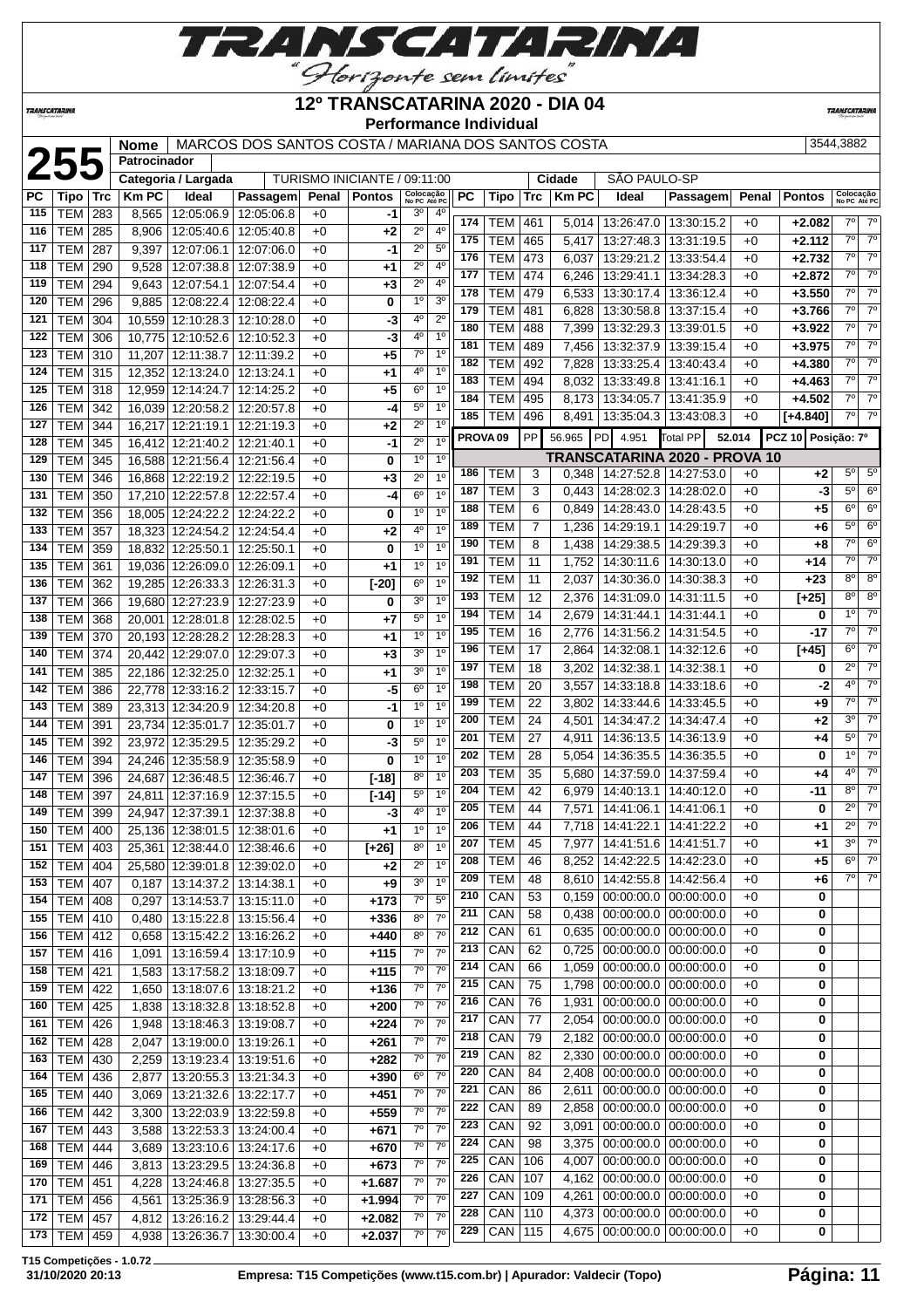

**TRANSCATARINA** 

#### **12º TRANSCATARINA 2020 - DIA 04 Performance Individual**

**TRANSCATARIN** 

|                     |                 |     | Nome         |                     | MARCOS DOS SANTOS COSTA / MARIANA DOS SANTOS COSTA           |                |                  |                         |                              |           |      |             |              |          |       |               | 3544,3882                 |
|---------------------|-----------------|-----|--------------|---------------------|--------------------------------------------------------------|----------------|------------------|-------------------------|------------------------------|-----------|------|-------------|--------------|----------|-------|---------------|---------------------------|
|                     | 255             |     | Patrocinador |                     |                                                              |                |                  |                         |                              |           |      |             |              |          |       |               |                           |
|                     |                 |     |              | Categoria / Largada |                                                              |                |                  |                         | TURISMO INICIANTE / 09:11:00 |           |      | Cidade      | SÃO PAULO-SP |          |       |               |                           |
| <b>PC</b>           | Tipo Trc        |     | <b>Km PC</b> | Ideal               | Passagem                                                     | Penal   Pontos |                  |                         | Colocação<br>No PC Até PC    | <b>PC</b> | Tipo | Trc   Km PC | Ideal        | Passagem | Penal | <b>Pontos</b> | Colocação<br>No PC Até PC |
| 230                 | $ $ CAN         | 119 | 5,052        |                     | $00:00:00.0$ 00:00:00.00                                     | $+0$           |                  | 0                       |                              |           |      |             |              |          |       |               |                           |
| 231                 | CAN             | 123 | 0,454        |                     | $00:00:00.0$ 00:00:00.0                                      | $+0$           |                  | 0                       |                              |           |      |             |              |          |       |               |                           |
| 232                 | CAN             | 125 | 0,751        |                     | $00:00:00.0$ 00:00:00.0                                      | $+0$           |                  | 0                       |                              |           |      |             |              |          |       |               |                           |
| 233                 | CAN             | 127 | 1,010        |                     | $00:00:00.0$ 00:00:00.0                                      | $+0$           |                  | 0                       |                              |           |      |             |              |          |       |               |                           |
| 234                 | CAN             | 130 | 1,239        |                     | $00:00:00.0$ 00:00:00.0                                      | $+0$           |                  | 0                       |                              |           |      |             |              |          |       |               |                           |
| 235                 | CAN             | 133 | 1,513        |                     | 00:00:00.0 00:00:00.0                                        | $+0$           |                  | 0                       |                              |           |      |             |              |          |       |               |                           |
| 236                 | CAN             | 136 | 1,807        |                     | $00:00:00.0$ 00:00:00.0                                      | $+0$           |                  | 0                       |                              |           |      |             |              |          |       |               |                           |
| 237                 | CAN             | 140 | 2,228        |                     | $00:00:00.0$ 00:00:00.0                                      | $+0$           |                  | 0                       |                              |           |      |             |              |          |       |               |                           |
| 238                 | CAN             | 142 | 2,497        |                     | $00:00:00.0$ 00:00:00.0                                      | $+0$           |                  | 0                       |                              |           |      |             |              |          |       |               |                           |
| 239                 | CAN             | 142 | 2,581        |                     | $00:00:00.0$ 00:00:00.0                                      | $+0$           |                  | 0                       |                              |           |      |             |              |          |       |               |                           |
| 240                 | CAN             | 143 | 2,694        |                     | $00:00:00.0$ 00:00:00.0                                      | $+0$           |                  | 0                       |                              |           |      |             |              |          |       |               |                           |
| 241                 | CAN             | 145 | 2,961        |                     | $00:00:00.0$ 00:00:00.0                                      | $+0$           |                  | 0                       |                              |           |      |             |              |          |       |               |                           |
| 242                 | CAN             | 147 | 3,456        |                     | $00:00:00.0$ 00:00:00.0                                      | $+0$           |                  | 0                       |                              |           |      |             |              |          |       |               |                           |
| 243                 | CAN             | 149 | 3,630        |                     | $00:00:00.0$ 00:00:00.0                                      | $+0$           |                  | 0                       |                              |           |      |             |              |          |       |               |                           |
| 244                 | CAN             | 151 | 3,802        |                     | $00:00:00.0$ 00:00:00.0                                      | $+0$           |                  | 0                       |                              |           |      |             |              |          |       |               |                           |
| 245                 | CAN             | 151 | 3,898        |                     | $00:00:00.0$ 00:00:00.00                                     | $+0$           |                  | 0                       |                              |           |      |             |              |          |       |               |                           |
|                     | $246$ CAN       | 153 | 4,050        |                     | $00:00:00.0$ 00:00:00.0                                      | $+0$           |                  | 0                       |                              |           |      |             |              |          |       |               |                           |
| 247                 | CAN             | 154 |              |                     | 4,110 00:00:00.0 00:00:00.0                                  | $+0$           |                  | 0                       |                              |           |      |             |              |          |       |               |                           |
| 248                 | CAN             | 159 | 4,809        |                     | $00:00:00.0$ 00:00:00.0                                      | $+0$           |                  | 0                       |                              |           |      |             |              |          |       |               |                           |
| 249                 | CAN             | 162 | 5,019        |                     | 00:00:00.0 00:00:00.0                                        | $+0$           |                  | 0                       |                              |           |      |             |              |          |       |               |                           |
| 250                 | CAN             | 165 | 5,260        |                     | $00:00:00.0$ 00:00:00.0                                      | $+0$           |                  | 0                       |                              |           |      |             |              |          |       |               |                           |
| 251                 | CAN             | 166 | 5,428        |                     | $00:00:00.0$ 00:00:00.0                                      | $+0$           |                  | 0                       |                              |           |      |             |              |          |       |               |                           |
| 252                 | CAN             | 168 | 5,504        |                     | $00:00:00.0$ 00:00:00.0                                      | $+0$           |                  | 0                       |                              |           |      |             |              |          |       |               |                           |
| 253                 | CAN             | 172 | 5,854        |                     | $00:00:00.0$ 00:00:00.0                                      | $+0$           |                  | 0                       |                              |           |      |             |              |          |       |               |                           |
| 254                 | CAN             | 174 | 6,160        |                     | $00:00:00.0$ 00:00:00.00                                     | $+0$           |                  | 0                       |                              |           |      |             |              |          |       |               |                           |
| 255                 | <b>CAN</b>      | 175 | 6,392        |                     | $00:00:00.0$ 00:00:00.0                                      | $+0$           |                  | 0                       |                              |           |      |             |              |          |       |               |                           |
| 256                 | CAN             | 179 | 6,745        |                     | $00:00:00.0$ 00:00:00.0                                      | $+0$           |                  | 0                       |                              |           |      |             |              |          |       |               |                           |
| 257                 | CAN             | 180 |              |                     | 6,952   00:00:00.0   00:00:00.0                              | $+0$           |                  | 0                       |                              |           |      |             |              |          |       |               |                           |
| 258                 | CAN             | 186 | 7,740        |                     | 00:00:00.0 00:00:00.0                                        | $+0$           |                  | 0                       |                              |           |      |             |              |          |       |               |                           |
| 259                 | CAN             | 188 | 7,889        |                     | $00:00:00.0$ 00:00:00.0                                      | $+0$           |                  | 0                       |                              |           |      |             |              |          |       |               |                           |
| 260                 | CAN             | 194 | 8,294        |                     | $00:00:00.0$ 00:00:00.0                                      | $+0$           |                  | 0                       |                              |           |      |             |              |          |       |               |                           |
| 261                 | CAN             | 197 | 8,460        |                     | $00:00:00.0$ 00:00:00.0                                      | $+0$           |                  | 0                       |                              |           |      |             |              |          |       |               |                           |
| 262                 | CAN             | 201 | 8,779        |                     | $00:00:00.0$ 00:00:00.0                                      | $+0$           |                  | 0                       |                              |           |      |             |              |          |       |               |                           |
| 263                 | CAN             | 203 | 8,938        |                     | $00:00:00.0$ 00:00:00.00                                     | $+0$           |                  | 0                       |                              |           |      |             |              |          |       |               |                           |
|                     | $264$ CAN 207   |     |              |                     | $9,426$ 00:00:00.0 00:00:00.0                                | $+0$           |                  | 0                       |                              |           |      |             |              |          |       |               |                           |
|                     | 265 CAN 209     |     |              |                     | $9,671$ 00:00:00.0 00:00:00.0                                | $+0$           |                  | $\overline{\mathbf{0}}$ |                              |           |      |             |              |          |       |               |                           |
| 266                 | $CAN$   209     |     |              |                     | $9,706$   00:00:00.0   00:00:00.0                            | $+0$           |                  | 0                       |                              |           |      |             |              |          |       |               |                           |
| 267                 | $CAN$ 210       |     | 9,750        |                     | $00:00:00.0$ 00:00:00.0                                      | +0             |                  | 0                       |                              |           |      |             |              |          |       |               |                           |
| 268                 | CAN 215         |     | 10,162       |                     | 00:00:00.0 00:00:00.0                                        | $+0$           |                  | 0                       |                              |           |      |             |              |          |       |               |                           |
| 269                 | $CAN$ 219       |     |              |                     | 10,304 00:00:00.0 00:00:00.0                                 | $+0$           |                  | 0                       |                              |           |      |             |              |          |       |               |                           |
| 270                 | CAN 220         |     |              |                     | 10,450 00:00:00.0 00:00:00.0                                 | $+0$           |                  | 0                       |                              |           |      |             |              |          |       |               |                           |
| 271                 | <b>CAN</b>      | 222 |              |                     | 10,633 00:00:00.0 00:00:00.0                                 | $+0$           |                  | 0                       |                              |           |      |             |              |          |       |               |                           |
| 272                 | $CAN$ 232       |     |              |                     | 11,512 00:00:00.0 00:00:00.0                                 | $+0$           |                  | 0                       |                              |           |      |             |              |          |       |               |                           |
| 273                 | CAN 234         |     |              |                     | 11,798 00:00:00.0 00:00:00.0                                 | $+0$           |                  | 0                       |                              |           |      |             |              |          |       |               |                           |
| 274<br>275          | CAN 236<br>CAN  | 237 |              |                     | 11,929 00:00:00.0 00:00:00.0<br>12,046 00:00:00.0 00:00:00.0 | $+0$<br>$+0$   |                  | 0                       |                              |           |      |             |              |          |       |               |                           |
|                     | 276   CAN   240 |     |              |                     | 12,455 00:00:00.0 00:00:00.0                                 | $+0$           |                  | 0<br>0                  |                              |           |      |             |              |          |       |               |                           |
|                     |                 |     |              |                     |                                                              |                |                  |                         |                              |           |      |             |              |          |       |               |                           |
| PROVA <sub>10</sub> |                 | PP  | 193          | PD<br>$70\,$        | <b>Total PP</b><br>123                                       |                | PCZ <sub>4</sub> |                         | Posição: 5º                  |           |      |             |              |          |       |               |                           |

**TOTAL** PP 57.458 PD 5.118 Total PP **52.340 PCZ 31**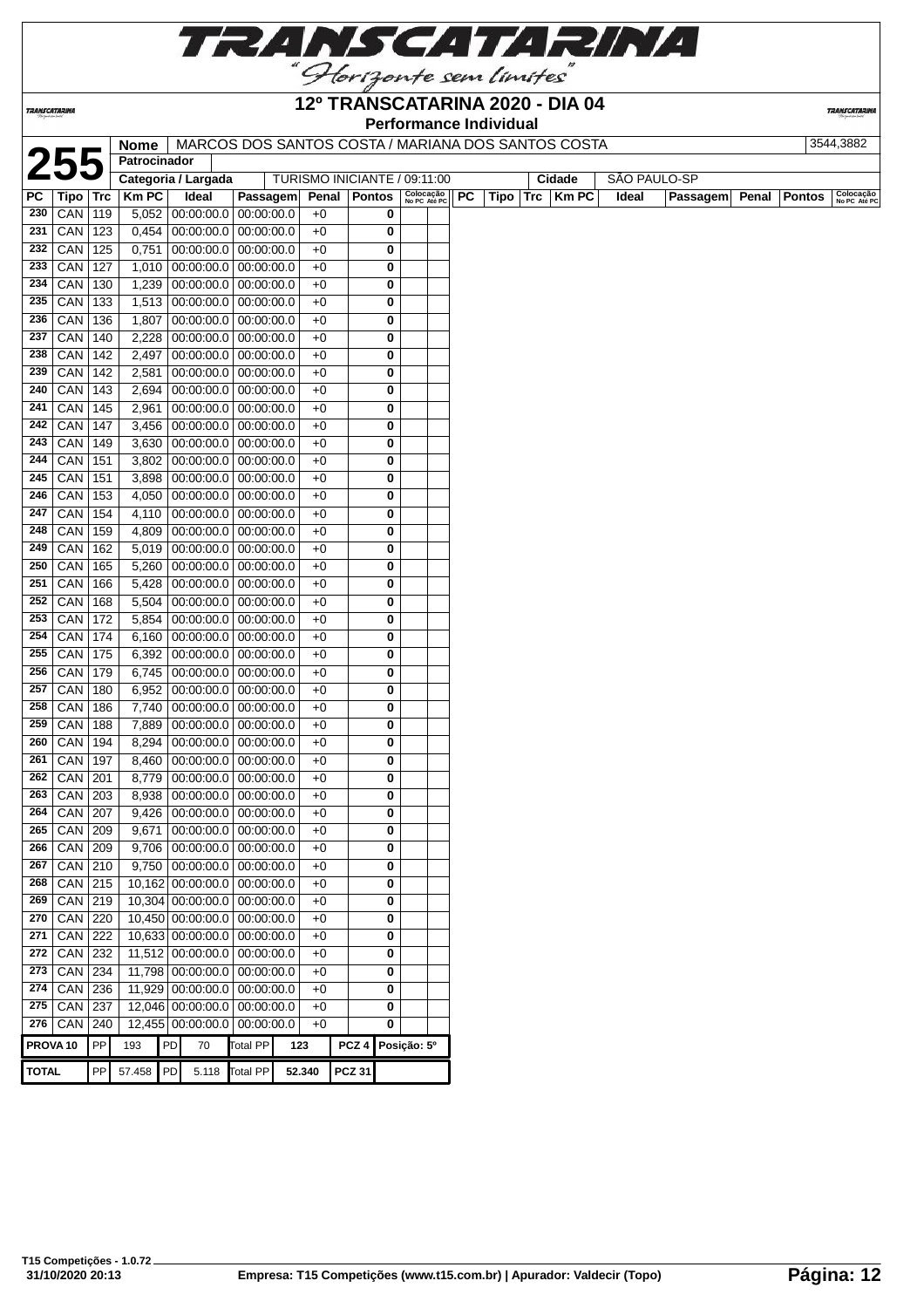

#### **12º TRANSCATARINA 2020 - DIA 04**

**Performance Individual**

**TRANSCATARIN** 

|                | 256              |            | <b>Nome</b><br>Patrocinador |                                 | MARCOS M COMINESI / LUCAS M COMINESI |      |                              |                           |                |           | <b>FULLO LITERITUS</b> ILIUIVIUUAI |     |               |                                   |                               |       |               | 3606,3728                 |                        |
|----------------|------------------|------------|-----------------------------|---------------------------------|--------------------------------------|------|------------------------------|---------------------------|----------------|-----------|------------------------------------|-----|---------------|-----------------------------------|-------------------------------|-------|---------------|---------------------------|------------------------|
|                |                  |            |                             | Categoria / Largada             |                                      |      | TURISMO INICIANTE / 09:08:00 |                           |                |           |                                    |     | <b>Cidade</b> | <b>IVAI-PR</b>                    |                               |       |               |                           |                        |
| PC             | Tipo             | <b>Trc</b> | <b>KmPC</b>                 | Ideal                           | Passagem Penal                       |      | <b>Pontos</b>                | Colocação<br>No PC Até PC |                | <b>PC</b> | Tipo                               | Trc | <b>KmPC</b>   | <b>Ideal</b>                      | Passagem                      | Penal | <b>Pontos</b> | Colocação<br>No PC Até PO |                        |
|                |                  |            |                             |                                 | <b>TRANSCATARINA 2020 - PROVA 08</b> |      |                              |                           |                |           |                                    |     |               |                                   |                               |       |               |                           |                        |
| $\mathbf{1}$   | TEM              | 5          | 0,458                       | 09:55:42.1                      | 09:55:41.9                           | $+0$ | -2                           | $6^{\circ}$               | $6^{\circ}$    | 59        | <b>TEM</b>                         | 139 | 4,677         | 10:59:30.8                        | 10:59:30.7                    | $+0$  | $-1$          | $2^{\circ}$               | 5 <sup>0</sup>         |
| $\overline{2}$ | <b>TEM</b>       | 5          | 0,614                       | 09:55:59.1                      | 09:56:00.7                           | $+0$ | $[+16]$                      | $8^{\circ}$               | $8^{\circ}$    | 60        | <b>ROT</b>                         | 149 | 5,386         | 11:01:17.2                        | 11:01:17.9                    | $+0$  | 0             | 0°                        | $0^{\circ}$            |
| 3              | <b>TEM</b>       | 7          | 0,793                       | 09:56:22.5                      | 09:56:22.9                           | $+0$ | +4                           | $6^{\circ}$               | $7^{\circ}$    | 61        | <b>TEM</b>                         | 152 | 5,708         | 11:02:11.7                        | 11:02:11.4                    | $+0$  | -3            | 40                        | $\overline{5^0}$       |
| 4              | <b>TEM</b>       | 10         | 1,469                       | 09:57:25.6                      | 09:57:25.6                           | +0   | 0                            | 1 <sup>0</sup>            | $6^{\circ}$    | 62        | <b>TEM</b>                         | 154 | 5,898         | 11:02:36.6                        | 11:02:37.1                    | $+0$  | +5            | 3 <sup>0</sup>            | $5^{\circ}$            |
| 5              | <b>TEM</b>       | 13         | 2,122                       | 09:58:35.2                      | 09:58:36.4                           | $+0$ | +12                          | 6 <sup>o</sup>            | 5 <sup>o</sup> | 63        | <b>TEM</b>                         | 158 | 6,444         | 11:03:51.6                        | 11:03:51.8                    | $+0$  | +2            | 3 <sup>0</sup>            | $\overline{5^0}$       |
| 6              | <b>TEM</b>       | 16         |                             | 10:00:31.8                      |                                      |      |                              | 3 <sup>o</sup>            | 6 <sup>o</sup> | 64        | <b>TEM</b>                         | 163 | 6,838         | 11:04:57.2                        | 11:04:57.2                    | $+0$  | 0             | 1 <sup>0</sup>            | $5^{\circ}$            |
|                |                  |            | 3,228                       |                                 | 10:00:32.0                           | $+0$ | $+2$                         | 6 <sup>o</sup>            | 6 <sup>o</sup> | 65        | <b>TEM</b>                         | 163 | 7,005         | 11:05:17.3                        | 11:05:20.7                    | $+0$  | $[+34]$       | $7^\circ$                 | $5^{\circ}$            |
| 7              | <b>TEM</b>       | 16         | 3,321                       | 10:00:42.9                      | 10:00:42.4                           | +0   | -5                           |                           |                | 66        | <b>TEM</b>                         | 165 | 7,221         | 11:05:43.5                        | 11:05:44.1                    | $+0$  | +6            | 6 <sup>o</sup>            | $5^{\circ}$            |
| 8              | <b>TEM</b>       | 17         | 3,393                       | 10:00:50.0                      | 10:00:49.9                           | $+0$ | -1                           | 3 <sup>o</sup>            | $5^{\circ}$    | 67        | <b>TEM</b>                         | 169 | 7,558         | 11:06:40.3                        | 11:06:40.7                    | $+0$  | +4            | $5^{\circ}$               | $5^{\circ}$            |
| 9              | <b>TEM</b>       | 18         | 3,661                       | 10:01:14.0                      | 10:01:14.1                           | $+0$ | $^{+1}$                      | 1 <sup>0</sup>            | 5 <sup>o</sup> | 68        | <b>TEM</b>                         | 171 | 7,835         | 11:07:11.0                        | 11:07:11.3                    | $+0$  | $+3$          | $6^{\circ}$               | $\overline{5^0}$       |
| 10             | <b>TEM</b>       | 20         | 4,006                       | 10:01:43.3                      | 10:01:43.5                           | $+0$ | $+2$                         | $7^\circ$                 | $5^{\circ}$    | 69        | <b>TEM</b>                         | 173 | 8,122         | 11:07:45.3                        | 11:07:45.1                    | $+0$  | -2            | 3 <sup>o</sup>            | $5^{\circ}$            |
| 11             | <b>TEM</b>       | 21         | 4,508                       | 10:02:24.3                      | 10:02:24.6                           | $+0$ | $+3$                         | $7^{\circ}$               | $5^{\circ}$    | 70        | <b>TEM</b>                         | 178 | 0,195         | 11:12:19.0                        | 11:12:19.2                    | $+0$  | +2            | $6^{\circ}$               | $\overline{5^0}$       |
| 12             | <b>TEM</b>       | 27         | 5,022                       | 10:03:28.0                      | 10:03:28.1                           | $+0$ | $+1$                         | $2^{\circ}$               | 4 <sup>0</sup> | 71        | <b>TEM</b>                         | 182 | 0,837         | 11:13:37.1                        | 11:13:37.3                    | $+0$  | +2            | $5^{\circ}$               | $5^{\circ}$            |
| 13             | <b>TEM</b>       | 28         | 5,292                       | 10:04:05.4                      | 10:04:05.9                           | +0   | $+5$                         | $7^\circ$                 | 5 <sup>0</sup> | 72        | <b>TEM</b>                         | 184 | 1,518         | 11:14:49.6                        | 11:14:50.3                    | $+0$  | $+7$          | 3 <sup>o</sup>            | $\overline{5^0}$       |
| 14             | <b>TEM</b>       | 29         | 5,537                       | 10:04:33.3                      | 10:04:33.7                           | $+0$ | $+4$                         | $7^\circ$                 | 6 <sup>o</sup> | 73        | <b>TEM</b>                         | 185 | 1,841         | 11:15:20.8                        | 11:15:20.6                    | $+0$  | -2            | 3 <sup>0</sup>            | $5^{\circ}$            |
| 15             | <b>TEM</b>       | 32         | 5,984                       | 10:05:33.7                      | 10:05:33.9                           | $+0$ | $+2$                         | 4°                        | 6 <sup>o</sup> | 74        | <b>TEM</b>                         | 187 | 2,220         | 11:16:06.2                        | 11:16:06.6                    | $+0$  |               | $6^{\circ}$               | $5^{\circ}$            |
| 16             | <b>TEM</b>       | 32         | 6,171                       | 10:05:54.1                      | 10:05:54.3                           | +0   | $+2$                         | 4 <sup>0</sup>            | 4 <sup>0</sup> | 75        |                                    |     |               |                                   |                               |       | +4            | $5^{\circ}$               | 5 <sup>o</sup>         |
| 17             | <b>TEM</b>       | 37         | 6,638                       | 10:07:26.4                      | 10:07:27.7                           | $+0$ | $[+13]$                      | $5^{\circ}$               | $5^{\circ}$    | 76        | <b>TEM</b>                         | 188 | 2,385         | 11:16:20.6                        | 11:16:20.8                    | $+0$  | +2            | $4^{\circ}$               | $5^{\circ}$            |
| 18             | TEM              | 39         | 6,747                       | 10:07:40.2                      | 10:07:41.6                           | $+0$ | $[+14]$                      | $7^\circ$                 | 6 <sup>o</sup> |           | <b>TEM</b>                         | 189 | 2,663         | 11:16:49.1                        | 11:16:49.0                    | $+0$  | -1            |                           | $\overline{5^0}$       |
| 19             | <b>TEM</b>       | 43         | 7,375                       | 10:08:59.7                      | 10:09:00.2                           | $+0$ | +5                           | $5^{\rm o}$               | 6 <sup>o</sup> | 77        | <b>TEM</b>                         | 192 | 3,284         | 11:17:59.0                        | 11:17:58.8                    | $+0$  | -2            | $2^{\circ}$               |                        |
| 20             | <b>TEM</b>       | 47         | 8,108                       | 10:10:22.4                      | 10:10:22.9                           | $+0$ | $+5$                         | $6^{\circ}$               | 6 <sup>o</sup> | 78        | <b>TEM</b>                         | 193 | 3,477         | 11:18:15.6                        | 11:18:16.1                    | $+0$  | $+5$          | $7^\circ$                 | $5^{\circ}$            |
| 21             | <b>TEM</b>       | 48         | 8,203                       | 10:10:32.2                      | 10:10:32.4                           | $+0$ | $+2$                         | $5^{\circ}$               | 6 <sup>o</sup> | 79        | <b>TEM</b>                         | 195 | 3,857         | 11:19:05.0                        | 11:19:05.3                    | $+0$  | +3            | $5^{\circ}$               | $\overline{5^0}$       |
| 22             | <b>TEM</b>       | 49         | 8,442                       | 10:10:54.0                      | 10:10:53.7                           | +0   | -3                           | $5^{\circ}$               | 6 <sup>o</sup> | 80        | <b>TEM</b>                         | 196 | 3,950         | 11:19:16.8                        | 11:19:17.1                    | $+0$  | $+3$          | 3 <sup>0</sup>            | $5^{\circ}$            |
| 23             | <b>TEM</b>       | 50         | 8,670                       | 10:11:18.6                      | 10:11:18.9                           | $+0$ | $+3$                         | 3 <sup>0</sup>            | 6 <sup>o</sup> | 81        | <b>TEM</b>                         | 198 | 4,141         | 11:19:44.4                        | 11:19:45.2                    | $+0$  | +8            | $6^{\circ}$               | $\overline{5^0}$       |
| 24             | <b>TEM</b>       | 54         |                             | 9,038 10:11:57.9                | 10:11:58.1                           | $+0$ | $+2$                         | $2^{\circ}$               | 6 <sup>o</sup> | 82        | <b>TEM</b>                         | 198 | 4,345         | 11:20:08.9                        | 11:20:09.1                    | $+0$  | +2            | $5^{\circ}$               | $5^{\circ}$            |
| 25             | <b>TEM</b>       | 57         |                             | 10,040 10:13:32.5               | 10:13:33.2                           | $+0$ | +7                           | 8 <sup>0</sup>            | 6 <sup>o</sup> | 83        | <b>TEM</b>                         | 200 | 4,730         | 11:20:56.2                        | 11:20:56.5                    | $+0$  | +3            | 40                        | $5^{\circ}$            |
| 26             | <b>TEM</b>       | 58         |                             | 10,246 10:13:50.1               | 10:13:50.4                           | $+0$ | $+3$                         | 6 <sup>o</sup>            | 6 <sup>o</sup> | 84        | <b>TEM</b>                         | 200 | 5,055         | 11:21:31.7                        | 11:21:32.0                    | $+0$  | +3            | $5^{\circ}$               | $5^{\circ}$            |
| 27             | <b>TEM</b>       | 58         |                             | 10,522 10:14:15.6               |                                      |      |                              | 6 <sup>o</sup>            | 6 <sup>o</sup> | 85        | <b>TEM</b>                         | 202 | 5,376         | 11:22:41.3                        | 11:22:41.0                    | $+0$  | -3            | $8^{\circ}$               | $5^{\circ}$            |
|                |                  |            |                             |                                 | 10:14:17.0                           | $+0$ | $[+14]$                      | $7^\circ$                 | 6 <sup>o</sup> | 86        | <b>TEM</b>                         | 209 | 6,443         | 11:25:03.6                        | 11:25:03.6                    | $+0$  | 0             | 1 <sup>0</sup>            | $5^{\circ}$            |
| 28             | <b>TEM</b>       | 59         |                             | 10,587 10:14:22.7               | 10:14:23.4                           | $+0$ | $+7$                         |                           |                | 87        | <b>TEM</b>                         | 213 | 7,113         | 11:26:33.4                        | 11:26:33.8                    | $+0$  | +4            | $5^{\circ}$               | 5 <sup>o</sup>         |
| 29             | <b>TEM</b>       | 62         |                             | 11,405 10:16:18.8               | 10:16:18.7                           | $+0$ | -1                           | $2^{\circ}$               | 6 <sup>o</sup> | 88        | <b>TEM</b>                         | 214 | 7,209         | 11:26:45.1                        | 11:26:45.5                    | $+0$  | +4            | 4°                        | $\overline{5^0}$       |
| 30             | <b>TEM</b>       | 68         | 11,987                      | 10:17:16.2                      | 10:17:16.2                           | $+0$ | 0                            | 1 <sup>0</sup>            | 6 <sup>o</sup> | 89        | <b>TEM</b>                         | 224 | 8,502         | 11:29:48.0                        | 11:29:47.9                    | $+0$  | -1            | $2^{\circ}$               | $5^{\circ}$            |
| 31             | <b>TEM</b>       | 69         |                             | 12,415 10:17:51.4               | 10:17:51.8                           | +0   | +4                           | $6^{\circ}$               | 6 <sup>o</sup> |           | PROVA <sub>08</sub>                | PP  | 394           | PD<br>117                         | <b>Total PP</b><br>277        |       | <b>PCZ 10</b> | Posição: 5º               |                        |
| 32             | <b>TEM</b>       | 72         |                             | 12,866 10:18:35.9               | 10:18:36.3                           | $+0$ | $+4$                         | 7 <sup>0</sup>            | 5 <sup>0</sup> |           |                                    |     |               |                                   |                               |       |               |                           |                        |
| 33             | <b>TEM</b>       | 76         |                             | 13,674 10:19:50.6               | 10:19:51.2                           | $+0$ | +6                           | $7^\circ$                 | 5 <sup>o</sup> |           |                                    |     |               |                                   | TRANSCATARINA 2020 - PROVA 09 |       |               |                           | $7°$ $7°$              |
| 34             | <b>TEM</b>       | 77         |                             | 14,146 10:20:33.5               | 10:20:34.6                           | +0   | $+11$                        | $7^\circ$                 | $5^{\circ}$    | 90        | <b>TEM   232</b>                   |     |               | $0,276$   11:47:14.4   11:47:15.7 |                               | $+0$  | $+13$         |                           |                        |
| 35             | TEM              | 77         |                             |                                 | 14,354 10:20:51.4 10:20:52.0         | $+0$ | +6                           | $5^{\circ}$               | $5^{\circ}$    | 91        | TEM   234                          |     |               | $0,421$   11:47:31.4   11:47:31.5 |                               | $+0$  | $+1$          | 3 <sup>o</sup>            | 6 <sup>°</sup>         |
| 36             | <b>TEM</b>       | 78         |                             | 14,591 10:21:14.9               | 10:21:14.9                           | $+0$ | $\bf{0}$                     | 1 <sup>0</sup>            | $5^{\circ}$    | 92        | <b>TEM 238</b>                     |     | 0,770         |                                   | 11:48:23.7   11:48:25.6       | $+0$  | $[+19]$       | $8^{\circ}$               | $7^\circ$              |
| 37             | <b>TEM</b>       | 80         |                             | 15,089 10:22:56.0               | 10:22:57.2                           | $+0$ | $[+12]$                      | 8 <sup>o</sup>            | 6 <sup>o</sup> | 93        | <b>TEM 240</b>                     |     | 1,115         |                                   | 11:48:59.0   11:49:00.6       | $+0$  | $+16$         | $8^{\circ}$               | $7^\circ$              |
| 38             | <b>TEM</b>       | 83         |                             | 15,461 10:23:38.4               | 10:23:38.9                           | $+0$ | $+5$                         | $8^{\circ}$               | $6^{\circ}$    | 94        | <b>TEM 242</b>                     |     | 1,438         | $11:49:30.9$ 11:49:31.7           |                               | $+0$  | +8            | $7^\circ$                 | $7^\circ$              |
| 39             | <b>TEM</b>       | 85         |                             | 15,795 10:24:11.7               | 10:24:11.6                           | $+0$ | -1                           | $2^{\circ}$               | $5^{\rm o}$    | 95        | <b>TEM 244</b>                     |     | 2,001         |                                   | 11:50:20.0   11:50:19.9       | $+0$  | -1            | $4^{\circ}$               | $7^\circ$              |
| 40             | <b>TEM</b>       | 86         |                             | 15,915 10:24:23.3               | 10:24:23.1                           | $+0$ | -2                           | 3 <sup>o</sup>            | $5^{\rm o}$    | 96        | <b>TEM 246</b>                     |     | 2,095         |                                   | 11:50:29.3 11:50:29.2         | $+0$  | -1            | $2^{\circ}$               | $7^\circ$              |
| 41             | TEM              | 87         |                             | 16,142 10:24:44.1               | 10:24:44.9                           | $+0$ | $+8$                         | $7^\circ$                 | 5 <sup>0</sup> | 97        | <b>TEM</b> 246                     |     | 2,419         |                                   | 11:50:59.2   11:50:59.6       | $+0$  | $+4$          | $7^\circ$                 | $\overline{7^{\circ}}$ |
| 42             | TEM              | 88         |                             | 16,453 10:25:10.5               | 10:25:10.9                           | $+0$ | +4                           | $7^\circ$                 | 5 <sup>o</sup> | 98        | <b>TEM 249</b>                     |     | 3,147         |                                   | 11:52:12.9 11:52:12.7         | $+0$  | $-2$          | $4^{\circ}$               | 6 <sup>o</sup>         |
| 43             | <b>TEM</b>       | 90         |                             | 16,937 10:25:56.5 10:25:56.7    |                                      | $+0$ | $+2$                         | 3 <sup>0</sup>            | $5^{\rm o}$    | 99        | <b>TEM 251</b>                     |     | 3,348         | 11:52:36.2                        | 11:52:36.8                    | $+0$  | +6            | $5^{\circ}$               | $6^{\circ}$            |
| 44             | TEM              | 91         |                             | 17,125 10:26:18.6 10:26:17.9    |                                      | $+0$ | $-7$                         | 3 <sup>0</sup>            | 5 <sup>0</sup> | 100       | TEM                                | 254 | 3,679         | 11:53:14.3                        | 11:53:14.5                    | $+0$  | +2            | $4^{\circ}$               | $6^{\circ}$            |
| 45             | <b>TEM</b>       | 96         |                             | 0,314 10:50:59.7                | 10:50:59.4                           | $+0$ | -3                           | 7 <sup>0</sup>            | $5^{\circ}$    | 101       | <b>TEM</b>                         | 255 | 3,981         |                                   | 11:53:45.9   11:53:46.8       | $+0$  | +9            | $8^{\circ}$               | $6^{\circ}$            |
| 46             | TEM              | 102        |                             | 0,819 10:51:52.2                | 10:51:52.2                           | $+0$ | 0                            | 1 <sup>o</sup>            | 5 <sup>o</sup> | 102       | <b>TEM</b>                         | 256 | 4,214         |                                   | 11:54:06.1   11:54:06.5       | +0    | +4            | $4^{\circ}$               | $6^{\circ}$            |
|                |                  |            |                             |                                 |                                      |      |                              | $5^{\rm o}$               | $5^{\circ}$    | 103       | <b>TEM 258</b>                     |     |               | 4,330   11:54:18.4   11:54:19.6   |                               | $+0$  | $+12$         | $8^{\circ}$               | $7^\circ$              |
| 47             | TEM              | 104        |                             | 0,902 10:52:02.7                | 10:52:02.3                           | $+0$ | -4                           |                           |                | 104       | <b>TEM 259</b>                     |     | 4,660         | $11:54:50.0$ 11:54:49.3           |                               | $+0$  | $-7$          | $7^{\circ}$               | $7^\circ$              |
| 48             | TEM              | 106        |                             | 1,020   10:52:23.5              | 10:52:24.9                           | $+0$ | $[+14]$                      | $5^{\circ}$               | $5^{\circ}$    | 105       | <b>TEM</b>                         | 260 | 4,758         |                                   | 11:55:00.4   11:55:00.7       | $+0$  | $+3$          | $4^{\circ}$               | $7^\circ$              |
| 49             | TEM              | 108        |                             | 1,110   10:52:35.5   10:52:35.2 |                                      | +0   | -3                           | 3 <sup>0</sup>            | 5 <sup>0</sup> | 106       | <b>TEM 262</b>                     |     | 4,966         |                                   | 11:55:25.8   11:55:27.3       | $+0$  | $+15$         | $7^\circ$                 | $\overline{7^0}$       |
| 50             | <b>TEM   110</b> |            |                             | 1,219   10:52:55.8              | 10:52:56.9                           | $+0$ | $+11$                        | 6 <sup>o</sup>            | 5 <sup>0</sup> | 107       | <b>TEM 271</b>                     |     |               |                                   |                               |       |               | $5^{\circ}$               | $7^\circ$              |
| 51             | <b>TEM 112</b>   |            |                             | 1,316 10:53:08.7                | 10:53:08.8                           | $+0$ | +1                           | 3 <sup>o</sup>            | $5^{\circ}$    |           |                                    |     | 6,349         | 11:58:04.7                        | 11:58:05.0                    | $+0$  | $+3$          | 1 <sup>0</sup>            | $6^{\circ}$            |
| 52             | <b>TEM 113</b>   |            |                             | 1,425   10:53:20.3   10:53:20.1 |                                      | $+0$ | $-2$                         | $4^{\rm o}$               | $5^{\rm o}$    | 108       | <b>TEM 272</b>                     |     | 6,544         |                                   | 11:58:25.4   11:58:25.2       | $+0$  | $-2$          |                           | $6^{\circ}$            |
| 53             | <b>TEM 115</b>   |            |                             | 1,806   10:53:57.8   10:53:57.8 |                                      | $+0$ | 0                            | 1 <sup>0</sup>            | 5 <sup>0</sup> | 109       | TEM                                | 274 | 6,796         |                                   | 11:58:49.1   11:58:49.2       | $+0$  | +1            | $2^{\circ}$               |                        |
| 54             | <b>TEM 118</b>   |            |                             | 2,133   10:54:41.3   10:54:42.2 |                                      | $+0$ | $+9$                         | $7^\circ$                 | $5^{\circ}$    | 110       | <b>TEM 275</b>                     |     | 7,019         |                                   | 11:59:08.6   11:59:08.1       | $+0$  | -5            | $6^{\circ}$               | 6 <sup>o</sup>         |
| 55             | ROT              | 122        |                             | 2,730   10:55:35.6   10:55:36.0 |                                      | $+0$ | 0                            | $0^{\rm o}$               | $0^{\circ}$    | 111       | <b>TEM 276</b>                     |     | 7,284         |                                   | 11:59:53.3   11:59:54.3       | $+0$  | $+10$         | $7^\circ$                 | $6^{\circ}$            |
| 56             | <b>TEM   122</b> |            |                             |                                 | 2,987   10:56:01.3   10:56:01.3      | $+0$ | 0                            | $1^{\circ}$               | $5^{\circ}$    | 112       | <b>TEM 280</b>                     |     | 7,688         |                                   | 12:00:33.6   12:00:34.0       | $+0$  | +4            | $5^{\circ}$               | $6^{\circ}$            |
| 57             | TEM   132        |            |                             | 3,749   10:57:35.6   10:57:34.6 |                                      | $+0$ | -10                          | 8 <sup>o</sup>            | $5^{\circ}$    | 113       | <b>TEM 281</b>                     |     | 7,817         |                                   | 12:00:48.3   12:00:48.7       | $+0$  | +4            | $6^{\circ}$               | $6^{\circ}$            |

**T15 Competições - 1.0.72**

**TRANSCATARINA** 

 TEM 132 3,749 10:57:35.6 10:57:34.6 +0 **-10** 8º 5º **4,237 10:58:38.1 10:58:37.8 +0 -3** 

**113** TEM 281 7,817 12:00:48.3 12:00:48.7 +0 **+4** 6<sup>°</sup> 6<sup>°</sup><br>**114** TEM 283 8,249 12:01:37.7 12:01:38.1 +0 **+4** 4<sup>°</sup> 6<sup>°</sup>

**8,249 12:01:37.7 12:01:38.1 +0 +4**  $4^{\circ}$  6°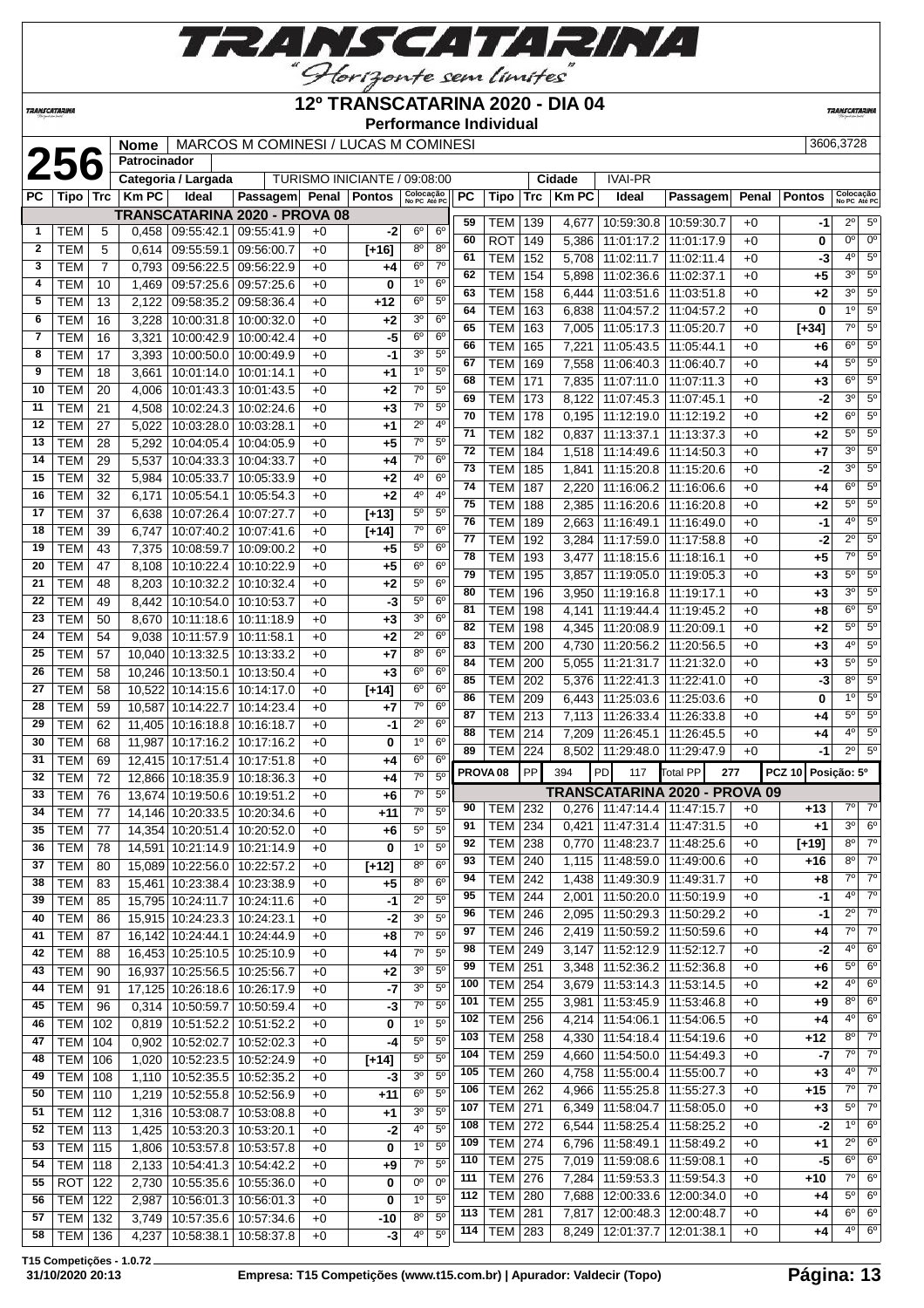

### **12º TRANSCATARINA 2020 - DIA 04**

**Performance Individual**

**TRANSCATARIN** 

**TRANSCATARINA** 

**Patrocinador**

|            |                          |            | <b>Nome</b>  |                                        | MARCOS M COMINESI / LUCAS M COMINESI |              |                              |                            |                                  |                     |            |     |             |                                 |                               |       |                  | 3606,3728                 |                  |
|------------|--------------------------|------------|--------------|----------------------------------------|--------------------------------------|--------------|------------------------------|----------------------------|----------------------------------|---------------------|------------|-----|-------------|---------------------------------|-------------------------------|-------|------------------|---------------------------|------------------|
|            | 256                      |            | Patrocinador |                                        |                                      |              |                              |                            |                                  |                     |            |     |             |                                 |                               |       |                  |                           |                  |
|            |                          |            |              | Categoria / Largada                    |                                      |              | TURISMO INICIANTE / 09:08:00 |                            |                                  |                     |            |     | Cidade      | <b>IVAI-PR</b>                  |                               |       |                  |                           |                  |
| <b>PC</b>  | Tipo                     | Trc        | <b>Km PC</b> | Ideal                                  | Passagem                             | Penal        | <b>Pontos</b>                | Colocação<br>No PC Até PC  |                                  | PC                  | Tipo       | Trc | <b>KmPC</b> | Ideal                           | Passagem                      | Penal | <b>Pontos</b>    | Colocação<br>No PC Até PC |                  |
| 115        | <b>TEM</b>               | 283        | 8,565        | 12:02:06.9                             | 12:02:06.7                           | $+0$         | -2                           | $5^{\circ}$                | $6^{\circ}$                      | 174                 | TEM        | 461 |             | $5,014$   13:23:47.0            | 13:23:48.0                    | $+0$  | +10              | $1^{\circ}$               | $1^{\circ}$      |
| 116        | TEM                      | 285        | 8,906        | 12:02:40.6                             | 12:02:40.3                           | $+0$         | -3                           | 4º                         | 6 <sup>o</sup>                   | 175                 | <b>TEM</b> | 465 | 5,417       | 13:24:48.3                      | 13:24:44.1                    | $+0$  | -42              | 30                        | $\overline{2^0}$ |
| 117        | <b>TEM</b>               | 287        | 9,397        | 12:04:06.1                             | 12:04:07.0                           | $+0$         | $+9$                         | $7^\circ$                  | 6 <sup>o</sup>                   | 176                 | <b>TEM</b> | 473 | 6,037       | 13:26:21.2                      | 13:26:22.6                    | $+0$  | +14              | 3 <sup>0</sup>            | $2^{\circ}$      |
| 118        | <b>TEM</b>               | 290        | 9,528        | 12:04:38.8                             | 12:04:39.8                           | $+0$         | $+10$                        | $7^\circ$                  | 6 <sup>o</sup>                   | 177                 | <b>TEM</b> | 474 | 6,246       | 13:26:41.1                      | 13:26:44.3                    | $+0$  | $+32$            | 4°                        | $2^{\circ}$      |
| 119        | <b>TEM</b>               | 294        | 9,643        | 12:04:54.1                             | 12:04:55.6                           | $+0$         | $+15$                        | $7^\circ$                  | 6 <sup>o</sup>                   | 178                 | <b>TEM</b> | 479 | 6,533       | 13:27:17.4                      | 13:27:30.6                    | $+0$  | +132             | 3 <sup>0</sup>            | $\overline{2^0}$ |
| 120        | <b>TEM</b>               | 296        | 9,885        | 12:05:22.4                             | 12:05:23.0                           | $+0$         | +6                           | $7^\circ$                  | 6 <sup>o</sup>                   | 179                 | <b>TEM</b> | 481 | 6,828       | 13:27:58.8                      | 13:28:08.7                    | $+0$  | +99              | 4 <sup>0</sup>            | 3 <sup>0</sup>   |
| 121        | <b>TEM</b>               | 304        | 10,559       | 12:07:28.3                             | 12:07:28.2                           | $+0$         | -1                           | 1 <sup>0</sup>             | 6 <sup>o</sup>                   | 180                 | <b>TEM</b> | 488 | 7,399       | 13:29:29.3                      | 13:29:29.6                    | $+0$  | $+3$             | 3 <sup>0</sup>            | 3 <sup>0</sup>   |
| 122        | <b>TEM</b>               | 306        | 10,775       | 12:07:52.6                             | 12:07:52.7                           | $+0$         | $^{+1}$                      | $1^{\circ}$                | 6 <sup>o</sup>                   | 181                 | <b>TEM</b> | 489 | 7,456       | 13:29:37.9                      | 13:29:39.8                    | $+0$  | [+19]            | 30                        | 3 <sup>o</sup>   |
| 123        | <b>TEM</b>               | 310        | 11,207       | 12:08:38.7                             | 12:08:38.7                           | $+0$         | 0                            | $2^{\circ}$                | 6 <sup>o</sup>                   | 182                 | <b>TEM</b> | 492 | 7,828       | 13:30:25.4                      | 13:30:34.2                    | $+0$  | +88              | 40                        | 3 <sup>o</sup>   |
| 124        | <b>TEM</b>               | 315        |              | 12,352 12:10:24.0                      | 12:10:24.0                           | $+0$         | 0                            | 1 <sup>0</sup>             | 6 <sup>o</sup>                   | 183                 | <b>TEM</b> | 494 | 8,032       | 13:30:49.8                      | 13:30:57.6                    | $+0$  | +78              | 4 <sup>0</sup>            | 3 <sup>0</sup>   |
| 125        | <b>TEM</b>               | 318        |              | 12,959 12:11:24.7                      | 12:11:24.6                           | $+0$         | -1                           | $2^{\circ}$                | 6 <sup>o</sup>                   | 184                 | <b>TEM</b> | 495 | 8,173       | 13:31:05.7                      | 13:31:11.0                    | $+0$  | $+53$            | 40                        | 30               |
| 126        | <b>TEM</b>               | 342        |              | 16,039 12:17:58.2                      | 12:17:58.4                           | $+0$         | $+2$                         | $2^{\circ}$                | 6 <sup>o</sup>                   | 185                 | <b>TEM</b> | 496 | 8,491       | 13:32:04.3                      | 13:32:25.8                    | $+0$  | $[+215]$         | 3 <sup>0</sup>            | 3 <sup>0</sup>   |
| 127        | <b>TEM</b>               | 344        | 16,217       | 12:18:19.1                             | 12:18:19.1                           | $+0$         | 0                            | 1 <sup>0</sup>             | 6 <sup>o</sup>                   | PROVA <sub>09</sub> |            | PP  | 1.981       | PD<br>349                       | <b>Total PP</b><br>1.632      |       | PCZ <sub>7</sub> | Posição: 3º               |                  |
| 128        | <b>TEM</b>               | 345        | 16,412       | 12:18:40.2                             | 12:18:40.2                           | $+0$         | 0                            | 1 <sup>0</sup>             | 6 <sup>o</sup>                   |                     |            |     |             |                                 | TRANSCATARINA 2020 - PROVA 10 |       |                  |                           |                  |
| 129        | <b>TEM</b>               | 345        | 16,588       | 12:18:56.4                             | 12:18:56.6                           | $+0$         | $+2$                         | 4º                         | 6 <sup>o</sup>                   | 186                 | TEM        | 3   |             | $0,348$   14:24:52.8            | 14:24:53.1                    | $+0$  | $+3$             | 6 <sup>o</sup>            | $6^{\circ}$      |
| 130        | <b>TEM</b>               | 346        |              | 16,868 12:19:19.2                      | 12:19:19.6                           | $+0$         | +4                           | 30                         | $6^{\circ}$                      | 187                 | TEM        | 3   | 0,443       | 14:25:02.3                      | 14:25:03.0                    | $+0$  | $+7$             | 8 <sup>o</sup>            | $8^{\circ}$      |
| 131        | <b>TEM</b>               | 350        |              | 17,210 12:19:57.8                      | 12:19:57.7                           | $+0$         | -1                           | $2^{\circ}$                | 5 <sup>0</sup>                   | 188                 | <b>TEM</b> | 6   | 0,849       | 14:25:43.0                      | 14:25:43.2                    | $+0$  | $+2$             | 30                        | $7^\circ$        |
| 132        | <b>TEM</b>               | 356        | 18,005       | 12:21:22.2                             | 12:21:22.4                           | $+0$         | $+2$                         | $2^{\circ}$                | 5 <sup>0</sup><br>$6^{\circ}$    | 189                 | <b>TEM</b> | 7   | 1,236       | 14:26:19.1                      | 14:26:19.8                    | $+0$  | $+7$             | $6^{\circ}$               | $7^\circ$        |
| 133        | <b>TEM</b>               | 357        | 18,323       | 12:21:54.2                             | 12:21:54.6                           | $+0$         | +4                           | $\overline{7}^{\circ}$     |                                  | 190                 | <b>TEM</b> | 8   | 1,438       | 14:26:38.5                      | 14:26:39.2                    | $+0$  | $+7$             | 3 <sup>0</sup>            | $7^\circ$        |
| 134        | <b>TEM</b>               | 359        | 18,832       | 12:22:50.1                             | 12:22:50.1                           | $+0$         | 0                            | $2^{\circ}$                | $6^{\circ}$                      | 191                 | <b>TEM</b> | 11  | 1,752       | 14:27:11.6                      | 14:27:12.8                    | $+0$  | +12              | 3 <sup>o</sup>            | $6^{\circ}$      |
| 135        | <b>TEM</b>               | 361        |              | 19,036 12:23:09.0                      | 12:23:09.5                           | $+0$         | $+5$                         | $6^{\circ}$                | 6 <sup>o</sup><br>4 <sup>0</sup> | 192                 | <b>TEM</b> | 11  | 2,037       | 14:27:36.0                      | 14:27:36.0                    | $+0$  | 0                | 1 <sup>0</sup>            | $6^{\circ}$      |
| 136        | <b>TEM</b>               | 362        | 19,285       | 12:23:33.3                             | 12:23:33.5                           | $+0$         | $+2$                         | 1 <sup>0</sup>             |                                  | 193                 | <b>TEM</b> | 12  | 2,376       | 14:28:09.0                      | 14:28:09.8                    | $+0$  | +8               | 40                        | $5^{\circ}$      |
| 137        | <b>TEM</b>               | 366        |              | 19,680 12:24:23.9                      | 12:24:23.9                           | $+0$         | 0                            | $2^{\circ}$                | 3 <sup>o</sup>                   | 194                 | <b>TEM</b> | 14  | 2,679       | 14:28:44.1                      | 14:28:44.4                    | $+0$  | $+3$             | 4 <sup>0</sup>            | 4 <sup>o</sup>   |
| 138        | <b>TEM</b>               | 368        | 20,001       | 12:25:01.8                             | 12:25:03.3                           | $+0$         | $+15$                        | 8 <sup>o</sup>             | 5 <sup>0</sup><br>$4^{\circ}$    | 195                 | TEM        | 16  | 2,776       | 14:28:56.2                      | 14:28:55.9                    | $+0$  | $-3$             | 3 <sup>0</sup>            | 4 <sup>0</sup>   |
| 139        | <b>TEM</b>               | 370        |              | 20,193 12:25:28.2                      | 12:25:28.0                           | $+0$         | -2                           | $2^{\circ}$<br>$8^{\circ}$ | 5 <sup>o</sup>                   | 196                 | <b>TEM</b> | 17  | 2,864       | 14:29:08.1                      | 14:29:14.6                    | $+0$  | $[+65]$          | $8^{\circ}$               | $6^{\circ}$      |
| 140        | <b>TEM</b>               | 374        |              | 20,442 12:26:07.0                      | 12:26:08.5                           | $+0$         | $+15$                        | $7^\circ$                  | 5 <sup>0</sup>                   | 197                 | <b>TEM</b> | 18  | 3,202       | 14:29:38.1                      | 14:29:39.6                    | $+0$  | $[+15]$          | 8 <sup>o</sup>            | 6 <sup>o</sup>   |
| 141        | <b>TEM</b>               | 385        |              | 22,186 12:29:25.0                      | 12:29:25.6                           | $+0$         | $+6$                         | 4°                         | $5^{\circ}$                      | 198                 | <b>TEM</b> | 20  | 3,557       | 14:30:18.8                      | 14:30:18.7                    | $+0$  | -1               | $2^{\circ}$               | $6^{\circ}$      |
| 142<br>143 | <b>TEM</b>               | 386        | 22,778       | 12:30:16.2                             | 12:30:16.4                           | $+0$         | $+2$<br>$-2$                 | $2^{\circ}$                | $5^{\circ}$                      | 199                 | <b>TEM</b> | 22  | 3,802       | 14:30:44.6                      | 14:30:44.7                    | $+0$  | +1               | 10                        | $6^{\circ}$      |
| 144        | <b>TEM</b><br><b>TEM</b> | 389<br>391 |              | 23,313 12:31:20.9<br>23,734 12:32:01.7 | 12:31:20.7<br>12:32:02.4             | $+0$<br>$+0$ | $+7$                         | $6^{\circ}$                | 5 <sup>o</sup>                   | 200                 | <b>TEM</b> | 24  | 4,501       | 14:31:47.2                      | 14:31:47.0                    | $+0$  | -2               | 1 <sup>0</sup>            | $6^{\circ}$      |
| 145        |                          |            | 23.972       | 12:32:29.5                             |                                      | $+0$         |                              | $7^\circ$                  | 5 <sup>0</sup>                   | 201                 | <b>TEM</b> | 27  | 4,911       | 14:33:13.5                      | 14:33:13.5                    | $+0$  | 0                | 1 <sup>0</sup>            | 6 <sup>o</sup>   |
| 146        | <b>TEM</b><br><b>TEM</b> | 392<br>394 | 24,246       | 12:32:58.9                             | 12:32:28.9<br>12:32:58.8             | $+0$         | -6<br>-1                     | 30                         | 5 <sup>0</sup>                   | 202                 | <b>TEM</b> | 28  | 5,054       | 14:33:35.5                      | 14:33:35.7                    | $+0$  | $+2$             | 3 <sup>0</sup>            | $6^{\circ}$      |
| 147        | <b>TEM</b>               | 396        | 24,687       | 12:33:48.5                             | 12:33:48.4                           | $+0$         | $-1$                         | 3 <sup>o</sup>             | $5^{\circ}$                      | 203                 | <b>TEM</b> | 35  | 5,680       | 14:34:59.0                      | 14:35:00.2                    | $+0$  | +12              | 8 <sup>o</sup>            | $6^{\circ}$      |
| 148        | <b>TEM</b>               | 397        | 24,811       | 12:34:16.9                             | 12:34:17.5                           | $+0$         | $+6$                         | 1 <sup>0</sup>             | $4^{\circ}$                      | 204                 | <b>TEM</b> | 42  | 6,979       | 14:37:13.1                      | 14:37:13.0                    | $+0$  | -1               | 10                        | $6^{\circ}$      |
| 149        | <b>TEM</b>               | 399        |              | 24,947 12:34:39.1                      | 12:34:39.2                           | $+0$         | $+1$                         | 1 <sup>0</sup>             | $4^{\circ}$                      | 205                 | <b>TEM</b> | 44  | 7,571       | 14:38:06.1                      | 14:38:06.6                    | $+0$  | $+5$             | $6^{\circ}$               | $6^{\circ}$      |
| 150        | <b>TEM</b>               | 400        |              | 25,136 12:35:01.5 12:35:01.6           |                                      | $+0$         | $+1$                         | $2^{\circ}$                | 4 <sup>0</sup>                   | 206                 | <b>TEM</b> | 44  | 7,718       | 14:38:22.1   14:38:22.3         |                               | $+0$  | $+2$             | 4 <sup>0</sup>            | $6^{\circ}$      |
| 151        | TEM   403                |            |              | 25,361 12:35:44.0 12:35:45.2           |                                      | $+0$         | $+12$                        | 3 <sup>o</sup>             | 4 <sup>0</sup>                   | 207                 | TEM        | 45  |             | 7,977   14:38:51.6   14:38:51.6 |                               | $+0$  | 0                | $1^{\circ}$               | $6^{\circ}$      |
| 152        | TEM                      | 404        | 25,580       | 12:36:01.8                             | 12:36:02.5                           | $+0$         | $+7$                         | 5 <sup>0</sup>             | 4 <sup>0</sup>                   | 208                 | <b>TEM</b> | 46  | 8,252       | 14:39:22.5                      | 14:39:22.6                    | $+0$  | $+1$             | $2^{\circ}$               | $5^{\circ}$      |
| 153        | <b>TEM 407</b>           |            | 0,187        | 13:11:37.2                             | 13:11:38.7                           | $+0$         | $+15$                        | $4^{\circ}$                | 4 <sup>0</sup>                   | 209                 | <b>TEM</b> | 48  | 8,610       | 14:39:55.8                      | 14:39:55.7                    | $+0$  | $-1$             | 3 <sup>o</sup>            | 4 <sup>0</sup>   |
| 154        | <b>TEM 408</b>           |            | 0,297        | 13:11:53.7                             | 13:11:54.6                           | $+0$         | $+9$                         | $2^{\circ}$                | 3 <sup>o</sup>                   | 210                 | CAN        | 53  | 0,159       | $00:00:00.0$ 00:00:00.0         |                               | $+0$  | 0                |                           |                  |
| 155        | <b>TEM 410</b>           |            | 0,480        | 13:12:22.8                             | 13:12:25.4                           | $+0$         | $\boxed{+26}$                | $4^{\rm o}$                | $2^{\circ}$                      | 211                 | CAN        | 58  | 0,438       | $00:00:00.0$ 00:00:00.0         |                               | $+0$  | 0                |                           |                  |
| 156        | $TEM$ 412                |            | 0,658        | 13:12:42.2                             | 13:12:44.6                           | $+0$         | $[+24]$                      | $4^{\circ}$                | $2^{\circ}$                      | 212                 | CAN        | 61  | 0,635       | $00:00:00.0$ 00:00:00.0         |                               | $+0$  | 0                |                           |                  |
| 157        | <b>TEM 416</b>           |            | 1,091        | 13:13:59.4                             | 13:13:59.3                           | $+0$         | -1                           | 1 <sup>o</sup>             | $2^{\circ}$                      | 213                 | CAN        | 62  | 0,725       | 00:00:00.0 00:00:00.0           |                               | $+0$  | 0                |                           |                  |
| 158        | TEM                      | 421        | 1,583        | 13:14:58.2                             | 13:14:59.3                           | $+0$         | $+11$                        | 4°                         | $2^{\circ}$                      | 214                 | CAN        | 66  | 1,059       | $00:00:00.0$   $00:00:00.0$     |                               | $+0$  | 0                |                           |                  |
| 159        | <b>TEM</b>               | 422        | 1,650        | 13:15:07.6                             | 13:15:08.6                           | $+0$         | +10                          | 3 <sup>o</sup>             | $2^{\circ}$                      | 215                 | CAN        | 75  | 1,798       | $00:00:00.0$ 00:00:00.0         |                               | $+0$  | 0                |                           |                  |
| 160        | <b>TEM</b>               | 425        | 1,838        | 13:15:32.8                             | 13:15:34.5                           | $+0$         | $+17$                        | 3 <sup>0</sup>             | $2^{\circ}$                      | 216                 | CAN        | 76  | 1,931       | $00:00:00.0$ 00:00:00.0         |                               | $+0$  | 0                |                           |                  |
| 161        | TEM                      | 426        | 1,948        | 13:15:46.3                             | 13:15:47.7                           | $+0$         | +14                          | 3 <sup>o</sup>             | 3 <sup>0</sup>                   | 217                 | CAN        | 77  | 2,054       | $00:00:00.0$   $00:00:00.0$     |                               | $+0$  | 0                |                           |                  |
| 162        | TEM                      | 428        | 2,047        | 13:16:00.0                             | 13:16:03.1                           | $+0$         | $+31$                        | $4^{\circ}$                | 3 <sup>0</sup>                   | 218                 | CAN        | 79  | 2,182       | $00:00:00.0$   $00:00:00.0$     |                               | $+0$  | 0                |                           |                  |
| 163        | TEM                      | 430        | 2,259        | 13:16:23.4                             | 13:16:25.2                           | $+0$         | $[+18]$                      | 3 <sup>o</sup>             | 3 <sup>o</sup>                   | 219                 | CAN        | 82  | 2,330       | $00:00:00.0$   $00:00:00.0$     |                               | $+0$  | 0                |                           |                  |
| 164        | TEM                      | 436        | 2,877        | 13:17:55.3                             | 13:18:00.3                           | $+0$         | +50                          | 4 <sup>0</sup>             | $2^{\circ}$                      | 220                 | CAN        | 84  | 2,408       | $00:00:00.0$   $00:00:00.0$     |                               | $+0$  | 0                |                           |                  |
| 165        | TEM                      | 440        | 3,069        | 13:18:32.6                             | 13:18:35.4                           | $+0$         | $[+28]$                      | 1 <sup>o</sup>             | $2^{\circ}$                      | 221                 | CAN        | 86  | 2,611       | $00:00:00.0$   $00:00:00.0$     |                               | $+0$  | 0                |                           |                  |
| 166        | TEM                      | 442        | 3,300        | 13:19:03.9                             | 13:19:09.7                           | $+0$         | +58                          | $2^{\circ}$                | $2^{\circ}$                      | 222                 | CAN        | 89  | 2,858       | $00:00:00.0$ 00:00:00.0         |                               | $+0$  | 0                |                           |                  |
| 167        | TEM                      | 443        | 3,588        | 13:19:53.3                             | 13:20:04.9                           | $+0$         | $+116$                       | $5^{\circ}$                | $2^{\circ}$                      | 223                 | CAN        | 92  | 3,091       | $00:00:00.0$   $00:00:00.0$     |                               | $+0$  | 0                |                           |                  |
| 168        | <b>TEM</b>               | 444        | 3,689        | 13:20:10.6                             | 13:20:18.5                           | $+0$         | $+79$                        | 4 <sup>o</sup>             | $2^{\circ}$                      | 224                 | CAN        | 98  | 3,375       | 00:00:00.0 00:00:00.0           |                               | $+0$  | 0                |                           |                  |
| 169        | <b>TEM</b>               | 446        | 3,813        | 13:20:29.5                             | 13:20:36.2                           | $+0$         | +67                          | 3 <sup>o</sup>             | 3 <sup>0</sup>                   | 225                 | CAN        | 106 | 4,007       | $00:00:00.0$ 00:00:00.0         |                               | $+0$  | 0                |                           |                  |
| 170        | <b>TEM</b>               | 451        | 4,228        | 13:21:46.8                             | 13:21:52.3                           | $+0$         | $+55$                        | 4 <sup>0</sup>             | 3 <sup>o</sup>                   | 226                 | CAN        | 107 | 4,162       | $00:00:00.0$ 00:00:00.0         |                               | $+0$  | 0                |                           |                  |
| 171        | TEM                      | 456        | 4,561        | 13:22:36.9                             | 13:22:54.3                           | $+0$         | $+174$                       | 3 <sup>o</sup>             | 3 <sup>o</sup>                   | 227                 | CAN        | 109 | 4,261       | $00:00:00.0$   $00:00:00.0$     |                               | $+0$  | 0                |                           |                  |
| 172        | <b>TEM</b>               | 457        | 4,812        | 13:23:16.2                             | 13:23:24.5                           | $+0$         | $+83$                        | $2^{\circ}$                | $2^{\circ}$                      | 228                 | CAN        | 110 | 4,373       | $00:00:00.0$ 00:00:00.0         |                               | $+0$  | 0                |                           |                  |
| 173        | TEM                      | 459        | 4,938        | 13:23:36.7                             | 13:23:36.7                           | $+0$         | 0                            | 1 <sup>0</sup>             | $2^{\circ}$                      | 229                 | CAN        | 115 | 4,675       | $00:00:00.0$ 00:00:00.0         |                               | $+0$  | 0                |                           |                  |
|            |                          |            |              |                                        |                                      |              |                              |                            |                                  |                     |            |     |             |                                 |                               |       |                  |                           |                  |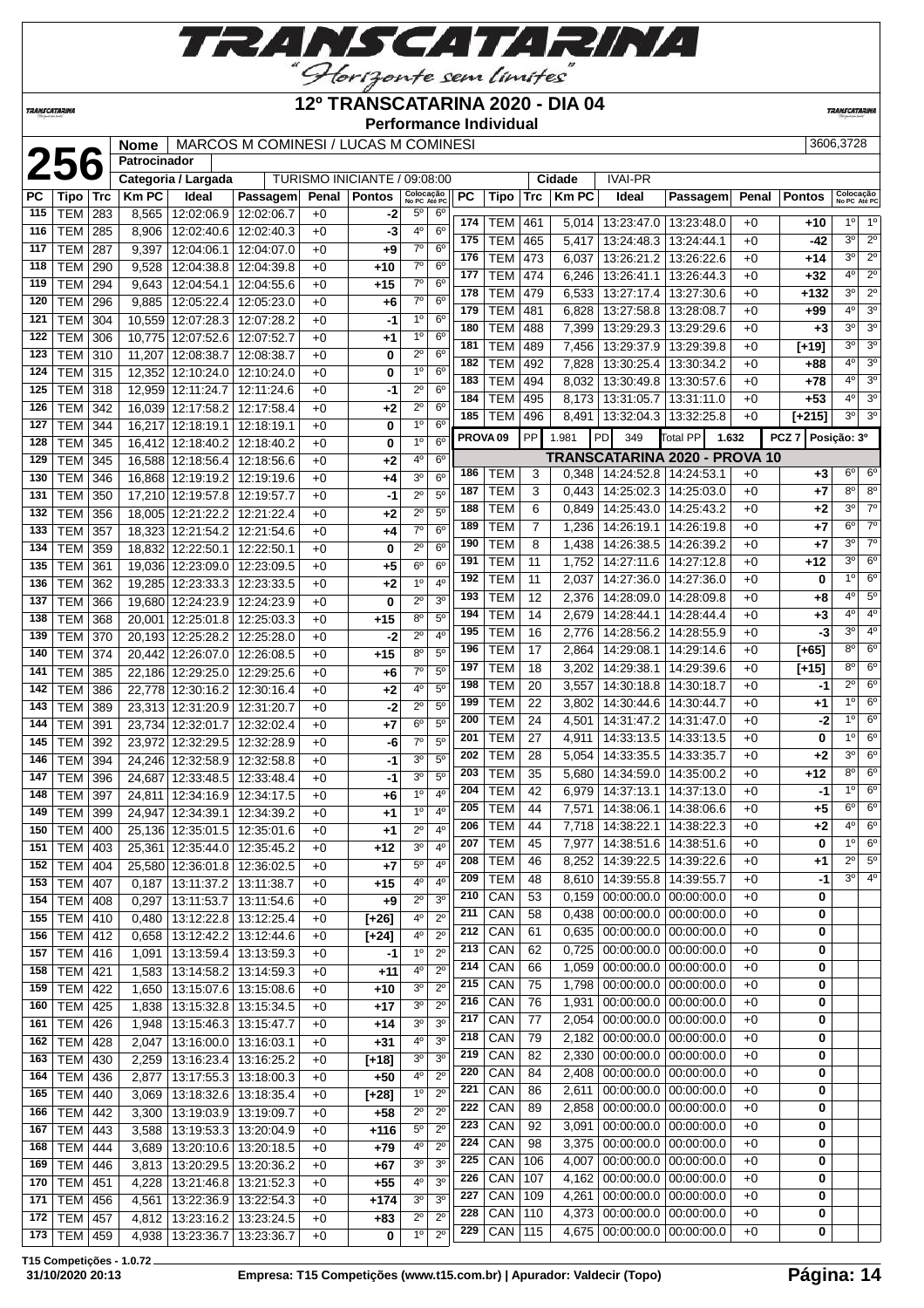

## **12º TRANSCATARINA 2020 - DIA 04**

**Performance Individual**

**TRANSCATARINA** 

|     |                     |            | Nome<br>Patrocinador |                          | MARCOS M COMINESI / LUCAS M COMINESI |       |                              |                           |           |      |             |                |          |       | 3606,3728     |                           |
|-----|---------------------|------------|----------------------|--------------------------|--------------------------------------|-------|------------------------------|---------------------------|-----------|------|-------------|----------------|----------|-------|---------------|---------------------------|
|     |                     |            | Categoria / Largada  |                          |                                      |       | TURISMO INICIANTE / 09:08:00 |                           |           |      | Cidade      | <b>IVAI-PR</b> |          |       |               |                           |
| PC  | Tipo ∣              | <b>Trc</b> | <b>KmPC</b>          | Ideal                    | Passagem                             | Penal | Pontos                       | Colocação<br>No PC Até PC | <b>PC</b> | Tipo | $Trc$ Km PC | Ideal          | Passagem | Penal | <b>Pontos</b> |                           |
| 230 | CAN                 | 119        |                      | 5,052 00:00:00.0         | 00:00:00.0                           | $+0$  | 0                            |                           |           |      |             |                |          |       |               | Colocação<br>No PC Até PC |
| 231 | CAN                 | 123        | 0,454                | 00:00:00.0               | 00:00:00.0                           | $+0$  | 0                            |                           |           |      |             |                |          |       |               |                           |
| 232 | CAN                 | 125        | 0,751                | 00:00:00.0               | 00:00:00.0                           | $+0$  | 0                            |                           |           |      |             |                |          |       |               |                           |
| 233 | CAN                 | 127        | 1,010                |                          | 00:00:00.0 00:00:00.0                | $+0$  | 0                            |                           |           |      |             |                |          |       |               |                           |
| 234 | CAN                 | 130        | 1,239                | 00:00:00.0               | 00:00:00.0                           | $+0$  | 0                            |                           |           |      |             |                |          |       |               |                           |
| 235 | CAN                 | 133        | 1,513                | 00:00:00.0               | 00:00:00.0                           | $+0$  | 0                            |                           |           |      |             |                |          |       |               |                           |
| 236 | CAN                 | 136        | 1,807                | 00:00:00.0               | 00:00:00.0                           | $+0$  | 0                            |                           |           |      |             |                |          |       |               |                           |
| 237 | CAN                 | 140        | 2,228                | 00:00:00.0               | 00:00:00.0                           | $+0$  | 0                            |                           |           |      |             |                |          |       |               |                           |
| 238 | CAN                 | 142        | 2,497                | 00:00:00.0               | 00:00:00.0                           | $+0$  | 0                            |                           |           |      |             |                |          |       |               |                           |
| 239 | CAN                 | 142        | 2,581                | 00:00:00.0               | 00:00:00.0                           | $+0$  | 0                            |                           |           |      |             |                |          |       |               |                           |
| 240 | CAN                 | 143        | 2,694                | 00:00:00.0               | 00:00:00.0                           | $+0$  | 0                            |                           |           |      |             |                |          |       |               |                           |
| 241 | CAN                 | 145        | 2,961                | 00:00:00.0               | 00:00:00.0                           | $+0$  | 0                            |                           |           |      |             |                |          |       |               |                           |
| 242 | CAN                 | 147        | 3,456                |                          | 00:00:00.0 00:00:00.0                | $+0$  | 0                            |                           |           |      |             |                |          |       |               |                           |
| 243 | CAN                 | 149        | 3,630                |                          | $00:00:00.0$ 00:00:00.0              | $+0$  | 0                            |                           |           |      |             |                |          |       |               |                           |
| 244 | $CAN$ 151           |            | 3,802                |                          | 00:00:00.0 00:00:00.0                | $+0$  | 0                            |                           |           |      |             |                |          |       |               |                           |
| 245 | CAN                 | 151        | 3,898                | 00:00:00.0               | 00:00:00.0                           | $+0$  | 0                            |                           |           |      |             |                |          |       |               |                           |
| 246 | CAN                 | 153        | 4,050                | 00:00:00.0               | 00:00:00.0                           | $+0$  | 0                            |                           |           |      |             |                |          |       |               |                           |
| 247 | CAN                 | 154        | 4,110                | 00:00:00.0               | 00:00:00.0                           | $+0$  | 0                            |                           |           |      |             |                |          |       |               |                           |
| 248 | CAN                 | 159        | 4,809                | 00:00:00.0               | 00:00:00.0                           | $+0$  | 0                            |                           |           |      |             |                |          |       |               |                           |
| 249 | CAN                 | 162        | 5,019                | 00:00:00.0               | 00:00:00.0                           | $+0$  | 0                            |                           |           |      |             |                |          |       |               |                           |
| 250 | CAN                 | 165        | 5,260                | 00:00:00.0               | 00:00:00.0                           | $+0$  | 0                            |                           |           |      |             |                |          |       |               |                           |
| 251 | CAN                 | 166        | 5,428                |                          | 00:00:00.0 00:00:00.0                | $+0$  | 0                            |                           |           |      |             |                |          |       |               |                           |
| 252 | CAN                 | 168        | 5,504                |                          | $00:00:00.0$ 00:00:00.0              | $+0$  | 0                            |                           |           |      |             |                |          |       |               |                           |
| 253 |                     |            |                      |                          |                                      | $+0$  | 0                            |                           |           |      |             |                |          |       |               |                           |
| 254 | CAN                 | 172        | 5,854                |                          | 00:00:00.0 00:00:00.0                | $+0$  | 0                            |                           |           |      |             |                |          |       |               |                           |
| 255 | CAN<br>CAN          | 174<br>175 | 6,160<br>6,392       | 00:00:00.0<br>00:00:00.0 | 00:00:00.0<br>00:00:00.0             | $+0$  | 0                            |                           |           |      |             |                |          |       |               |                           |
| 256 | CAN                 | 179        | 6,745                | 00:00:00.0               | 00:00:00.0                           | $+0$  | 0                            |                           |           |      |             |                |          |       |               |                           |
| 257 | CAN                 | 180        | 6,952                | 00:00:00.0               | 00:00:00.0                           | $+0$  | 0                            |                           |           |      |             |                |          |       |               |                           |
| 258 | CAN                 | 186        | 7,740                | 00:00:00.0               | 00:00:00.0                           | $+0$  | 0                            |                           |           |      |             |                |          |       |               |                           |
| 259 | CAN                 | 188        | 7,889                | 00:00:00.0               | 00:00:00.0                           | $+0$  | 0                            |                           |           |      |             |                |          |       |               |                           |
| 260 | CAN                 | 194        | 8,294                |                          | $00:00:00.0$ 00:00:00.0              | $+0$  | 0                            |                           |           |      |             |                |          |       |               |                           |
| 261 | CAN                 | 197        | 8,460                |                          | $00:00:00.0$ 00:00:00.0              | $+0$  | 0                            |                           |           |      |             |                |          |       |               |                           |
| 262 | $CAN$ 201           |            | 8,779                |                          | 00:00:00.0 00:00:00.0                | $+0$  | 0                            |                           |           |      |             |                |          |       |               |                           |
| 263 | CAN 203             |            | 8,938                | 00:00:00.0               | 00:00:00.0                           | $+0$  | 0                            |                           |           |      |             |                |          |       |               |                           |
| 264 | $CAN$ 207           |            | 9,426                |                          | 00:00:00.0 00:00:00.0                | $+0$  | 0                            |                           |           |      |             |                |          |       |               |                           |
|     | 265 CAN 209         |            |                      |                          | $9,671$ 00:00:00.0 00:00:00.0        | $+0$  | $\mathbf 0$                  |                           |           |      |             |                |          |       |               |                           |
| 266 | CAN   209           |            |                      |                          | $9,706$   00:00:00.0   00:00:00.0    | $+0$  | 0                            |                           |           |      |             |                |          |       |               |                           |
| 267 | $CAN$ 210           |            |                      |                          | $9,750$ 00:00:00.0 00:00:00.0        | $+0$  | 0                            |                           |           |      |             |                |          |       |               |                           |
| 268 | $CAN$ 215           |            |                      |                          | 10,162 00:00:00.0 00:00:00.0         | $+0$  | 0                            |                           |           |      |             |                |          |       |               |                           |
| 269 | $CAN$ 219           |            |                      |                          | 10,304 00:00:00.0 00:00:00.0         | $+0$  | 0                            |                           |           |      |             |                |          |       |               |                           |
| 270 | $CAN$ 220           |            |                      |                          | 10,450 00:00:00.0 00:00:00.0         | $+0$  | 0                            |                           |           |      |             |                |          |       |               |                           |
| 271 | CAN 222             |            |                      |                          | 10,633 00:00:00.0 00:00:00.0         | $+0$  | 0                            |                           |           |      |             |                |          |       |               |                           |
| 272 | $CAN$ 232           |            |                      | 11,512 00:00:00.0        | 00:00:00.0                           | $+0$  | 0                            |                           |           |      |             |                |          |       |               |                           |
| 273 | <b>CAN</b> 234      |            |                      | 11,798 00:00:00.0        | 00:00:00.0                           | $+0$  | 0                            |                           |           |      |             |                |          |       |               |                           |
| 274 | $CAN$ 236           |            |                      | 11,929 00:00:00.0        | 00:00:00.0                           | $+0$  | 0                            |                           |           |      |             |                |          |       |               |                           |
| 275 | CAN                 | 237        |                      | 12,046 00:00:00.0        | 00:00:00.0                           | $+0$  | 0                            |                           |           |      |             |                |          |       |               |                           |
|     | 276 CAN             | 240        |                      | 12,455 00:00:00.0        | 00:00:00.0                           | $+0$  | 0                            |                           |           |      |             |                |          |       |               |                           |
|     | PROVA <sub>10</sub> | PP         | 160                  | PD                       | <b>Total PP</b>                      |       | PCZ 3 Posição: 3º            |                           |           |      |             |                |          |       |               |                           |
|     |                     |            |                      | 80                       |                                      | 80    |                              |                           |           |      |             |                |          |       |               |                           |

**TRANSCATARINA**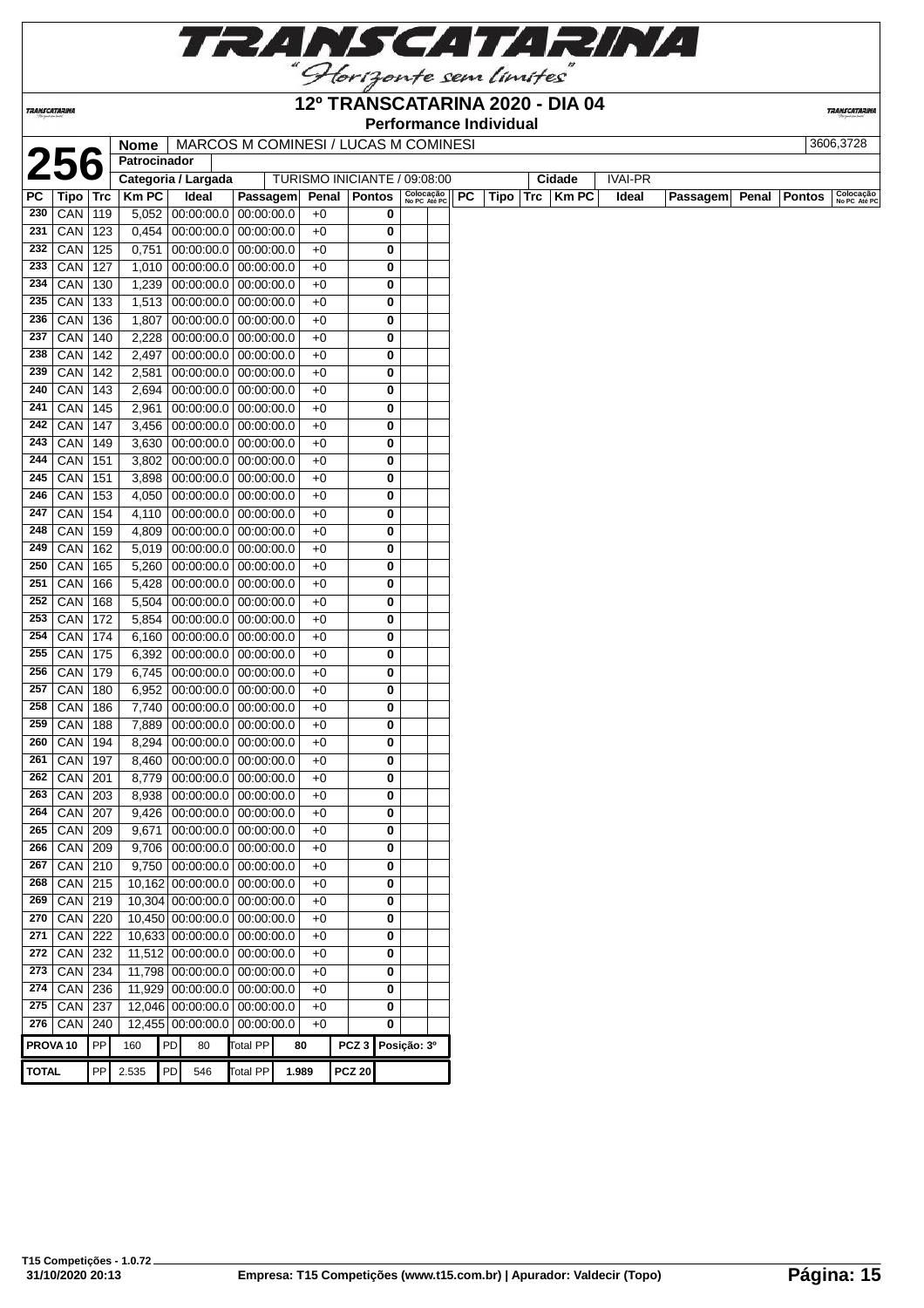

**TRANSCATARINA** 

#### **12º TRANSCATARINA 2020 - DIA 04 Performance Individual**

**TRANSCATARIN** 

|              |                |     | <b>Nome</b>  |                                      |            |                              |               |                           |                |            |                                  |     |              | ALAN FERNANDO DOS SANTOS / ALFREDO HENRIQUE DA MOTA MOOR           |                                      |              |               | 3507.3643                          |
|--------------|----------------|-----|--------------|--------------------------------------|------------|------------------------------|---------------|---------------------------|----------------|------------|----------------------------------|-----|--------------|--------------------------------------------------------------------|--------------------------------------|--------------|---------------|------------------------------------|
|              | 257            |     | Patrocinador |                                      |            |                              |               |                           |                |            |                                  |     |              |                                                                    |                                      |              |               |                                    |
|              |                |     |              | Categoria / Largada                  |            | TURISMO INICIANTE / 09:09:00 |               |                           |                |            |                                  |     | Cidade       | APUCARANA-PR                                                       |                                      |              |               |                                    |
| РC           | Tipo   Trc     |     | <b>Km PC</b> | Ideal                                | Passagem   | <b>Penal</b>                 | <b>Pontos</b> | Colocação<br>No PC Até PC |                | PC         | Tipo                             | Trc | <b>Km PC</b> | Ideal                                                              | Passagem                             | Penal        | <b>Pontos</b> | Colocação<br>No PC Até PC          |
|              |                |     |              | <b>TRANSCATARINA 2020 - PROVA 08</b> |            |                              |               |                           |                | 59         | TEM                              | 139 | 4,677        | 11:00:30.8                                                         | 11:00:30.7                           | $+0$         | -1            | $1^{\circ}$<br>$1^{\circ}$         |
| 1            | TEM            | 5   | 0,458        | 09:56:42.1                           | 09:56:42.1 | $+0$                         | 0             | 1 <sup>0</sup>            | 1 <sup>0</sup> | 60         | ROT                              | 149 | 5,386        | 11:02:17.2                                                         | 11:02:17.5                           | $+0$         | 0             | $0^{\circ}$<br>0°                  |
| $\mathbf{2}$ | TEM            | 5   | 0,614        | 09:56:59.1                           | 09:56:59.4 | $+0$                         | $+3$          | $2^{\circ}$               | 1 <sup>0</sup> | 61         | <b>TEM</b>                       | 152 | 5,708        | 11:03:11.7                                                         | 11:03:12.8                           | $+0$         | $[+11]$       | $6^{\circ}$<br>1 <sup>o</sup>      |
| 3            | TEM            | 7   | 0,793        | 09:57:22.5                           | 09:57:22.6 | $+0$                         | +1            | 3 <sup>o</sup>            | 1 <sup>0</sup> | 62         | TEM                              | 154 | 5,898        | 11:03:36.6                                                         | 11:03:37.6                           | $+0$         | [+10]         | 1 <sup>o</sup><br>70               |
| 4            | TEM            | 10  | 1,469        | 09:58:25.6                           | 09:58:25.3 | $+0$                         | -3            | $5^{\circ}$               | 1 <sup>0</sup> | 63         | <b>TEM</b>                       | 158 | 6,444        | 11:04:51.6                                                         | 11:04:52.5                           | $+0$         | +9            | $8^{\circ}$<br>1 <sup>°</sup>      |
| 5            | TEM            | 13  | 2,122        | 09:59:35.2                           | 09:59:35.2 | $+0$                         | 0             | $1^{\circ}$               | $1^{\circ}$    | 64         | <b>TEM</b>                       | 163 | 6,838        | 11:05:57.2                                                         | 11:05:57.0                           | $+0$         | -2            | 1 <sup>0</sup><br>6 <sup>o</sup>   |
| 6            | <b>TEM</b>     | 16  | 3,228        | 10:01:31.8                           | 10:01:31.5 | $+0$                         | -3            | $5^{\circ}$               | 1 <sup>0</sup> | 65         | <b>TEM</b>                       | 163 | 7,005        | 11:06:17.3                                                         | 11:06:19.5                           | $+0$         | $[+22]$       | $\overline{2^0}$<br>$5^{\circ}$    |
| 7            | <b>TEM</b>     | 16  | 3,321        | 10:01:42.9                           | 10:01:42.6 | $+0$                         | $-3$          | 4°                        | 1 <sup>0</sup> | 66         | <b>TEM</b>                       | 165 | 7,221        | 11:06:43.5                                                         | 11:06:44.0                           | $+0$         | +5            | $5^{\circ}$<br>$2^{\circ}$         |
| 8            | <b>TEM</b>     | 17  | 3,393        | 10:01:50.0                           | 10:01:50.0 | $+0$                         | 0             | $2^{\circ}$               | 1 <sup>0</sup> | 67         | <b>TEM</b>                       | 169 | 7,558        | 11:07:40.3                                                         | 11:07:40.7                           | $+0$         | +4            | $2^{\circ}$<br>$6^{\circ}$         |
| 9            | TEM            | 18  | 3,661        | 10:02:14.0                           | 10:02:14.1 | $+0$                         | +1            | 3 <sup>o</sup>            | 1 <sup>0</sup> | 68         | TEM                              | 171 | 7,835        | 11:08:11.0                                                         | 11:08:11.6                           | $+0$         | +6            | $2^{\circ}$<br>70                  |
| 10           | TEM            | 20  | 4,006        | 10:02:43.3                           | 10:02:43.2 | $+0$                         | -1            | $4^{\circ}$               | 1 <sup>0</sup> | 69         | <b>TEM</b>                       | 173 | 8,122        | 11:08:45.3                                                         | 11:08:44.5                           | $+0$         | -8            | $\overline{2^0}$<br>$7^\circ$      |
| 11           | <b>TEM</b>     | 21  | 4,508        | 10:03:24.3                           | 10:03:24.1 | $+0$                         | -2            | $6^{\circ}$               | 1 <sup>0</sup> | 70         | <b>TEM</b>                       | 178 | 0,195        | 11:13:19.0                                                         | 11:13:19.1                           | $+0$         | +1            | $\overline{2^0}$<br>3 <sup>0</sup> |
| 12           | <b>TEM</b>     | 27  | 5,022        | 10:04:28.0                           | 10:04:27.2 | $+0$                         | -8            | $6^{\circ}$               | 1 <sup>0</sup> | 71         | TEM                              | 182 | 0,837        | 11:14:37.1                                                         | 11:14:36.9                           | $+0$         | -2            | 4 <sup>0</sup><br>3 <sup>o</sup>   |
| 13           | TEM            | 28  | 5,292        | 10:05:05.4                           | 10:05:05.3 | $+0$                         | -1            | 3 <sup>o</sup>            | 1 <sup>0</sup> | 72         | TEM                              | 184 | 1,518        | 11:15:49.6                                                         | 11:15:49.8                           | $+0$         | +2            | $2^{\circ}$<br>1 <sup>0</sup>      |
| 14           | TEM            | 29  | 5,537        | 10:05:33.3                           | 10:05:33.1 | $+0$                         | -2            | $5^{\circ}$               | $1^{\circ}$    | 73         | <b>TEM</b>                       | 185 | 1,841        | 11:16:20.8                                                         | 11:16:20.7                           | $+0$         | -1            | $2^{\circ}$<br>$2^{\circ}$         |
| 15           | <b>TEM</b>     | 32  | 5,984        | 10:06:33.7                           | 10:06:33.8 | $+0$                         | +1            | 3 <sup>o</sup>            | 1 <sup>0</sup> | 74         | TEM                              | 187 | 2,220        | 11:17:06.2                                                         | 11:17:06.2                           | $+0$         | 0             | $2^{\circ}$<br>1 <sup>0</sup>      |
| 16           | <b>TEM</b>     | 32  | 6,171        | 10:06:54.1                           | 10:06:54.0 | $+0$                         | -1            | $2^{\circ}$               | 1 <sup>0</sup> | 75         | <b>TEM</b>                       | 188 | 2,385        | 11:17:20.6                                                         | 11:17:20.6                           | $+0$         | 0             | $\overline{2^0}$<br>1 <sup>0</sup> |
| 17           | <b>TEM</b>     | 37  | 6,638        | 10:08:26.4                           | 10:08:27.4 | $+0$                         | $[+10]$       | $4^{\circ}$               | 1 <sup>0</sup> | 76         | TEM                              | 189 | 2,663        | 11:17:49.1                                                         | 11:17:48.6                           | $+0$         | -5            | $2^{\circ}$<br>$5^{\circ}$         |
| 18           | <b>TEM</b>     | 39  | 6,747        | 10:08:40.2                           | 10:08:40.7 | $+0$                         | +5            | 4°                        | 1 <sup>0</sup> | 77         | TEM                              | 192 | 3,284        | 11:18:59.0                                                         | 11:18:59.7                           | $+0$         | +7            | 3 <sup>o</sup><br>70               |
| 19           | TEM            | 43  | 7,375        | 10:09:59.7                           | 10:09:59.8 | $+0$                         | +1            | 4°                        | 1 <sup>0</sup> | 78         | TEM                              | 193 | 3,477        | 11:19:15.6                                                         | 11:19:15.8                           | $+0$         | +2            | 3 <sup>o</sup><br>3 <sup>0</sup>   |
| 20           | <b>TEM</b>     | 47  | 8,108        | 10:11:22.4                           | 10:11:22.3 | $+0$                         | -1            | 1 <sup>0</sup>            | 1 <sup>0</sup> | 79         | TEM                              | 195 | 3,857        | 11:20:05.0                                                         | 11:20:06.3                           | $+0$         | $[+13]$       | $8^{\circ}$<br>3 <sup>o</sup>      |
| 21           | <b>TEM</b>     | 48  | 8,203        | 10:11:32.2                           | 10:11:32.3 | $+0$                         | +1            | 3 <sup>o</sup>            | 1 <sup>0</sup> | 80         | <b>TEM</b>                       | 196 | 3,950        | 11:20:16.8                                                         | 11:20:16.4                           | $+0$         | -4            | 4 <sup>0</sup><br>3 <sup>o</sup>   |
| 22           | <b>TEM</b>     | 49  | 8,442        | 10:11:54.0                           | 10:11:54.0 | $+0$                         | 0             | 1 <sup>0</sup>            | 1 <sup>0</sup> | 81         | TEM                              | 198 | 4,141        | 11:20:44.4                                                         | 11:20:44.4                           | $+0$         | 0             | 1 <sup>0</sup><br>3 <sup>o</sup>   |
| 23           | <b>TEM</b>     | 50  | 8,670        | 10:12:18.6                           | 10:12:18.5 | $+0$                         | -1            | $2^{\circ}$               | 1 <sup>0</sup> | 82         | <b>TEM</b>                       | 198 | 4,345        | 11:21:08.9                                                         | 11:21:08.6                           | $+0$         | -3            | 3 <sup>0</sup><br>6 <sup>o</sup>   |
| 24           | <b>TEM</b>     | 54  | 9,038        | 10:12:57.9                           | 10:12:58.1 | $+0$                         | +2            | 4°                        | 1 <sup>0</sup> | 83         | <b>TEM</b>                       | 200 | 4,730        | 11:21:56.2                                                         | 11:21:55.9                           | $+0$         | -3            | 3 <sup>0</sup><br>6 <sup>o</sup>   |
| 25           | <b>TEM</b>     | 57  |              | 10,040 10:14:32.5                    | 10:14:32.3 | $+0$                         | -2            | $7^\circ$                 | 1 <sup>0</sup> | 84         | <b>TEM</b>                       | 200 | 5,055        | 11:22:31.7                                                         | 11:22:31.9                           | $+0$         | +2            | 3 <sup>o</sup><br>3 <sup>0</sup>   |
| 26           | <b>TEM</b>     | 58  |              | 10,246 10:14:50.1                    | 10:14:50.2 | $+0$                         | +1            | $4^{\circ}$               | 1 <sup>0</sup> | 85         | <b>TEM</b>                       | 202 | 5,376        | 11:23:41.3                                                         | 11:23:41.6                           | $+0$         | +3            | 3 <sup>o</sup><br>70               |
| 27           | TEM            | 58  | 10,522       | 10:15:15.6                           | 10:15:16.3 | $+0$                         | +7            | $4^{\circ}$               | 1 <sup>0</sup> | 86         | TEM                              | 209 | 6,443        | 11:26:03.6                                                         | 11:26:03.6                           | $+0$         | 0             | 3 <sup>o</sup><br>$2^{\circ}$      |
| 28           | TEM            | 59  | 10,587       | 10:15:22.7                           | 10:15:22.1 | $+0$                         | -6            | $6^{\circ}$               | 1 <sup>0</sup> | 87         | <b>TEM</b>                       | 213 | 7,113        | 11:27:33.4                                                         | 11:27:33.0                           | $+0$         | -4            | 3 <sup>o</sup><br>40               |
| 29           | <b>TEM</b>     | 62  | 11,405       | 10:17:18.8                           | 10:17:18.0 | $+0$                         | -8            | $7^\circ$                 | 1 <sup>0</sup> | 88         | TEM                              | 214 | 7,209        | 11:27:45.1                                                         | 11:27:44.9                           | $+0$         | -2            | 3 <sup>o</sup><br>$2^{\circ}$      |
| 30           | <b>TEM</b>     | 68  | 11,987       | 10:18:16.2                           | 10:18:16.2 | $+0$                         | 0             | 3 <sup>o</sup>            | 1 <sup>0</sup> | 89         | TEM                              | 224 | 8.502        | 11:30:48.0                                                         | 11:30:47.8                           | $+0$         | -2            | 3 <sup>o</sup><br>3 <sup>o</sup>   |
| 31           | TEM            | 69  |              | 12,415 10:18:51.4                    | 10:18:51.4 | $+0$                         | 0             | $2^{\circ}$               | 10             |            | PROVA <sub>08</sub>              | PP  | 308          | PD<br>104                                                          | Total PP<br>204                      |              | <b>PCZ 15</b> | Posição: 3º                        |
| 32           | <b>TEM</b>     | 72  |              | 12,866 10:19:35.9                    | 10:19:36.0 | $+0$                         | +1            | $2^{\circ}$               | 1 <sup>0</sup> |            |                                  |     |              |                                                                    | <b>TRANSCATARINA 2020 - PROVA 09</b> |              |               |                                    |
| 33           | TEM            | 76  |              | 13,674 10:20:50.6                    | 10:20:50.9 | $+0$                         | $+3$          | $6^{\circ}$               | 1 <sup>0</sup> | 90         | TEM                              | 232 |              | $0,276$   11:48:14.4   11:48:15.0                                  |                                      | +0           | +6            | $1^{\circ}$<br>$1^{\circ}$         |
| 34           | <b>TEM</b>     | 77  |              | 14,146 10:21:33.5                    | 10:21:33.8 | $+0$                         | $+3$          | 1 <sup>0</sup>            | 1 <sup>0</sup> | 91         | <b>TEM</b> 234                   |     |              | $0,421$ 11:48:31.4 11:48:31.4                                      |                                      |              |               | $10$ $10$                          |
| 35           | TEM            | 77  |              | 14,354 10:21:51.4 10:21:51.4         |            | +0                           | 0             | $1^{\circ}$               | $1^{\circ}$    | 92         |                                  |     |              |                                                                    | 11:49:24.1                           | $+0$         | 0             | 1 <sup>o</sup><br>$2^{\circ}$      |
| 36           | TEM            | 78  |              | 14,591 10:22:14.9 10:22:14.7         |            | $+0$                         | $-2$          | 3 <sup>0</sup>            | 1 <sup>0</sup> | 93         | TEM   238<br><b>TEM 240</b>      |     |              | $0,770$   11:49:23.7<br>1,115   11:49:59.0   11:49:59.7            |                                      | $+0$<br>$+0$ | +4            | $3^{\circ}$<br>$2^{\circ}$         |
| 37           | <b>TEM</b>     | 80  |              | 15,089 10:23:56.0 10:23:56.2         |            | $+0$                         | $+2$          | 4°                        | $1^{\circ}$    |            | <b>TEM 242</b>                   |     |              |                                                                    |                                      |              | +7            | $2^{\circ}$<br>$3^{\circ}$         |
| 38           | <b>TEM</b>     | 83  |              | 15,461   10:24:38.4   10:24:38.9     |            | $+0$                         | +5            | $7^\circ$                 | 1 <sup>0</sup> | 94         |                                  |     |              | 1,438   11:50:30.9   11:50:31.0                                    |                                      | $+0$         | +1            | $2^{\circ}$<br>$5^{\circ}$         |
| 39           | <b>TEM</b>     | 85  |              | 15,795 10:25:11.7 10:25:11.6         |            | $+0$                         | $-1$          | 1 <sup>0</sup>            | 10             | 95         | <b>TEM 244</b><br><b>TEM 246</b> |     |              | 2,001 11:51:20.0<br>2,095   11:51:29.3                             | 11:51:19.8                           | $+0$         | $-2$          | $3^0$ 1 <sup>0</sup>               |
| 40           | <b>TEM</b>     | 86  |              | 15,915 10:25:23.3 10:25:23.3         |            | $+0$                         | 0             | 1 <sup>0</sup>            | 1 <sup>0</sup> | 96         |                                  |     |              |                                                                    | 11:51:29.5                           | $+0$         | +2            | $4^{\circ}$   1 $^{\circ}$         |
| 41           | TEM            | 87  |              | 16,142 10:25:44.1 10:25:44.1         |            | $+0$                         | 0             | 3 <sup>0</sup>            | 1 <sup>0</sup> | 97         | <b>TEM</b>                       | 246 |              | 2,419   11:51:59.2                                                 | 11:51:59.1                           | $+0$         | -1            | $5^\circ$ 1°                       |
| 42           | <b>TEM</b>     | 88  |              | 16,453 10:26:10.5 10:26:10.6         |            | $+0$                         | +1            | 3 <sup>0</sup>            | 1 <sup>0</sup> | 98         | <b>TEM</b>                       | 249 |              | $3,147$   11:53:12.9   11:53:12.7                                  |                                      | $+0$         | -2            | $4^{\circ}$ 1°                     |
| 43           | TEM            | 90  |              | 16,937 10:26:56.5 10:26:56.3         |            | $+0$                         | $-2$          | 40                        | 1 <sup>0</sup> | 99<br>100  | <b>TEM</b><br><b>TEM 254</b>     | 251 |              | $3,348$   11:53:36.2                                               | 11:53:36.6                           | $+0$         | +4            | $6^{\circ}$ 1°                     |
| 44           | <b>TEM</b>     | 91  |              | 17,125 10:27:18.6 10:27:15.7         |            | $+0$                         | $[-29]$       | $7^{\circ}$               | $2^{\circ}$    | 101        |                                  |     |              | 3,679   11:54:14.3   11:54:14.7                                    |                                      | $+0$         | +4            | $2^{\circ}$ 1°                     |
| 45           | <b>TEM</b>     | 96  |              | 0,314   10:51:59.7   10:51:59.5      |            | $+0$                         | -2            | 3 <sup>0</sup>            | 1 <sup>0</sup> |            | <b>TEM 255</b>                   |     |              | 3,981   11:54:45.9                                                 | 11:54:45.9                           | $+0$         | 0             | $5^\circ$ 1 <sup>o</sup>           |
| 46           | TEM            | 102 |              | $0,819$   10:52:52.2   10:52:52.3    |            | $+0$                         | +1            | 40                        | $1^{\circ}$    | 102        | <b>TEM 256</b><br><b>TEM 258</b> |     |              | 4,214 11:55:06.1                                                   | 11:55:05.7                           | $+0$         | -4            | $5^\circ$ 1°                       |
| 47           | <b>TEM</b>     | 104 |              | $0,902$   10:53:02.7   10:53:01.8    |            | $+0$                         | $[-9]$        | $7^{\circ}$               | $2^{\circ}$    | 103<br>104 | TEM                              | 259 |              | 4,330 11:55:18.4<br>4,660 11:55:50.0                               | 11:55:18.7<br>11:55:49.9             | $+0$         | +3            | $2^{\circ}$ 1°                     |
| 48           | TEM            | 106 |              | 1,020   10:53:23.5   10:53:23.3      |            | $+0$                         | $-2$          | 1 <sup>0</sup>            | $1^{\circ}$    | 105        | TEM                              | 260 |              | 4,758 11:56:00.4                                                   |                                      | $+0$<br>$+0$ | -1            | $2^{\circ}$ 1°                     |
| 49           | <b>TEM 108</b> |     |              | 1,110   10:53:35.5   10:53:34.7      |            | $+0$                         | -8            | 8 <sup>0</sup>            | 1 <sup>0</sup> | 106        | <b>TEM</b>                       |     |              |                                                                    | 11:56:00.7                           | $+0$         | +3            | $3^0$ 1 <sup>o</sup>               |
| 50           | <b>TEM 110</b> |     |              | 1,219   10:53:55.8   10:53:55.6      |            | $+0$                         | $-2$          | 1 <sup>0</sup>            | 1 <sup>0</sup> |            |                                  | 262 |              | 4,966   11:56:25.8                                                 | 11:56:25.9                           |              | +1            | $3^0$ 1 <sup>0</sup>               |
| 51           | <b>TEM 112</b> |     |              | 1,316   10:54:08.7   10:54:08.1      |            | $+0$                         | -6            | 8 <sup>0</sup>            | 1 <sup>0</sup> | 107<br>108 | <b>TEM</b>                       | 271 |              | 6,349 11:59:04.7                                                   | 11:59:04.9                           | $+0$         | +2            | $4^{\circ}$ 1 <sup>°</sup>         |
| 52           | <b>TEM 113</b> |     |              | 1,425   10:54:20.3   10:54:19.7      |            | $+0$                         | -6            | $7^\circ$                 | 1 <sup>0</sup> | 109        | <b>TEM</b>                       | 272 | 6,544        | 11:59:25.4                                                         | 11:59:25.7                           | $+0$         | +3            | $3^{\circ}$ 1 <sup>o</sup>         |
| 53           | <b>TEM 115</b> |     |              | 1,806   10:54:57.8   10:54:57.6      |            | $+0$                         | $-2$          | 4 <sup>0</sup>            | 1 <sup>0</sup> |            | <b>TEM 274</b><br><b>TEM 275</b> |     |              | 6,796 11:59:49.1                                                   | 11:59:48.9                           | $+0$         | -2            | $4^{\circ}$ 1 <sup>°</sup>         |
| 54           | TEM   118      |     |              | 2,133   10:55:41.3   10:55:41.5      |            | $+0$                         | $+2$          | 3 <sup>0</sup>            | 1 <sup>0</sup> | 110<br>111 |                                  |     |              | 7,019   12:00:08.6   12:00:08.4                                    |                                      | $+0$         | -2            | $2^{\circ}$ 1°                     |
| 55           | $ROT$ 122      |     |              | 2,730   10:56:35.6   10:56:35.6      |            | $+0$                         | 0             | $0^{\circ}$               | $0^{\circ}$    | 112        | <b>TEM 276</b><br><b>TEM 280</b> |     |              | 7,284   12:00:53.3   12:00:53.5<br>7,688   12:01:33.6   12:01:33.5 |                                      | $+0$<br>$+0$ | +2<br>-1      | $3^{\circ}$ 1°                     |
| 56           | TEM            | 122 | 2,987        | 10:57:01.3 10:57:01.7                |            | $+0$                         | +4            | 6 <sup>0</sup>            | 1 <sup>0</sup> | 113        | <b>TEM 281</b>                   |     | 7,817        | 12:01:48.3                                                         | 12:01:47.9                           | $+0$         | -4            | $7°$ 1°                            |
| 57           | <b>TEM 132</b> |     |              | 3,749   10:58:35.6   10:58:35.2      |            | $+0$                         | -4            | 4°                        | 1 <sup>0</sup> | 114        | <b>TEM 283</b>                   |     | 8,249        | 12:02:37.7                                                         | 12:02:37.8                           | $+0$         | +1            | $10$ $10$                          |
| 58           | TEM   136      |     |              | 4,237   10:59:38.1   10:59:38.3      |            | $+0$                         | $+2$          | $2^{\circ}$               | 1 <sup>0</sup> |            |                                  |     |              |                                                                    |                                      |              |               |                                    |

**T15 Competições - 1.0.72**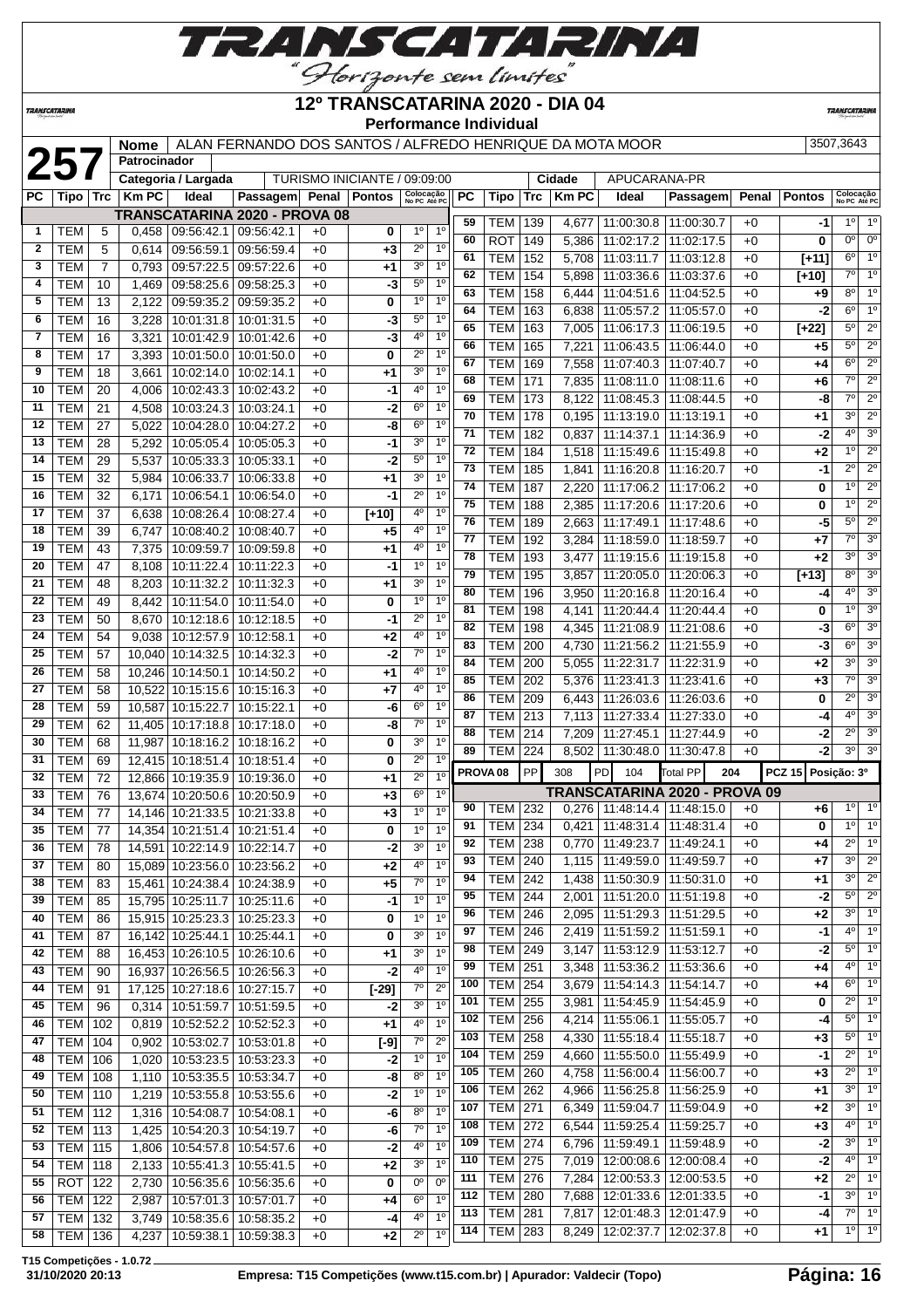

**TRANSCATARINA** 

#### **12º TRANSCATARINA 2020 - DIA 04 Performance Individual**

**TRANSCATARIN** 

|            |                          |            | Nome<br>Patrocinador |                                                   | ALAN FERNANDO DOS SANTOS / ALFREDO HENRIQUE DA MOTA MOOR |              |                              |                                                    |                     |                          |                     |                |              |                                                            |              |                   | 3507,3643                  |                                  |
|------------|--------------------------|------------|----------------------|---------------------------------------------------|----------------------------------------------------------|--------------|------------------------------|----------------------------------------------------|---------------------|--------------------------|---------------------|----------------|--------------|------------------------------------------------------------|--------------|-------------------|----------------------------|----------------------------------|
|            | 257                      |            |                      | Categoria / Largada                               |                                                          |              | TURISMO INICIANTE / 09:09:00 |                                                    |                     |                          |                     | Cidade         | APUCARANA-PR |                                                            |              |                   |                            |                                  |
| PC         | Tipo                     | <b>Trc</b> | <b>Km PC</b>         | Ideal                                             | Passagem                                                 | Penal        | <b>Pontos</b>                | Colocação<br>No PC Até PC                          | РC                  | Tipo                     | Trc                 | <b>Km PC</b>   | Ideal        | Passagem                                                   | Penal        | <b>Pontos</b>     | Colocação<br>No PC Até PC  |                                  |
| 115        | <b>TEM</b>               | 283        | 8,565                | 12:03:06.9                                        | 12:03:06.9                                               | $+0$         | 0                            | 1 <sup>0</sup><br>$1^{\circ}$                      |                     |                          |                     |                |              |                                                            |              |                   |                            |                                  |
| 116        | <b>TEM</b>               | 285        | 8,906                | 12:03:40.6                                        | 12:03:40.5                                               | $+0$         | -1                           | 1 <sup>0</sup><br>1 <sup>0</sup>                   | 174                 | TEM                      | 461                 |                |              | 5,014   13:24:47.0   13:24:54.0                            | $+0$         | +70               | $3^{\circ}$                | $2^{\circ}$                      |
| 117        | <b>TEM</b>               | 287        | 9,397                | 12:05:06.1                                        | 12:05:06.0                                               | $+0$         | -1                           | 1 <sup>0</sup><br>4º                               | 175                 | <b>TEM</b>               | 465                 | 5,417          |              | 13:25:48.3 13:25:47.7                                      | $+0$         | -6                | 10                         | 1 <sup>o</sup><br>1 <sup>o</sup> |
| 118        | <b>TEM</b>               | 290        | 9,528                | 12:05:38.8                                        | 12:05:38.9                                               | $+0$         | $+1$                         | $3^{\circ}$<br>1 <sup>0</sup>                      | 176<br>177          | <b>TEM</b>               | 473                 | 6,037          |              | 13:27:21.2   13:27:21.9                                    | +0           | $+7$              | $2^{\circ}$<br>$2^{\circ}$ | 1 <sup>o</sup>                   |
| 119        | <b>TEM</b>               | 294        | 9,643                | 12:05:54.1                                        | 12:05:54.6                                               | $+0$         | +5                           | 1 <sup>0</sup><br>$3^{\circ}$                      |                     | <b>TEM</b>               | 474                 | 6,246          |              | 13:27:41.1   13:27:42.7                                    | $+0$         | [+16]             |                            |                                  |
| 120        | <b>TEM</b>               | 296        | 9,885                | 12:06:22.4                                        | 12:06:22.7                                               | $+0$         | $+3$                         | 1 <sup>0</sup><br>$6^{\circ}$                      | 178                 | TEM                      | 479                 | 6,533          |              | 13:28:17.4   13:28:32.6                                    | $+0$         | +152              | $4^{\circ}$<br>$2^{\circ}$ | 1 <sup>o</sup><br>$2^{\circ}$    |
| 121        | <b>TEM</b>               | 304        |                      | 10,559 12:08:28.3                                 | 12:08:35.3                                               | $+0$         | $+70$                        | 4 <sup>0</sup><br>$8^{\circ}$                      | 179<br>180          | <b>TEM</b>               | 481                 | 6,828          |              | 13:28:58.8   13:29:07.7                                    | $+0$         | +89               | $2^{\circ}$                | $\overline{2^0}$                 |
| 122        | <b>TEM</b>               | 306        |                      | 10,775 12:08:52.6                                 | 12:08:54.7                                               | $+0$         | $[+21]$                      | $4^{\circ}$<br>$8^{\circ}$                         | 181                 | <b>TEM</b><br><b>TEM</b> | 488<br>489          | 7,399          |              | 13:30:29.3   13:30:29.3<br>13:30:37.9 13:30:37.9           | $+0$         | 0                 | $1^{\circ}$                | $\overline{2^0}$                 |
| 123        | <b>TEM</b>               | 310        | 11,207               | 12:09:38.7                                        | 12:09:38.8                                               | $+0$         | $+1$                         | 3 <sup>o</sup><br>4 <sup>0</sup>                   | 182                 | TEM                      | 492                 | 7,456<br>7,828 |              | 13:31:25.4   13:31:31.7                                    | $+0$<br>$+0$ | 0<br>$+63$        | $2^{\circ}$                | $2^{\circ}$                      |
| 124        | <b>TEM</b>               | 315        |                      | 12,352 12:11:24.0 12:11:23.9                      |                                                          | $+0$         | -1                           | 3 <sup>o</sup><br>$4^{\circ}$                      | 183                 | <b>TEM</b>               | 494                 | 8,032          |              | 13:31:49.8   13:31:55.0                                    | $+0$         | $+52$             | $2^{\circ}$                | $2^{\circ}$                      |
| 125        | <b>TEM</b>               | 318        |                      | 12,959 12:12:24.7 12:12:24.8                      |                                                          | $+0$         | $+1$                         | 1 <sup>0</sup><br>$4^{\circ}$                      | 184                 | <b>TEM</b>               | 495                 | 8,173          |              | 13:32:05.7   13:32:06.8                                    | $+0$         | $+11$             | $2^{\circ}$                | $2^{\circ}$                      |
| 126        | <b>TEM</b>               | 342        |                      | 16,039 12:18:58.2 12:18:58.6                      |                                                          | $+0$         | +4                           | 4°<br>$4^{\circ}$                                  | 185                 | TEM                      | 496                 | 8,491          |              | 13:33:04.3 13:33:21.1                                      | $+0$         | +168              | $2^{\circ}$                | $2^{\circ}$                      |
| 127        | <b>TEM</b>               | 344        |                      | 16,217 12:19:19.1                                 | 12:19:17.9                                               | $+0$         | $[-12]$                      | $8^{\circ}$<br>$4^{\circ}$                         |                     |                          |                     |                |              |                                                            |              |                   |                            |                                  |
| 128        | <b>TEM</b>               | 345        |                      | 16,412 12:19:40.2                                 | 12:19:39.8                                               | $+0$         | -4                           | 6 <sup>o</sup><br>4 <sup>0</sup>                   | PROVA <sub>09</sub> |                          | <b>PP</b>           | 1.791          | PD<br>300    | Total PP                                                   | 1.491        | PCZ 9 Posicão: 2º |                            |                                  |
| 129        | <b>TEM</b>               | 345        |                      | 16,588 12:19:56.4                                 | 12:19:56.0                                               | $+0$         | -4                           | $5^{\circ}$<br>$4^{\circ}$                         |                     |                          |                     |                |              | TRANSCATARINA 2020 - PROVA 10                              |              |                   | $3^{\circ}$                | 3 <sup>o</sup>                   |
| 130        | <b>TEM</b>               | 346        |                      | 16,868 12:20:19.2                                 | 12:20:19.1                                               | $+0$         | -1                           | 1 <sup>0</sup><br>$4^{\circ}$                      | 186<br>187          | <b>TEM</b>               | 3                   |                |              | $0,348$   14:25:52.8   14:25:52.9                          | $+0$         | $+1$              | $4^{\circ}$                | 3 <sup>o</sup>                   |
| 131        | <b>TEM</b>               | 350        |                      | 17,210 12:20:57.8 12:20:57.9                      |                                                          | $+0$         | $+1$                         | $1^{\circ}$<br>$4^{\circ}$                         | 188                 | TEM<br><b>TEM</b>        | 3                   | 0,443          |              | 14:26:02.3   14:26:02.2                                    | $+0$         | -1                | $4^{\circ}$                | 3 <sup>o</sup>                   |
| 132        | <b>TEM</b>               | 356        |                      | 18,005 12:22:22.2 12:22:21.3                      |                                                          | $+0$         | -9                           | 8 <sup>o</sup><br>4 <sup>0</sup>                   | 189                 | TEM                      | 6<br>$\overline{7}$ | 0,849<br>1,236 |              | 14:26:43.0   14:26:43.2<br>14:27:19.1 14:27:19.6           | $+0$<br>$+0$ | $+2$<br>$+5$      | $3^{\circ}$                | 3 <sup>o</sup>                   |
| 133        | <b>TEM</b>               | 357        |                      | 18.323 12:22:54.2 12:22:54.1                      |                                                          | $+0$         | $-1$                         | 4 <sup>0</sup><br>1 <sup>0</sup>                   | 190                 | <b>TEM</b>               | 8                   | 1,438          |              | 14:27:38.5   14:27:39.3                                    |              | $[+8]$            | $6^{\circ}$                | $5^{\circ}$                      |
| 134        | <b>TEM</b>               | 359        |                      | 18.832 12:23:50.1 12:23:49.7                      |                                                          | $+0$         | -4                           | $5^{\circ}$<br>$4^{\circ}$                         | 191                 | <b>TEM</b>               | 11                  | 1,752          |              | 14:28:11.6   14:28:12.7                                    | $+0$<br>$+0$ | $[+11]$           | $2^{\circ}$                | 3 <sup>o</sup>                   |
| 135        | <b>TEM</b>               | 361        |                      | 19.036 12:24:09.0 12:24:09.3                      |                                                          | $+0$         | $+3$                         | 4 <sup>0</sup><br>4°                               | 192                 | <b>TEM</b>               | 11                  | 2,037          |              | 14:28:36.0   14:28:35.8                                    | +0           | -2                | $3^{\circ}$                | 4 <sup>0</sup>                   |
| 136        | <b>TEM</b>               | 362        |                      | 19,285 12:24:33.3                                 | 12:24:31.9                                               | $+0$         | $[-14]$                      | 5°<br>3 <sup>o</sup>                               | 193                 | TEM                      | 12                  | 2,376          |              | 14:29:09.0   14:29:09.5                                    | $+0$         | +5                | $2^{\circ}$                | 3 <sup>o</sup>                   |
| 137        | <b>TEM</b>               | 366        |                      | 19,680 12:25:23.9                                 | 12:25:23.6                                               | $+0$         | -3                           | 5 <sup>0</sup><br>$4^{\circ}$                      | 194                 | TEM                      | 14                  | 2,679          |              | 14:29:44.1   14:29:44.4                                    | $+0$         | $+3$              | $3^{\circ}$                | 3 <sup>o</sup>                   |
| 138        | <b>TEM</b>               | 368        |                      | 20,001 12:26:01.8                                 | 12:26:01.9                                               | $+0$         | $+1$                         | 3 <sup>o</sup><br>3 <sup>0</sup>                   | 195                 | TEM                      | 16                  | 2,776          |              | 14:29:56.2   14:29:56.4                                    | $+0$         | $+2$              | $1^{\circ}$                | 3 <sup>o</sup>                   |
| 139        | TEM                      | 370        |                      | 20,193 12:26:28.2 12:26:27.6                      |                                                          | $+0$         | -6                           | 4°<br>3 <sup>o</sup><br>3 <sup>0</sup>             | 196                 | <b>TEM</b>               | 17                  | 2,864          |              | 14:30:08.1   14:30:08.5                                    | $+0$         | +4                | $2^{\circ}$                | 1 <sup>0</sup>                   |
| 140        | <b>TEM</b>               | 374        |                      | 20,442 12:27:07.0 12:27:07.0                      |                                                          | $+0$         | 0                            | $1^{\circ}$<br>$\overline{3^0}$                    | 197                 | <b>TEM</b>               | 18                  | 3,202          |              | 14:30:38.1   14:30:37.9                                    | $+0$         | -2                | $6^{\circ}$                | 1 <sup>0</sup>                   |
| 141<br>142 | TEM                      | 385        |                      | 22,186 12:30:25.0                                 | 12:30:25.3                                               | $+0$         | $+3$                         | 5 <sup>o</sup><br>3 <sup>o</sup><br>3 <sup>0</sup> | 198                 | <b>TEM</b>               | 20                  | 3,557          |              | 14:31:18.8   14:31:18.8                                    | $+0$         | 0                 | $1^{\circ}$                | 1 <sup>o</sup>                   |
| 143        | <b>TEM</b><br><b>TEM</b> | 386<br>389 |                      | 22,778 12:31:16.2<br>23,313 12:32:20.9 12:32:20.6 | 12:31:16.0                                               | $+0$<br>$+0$ | -2<br>-3                     | 3 <sup>0</sup><br>4 <sup>0</sup>                   | 199                 | <b>TEM</b>               | 22                  | 3,802          |              | 14:31:44.6   14:31:44.7                                    | $+0$         | $+1$              | $5^{\circ}$                | $1^{\circ}$                      |
| 144        | <b>TEM</b>               | 391        |                      | 23,734 12:33:01.7 12:33:01.6                      |                                                          | $+0$         | $-1$                         | 3 <sup>o</sup><br>$3^{\circ}$                      | 200                 | <b>TEM</b>               | 24                  | 4,501          |              | 14:32:47.2   14:32:46.5                                    | $+0$         | -7                | $6^{\circ}$                | 1 <sup>o</sup>                   |
| 145        | <b>TEM</b>               | 392        |                      | 23,972 12:33:29.5                                 | 12:33:29.3                                               | $+0$         | -2                           | 3 <sup>o</sup><br>4°                               | 201                 | <b>TEM</b>               | 27                  | 4,911          |              | 14:34:13.5   14:34:13.6                                    | +0           | +1                | $2^{\circ}$                | 1 <sup>o</sup>                   |
| 146        | <b>TEM</b>               | 394        |                      | 24,246 12:33:58.9                                 | 12:33:58.8                                               | $+0$         | $-1$                         | 3 <sup>o</sup><br>4 <sup>0</sup>                   | 202                 | <b>TEM</b>               | 28                  | 5,054          |              | 14:34:35.5   14:34:36.3                                    | +0           | +8                | $6^{\circ}$                | 1 <sup>o</sup>                   |
| 147        | <b>TEM</b>               | 396        |                      | 24,687 12:34:48.5                                 | 12:34:47.9                                               | $+0$         | -6                           | $5^{\circ}$<br>3 <sup>o</sup>                      | 203                 | TEM                      | 35                  | 5,680          |              | 14:35:59.0 14:35:58.9                                      | $+0$         | -1                | $2^{\circ}$                | 1 <sup>o</sup>                   |
| 148        | TEM                      | 397        |                      | 24,811 12:35:16.9                                 | 12:35:14.1                                               | $+0$         | $[-28]$                      | $6^{\circ}$<br>3 <sup>o</sup>                      | 204                 | TEM                      | 42                  | 6,979          |              | 14:38:13.1 14:38:12.9                                      | $+0$         | -2                | $3^{\circ}$                | 1 <sup>o</sup>                   |
| 149        | <b>TEM</b>               | 399        |                      | 24,947 12:35:39.1 12:35:39.0                      |                                                          | $+0$         | $-1$                         | $2^{\circ}$<br>3 <sup>o</sup>                      | 205                 | <b>TEM</b>               | 44                  | 7,571          |              | 14:39:06.1   14:39:05.8                                    | $+0$         | -3                | $4^{\circ}$                | 1 <sup>o</sup>                   |
|            | 150 TEM 400              |            |                      |                                                   | 25,136 12:36:01.5 12:36:01.0                             | $+0$         | $-5$                         | 3 <sup>o</sup><br>$6^{\circ}$                      | 206                 | <b>TEM</b>               | 44                  |                |              | 7,718 14:39:22.1 14:39:22.1                                | $+0$         | 0                 |                            | $10$ $10$                        |
| 151        | <b>TEM</b>               | 403        |                      |                                                   | 25,361   12:36:44.0   12:36:44.7                         | $+0$         | $+7$                         | 3 <sup>0</sup><br>1 <sup>o</sup>                   | 207                 | <b>TEM</b>               | 45                  |                |              | 7,977   14:39:51.6   14:39:52.0                            | $+0$         | +4                | $4^{\circ}$                | 1 <sup>o</sup>                   |
| 152        | <b>TEM</b>               | 404        |                      |                                                   | 25,580 12:37:01.8 12:37:01.8                             | $+0$         | 0                            | 1 <sup>0</sup><br>3 <sup>o</sup>                   | 208                 | <b>TEM</b>               | 46                  | 8,252          |              | 14:40:22.5   14:40:22.0                                    | $+0$         | $-5$              | 7º                         | 1 <sup>°</sup>                   |
| 153        | <b>TEM</b>               | 407        | 0,187                | 13:12:37.2 13:12:37.4                             |                                                          | $+0$         | $+2$                         | $2^{\circ}$<br>1 <sup>0</sup>                      | 209                 | <b>TEM</b>               | 48                  | 8,610          |              | 14:40:55.8   14:40:56.3                                    | $+0$         | +5                |                            | $6^{\circ}$ 1°                   |
| 154        | <b>TEM</b>               | 408        | 0,297                |                                                   | 13:12:53.7 13:12:54.5                                    | $+0$         | $+8$                         | 1 <sup>0</sup><br>$1^{\circ}$                      | 210                 | CAN                      | 53                  | 0,159          |              | $00:00:00.0$   $00:00:00.0$                                | $+0$         | 0                 |                            |                                  |
| 155        | <b>TEM</b>               | 410        |                      |                                                   | 0,480   13:13:22.8   13:13:25.2                          | $+0$         | $[+24]$                      | $2^{\circ}$<br>1 <sup>0</sup>                      | 211                 | CAN                      | 58                  | 0,438          |              | $00:00:00.0$   $00:00:00.0$                                | $+0$         | 0                 |                            |                                  |
| 156        | <b>TEM 412</b>           |            |                      |                                                   | $0,658$   13:13:42.2   13:13:43.4                        | $+0$         | $+12$                        | $2^{\circ}$<br>1 <sup>0</sup>                      | 212                 | CAN                      | 61                  | 0,635          |              | $00:00:00.0$ 00:00:00.0                                    | $+0$         | 0                 |                            |                                  |
| 157        | <b>TEM</b>               | 416        | 1,091                |                                                   | 13:14:59.4 13:14:59.2                                    | $+0$         | -2                           | $2^{\circ}$<br>1 <sup>0</sup>                      | 213                 | CAN                      | 62                  | 0,725          |              | $00:00:00.0$ 00:00:00.0                                    | $+0$         | 0                 |                            |                                  |
| 158        | <b>TEM</b>               | 421        | 1,583                |                                                   | 13:15:58.2 13:15:58.2                                    | $+0$         | 0                            | 1 <sup>0</sup><br>1 <sup>0</sup>                   | 214                 | CAN                      | 66                  | 1,059          |              | $00:00:00.0$   $00:00:00.0$                                | $+0$         | 0                 |                            |                                  |
| 159        | <b>TEM</b>               | 422        | 1,650                |                                                   | 13:16:07.6   13:16:07.7                                  | $+0$         | +1                           | 1 <sup>0</sup><br>1 <sup>o</sup>                   | 215                 | CAN                      | 75                  | 1,798          |              | $00:00:00.0$   $00:00:00.0$                                | $+0$         | 0                 |                            |                                  |
| 160        | <b>TEM</b>               | 425        | 1,838                |                                                   | 13:16:32.8 13:16:32.8                                    | $+0$         | 0                            | 1 <sup>0</sup><br>1 <sup>0</sup>                   | 216                 | CAN                      | 76                  | 1,931          |              | $00:00:00.0$   $00:00:00.0$                                | $+0$         | 0                 |                            |                                  |
| 161        | <b>TEM</b>               | 426        |                      |                                                   | 1,948   13:16:46.3   13:16:46.6                          | $+0$         | $+3$                         | 1 <sup>0</sup><br>$2^{\circ}$                      | 217                 | CAN                      | 77                  | 2,054          |              | 00:00:00.0 00:00:00.0                                      | $+0$         | 0                 |                            |                                  |
| 162        | <b>TEM</b>               | 428        | 2,047                |                                                   | 13:17:00.0   13:17:00.6                                  | $+0$         | $+6$                         | 1 <sup>0</sup><br>1 <sup>0</sup>                   | 218                 | CAN                      | 79                  | 2,182          |              | $00:00:00.0$ 00:00:00.0                                    | $+0$         | 0                 |                            |                                  |
| 163        | <b>TEM</b>               | 430        | 2,259                |                                                   | 13:17:23.4   13:17:23.7                                  | $+0$         | $+3$                         | 1 <sup>0</sup><br>1 <sup>0</sup>                   | 219                 | CAN                      | 82                  | 2,330          |              | $00:00:00.0$   $00:00:00.0$                                | $+0$         | 0                 |                            |                                  |
| 164        | <b>TEM</b>               | 436        | 2,877                |                                                   | 13:18:55.3 13:18:54.8                                    | $+0$         | -5                           | 1 <sup>0</sup><br>1 <sup>0</sup>                   | 220                 | CAN                      | 84                  | 2,408          |              | $00:00:00.0$   $00:00:00.0$                                | $+0$         | 0                 |                            |                                  |
| 165        | <b>TEM</b>               | 440        |                      | 3,069   13:19:32.6   13:19:37.9                   |                                                          | $+0$         | $+53$                        | 1 <sup>0</sup><br>4°                               | $\overline{221}$    | CAN                      | 86                  | 2,611          |              | $00:00:00.0$   $00:00:00.0$                                | $+0$         | 0                 |                            |                                  |
| 166        | <b>TEM</b>               | 442        | 3,300                |                                                   | 13:20:03.9 13:20:13.3                                    | $+0$         | +94                          | 1 <sup>o</sup><br>$5^{\circ}$                      | 222                 | CAN                      | 89                  | 2,858          |              | $00:00:00.0$ 00:00:00.0                                    | $+0$         | 0                 |                            |                                  |
| 167        | <b>TEM</b>               | 443        | 3,588                |                                                   | 13:20:53.3 13:21:05.0                                    | $+0$         | +117                         | $6^{\circ}$<br>1 <sup>0</sup>                      | 223                 | CAN                      | 92                  | 3,091          |              | $00:00:00.0$   $00:00:00.0$                                | $+0$         | 0                 |                            |                                  |
| 168        | TEM                      | 444        | 3,689                |                                                   | 13:21:10.6   13:21:20.5                                  | $+0$         | +99                          | 1 <sup>0</sup><br>6 <sup>o</sup>                   | 224                 | CAN                      | 98                  | 3,375          |              | $00:00:00.0$   $00:00:00.0$                                | +0           | 0                 |                            |                                  |
| 169        | <b>TEM</b>               | 446        | 3,813                |                                                   | 13:21:29.5   13:21:37.0                                  | $+0$         | $+75$                        | 1 <sup>0</sup><br>4 <sup>0</sup>                   | 225                 | CAN                      | 106                 | 4,007          |              | $00:00:00.0$   $00:00:00.0$                                | +0           | 0                 |                            |                                  |
| 170        | <b>TEM</b>               | 451        | 4,228                | 13:22:46.8   13:22:52.1                           |                                                          | $+0$         | $+53$                        | 3 <sup>0</sup><br>1 <sup>0</sup>                   | 226                 | CAN                      | 107                 | 4,162          |              | $00:00:00.0$ 00:00:00.0                                    | $+0$         | 0                 |                            |                                  |
| 171        | <b>TEM</b>               | 456        | 4,561                | 13:23:36.9   13:23:55.4                           |                                                          | $+0$         | $[+185]$                     | 1 <sup>0</sup><br>40                               | 227<br>228          | CAN<br>CAN               | 109                 | 4,261          |              | $00:00:00.0$   $00:00:00.0$<br>$00:00:00.0$   $00:00:00.0$ | $+0$         | 0                 |                            |                                  |
| 172        | <b>TEM 457</b>           |            |                      | 4,812   13:24:16.2   13:24:24.7                   |                                                          | $+0$         | +85                          | 3 <sup>o</sup><br>1 <sup>0</sup>                   | 229                 | CAN                      | 110<br>115          | 4,373<br>4,675 |              | $00:00:00.0$   $00:00:00.0$                                | $+0$<br>+0   | 0<br>0            |                            |                                  |
|            | 173   TEM   459          |            |                      |                                                   | 4,938   13:24:36.7   13:24:40.4                          | $+0$         | $+37$                        | 3 <sup>o</sup><br>1 <sup>0</sup>                   |                     |                          |                     |                |              |                                                            |              |                   |                            |                                  |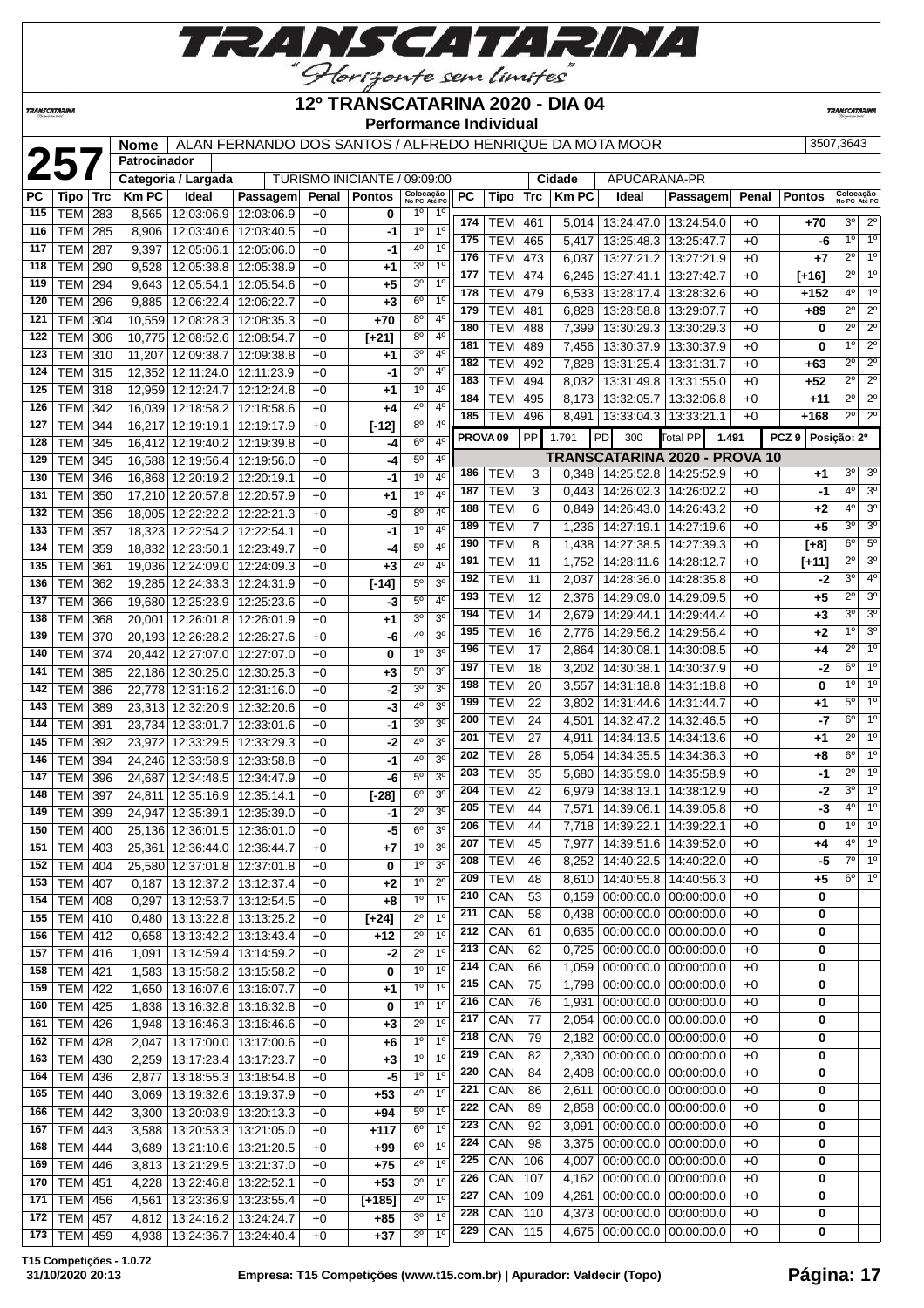

**TRANSCATARINA** 

#### **12º TRANSCATARINA 2020 - DIA 04 Performance Individual**

**TRANSCATARINA** 

|                     |                      |            | <b>Nome</b>         |    |                              |                 |                              |                |                  |   |                           |    | <b>I</b> CHUITIMILG INTERNATION | ALAN FERNANDO DOS SANTOS / ALFREDO HENRIQUE DA MOTA MOOR |              |          |       |               | 3507,3643                 |
|---------------------|----------------------|------------|---------------------|----|------------------------------|-----------------|------------------------------|----------------|------------------|---|---------------------------|----|---------------------------------|----------------------------------------------------------|--------------|----------|-------|---------------|---------------------------|
| 25                  |                      |            | Patrocinador        |    |                              |                 |                              |                |                  |   |                           |    |                                 |                                                          |              |          |       |               |                           |
|                     |                      |            | Categoria / Largada |    |                              |                 | TURISMO INICIANTE / 09:09:00 |                |                  |   |                           |    |                                 | Cidade                                                   | APUCARANA-PR |          |       |               |                           |
| PC                  | Tipo                 | <b>Trc</b> | <b>Km PC</b>        |    | Ideal                        | Passagem        |                              | Penal   Pontos |                  |   | Colocação<br>No PC Até PC | PC | Tipo                            | $Trc$ Km PC                                              | Ideal        | Passagem | Penal | <b>Pontos</b> | Colocação<br>No PC Até PC |
| 230                 | CAN                  | 119        | 5,052               |    | $00:00:00.0$ 00:00:00.0      |                 |                              | $+0$           |                  | 0 |                           |    |                                 |                                                          |              |          |       |               |                           |
| 231                 | CAN                  | 123        | 0,454               |    | 00:00:00.0 00:00:00.0        |                 |                              | $+0$           |                  | 0 |                           |    |                                 |                                                          |              |          |       |               |                           |
| 232                 | CAN                  | 125        | 0,751               |    | 00:00:00.0 00:00:00.0        |                 |                              | $+0$           |                  | 0 |                           |    |                                 |                                                          |              |          |       |               |                           |
| 233                 | CAN                  | 127        | 1,010               |    | $00:00:00.0$ 00:00:00.0      |                 |                              | $+0$           |                  | 0 |                           |    |                                 |                                                          |              |          |       |               |                           |
| 234                 | CAN                  | 130        | 1,239               |    | $00:00:00.0$ 00:00:00.0      |                 |                              | $+0$           |                  | 0 |                           |    |                                 |                                                          |              |          |       |               |                           |
| 235                 | CAN                  | 133        | 1,513               |    | $00:00:00.0$ 00:00:00.0      |                 |                              | $+0$           |                  | 0 |                           |    |                                 |                                                          |              |          |       |               |                           |
| 236                 | CAN                  | 136        | 1,807               |    | $00:00:00.0$ 00:00:00.0      |                 |                              | $+0$           |                  | 0 |                           |    |                                 |                                                          |              |          |       |               |                           |
| 237                 | CAN                  | 140        | 2,228               |    | $00:00:00.0$ 00:00:00.0      |                 |                              | $+0$           |                  | 0 |                           |    |                                 |                                                          |              |          |       |               |                           |
| 238                 | CAN                  | 142        | 2,497               |    | $00:00:00.0$ 00:00:00.0      |                 |                              | $+0$           |                  | 0 |                           |    |                                 |                                                          |              |          |       |               |                           |
| 239                 | CAN   142            |            | 2,581               |    | $00:00:00.0$ 00:00:00.0      |                 |                              | $+0$           |                  | 0 |                           |    |                                 |                                                          |              |          |       |               |                           |
| 240                 | CAN                  | 143        | 2,694               |    | $00:00:00.0$ 00:00:00.0      |                 |                              | $+0$           |                  | 0 |                           |    |                                 |                                                          |              |          |       |               |                           |
| 241                 | CAN                  | 145        | 2,961               |    | $00:00:00.0$ 00:00:00.0      |                 |                              | $+0$           |                  | 0 |                           |    |                                 |                                                          |              |          |       |               |                           |
| 242                 | CAN                  | 147        | 3,456               |    | $00:00:00.0$ 00:00:00.0      |                 |                              | $+0$           |                  | 0 |                           |    |                                 |                                                          |              |          |       |               |                           |
| 243                 | CAN                  | 149        | 3,630               |    | $00:00:00.0$ 00:00:00.0      |                 |                              | $+0$           |                  | 0 |                           |    |                                 |                                                          |              |          |       |               |                           |
| 244                 | CAN                  | 151        | 3,802               |    | $00:00:00.0$   $00:00:00.0$  |                 |                              | $+0$           |                  | 0 |                           |    |                                 |                                                          |              |          |       |               |                           |
| 245                 | CAN                  | 151        | 3,898               |    | $00:00:00.0$ 00:00:00.0      |                 |                              | $+0$           |                  | 0 |                           |    |                                 |                                                          |              |          |       |               |                           |
| 246                 | CAN                  | 153        | 4,050               |    | 00:00:00.0 00:00:00.0        |                 |                              | $+0$           |                  | 0 |                           |    |                                 |                                                          |              |          |       |               |                           |
| 247                 | CAN                  | 154        | 4,110               |    | 00:00:00.0 00:00:00.0        |                 |                              | $+0$           |                  | 0 |                           |    |                                 |                                                          |              |          |       |               |                           |
| 248                 | CAN                  | 159        | 4,809               |    | $00:00:00.0$ 00:00:00.0      |                 |                              | $+0$           |                  | 0 |                           |    |                                 |                                                          |              |          |       |               |                           |
| 249                 | CAN                  | 162        | 5,019               |    | 00:00:00.0 00:00:00.0        |                 |                              | $+0$           |                  | 0 |                           |    |                                 |                                                          |              |          |       |               |                           |
| 250                 | CAN                  | 165        | 5,260               |    | $00:00:00.0$ 00:00:00.00     |                 |                              | $+0$           |                  | 0 |                           |    |                                 |                                                          |              |          |       |               |                           |
| 251                 | CAN                  | 166        | 5,428               |    | 00:00:00.0 00:00:00.0        |                 |                              | $+0$           |                  | 0 |                           |    |                                 |                                                          |              |          |       |               |                           |
| 252                 | CAN                  | 168        | 5,504               |    | $00:00:00.0$ 00:00:00.0      |                 |                              | $+0$           |                  | 0 |                           |    |                                 |                                                          |              |          |       |               |                           |
| 253                 | CAN                  | 172        | 5,854               |    | $00:00:00.0$ 00:00:00.0      |                 |                              | $+0$           |                  | 0 |                           |    |                                 |                                                          |              |          |       |               |                           |
| 254                 | $CAN$ 174            |            | 6,160               |    | $00:00:00.0$ 00:00:00.0      |                 |                              | $+0$           |                  | 0 |                           |    |                                 |                                                          |              |          |       |               |                           |
| 255                 | CAN                  | 175        | 6,392               |    | $00:00:00.0$ 00:00:00.0      |                 |                              | $+0$           |                  | 0 |                           |    |                                 |                                                          |              |          |       |               |                           |
| 256                 | CAN                  | 179        | 6,745               |    | $00:00:00.0$ 00:00:00.0      |                 |                              | $+0$           |                  | 0 |                           |    |                                 |                                                          |              |          |       |               |                           |
| 257                 | CAN                  | 180        | 6,952               |    | $00:00:00.0$ 00:00:00.0      |                 | $+0$                         |                |                  | 0 |                           |    |                                 |                                                          |              |          |       |               |                           |
| 258                 | CAN                  | 186        | 7,740               |    | $00:00:00.0$ 00:00:00.0      |                 |                              | $+0$           |                  | 0 |                           |    |                                 |                                                          |              |          |       |               |                           |
| 259                 | CAN                  | 188        | 7,889               |    | $00:00:00.0$ 00:00:00.0      |                 |                              | $+0$           |                  | 0 |                           |    |                                 |                                                          |              |          |       |               |                           |
| 260                 | CAN                  | 194        | 8,294               |    | $00:00:00.0$ 00:00:00.0      |                 |                              | $+0$           |                  | 0 |                           |    |                                 |                                                          |              |          |       |               |                           |
| 261                 | CAN                  | 197        | 8,460               |    | $00:00:00.0$ 00:00:00.0      |                 |                              | $+0$           |                  | 0 |                           |    |                                 |                                                          |              |          |       |               |                           |
| 262                 | $CAN$ 201            |            | 8,779               |    | $00:00:00.0$ 00:00:00.0      |                 |                              | $+0$           |                  | 0 |                           |    |                                 |                                                          |              |          |       |               |                           |
| 263                 | $CAN$ 203            |            | 8,938               |    | $00:00:00.0$ 00:00:00.0      |                 |                              | $+0$           |                  | 0 |                           |    |                                 |                                                          |              |          |       |               |                           |
| 264                 | CAN                  | 207        | 9,426               |    | 00:00:00.0 00:00:00.0        |                 |                              | $+0$           |                  | 0 |                           |    |                                 |                                                          |              |          |       |               |                           |
| 265                 | $CAN$   209          |            | 9,671               |    | $00:00:00.0$ 00:00:00.0      |                 |                              | $+0$           |                  | 0 |                           |    |                                 |                                                          |              |          |       |               |                           |
| 266                 | $\overline{CAN}$ 209 |            | 9,706               |    | $00:00:00.0$ 00:00:00.0      |                 |                              | $+0$           |                  | 0 |                           |    |                                 |                                                          |              |          |       |               |                           |
| 267                 | CAN 210              |            | 9,750               |    | $00:00:00.0$   $00:00:00.0$  |                 |                              | $+0$           |                  | 0 |                           |    |                                 |                                                          |              |          |       |               |                           |
| 268                 | $CAN$ 215            |            | 10,162              |    | 00:00:00.0 00:00:00.0        |                 |                              | $+0$           |                  | 0 |                           |    |                                 |                                                          |              |          |       |               |                           |
| 269                 | CAN                  | 219        |                     |    | 10,304 00:00:00.0 00:00:00.0 |                 |                              | $+0$           |                  | 0 |                           |    |                                 |                                                          |              |          |       |               |                           |
| 270                 | CAN                  | 220        | 10,450              |    | 00:00:00.0 00:00:00.0        |                 |                              | $+0$           |                  | 0 |                           |    |                                 |                                                          |              |          |       |               |                           |
| 271                 | CAN 222              |            |                     |    | 10,633 00:00:00.0 00:00:00.0 |                 |                              | $+0$           |                  | 0 |                           |    |                                 |                                                          |              |          |       |               |                           |
| 272                 | $CAN$ 232            |            | 11,512              |    | $00:00:00.0$ 00:00:00.00     |                 |                              | $+0$           |                  | 0 |                           |    |                                 |                                                          |              |          |       |               |                           |
| 273                 | CAN                  | 234        | 11,798              |    | $00:00:00.0$ 00:00:00.0      |                 |                              | $+0$           |                  | 0 |                           |    |                                 |                                                          |              |          |       |               |                           |
| 274                 | $CAN$ 236            |            | 11,929              |    | 00:00:00.0                   | 00:00:00.0      |                              | $+0$           |                  | 0 |                           |    |                                 |                                                          |              |          |       |               |                           |
| 275                 | $CAN$ 237            |            | 12,046              |    | $00:00:00.0$ 00:00:00.0      |                 |                              | $+0$           |                  | 0 |                           |    |                                 |                                                          |              |          |       |               |                           |
| 276                 | $CAN$ 240            |            |                     |    | 12,455 00:00:00.0 00:00:00.0 |                 |                              | $+0$           |                  | 0 |                           |    |                                 |                                                          |              |          |       |               |                           |
| PROVA <sub>10</sub> |                      | PP         | 83                  | PD | 19                           | <b>Total PP</b> | 64                           |                | PCZ <sub>2</sub> |   | Posição: 2º               |    |                                 |                                                          |              |          |       |               |                           |
|                     |                      | PP         |                     | PD |                              |                 |                              |                | <b>PCZ 26</b>    |   |                           |    |                                 |                                                          |              |          |       |               |                           |
| <b>TOTAL</b>        |                      |            | 2.182               |    | 423                          | <b>Total PP</b> | 1.759                        |                |                  |   |                           |    |                                 |                                                          |              |          |       |               |                           |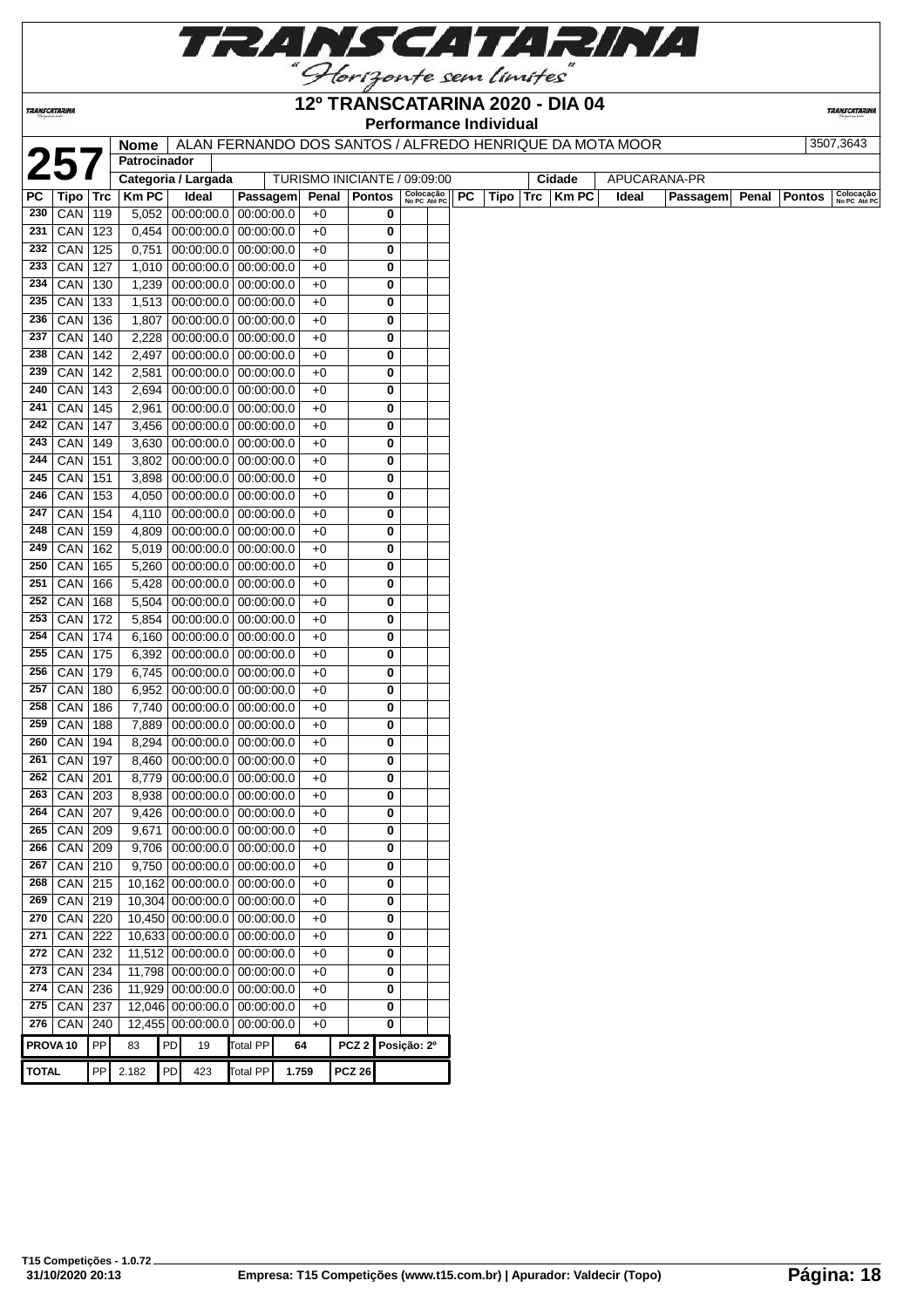

**TRANSCATARINA** 

#### **12º TRANSCATARINA 2020 - DIA 04 Performance Individual**

**TRANSCATARIN** 

|              |                          |                | <b>Nome</b>  |                                                   | RICARDO SILVA DE FARIAS OLIVEIRA / WILSON RODRIGUES PINTO |              |                              |                            |                                  |                 |                          |            |                        |                                         |                               |              |                  | 3601,3808                  |                            |
|--------------|--------------------------|----------------|--------------|---------------------------------------------------|-----------------------------------------------------------|--------------|------------------------------|----------------------------|----------------------------------|-----------------|--------------------------|------------|------------------------|-----------------------------------------|-------------------------------|--------------|------------------|----------------------------|----------------------------|
|              | 258                      |                | Patrocinador |                                                   |                                                           |              |                              |                            |                                  |                 |                          |            |                        |                                         |                               |              |                  |                            |                            |
| PC.          |                          |                |              | Categoria / Largada                               |                                                           |              | TURISMO INICIANTE / 09:10:00 |                            |                                  |                 |                          |            | Cidade<br><b>Km PC</b> | SÃO PAULO-SP                            |                               |              |                  |                            |                            |
|              | Tipo                     | Trc            | <b>Km PC</b> | Ideal                                             | Passagem Penal Pontos                                     |              |                              | Colocação<br>No PC Até PC  |                                  | PC              | Tipo                     | <b>Trc</b> |                        | Ideal                                   | Passagem                      | Penal        | <b>Pontos</b>    | Colocação<br>No PC Até PC  |                            |
| $\mathbf{1}$ | <b>TEM</b>               | 5              | 0,458        | 09:57:42.1 09:57:42.1                             | <b>TRANSCATARINA 2020 - PROVA 08</b>                      | $+0$         | 0                            | $2^{\circ}$                | $2^{\circ}$                      | 59              | TEM                      | 139        | 4,677                  | 11:01:30.8   11:01:31.2                 |                               | $+0$         | +4               | $5^\circ$                  | $7^\circ$                  |
| $\mathbf{2}$ | <b>TEM</b>               | 5              | 0,614        | 09:57:59.1 09:58:00.6                             |                                                           | $+0$         | $+15$                        | $7^\circ$                  | 7 <sup>0</sup>                   | 60              | <b>ROT</b>               | 149        | 5,386                  | 11:03:17.2                              | 11:03:18.4                    | $+0$         | 0                | $0^{\circ}$                | $0^{\circ}$                |
| 3            | <b>TEM</b>               | $\overline{7}$ | 0,793        | 09:58:22.5                                        | 09:58:23.2                                                | $+0$         | $+7$                         | $7^\circ$                  | $8^{\circ}$                      | 61              | <b>TEM</b>               | 152        | 5,708                  | 11:04:11.7                              | 11:04:13.0                    | $+0$         | $+13$            | $8^{\circ}$                | $8^{\circ}$                |
| 4            | <b>TEM</b>               | 10             | 1,469        | 09:59:25.6                                        | 09:59:25.7                                                | $+0$         | $+1$                         | $2^{\circ}$                | 7 <sup>0</sup>                   | 62              | <b>TEM</b>               | 154        | 5,898                  | 11:04:36.6                              | 11:04:37.6                    | $+0$         | +10              | $6^{\circ}$                | $8^{\circ}$                |
| 5            | TEM                      | 13             | 2.122        | 10:00:35.2                                        | 10:00:36.8                                                | $+0$         | $[+16]$                      | 8 <sup>o</sup>             | 8 <sup>o</sup>                   | 63              | <b>TEM</b>               | 158        | 6,444                  | 11:05:51.6                              | 11:05:52.4                    | $+0$         | $+8$             | $6^{\circ}$                | $8^{\circ}$                |
| 6            | <b>TEM</b>               | 16             | 3,228        | 10:02:31.8                                        | 10:02:32.2                                                | $+0$         | $+4$                         | $6^{\circ}$                | $7^{\circ}$                      | 64              | <b>TEM</b>               | 163        | 6,838                  | 11:06:57.2                              | 11:06:59.1                    | $+0$         | $[+19]$          | $8^{\circ}$                | $8^{\circ}$                |
| 7            | <b>TEM</b>               | 16             | 3,321        | 10:02:42.9                                        | 10:02:44.0                                                | $+0$         | +11                          | $7^{\circ}$                | 7 <sup>0</sup>                   | 65              | <b>TEM</b>               | 163        | 7,005                  | 11:07:17.3                              | 11:07:17.2                    | $+0$         | $-1$             | $2^{\circ}$                | $8^{\circ}$                |
| 8            | <b>TEM</b>               | 17             | 3,393        | 10:02:50.0                                        | 10:02:50.9                                                | +0           | $+9$                         | $7^\circ$                  | $7^{\circ}$                      | 66              | <b>TEM</b>               | 165        | 7,221                  | 11:07:43.5                              | 11:07:44.5                    | $+0$         | +10              | $8^{\circ}$                | $8^{\circ}$                |
| 9            | <b>TEM</b>               | 18             | 3,661        | 10:03:14.0   10:03:14.1                           |                                                           | $+0$         | $+1$                         | $2^{\circ}$                | 7 <sup>0</sup>                   | 67              | <b>TEM</b>               | 169        | 7,558                  | 11:08:40.3                              | 11:08:40.8                    | $+0$         | $+5$             | $7^\circ$                  | $7^\circ$                  |
| 10           | <b>TEM</b>               | 20             | 4,006        | 10:03:43.3                                        | 10:03:43.2                                                | $+0$         | -1                           | $6^{\circ}$                | 7 <sup>0</sup>                   | 68              | <b>TEM</b>               | 171        | 7,835                  | 11:09:11.0                              | 11:09:13.0                    | $+0$         | $[+20]$          | $8^{\circ}$                | $7^\circ$                  |
| 11           | <b>TEM</b>               | 21             | 4,508        | 10:04:24.3                                        | 10:04:24.6                                                | $+0$         | $+3$                         | $8^{\circ}$                | $7^{\circ}$                      | 69              | <b>TEM</b>               | 173        | 8,122                  | 11:09:45.3   11:09:45.4                 |                               | $+0$         | +1               | 1 <sup>0</sup>             | $7^\circ$                  |
| 12           | <b>TEM</b>               | 27             | 5,022        | 10:05:28.0                                        | 10:05:27.9                                                | $+0$         | -1                           | $3^{\circ}$                | $7^\circ$                        | 70              | <b>TEM</b>               | 178        | 0,195                  | 11:14:19.0   11:14:19.0                 |                               | $+0$         | 0                | 1 <sup>0</sup>             | $7^\circ$                  |
| 13           | <b>TEM</b>               | 28             | 5,292        | 10:06:05.4                                        | 10:06:06.1                                                | $+0$         | $+7$                         | $8^{\circ}$                | $7^{\circ}$                      | 71              | <b>TEM</b>               | 182        | 0,837                  | 11:15:37.1                              | 11:15:37.7                    | $+0$         | $+6$             | $8^{\circ}$                | $7^\circ$                  |
| 14           | <b>TEM</b>               | 29             | 5,537        | 10:06:33.3                                        | 10:06:33.2                                                | $+0$         | -1                           | 3 <sup>o</sup>             | $7^\circ$                        | $\overline{72}$ | <b>TEM</b>               | 184        | 1,518                  | 11:16:49.6                              | 11:16:50.9                    | $+0$         | $+13$            | $6^{\circ}$                | $\overline{7^0}$           |
| 15           | <b>TEM</b>               | 32             | 5,984        | 10:07:33.7                                        | 10:07:34.4                                                | $+0$         | $+7$                         | $7^\circ$                  | $7^{\circ}$                      | 73              | TEM                      | 185        | 1,841                  | 11:17:20.8                              | 11:17:21.7                    | $+0$         | +9               | $8^{\circ}$                | $7^\circ$                  |
| 16           | <b>TEM</b>               | 32             | 6,171        | 10:07:54.1                                        | 10:07:55.2                                                | $+0$         | $+11$                        | $8^{\circ}$                | 8 <sup>0</sup>                   | 74              | <b>TEM</b>               | 187        | 2,220                  | 11:18:06.2                              | 11:18:07.9                    | $+0$         | $[+17]$          | $8^{\circ}$                | $8^{\circ}$                |
| 17           | <b>TEM</b>               | 37             | 6,638        | 10:09:26.4                                        | 10:09:29.6                                                | +0           | $[+32]$                      | $8^{\circ}$                | 8 <sup>o</sup>                   | 75              | <b>TEM</b>               | 188        | 2,385                  | 11:18:20.6                              | 11:18:20.8                    | $+0$         | +2               | 4 <sup>0</sup>             | $8^{\circ}$                |
| 18           | <b>TEM</b>               | 39             | 6,747        | 10:09:40.2                                        | 10:09:42.2                                                | +0           | $[+20]$                      | 8 <sup>o</sup>             | 8 <sup>o</sup>                   | 76              | <b>TEM</b>               | 189        | 2,663                  | 11:18:49.1                              | 11:18:49.1                    | $+0$         | 0                | $1^{\circ}$<br>$6^{\circ}$ | $8^{\circ}$<br>$8^{\circ}$ |
| 19           | <b>TEM</b>               | 43             | 7,375        | 10:10:59.7                                        | 10:11:00.3                                                | $+0$         | $+6$                         | $7^\circ$                  | 8 <sup>o</sup>                   | 77<br>78        | <b>TEM</b>               | 192        | 3,284                  | 11:19:59.0                              | 11:19:59.7                    | $+0$         | +7               | $8^{\circ}$                | $8^{\circ}$                |
| 20           | <b>TEM</b>               | 47             | 8,108        | 10:12:22.4                                        | 10:12:23.4                                                | $+0$         | $+10$                        | $8^{\circ}$                | $8^{\circ}$                      | 79              | <b>TEM</b>               | 193        | 3,477                  | 11:20:15.6                              | 11:20:16.1                    | $+0$         | $+5$             | $7^\circ$                  | $8^{\circ}$                |
| 21           | <b>TEM</b>               | 48             | 8,203        | 10:12:32.2                                        | 10:12:32.8                                                | $+0$         | $+6$                         | $8^{\circ}$                | 8 <sup>o</sup>                   | 80              | <b>TEM</b><br><b>TEM</b> | 195<br>196 | 3,857                  | 11:21:05.0 11:21:06.2                   |                               | $+0$         | +12              | $8^{\circ}$                | $8^{\circ}$                |
| 22           | <b>TEM</b>               | 49             | 8,442        | 10:12:54.0                                        | 10:12:53.6                                                | $+0$         | -4                           | $8^{\circ}$                | 8 <sup>o</sup>                   | 81              | <b>TEM</b>               | 198        | 3,950<br>4,141         | 11:21:16.8<br>11:21:44.4                | 11:21:18.8<br>11:21:45.8      | $+0$<br>$+0$ | $[+20]$<br>$+14$ | $\overline{7^\circ}$       | $8^{\circ}$                |
| 23           | <b>TEM</b>               | 50             | 8,670        | 10:13:18.6                                        | 10:13:19.6                                                | $+0$         | $+10$                        | $8^{\circ}$                | 8 <sup>0</sup>                   | 82              | <b>TEM</b>               | 198        | 4,345                  | 11:22:08.9                              | 11:22:09.6                    | $+0$         | $+7$             | $8^{\circ}$                | $8^{\circ}$                |
| 24           | <b>TEM</b>               | 54             | 9,038        | 10:13:57.9                                        | 10:13:58.8                                                | $+0$         | $+9$                         | $8^{\circ}$                | $8^{\circ}$                      | 83              | <b>TEM</b>               | 200        | 4,730                  | 11:22:56.2                              | 11:22:57.0                    | $+0$         | +8               | $7^\circ$                  | $8^{\circ}$                |
| 25           | <b>TEM</b>               | 57             | 10,040       | 10:15:32.5                                        | 10:15:32.4                                                | $+0$         | -1                           | $5^{\circ}$                | 8 <sup>o</sup>                   | 84              | <b>TEM</b>               | 200        | 5,055                  | 11:23:31.7                              | 11:23:32.6                    | $+0$         | +9               | $7^\circ$                  | $8^{\circ}$                |
| 26           | <b>TEM</b>               | 58             | 10,246       | 10:15:50.1                                        | 10:15:50.5                                                | $+0$         | +4                           | $7^\circ$                  | 8 <sup>o</sup>                   | 85              | <b>TEM</b>               | 202        | 5,376                  | 11:24:41.3                              | 11:24:41.5                    | $+0$         | +2               | $4^{\circ}$                | $8^{\circ}$                |
| 27           | <b>TEM</b>               | 58             | 10,522       | 10:16:15.6                                        | 10:16:17.0                                                | $+0$         | $+14$                        | $7^{\circ}$                | 8 <sup>o</sup>                   | 86              | <b>TEM</b>               | 209        | 6,443                  | 11:27:03.6   11:27:04.3                 |                               | $+0$         | $+7$             | $7^\circ$                  | $8^{\circ}$                |
| 28           | <b>TEM</b>               | 59             | 10,587       | 10:16:22.7                                        | 10:16:22.9                                                | $+0$         | $+2$                         | $4^{\circ}$                | 8 <sup>o</sup>                   | 87              | TEM                      | 213        | 7,113                  | 11:28:33.4   11:28:34.0                 |                               | $+0$         | +6               | $7^\circ$                  | 8 <sup>o</sup>             |
| 29           | <b>TEM</b>               | 62             | 11,405       | 10:18:18.8                                        | 10:18:18.8                                                | $+0$         | 0                            | $1^{\circ}$                | 8 <sup>o</sup>                   | 88              | TEM                      | 214        | 7,209                  | 11:28:45.1   11:28:46.0                 |                               | $+0$         | +9               | $7^\circ$                  | $8^{\circ}$                |
| 30           | <b>TEM</b>               | 68             | 11,987       | 10:19:16.2                                        | 10:19:16.2                                                | $+0$         | 0                            | $2^{\circ}$                | $8^{\circ}$                      | 89              | TEM                      | 224        | 8,502                  | 11:31:48.0   11:31:49.1                 |                               | $+0$         | +11              | $7^{\circ}$                | $8^{\circ}$                |
| 31           | <b>TEM</b>               | 69             | 12,415       | 10:19:51.4                                        | 10:19:51.9                                                | $+0$         | $+5$                         | $7^\circ$                  | 8 <sup>o</sup>                   |                 | PROVA <sub>08</sub>      | PP         | 587                    | PD<br>144                               | <b>Total PP</b><br>443        |              | PCZ8             | Posição: 8º                |                            |
| 32           | <b>TEM</b>               | 72             | 12,866       | 10:20:35.9                                        | 10:20:35.8                                                | $+0$         | -1                           | 3 <sup>0</sup>             | 8 <sup>o</sup>                   |                 |                          |            |                        |                                         |                               |              |                  |                            |                            |
| 33           | <b>TEM</b>               | 76             | 13,674       | 10:21:50.6                                        | 10:21:50.8                                                | $+0$         | $+2$                         | 4°                         | $8^{\circ}$                      | 90              | TEM                      | 232        |                        | $0,276$   11:49:14.4   11:49:15.5       | TRANSCATARINA 2020 - PROVA 09 | $+0$         | +11              | $5^{\circ}$                | $5^{\circ}$                |
| 34           | <b>TEM</b>               | 77             | 14,146       | 10:22:33.5                                        | 10:22:34.5                                                | $+0$         | +10                          | $6^{\circ}$                | $8^{\circ}$                      | 91              | <b>TEM 234</b>           |            |                        | $0.421 \mid 11.49.31.4 \mid 11.49.31.3$ |                               | $+0$         | $-1$             | $2^{\circ}$                | $5^{\circ}$                |
| 35           | <b>TEM</b>               | 77             |              | 14,354 10:22:51.4 10:22:52.2                      |                                                           | $+0$         | $+8$                         | $7^{\circ}$                | 8 <sup>o</sup>                   | 92              | <b>TEM 238</b>           |            |                        | $0,770$   11:50:23.7   11:50:24.3       |                               | $+0$         | +6               | 4º                         | $4^{\circ}$                |
| 36           | <b>TEM</b>               | 78             |              | 14,591 10:23:14.9 10:23:15.7                      |                                                           | $+0$         | $+8$                         | $7^\circ$                  | 8 <sup>o</sup>                   | 93              | TEM                      | 240        | 1,115                  | 11:50:59.0                              | 11:50:59.9                    | $+0$         | $+9$             | 4 <sup>o</sup>             | 4 <sup>o</sup>             |
| 37           | <b>TEM</b>               | 80             |              | 15,089 10:24:56.0 10:24:56.8                      |                                                           | $+0$         | $+8$                         | $7^\circ$                  | 8 <sup>0</sup><br>8 <sup>o</sup> | 94              | <b>TEM</b>               | 242        |                        | 1,438 11:51:30.9 11:51:31.8             |                               | $+0$         | +9               | $8^{\circ}$                | $6^{\circ}$                |
| 38           | <b>TEM</b>               | 83             |              | 15,461 10:25:38.4 10:25:38.1                      |                                                           | $+0$         | -3                           | $5^{\circ}$                |                                  | 95              | TEM                      | 244        | 2,001                  | 11:52:20.0   11:52:20.3                 |                               | $+0$         | $+3$             | $6^{\circ}$                | 6 <sup>o</sup>             |
| 39<br>40     | <b>TEM</b><br><b>TEM</b> | 85<br>86       |              | 15,795 10:26:11.7<br>15,915 10:26:23.3 10:26:23.4 | 10:26:11.0                                                | $+0$<br>$+0$ | $-7$<br>$+1$                 | $7^{\circ}$<br>$2^{\circ}$ | $8^{\circ}$<br>8 <sup>o</sup>    | 96              | <b>TEM</b>               | 246        | 2,095                  | 11:52:29.3                              | 11:52:30.0                    | $+0$         | +7               | $4^{\circ}$                | $6^{\circ}$                |
| 41           |                          |                |              |                                                   |                                                           |              |                              | $5^{\circ}$                | 8 <sup>o</sup>                   | 97              | <b>TEM</b>               | 246        |                        | 2,419   11:52:59.2   11:53:00.4         |                               | $+0$         | $+12$            | $8^{\circ}$                | $6^{\circ}$                |
| 42           | <b>TEM</b><br><b>TEM</b> | 87<br>88       |              | 16,142 10:26:44.1<br>16,453 10:27:10.5 10:27:10.6 | 10:26:44.3                                                | $+0$         | $+2$                         | 4°                         | 8 <sup>o</sup>                   | 98              | TEM                      | 249        | 3,147                  | 11:54:12.9   11:54:15.4                 |                               | $+0$         | $[+25]$          | $8^{\circ}$                | $8^{\circ}$                |
| 43           | <b>TEM</b>               | 90             | 16,937       | 10:27:56.5 10:27:56.8                             |                                                           | $+0$<br>$+0$ | $+1$<br>$+3$                 | $5^{\circ}$                | 8 <sup>o</sup>                   | 99              | <b>TEM</b>               | 251        | 3,348                  | 11:54:36.2   11:54:37.7                 |                               | $+0$         | $+15$            | $8^{\circ}$                | $8^{\circ}$                |
| 44           | <b>TEM</b>               | 91             | 17,125       | 10:28:18.6                                        | 10:28:17.7                                                | $+0$         | -9                           | 40                         | 8 <sup>o</sup>                   | 100             | TEM                      | 254        | 3,679                  | 11:55:14.3 11:55:15.3                   |                               | $+0$         | +10              | $8^{\circ}$                | $8^{\circ}$                |
| 45           | <b>TEM</b>               | 96             | 0,314        | 10:52:59.7                                        | 10:52:59.8                                                | $+0$         | $+1$                         | $1^{\circ}$                | 8 <sup>o</sup>                   | 101             | <b>TEM</b>               | 255        | 3,981                  | 11:55:45.9                              | 11:55:46.8                    | $+0$         | $+9$             | $7^\circ$                  | $8^{\circ}$                |
| 46           | <b>TEM</b>               | 102            | 0,819        | 10:53:52.2                                        | 10:53:52.2                                                | $+0$         | 0                            | 3 <sup>o</sup>             | 8 <sup>o</sup>                   | 102             | <b>TEM</b>               | 256        | 4,214                  | 11:56:06.1                              | 11:56:06.6                    | $+0$         | $+5$             | $6^{\circ}$                | $8^{\circ}$                |
| 47           | <b>TEM</b>               | 104            | 0,902        | 10:54:02.7                                        | 10:54:02.4                                                | $+0$         | -3                           | 40                         | 8 <sup>o</sup>                   | 103             | TEM                      | 258        | 4,330                  | 11:56:18.4   11:56:18.9                 |                               | $+0$         | $+5$             | $6^{\circ}$                | $8^{\circ}$                |
| 48           | <b>TEM   106</b>         |                | 1,020        | 10:54:23.5   10:54:24.0                           |                                                           | $+0$         | $+5$                         | 4°                         | 8 <sup>o</sup>                   | 104             | <b>TEM</b>               | 259        | 4,660                  | 11:56:50.0   11:56:50.3                 |                               | $+0$         | $+3$             | $5^{\circ}$                | $8^{\circ}$                |
| 49           | <b>TEM</b>               | 108            | 1,110        | 10:54:35.5   10:54:35.7                           |                                                           | $+0$         | $+2$                         | $2^{\circ}$                | 8 <sup>o</sup>                   | 105             | <b>TEM</b>               | 260        | 4,758                  | 11:57:00.4   11:57:01.5                 |                               | $+0$         | +11              | $6^{\circ}$                | $8^{\circ}$                |
| 50           | <b>TEM 110</b>           |                | 1,219        | 10:54:55.8   10:54:56.8                           |                                                           | $+0$         | $+10$                        | $5^{\circ}$                | 8 <sup>o</sup>                   | 106             | <b>TEM</b>               | 262        | 4,966                  | 11:57:25.8   11:57:26.9                 |                               | $+0$         | +11              | $6^{\circ}$                | $8^{\circ}$                |
| 51           | <b>TEM 112</b>           |                | 1,316        | 10:55:08.7                                        | 10:55:09.0                                                | $+0$         | $+3$                         | 4 <sup>0</sup>             | 8 <sup>o</sup>                   | 107             | <b>TEM</b>               | 271        | 6,349                  |                                         | 12:00:04.7   12:00:04.9       | $+0$         | +2               | $4^{\circ}$                | $8^{\circ}$                |
| 52           | <b>TEM 113</b>           |                | 1,425        | 10:55:20.3   10:55:20.1                           |                                                           | $+0$         | $-2$                         | $5^{\circ}$                | 8 <sup>o</sup>                   | 108             | <b>TEM 272</b>           |            | 6,544                  |                                         | 12:00:25.4   12:00:25.6       | $+0$         | $+2$             | $3^{\circ}$                | $8^{\circ}$                |
| 53           | <b>TEM</b>               | 115            | 1,806        | 10:55:57.8                                        | 10:55:58.1                                                | $+0$         | $+3$                         | $7^\circ$                  | 8 <sup>o</sup>                   | 109             | <b>TEM</b>               | 274        | 6,796                  |                                         | 12:00:49.1   12:00:49.5       | $+0$         | +4               | $6^{\circ}$                | $8^{\circ}$                |
| 54           | <b>TEM</b>               | 118            | 2,133        | 10:56:41.3                                        | 10:56:42.3                                                | $+0$         | $+10$                        | 8 <sup>o</sup>             | 8 <sup>o</sup>                   | 110             | <b>TEM</b>               | 275        | 7,019                  | 12:01:08.6   12:01:08.7                 |                               | $+0$         | +1               | $2^{\circ}$                | $8^{\circ}$                |
| 55           | ROT                      | 122            | 2,730        |                                                   | 10:57:35.6   10:57:36.3                                   | $+0$         | 0                            | 0°                         | $\overline{0^{\circ}}$           | 111             | <b>TEM</b>               | 276        | 7,284                  | 12:01:53.3   12:01:54.7                 |                               | $+0$         | +14              | $8^{\circ}$                | $8^{\circ}$                |
| 56           | <b>TEM 122</b>           |                | 2,987        |                                                   | 10:58:01.3 10:58:01.8                                     | $+0$         | $+5$                         | $\overline{7}^{\circ}$     | $7^{\circ}$                      | 112             | TEM                      | 280        | 7,688                  |                                         | 12:02:33.6   12:02:33.8       | $+0$         | +2               | $4^{\circ}$                | $8^{\circ}$                |
| 57           | <b>TEM 132</b>           |                | 3,749        | 10:59:35.6   10:59:36.0                           |                                                           | $+0$         | $+4$                         | $5^{\circ}$                | 7 <sup>0</sup>                   | 113             | <b>TEM</b>               | 281        | 7,817                  |                                         | 12:02:48.3   12:02:48.8       | $+0$         | $+5$             | $8^{\circ}$                | $8^\circ$                  |
| 58           | TEM   136                |                | 4,237        | 11:00:38.1   11:00:38.4                           |                                                           | $+0$         | $+3$                         | 3 <sup>o</sup>             | 6 <sup>o</sup>                   | 114             | <b>TEM</b>               | 283        | 8,249                  |                                         | 12:03:37.7   12:03:38.3       | $+0$         | +6               | $5^{\circ}$                | $8^{\circ}$                |
|              |                          |                |              |                                                   |                                                           |              |                              |                            |                                  |                 |                          |            |                        |                                         |                               |              |                  |                            |                            |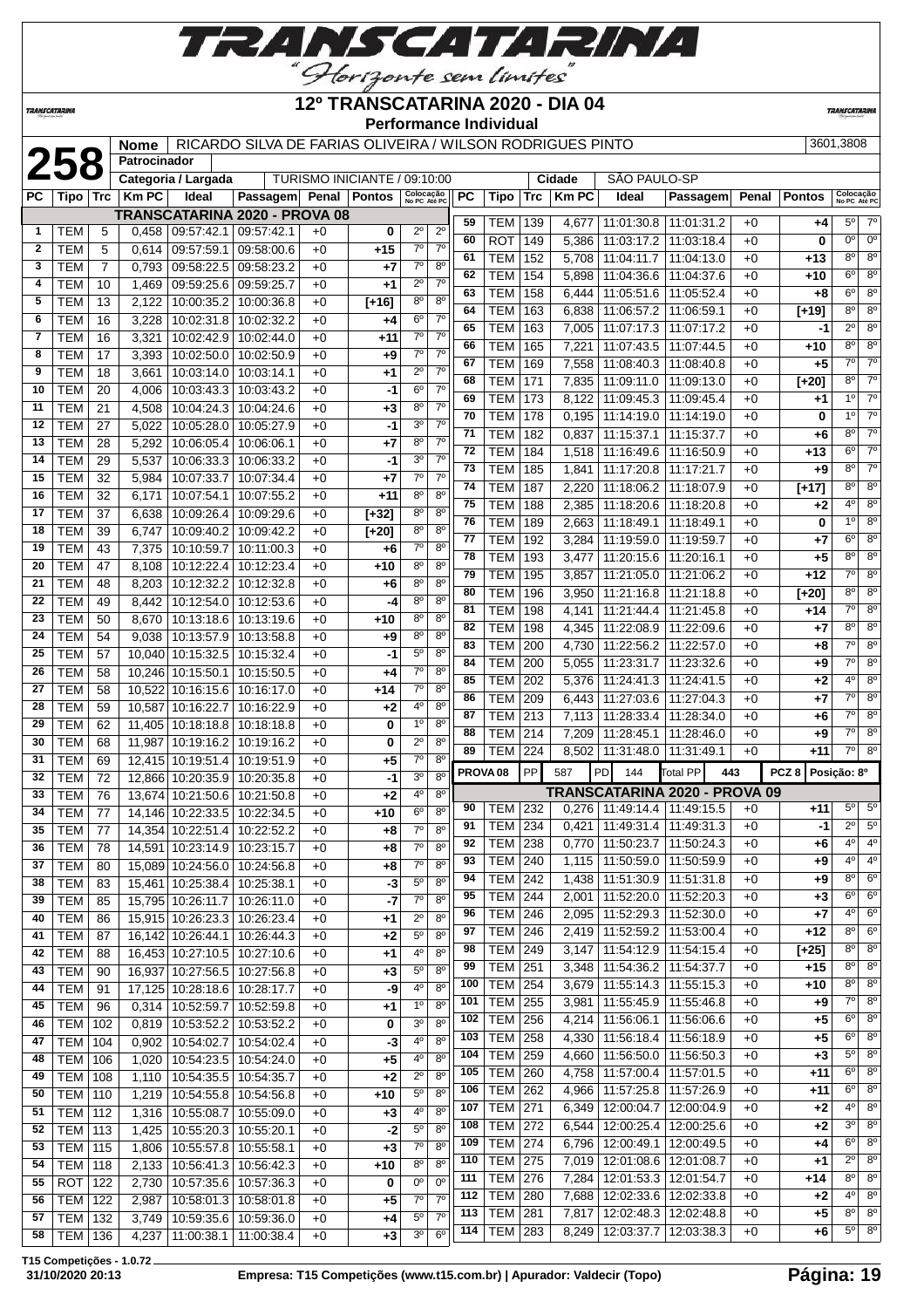

**TRANSCATARINA** 

#### **12º TRANSCATARINA 2020 - DIA 04 Performance Individual**

**TRANSCATARIN** 

|            |                          |            | <b>Nome</b><br>Patrocinador |                                        | RICARDO SILVA DE FARIAS OLIVEIRA / WILSON RODRIGUES PINTO |              |                              |                               |                                      |                          |                |                |                                                                        |                                       |              |               | 3601.3808                   |                                  |
|------------|--------------------------|------------|-----------------------------|----------------------------------------|-----------------------------------------------------------|--------------|------------------------------|-------------------------------|--------------------------------------|--------------------------|----------------|----------------|------------------------------------------------------------------------|---------------------------------------|--------------|---------------|-----------------------------|----------------------------------|
|            | 258                      |            |                             | Categoria / Largada                    |                                                           |              | TURISMO INICIANTE / 09:10:00 |                               |                                      |                          |                | Cidade         | SÃO PAULO-SP                                                           |                                       |              |               |                             |                                  |
| PC         | Tipo                     | Trc        | <b>Km PC</b>                | Ideal                                  | Passagem                                                  | Penal        | <b>Pontos</b>                | Colocação<br>No PC Até PC     | PC                                   | Tipo                     | <b>Trc</b>     | <b>Km PC</b>   | Ideal                                                                  | Passagem                              | Penal        | <b>Pontos</b> | Colocação<br>No PC Até PC   |                                  |
| 115        | TEM                      | 283        | 8,565                       | 12:04:06.9                             | 12:04:06.4                                                | $+0$         | -5                           | $7^\circ$                     | $8^{\circ}$                          |                          |                |                |                                                                        |                                       |              |               |                             |                                  |
| 116        | <b>TEM</b>               | 285        | 8,906                       | 12:04:40.6                             | 12:04:41.0                                                | $+0$         | +4                           | $6^{\circ}$                   | 174<br>$7^\circ$                     | <b>TEM</b>               | 461            | 5,014          | 13:25:47.0 13:25:48.2                                                  |                                       | $+0$         | +12           | 2º                          | 3 <sup>o</sup>                   |
| 117        | <b>TEM</b>               | 287        | 9,397                       | 12:06:06.1                             | 12:06:07.8                                                | $+0$         | +17                          | $8^{\circ}$                   | 175<br>$8^{\circ}$                   | <b>TEM</b>               | 465            | 5,417          |                                                                        | 13:26:48.3   13:26:49.6               | $+0$         | $+13$         | $\overline{2^0}$<br>4°      | 3 <sup>o</sup><br>3 <sup>o</sup> |
| 118        | <b>TEM</b>               | 290        | 9,528                       | 12:06:38.8                             | 12:06:39.7                                                | $+0$         | +9                           | 6 <sup>o</sup>                | 176<br>8 <sup>0</sup><br>177         | <b>TEM</b><br><b>TEM</b> | 473            | 6,037          | 13:28:21.2                                                             | 13:28:23.6                            | $+0$         | [+24]         | 3 <sup>o</sup>              | 3 <sup>o</sup>                   |
| 119        | <b>TEM</b>               | 294        | 9,643                       | 12:06:54.1                             | 12:06:55.1                                                | $+0$         | $+10$                        | 4°                            | 8 <sup>o</sup><br>178                | <b>TEM</b>               | 474            | 6,246          | 13:28:41.1                                                             | 13:28:43.6                            | $+0$         | [+25]         | $2^{\circ}$                 | 3 <sup>o</sup>                   |
| 120        | <b>TEM</b>               | 296        | 9,885                       | 12:07:22.4                             | 12:07:23.1                                                | $+0$         | +7                           | $8^{\circ}$                   | 8 <sup>0</sup><br>179                | <b>TEM</b>               | 479<br>481     | 6,533<br>6,828 | 13:29:17.4                                                             | 13:29:26.9<br>13:29:58.8   13:30:02.6 | $+0$<br>$+0$ | +95<br>+38    | $1^{\circ}$                 | 1 <sup>o</sup>                   |
| 121        | <b>TEM</b>               | 304        | 10,559                      | 12:09:28.3                             | 12:09:28.9                                                | $+0$         | +6                           | $6^{\circ}$                   | 8 <sup>0</sup><br>180                | <b>TEM</b>               | 488            | 7,399          | 13:31:29.3                                                             | 13:31:29.3                            | $+0$         | 0             | $1^{\circ}$                 | $1^{\circ}$                      |
| 122        | <b>TEM</b>               | 306        | 10,775                      | 12:09:52.6                             | 12:09:52.8                                                | $+0$         | +2                           | $2^{\circ}$                   | $8^{\circ}$<br>181                   | <b>TEM</b>               | 489            | 7,456          | 13:31:37.9                                                             | 13:31:38.2                            | $+0$         | $+3$          | $2^{\circ}$                 | 1 <sup>o</sup>                   |
| 123        | <b>TEM</b>               | 310        | 11,207                      | 12:10:38.7                             | 12:10:39.1                                                | $+0$         | +4                           | 6 <sup>o</sup>                | 8 <sup>0</sup><br>182                | <b>TEM</b>               | 492            | 7,828          | 13:32:25.4                                                             | 13:32:25.3                            | $+0$         | -1            | 1 <sup>°</sup>              | 1 <sup>o</sup>                   |
| 124        | <b>TEM</b>               | 315        |                             | 12,352 12:12:24.0                      | 12:12:25.2                                                | $+0$         | $+12$                        | $7^\circ$                     | 8 <sup>o</sup><br>183                | <b>TEM</b>               | 494            | 8,032          | 13:32:49.8   13:32:51.1                                                |                                       | $+0$         | +13           | 10                          | 1 <sup>o</sup>                   |
| 125        | <b>TEM</b>               | 318        |                             | 12,959 12:13:24.7                      | 12:13:28.2                                                | $+0$         | $+35$                        | $8^{\circ}$                   | $8^{\circ}$<br>184                   | <b>TEM</b>               | 495            | 8,173          | 13:33:05.7                                                             | 13:33:05.4                            | $+0$         | -3            | $1^{\circ}$                 | 1 <sup>0</sup>                   |
| 126        | <b>TEM</b>               | 342        |                             | 16,039 12:19:58.2                      | 12:19:58.8                                                | $+0$         | +6                           | 6 <sup>o</sup>                | $8^{\circ}$<br>185                   | <b>TEM</b>               | 496            | 8,491          |                                                                        | 13:34:04.3   13:34:16.8               | $+0$         | $+125$        | $1^{\circ}$                 | 1 <sup>0</sup>                   |
| 127        | <b>TEM</b>               | 344        | 16,217                      | 12:20:19.1                             | 12:20:19.6                                                | $+0$         | +5                           | $7^\circ$                     | $8^{\circ}$                          | PROVA <sub>09</sub>      | <b>PP</b>      | 1.623          | PD<br>321                                                              | 1.302<br>Total PP                     |              | PCZ2          | Posição: 1º                 |                                  |
| 128        | <b>TEM</b>               | 345        |                             | 16,412 12:20:40.2                      | 12:20:41.0                                                | $+0$         | +8                           | 8 <sup>o</sup>                | 8 <sup>o</sup>                       |                          |                |                | TRANSCATARINA 2020 - PROVA 10                                          |                                       |              |               |                             |                                  |
| 129        | <b>TEM</b>               | 345        |                             | 16,588 12:20:56.4                      | 12:20:57.0                                                | $+0$         | +6                           | $7^\circ$                     | $8^{\circ}$<br>186                   | TEM                      | 3              |                | $0,348$   14:26:52.8   14:26:53.2                                      |                                       | $+0$         | +4            | 80                          | $8^{\circ}$                      |
| 130        | <b>TEM</b>               | 346        |                             | 16,868 12:21:19.2                      | 12:21:19.8                                                | $+0$         | +6                           | $7^\circ$<br>$7^\circ$        | $8^{\circ}$<br>187<br>8 <sup>0</sup> | <b>TEM</b>               | 3              | 0,443          | 14:27:02.3                                                             | 14:27:02.7                            | $+0$         | +4            | $7^\circ$                   | $7^\circ$                        |
| 131<br>132 | <b>TEM</b>               | 350        |                             | 17,210 12:21:57.8                      | 12:21:58.6                                                | $+0$<br>$+0$ | +8                           | 7 <sup>o</sup>                | 188<br>$8^{\circ}$                   | <b>TEM</b>               | 6              | 0,849          | 14:27:43.0                                                             | 14:27:43.9                            | $+0$         | +9            | 80                          | $8^{\circ}$                      |
| 133        | <b>TEM</b>               | 356        |                             | 18,005 12:23:22.2                      | 12:23:23.0                                                |              | +8                           | $6^{\circ}$                   | 189<br>$8^{\circ}$                   | <b>TEM</b>               | $\overline{7}$ | 1,236          | 14:28:19.1                                                             | 14:28:20.0                            | $+0$         | +9            | $8^{\circ}$                 | 8 <sup>o</sup>                   |
| 134        | <b>TEM</b><br><b>TEM</b> | 357<br>359 |                             | 18,323 12:23:54.2<br>18,832 12:24:50.1 | 12:23:54.6<br>12:24:51.0                                  | $+0$<br>$+0$ | +4<br>+9                     | $8^{\circ}$                   | 190<br>$8^{\circ}$                   | <b>TEM</b>               | 8              | 1,438          | 14:28:38.5                                                             | 14:28:39.5                            | $+0$         | +10           | 80                          | 8 <sup>o</sup>                   |
| 135        | <b>TEM</b>               | 361        |                             | 19,036 12:25:09.0                      | 12:25:09.4                                                | $+0$         | +4                           | $5^\circ$                     | 191<br>$8^{\circ}$                   | TEM                      | 11             | 1,752          | 14:29:11.6                                                             | 14:29:12.9                            | $+0$         | +13           | $5^{\circ}$                 | 8 <sup>o</sup>                   |
| 136        | <b>TEM</b>               | 362        |                             | 19,285 12:25:33.3                      | 12:25:33.6                                                | $+0$         | $+3$                         | $2^{\circ}$                   | 192<br>$8^{\circ}$                   | <b>TEM</b>               | 11             | 2,037          | 14:29:36.0                                                             | 14:29:36.8                            | $+0$         | +8            | $7^\circ$                   | $\overline{7^0}$                 |
| 137        | <b>TEM</b>               | 366        |                             | 19,680 12:26:23.9                      | 12:26:24.8                                                | $+0$         | +9                           | $7^\circ$                     | 193<br>8 <sup>0</sup>                | <b>TEM</b>               | 12             | 2,376          | 14:30:09.0                                                             | 14:30:10.2                            | $+0$         | $+12$         | 6 <sup>o</sup>              | $7^\circ$                        |
| 138        | <b>TEM</b>               | 368        |                             | 20,001 12:27:01.8                      | 12:27:02.6                                                | $+0$         | +8                           | $6^{\circ}$                   | 194<br>8 <sup>0</sup>                | <b>TEM</b>               | 14             | 2,679          | 14:30:44.1                                                             | 14:30:47.5                            | $+0$         | $[+34]$       | $8^{\circ}$                 | $8^{\circ}$                      |
| 139        | <b>TEM</b>               | 370        | 20,193                      | 12:27:28.2                             | 12:27:30.5                                                | $+0$         | $[+23]$                      | $8^{\circ}$                   | 195<br>$8^{\circ}$                   | <b>TEM</b>               | 16             | 2,776          | 14:30:56.2                                                             | 14:30:59.2                            | $+0$         | [+30]         | 80                          | $8^{\circ}$                      |
| 140        | <b>TEM</b>               | 374        | 20,442                      | 12:28:07.0                             | 12:28:06.1                                                | $+0$         | -9                           | $7^\circ$                     | 196<br>8 <sup>0</sup>                | <b>TEM</b>               | 17             | 2,864          | 14:31:08.1                                                             | 14:31:10.4                            | $+0$         | +23           | 40                          | $8^{\circ}$                      |
| 141        | <b>TEM</b>               | 385        |                             | 22,186 12:31:25.0                      | 12:31:26.3                                                | $+0$         | +13                          | $8^{\circ}$                   | 197<br>$8^{\circ}$                   | <b>TEM</b>               | 18             | 3,202          | 14:31:38.1                                                             | 14:31:38.2                            | $+0$         | +1            | 4°                          | 8 <sup>o</sup>                   |
| 142        | <b>TEM</b>               | 386        |                             | 22,778 12:32:16.2                      | 12:32:16.2                                                | $+0$         | 0                            | 1 <sup>0</sup>                | 198<br>8 <sup>0</sup>                | <b>TEM</b>               | 20             | 3,557          | 14:32:18.8                                                             | 14:32:19.2                            | $+0$         | +4            | $6^{\circ}$                 | 8 <sup>o</sup>                   |
| 143        | <b>TEM</b>               | 389        |                             | 23,313 12:33:20.9                      | 12:33:22.1                                                | $+0$         | +12                          | $7^\circ$                     | 199<br>$8^{\circ}$                   | <b>TEM</b>               | 22             | 3,802          | 14:32:44.6   14:32:44.7                                                |                                       | $+0$         | +1            | 40                          | 8 <sup>o</sup>                   |
| 144        | <b>TEM</b>               | 391        |                             | 23,734 12:34:01.7                      | 12:34:03.1                                                | $+0$         | +14                          | $8^{\circ}$                   | 200<br>$8^{\circ}$                   | <b>TEM</b>               | 24             | 4,501          | 14:33:47.2                                                             | 14:33:48.4                            | $+0$         | +12           | 80                          | 8 <sup>o</sup>                   |
| 145        | <b>TEM</b>               | 392        | 23,972                      | 12:34:29.5                             | 12:34:29.9                                                | $+0$         | +4                           | $6^{\circ}$                   | 201<br>$8^{\circ}$                   | <b>TEM</b>               | 27             | 4,911          | 14:35:13.5                                                             | 14:35:15.4                            | $+0$         | +19           | $8^{\circ}$                 | $8^{\circ}$                      |
| 146        | <b>TEM</b>               | 394        |                             | 24,246 12:34:58.9                      | 12:34:59.2                                                | $+0$         | $+3$                         | $6^{\circ}$                   | 202<br>$8^{\circ}$                   | <b>TEM</b>               | 28             | 5,054          | 14:35:35.5                                                             | 14:35:37.8                            | $+0$         | $+23$         | 8 <sup>o</sup><br>$7^\circ$ | 8 <sup>o</sup><br>8 <sup>o</sup> |
| 147        | <b>TEM</b>               | 396        |                             | 24,687 12:35:48.5                      | 12:35:48.9                                                | $+0$         | +4                           | 4°                            | 203<br>8 <sup>0</sup><br>204         | <b>TEM</b><br><b>TEM</b> | 35<br>42       | 5,680          | 14:36:59.0                                                             | 14:37:00.1                            | $+0$<br>$+0$ | +11           | $2^{\circ}$                 | $8^{\circ}$                      |
| 148        | <b>TEM</b>               | 397        | 24,811                      | 12:36:16.9                             | 12:36:17.5                                                | $+0$         | +6                           | $2^{\circ}$                   | $8^{\circ}$<br>205                   | <b>TEM</b>               | 44             | 6,979<br>7,571 | 14:39:13.1<br>14:40:06.1   14:40:06.6                                  | 14:39:13.2                            | $+0$         | +1<br>$+5$    | $5^{\circ}$                 | 8 <sup>o</sup>                   |
| 149        | TEM                      | 399        |                             | 24,947 12:36:39.1                      | 12:36:40.8                                                | $+0$         | +17                          | $7^\circ$                     | $8^{\circ}$                          | 206<br><b>TEM</b>        | 44             |                | 7,718 14:40:22.1 14:40:23.2                                            |                                       | $+0$         | $+11$         | 7°                          | 8 <sup>0</sup>                   |
|            | $150$ TEM 400            |            |                             | 25,136 12:37:01.5 12:37:02.6           |                                                           | $+0$         | $+11$                        | $8^{\circ}$                   | $8^{\circ}$<br>207                   | <b>TEM</b>               | 45             | 7,977          |                                                                        | 14:40:51.6   14:40:53.2               | $+0$         | +16           | $7^\circ$                   | 8 <sup>o</sup>                   |
| 151        | TEM   403                |            |                             | 25,361   12:37:44.0   12:37:46.0       |                                                           | $+0$         | +20                          | $6^{\circ}$<br>6 <sup>o</sup> | $8^{\circ}$<br>208<br>$8^{\circ}$    | <b>TEM</b>               | 46             | 8,252          |                                                                        | 14:41:22.5   14:41:22.4               | $+0$         | -1            | $1^{\circ}$                 | $8^{\circ}$                      |
| 152<br>153 | <b>TEM 404</b>           |            |                             | 25,580 12:38:01.8 12:38:03.3           |                                                           | $+0$         | $+15$                        | $2^{\circ}$                   | 209<br>$7^\circ$                     | <b>TEM</b>               | 48             | 8,610          |                                                                        | 14:41:55.8   14:41:56.2               | $+0$         | +4            |                             | $5^{\circ}$   8°                 |
| 154        | TEM<br><b>TEM 408</b>    | 407        | 0,187                       | 13:13:37.2 13:13:38.1                  | 13:13:54.9                                                | $+0$<br>$+0$ | $+9$<br>$+12$                | 3 <sup>o</sup>                | 210<br>$7^\circ$                     | CAN                      | 53             | 0,159          | $00:00:00.0$   $00:00:00.0$                                            |                                       | $+0$         | 0             |                             |                                  |
| 155        | <b>TEM 410</b>           |            | 0,297<br>0,480              | 13:13:53.7<br>13:14:22.8               | 13:14:25.2                                                | $+0$         | $[+24]$                      | 3 <sup>o</sup>                | 211<br>$6^{\circ}$                   | CAN                      | 58             |                | $0,438$   00:00:00.0   00:00:00.0                                      |                                       | $+0$         | 0             |                             |                                  |
| 156        | <b>TEM 412</b>           |            | 0,658                       | 13:14:42.2 13:14:44.0                  |                                                           | $+0$         | $+18$                        | 3 <sup>o</sup>                | 212<br>$6^{\circ}$                   | CAN                      | 61             |                | 0,635   00:00:00.0   00:00:00.0                                        |                                       | $+0$         | 0             |                             |                                  |
| 157        | <b>TEM 416</b>           |            | 1,091                       | 13:15:59.4 13:15:59.0                  |                                                           | $+0$         | -4                           | 3 <sup>o</sup>                | 213<br>6 <sup>o</sup>                | CAN                      | 62             |                | 0,725   00:00:00.0   00:00:00.0                                        |                                       | $+0$         | 0             |                             |                                  |
| 158        | <b>TEM</b>               | 421        | 1,583                       | 13:16:58.2                             | 13:16:59.3                                                | $+0$         | +11                          | 3 <sup>0</sup>                | 214<br>6 <sup>o</sup>                | CAN                      | 66             |                | $1,059$   00:00:00.0   00:00:00.0                                      |                                       | $+0$         | 0             |                             |                                  |
| 159        | TEM                      | 422        | 1,650                       |                                        | 13:17:07.6 13:17:08.2                                     | $+0$         | $+6$                         | $2^{\circ}$                   | 215<br>$6^{\circ}$                   | CAN                      | 75             |                | $1,798$   00:00:00.0   00:00:00.0                                      |                                       | $+0$         | 0             |                             |                                  |
| 160        | <b>TEM 425</b>           |            | 1,838                       |                                        | 13:17:32.8 13:17:35.2                                     | $+0$         | $[+24]$                      | 4 <sup>0</sup>                | 216<br>6 <sup>o</sup>                | CAN                      | 76             | 1,931          |                                                                        | $00:00:00.0$   $00:00:00.0$           | $+0$         | 0             |                             |                                  |
| 161        | <b>TEM 426</b>           |            | 1,948                       | 13:17:46.3 13:17:48.5                  |                                                           | $+0$         | $+22$                        | $5^\circ$                     | 217<br>6 <sup>o</sup>                | CAN                      | 77             | 2,054          | $00:00:00.0$ 00:00:00.0                                                |                                       | $+0$         | 0             |                             |                                  |
| 162        | <b>TEM 428</b>           |            | 2,047                       |                                        | 13:18:00.0 13:18:17.6                                     | $+0$         | $[+176]$                     | $6^{\circ}$                   | 218<br>6 <sup>o</sup>                | CAN                      | 79             |                | 2,182 00:00:00.0 00:00:00.0                                            |                                       | $+0$         | 0             |                             |                                  |
| 163        | TEM   430                |            | 2,259                       | 13:18:23.4                             | 13:18:38.4                                                | $+0$         | $+150$                       | $6^{\circ}$                   | 219<br>6 <sup>o</sup>                | CAN                      | 82             | 2,330          | $00:00:00.0$   $00:00:00.0$                                            |                                       | $+0$         | 0             |                             |                                  |
| 164        | TEM   436                |            | 2,877                       |                                        | 13:19:55.3 13:19:57.6                                     | $+0$         | $+23$                        | $2^{\circ}$                   | 220<br>$5^{\circ}$                   | CAN                      | 84             |                | $2,408$   00:00:00.0   00:00:00.0                                      |                                       | $+0$         | 0             |                             |                                  |
| 165        | TEM                      | 440        | 3,069                       | 13:20:32.6   13:20:37.2                |                                                           | $+0$         | $+46$                        | 3 <sup>o</sup>                | 221<br>$5^{\circ}$                   | CAN                      | 86             | 2,611          |                                                                        | $00:00:00.0$   $00:00:00.0$           | $+0$         | 0             |                             |                                  |
| 166        | <b>TEM</b>               | 442        | 3,300                       | 13:21:03.9 13:21:09.4                  |                                                           | $+0$         | $+55$                        | $1^{\circ}$                   | 222<br>$5^{\circ}$                   | CAN                      | 89             |                | 2,858   00:00:00.0   00:00:00.0                                        |                                       | $+0$         | 0             |                             |                                  |
| 167        | <b>TEM</b>               | 443        | 3,588                       | 13:21:53.3                             | 13:21:54.8                                                | $+0$         | +15                          | $2^{\circ}$                   | 223<br>$5^{\rm o}$                   | CAN                      | 92             |                | $3,091$   00:00:00.0   00:00:00.0                                      |                                       | $+0$         | 0             |                             |                                  |
| 168        | <b>TEM</b>               | 444        | 3,689                       | 13:22:10.6   13:22:10.1                |                                                           | $+0$         | $-5$                         | 1 <sup>0</sup>                | 224<br>$5^{\circ}$<br>225            | CAN<br>CAN               | 98             | 3,375          | $00:00:00.0$ 00:00:00.0                                                |                                       | $+0$         | 0             |                             |                                  |
| 169        | TEM                      | 446        | 3,813                       |                                        | 13:22:29.5   13:22:30.0                                   | $+0$         | $+5$                         | 1 <sup>0</sup>                | 5 <sup>0</sup><br>226                |                          | 106            | 4,007          | $00:00:00.0$   $00:00:00.0$                                            |                                       | $+0$         | 0             |                             |                                  |
| 170        | TEM                      | 451        | 4,228                       | 13:23:46.8   13:23:48.7                |                                                           | $+0$         | $+19$                        | 1 <sup>0</sup>                | $5^{\circ}$<br>227                   | CAN<br>CAN               | 107<br>109     |                | $4,162$   00:00:00.0   00:00:00.0<br>$4,261$   00:00:00.0   00:00:00.0 |                                       | $+0$<br>$+0$ | 0<br>0        |                             |                                  |
| 171        | TEM                      | 456        | 4,561                       | 13:24:36.9                             | 13:24:44.8                                                | $+0$         | $+79$                        | $1^{\circ}$                   | $5^{\circ}$<br>228                   | CAN                      | 110            | 4,373          | $00:00:00.0$   $00:00:00.0$                                            |                                       | $+0$         | 0             |                             |                                  |
| 172        | <b>TEM 457</b>           |            | 4,812                       | 13:25:16.2                             | 13:25:19.4                                                | $+0$         | +32                          | 1 <sup>0</sup>                | 3 <sup>0</sup><br>229                | CAN                      | 115            | 4,675          | $00:00:00.0$   $00:00:00.0$                                            |                                       | $+0$         | 0             |                             |                                  |
| 173        | <b>TEM 459</b>           |            | 4,938                       | 13:25:36.7                             | 13:25:36.5                                                | $+0$         | $-2$                         | $2^{\circ}$                   | 3 <sup>o</sup>                       |                          |                |                |                                                                        |                                       |              |               |                             |                                  |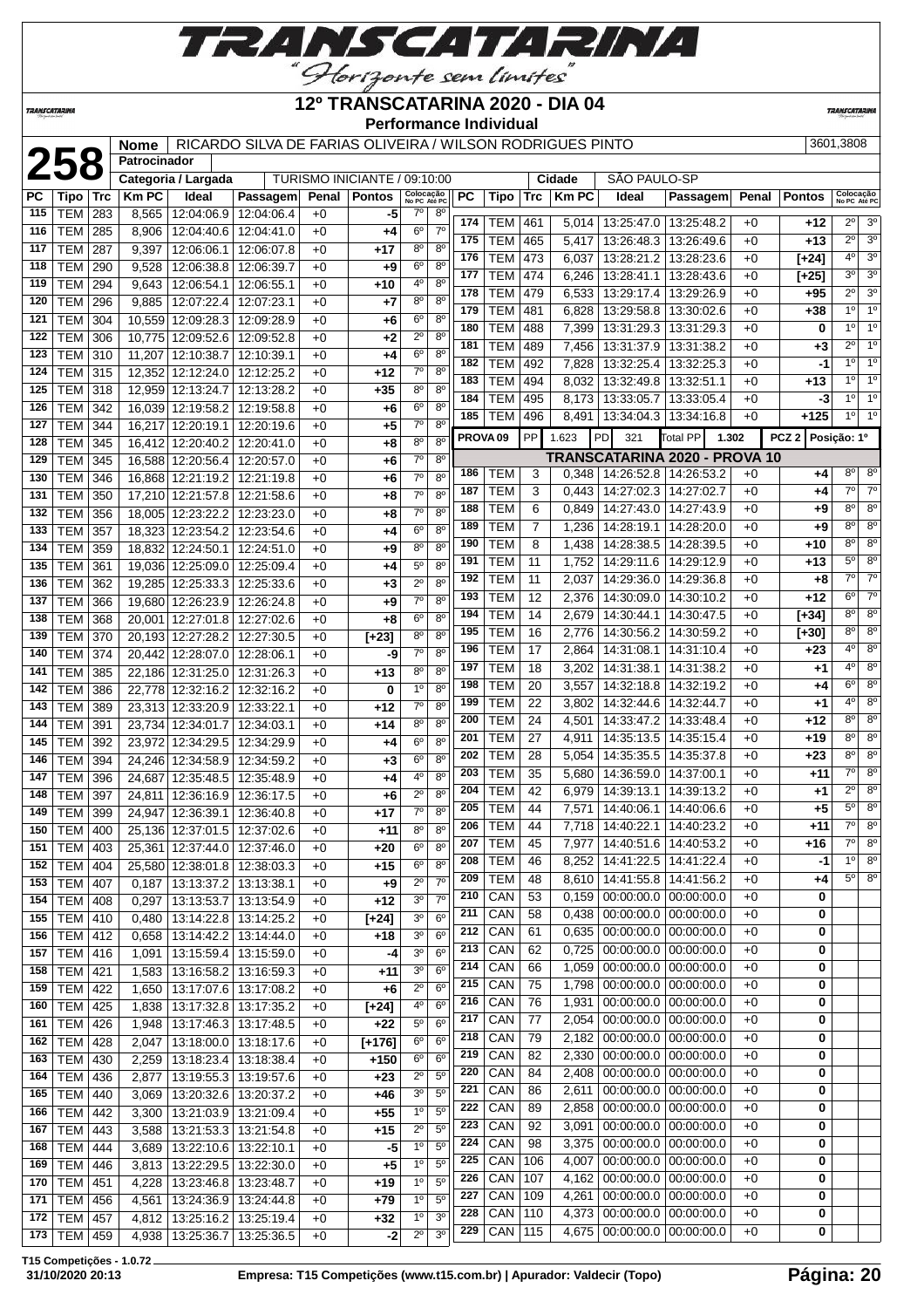

**TRANSCATARINA** 

#### **12º TRANSCATARINA 2020 - DIA 04 Performance Individual**

**TRANSCATARINA** 

|                     |                 |     |                     |    |                                 |                 |                              |                  |               |                           |    | Performance individual |            |                                                           |       |                     |       |               |                           |
|---------------------|-----------------|-----|---------------------|----|---------------------------------|-----------------|------------------------------|------------------|---------------|---------------------------|----|------------------------|------------|-----------------------------------------------------------|-------|---------------------|-------|---------------|---------------------------|
|                     |                 |     | <b>Nome</b>         |    |                                 |                 |                              |                  |               |                           |    |                        |            | RICARDO SILVA DE FARIAS OLIVEIRA / WILSON RODRIGUES PINTO |       |                     |       |               | 3601,3808                 |
|                     | 258             |     | Patrocinador        |    |                                 |                 |                              |                  |               |                           |    |                        |            |                                                           |       |                     |       |               |                           |
|                     |                 |     | Categoria / Largada |    |                                 |                 | TURISMO INICIANTE / 09:10:00 |                  |               |                           |    |                        |            | Cidade                                                    |       | <b>SAO PAULO-SP</b> |       |               |                           |
| PC                  | Tipo   Trc      |     | <b>KmPC</b>         |    | Ideal                           | Passagem        |                              | Penal            | <b>Pontos</b> | Colocação<br>No PC Até PC | PC | Tipo                   | <b>Trc</b> | <b>Km PC</b>                                              | Ideal | Passagem            | Penal | <b>Pontos</b> | Colocação<br>No PC Até PC |
| 230                 | CAN 119         |     | 5,052               |    | 00:00:00.0                      | 00:00:00.0      | $+0$                         |                  | 0             |                           |    |                        |            |                                                           |       |                     |       |               |                           |
| 231                 | CAN 123         |     | 0,454               |    | 00:00:00.0                      | 00:00:00.0      | $+0$                         |                  | 0             |                           |    |                        |            |                                                           |       |                     |       |               |                           |
| 232                 | CAN             | 125 | 0,751               |    | 00:00:00.0                      | 00:00:00.0      | $+0$                         |                  | 0             |                           |    |                        |            |                                                           |       |                     |       |               |                           |
| 233                 | $CAN$ 127       |     | 1,010               |    | 00:00:00.0                      | 00:00:00.0      | $+0$                         |                  | 0             |                           |    |                        |            |                                                           |       |                     |       |               |                           |
| 234                 | CAN             | 130 | 1,239               |    | 00:00:00.0                      | 00:00:00.0      | $+0$                         |                  | 0             |                           |    |                        |            |                                                           |       |                     |       |               |                           |
| 235                 | CAN             | 133 | 1,513               |    | 00:00:00.0                      | 00:00:00.0      | $+0$                         |                  | 0             |                           |    |                        |            |                                                           |       |                     |       |               |                           |
| 236                 | CAN             | 136 | 1,807               |    | $00:00:00.0$ 00:00:00.0         |                 | $+0$                         |                  | 0             |                           |    |                        |            |                                                           |       |                     |       |               |                           |
| 237                 | $CAN$ 140       |     | 2,228               |    | $00:00:00.0$ 00:00:00.0         |                 | $+0$                         |                  | 0             |                           |    |                        |            |                                                           |       |                     |       |               |                           |
| 238                 | $CAN$ 142       |     | 2,497               |    | $00:00:00.0$ 00:00:00.0         |                 | $+0$                         |                  | 0             |                           |    |                        |            |                                                           |       |                     |       |               |                           |
| 239                 | CAN 142         |     | 2,581               |    | $00:00:00.0$ 00:00:00.0         |                 | $+0$                         |                  | 0             |                           |    |                        |            |                                                           |       |                     |       |               |                           |
| 240                 | $CAN$ 143       |     | 2,694               |    | 00:00:00.0                      | 00:00:00.0      | $+0$                         |                  | 0             |                           |    |                        |            |                                                           |       |                     |       |               |                           |
| 241                 | $CAN$ 145       |     | 2,961               |    | $00:00:00.0$ 00:00:00.0         |                 | $+0$                         |                  | 0             |                           |    |                        |            |                                                           |       |                     |       |               |                           |
| 242                 | $CAN$ 147       |     | 3,456               |    | $00:00:00.0$ 00:00:00.0         |                 | $+0$                         |                  | 0             |                           |    |                        |            |                                                           |       |                     |       |               |                           |
| 243                 | $CAN$ 149       |     | 3,630               |    | 00:00:00.0                      | 00:00:00.0      | $+0$                         |                  | 0             |                           |    |                        |            |                                                           |       |                     |       |               |                           |
| 244                 | CAN             | 151 | 3,802               |    | 00:00:00.0                      | 00:00:00.0      | $+0$                         |                  | 0             |                           |    |                        |            |                                                           |       |                     |       |               |                           |
| 245                 | CAN             | 151 | 3,898               |    | $00:00:00.0$ 00:00:00.0         |                 | $+0$                         |                  | 0             |                           |    |                        |            |                                                           |       |                     |       |               |                           |
| 246                 | CAN             | 153 | 4,050               |    | $00:00:00.0$ 00:00:00.0         |                 | $+0$                         |                  | 0             |                           |    |                        |            |                                                           |       |                     |       |               |                           |
| 247                 | CAN             | 154 | 4,110               |    | $00:00:00.0$ 00:00:00.0         |                 | $+0$                         |                  | 0             |                           |    |                        |            |                                                           |       |                     |       |               |                           |
| 248                 | $CAN$ 159       |     | 4,809               |    | 00:00:00.0                      | 00:00:00.0      | $+0$                         |                  | 0             |                           |    |                        |            |                                                           |       |                     |       |               |                           |
| 249                 | CAN             | 162 | 5,019               |    | 00:00:00.0                      | 00:00:00.0      | $+0$                         |                  | 0             |                           |    |                        |            |                                                           |       |                     |       |               |                           |
| 250                 | $CAN$ 165       |     | 5,260               |    | $00:00:00.0$ 00:00:00.0         |                 | $+0$                         |                  | 0             |                           |    |                        |            |                                                           |       |                     |       |               |                           |
| 251                 | CAN             | 166 | 5,428               |    | 00:00:00.0                      | 00:00:00.0      | $+0$                         |                  | 0             |                           |    |                        |            |                                                           |       |                     |       |               |                           |
| 252                 | CAN             | 168 | 5,504               |    | 00:00:00.0                      | 00:00:00.0      | $+0$                         |                  | 0             |                           |    |                        |            |                                                           |       |                     |       |               |                           |
| 253                 | CAN             | 172 | 5,854               |    | 00:00:00.0                      | 00:00:00.0      | $+0$                         |                  | 0             |                           |    |                        |            |                                                           |       |                     |       |               |                           |
| 254                 | CAN             | 174 | 6,160               |    | $00:00:00.0$ 00:00:00.0         |                 | $+0$                         |                  | 0             |                           |    |                        |            |                                                           |       |                     |       |               |                           |
| 255                 | $CAN$   175     |     | 6,392               |    | $00:00:00.0$ 00:00:00.0         |                 | $+0$                         |                  | 0             |                           |    |                        |            |                                                           |       |                     |       |               |                           |
| 256                 | CAN 179         |     | 6,745               |    | $00:00:00.0$ 00:00:00.0         |                 | $+0$                         |                  | 0             |                           |    |                        |            |                                                           |       |                     |       |               |                           |
| 257                 | $CAN$   180     |     | 6,952               |    | 00:00:00.0                      | 00:00:00.0      | $+0$                         |                  | 0             |                           |    |                        |            |                                                           |       |                     |       |               |                           |
| 258                 | CAN             | 186 | 7,740               |    | $00:00:00.0$ 00:00:00.0         |                 | $+0$                         |                  | 0             |                           |    |                        |            |                                                           |       |                     |       |               |                           |
| 259                 |                 |     |                     |    |                                 |                 |                              |                  |               |                           |    |                        |            |                                                           |       |                     |       |               |                           |
|                     | CAN             | 188 | 7,889               |    | $00:00:00.0$ 00:00:00.0         |                 | $+0$                         |                  | 0             |                           |    |                        |            |                                                           |       |                     |       |               |                           |
| 260                 | CAN             | 194 | 8,294               |    | $00:00:00.0$ 00:00:00.0         |                 | $+0$                         |                  | 0             |                           |    |                        |            |                                                           |       |                     |       |               |                           |
| 261                 | CAN             | 197 | 8,460               |    | $00:00:00.0$ 00:00:00.0         |                 | $+0$                         |                  | 0             |                           |    |                        |            |                                                           |       |                     |       |               |                           |
| 262                 | CAN             | 201 | 8,779               |    | 00:00:00.0                      | 00:00:00.0      | $+0$                         |                  | 0             |                           |    |                        |            |                                                           |       |                     |       |               |                           |
| 263                 | $CAN$ 203       |     | 8,938               |    | $00:00:00.0$ 00:00:00.0         |                 | $+0$                         |                  | 0             |                           |    |                        |            |                                                           |       |                     |       |               |                           |
| 264                 | CAN 207         |     | 9,426               |    | 00:00:00.0 00:00:00.0           |                 | $+0$                         |                  | 0             |                           |    |                        |            |                                                           |       |                     |       |               |                           |
| 265                 | $CAN$ 209       |     | 9,671               |    | $\boxed{00:00:00.0}$ 00:00:00.0 |                 | $+0$                         |                  | 0             |                           |    |                        |            |                                                           |       |                     |       |               |                           |
| 266                 | $CAN$ 209       |     | 9,706               |    | 00:00:00.0                      | 00:00:00.0      | $+0$                         |                  | 0             |                           |    |                        |            |                                                           |       |                     |       |               |                           |
| 267                 | CAN 210         |     | 9,750               |    | 00:00:00.0                      | 00:00:00.0      | $+0$                         |                  | 0             |                           |    |                        |            |                                                           |       |                     |       |               |                           |
| 268                 | $CAN$ 215       |     |                     |    | 10,162 00:00:00.0 00:00:00.0    |                 | $+0$                         |                  | 0             |                           |    |                        |            |                                                           |       |                     |       |               |                           |
| 269                 | $CAN$ 219       |     |                     |    | 10,304 00:00:00.0 00:00:00.0    |                 | $+0$                         |                  | 0             |                           |    |                        |            |                                                           |       |                     |       |               |                           |
| 270                 | $CAN$ 220       |     |                     |    | 10,450 00:00:00.0 00:00:00.0    |                 | $+0$                         |                  | 0             |                           |    |                        |            |                                                           |       |                     |       |               |                           |
| 271                 | CAN 222         |     |                     |    | 10,633 00:00:00.0 00:00:00.0    |                 | $+0$                         |                  | 0             |                           |    |                        |            |                                                           |       |                     |       |               |                           |
| 272                 | $CAN$ 232       |     |                     |    | 11,512 00:00:00.0 00:00:00.0    |                 | $+0$                         |                  | 0             |                           |    |                        |            |                                                           |       |                     |       |               |                           |
| 273                 | $CAN$ 234       |     |                     |    | 11,798 00:00:00.0 00:00:00.0    |                 | $+0$                         |                  | 0             |                           |    |                        |            |                                                           |       |                     |       |               |                           |
| 274                 | $CAN$ 236       |     |                     |    | 11,929 00:00:00.0 00:00:00.0    |                 | $+0$                         |                  | 0             |                           |    |                        |            |                                                           |       |                     |       |               |                           |
| 275                 | $CAN$ 237       |     |                     |    | 12,046 00:00:00.0               | 00:00:00.0      | $+0$                         |                  | 0             |                           |    |                        |            |                                                           |       |                     |       |               |                           |
|                     | 276   CAN   240 |     |                     |    | 12,455 00:00:00.0               | 00:00:00.0      | $+0$                         |                  | 0             |                           |    |                        |            |                                                           |       |                     |       |               |                           |
| PROVA <sub>10</sub> |                 | PP  | 265                 | PD | 64                              | <b>Total PP</b> | 201                          | PCZ <sub>0</sub> |               | Posição: 8º               |    |                        |            |                                                           |       |                     |       |               |                           |
|                     |                 |     |                     |    |                                 |                 |                              |                  |               |                           |    |                        |            |                                                           |       |                     |       |               |                           |
| <b>TOTAL</b>        |                 | PP  | 2.475               | PD | 529                             | <b>Total PP</b> | 1.946                        | <b>PCZ 10</b>    |               |                           |    |                        |            |                                                           |       |                     |       |               |                           |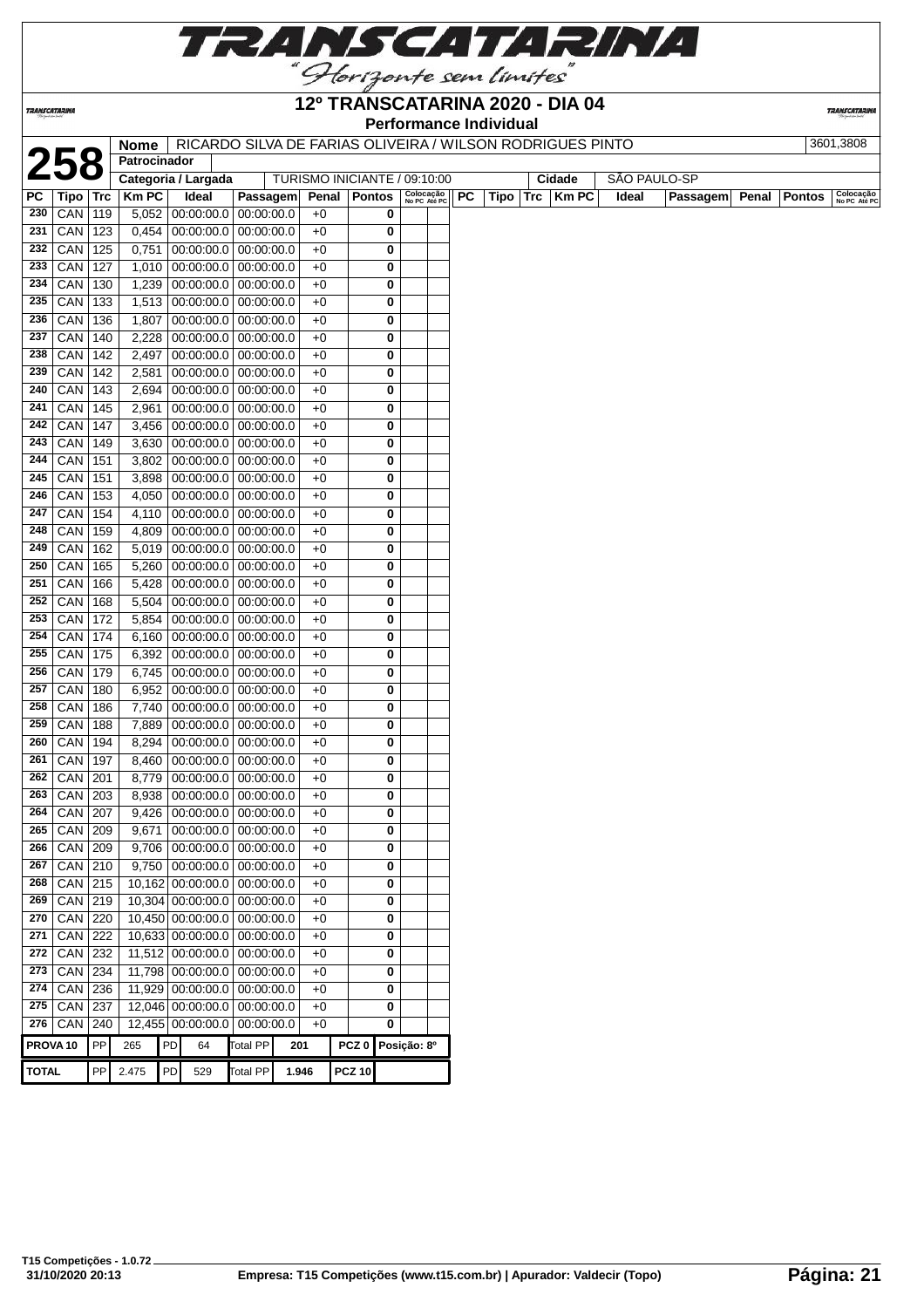

#### **12º TRANSCATARINA 2020 - DIA 04**

**Performance Individual**

**TRANSCATARIN** 

|              | 28         |                | <b>Nome</b><br>Patrocinador |                     | FABIO FRANCISCO DALPAZ / DEIVID DE GIACOMETI |              |                              |                            |                |          |                                    |            |              |                                   |                                 |              |               | 3549,3563                 |                            |
|--------------|------------|----------------|-----------------------------|---------------------|----------------------------------------------|--------------|------------------------------|----------------------------|----------------|----------|------------------------------------|------------|--------------|-----------------------------------|---------------------------------|--------------|---------------|---------------------------|----------------------------|
|              |            |                |                             | Categoria / Largada |                                              |              | TURISMO INICIANTE / 09:14:00 |                            |                |          |                                    |            | Cidade       | RIO DO SUL-SC                     |                                 |              |               |                           |                            |
| РC           | Tipo   Trc |                | <b>Km PC</b>                | Ideal               | Passagem Penal Pontos                        |              |                              | Colocação<br>No PC Até PC  |                | PC       | Tipo                               | <b>Trc</b> | <b>Km PC</b> | Ideal                             | Passagem                        | Penal        | <b>Pontos</b> | Colocação<br>No PC Até PC |                            |
|              |            |                |                             |                     | TRANSCATARINA 2020 - PROVA 08                |              |                              |                            |                |          |                                    |            |              |                                   |                                 |              |               |                           |                            |
| $\mathbf{1}$ | <b>TEM</b> | 5              | 0,458                       |                     | 10:01:42.1   10:01:42.3                      | $+0$         | +2                           | 40                         | 4°             | 59       | <b>TEM</b>                         | 139        | 4,677        |                                   | 11:05:30.8   11:05:30.6         | $+0$         | -2            | $4^{\circ}$               | $8^{\circ}$                |
| $\mathbf{2}$ | <b>TEM</b> | 5              | 0,614                       | 10:01:59.1          | 10:01:59.8                                   | $+0$         | +7                           | 4°                         | $4^{\circ}$    | 60       | <b>ROT</b>                         | 149        | 5.386        |                                   | 11:07:17.2   11:07:16.9         | $+0$         | 0             | $0^{\circ}$               | 0 <sup>o</sup>             |
| 3            | <b>TEM</b> | $\overline{7}$ | 0,793                       | 10:02:22.5          | 10:02:22.4                                   | $+0$         | -1                           | $2^{\circ}$                | 3 <sup>o</sup> | 61       | <b>TEM</b>                         | 152        | 5,708        | 11:08:11.7                        | 11:08:11.6                      | $+0$         | $-1$          | $2^{\circ}$               | $\overline{7^{\circ}}$     |
| 4            | TEM        | 10             | 1,469                       | 10:03:25.6          | 10:03:25.8                                   | $+0$         | +2                           | 4 <sup>0</sup>             | $2^{\circ}$    | 62       | TEM                                | 154        | 5,898        |                                   | 11:08:36.6   11:08:36.6         | $+0$         | 0             | $1^{\circ}$               | $6^{\circ}$                |
| 5            | TEM        | 13             | 2,122                       | 10:04:35.2          | 10:04:35.7                                   | $+0$         | +5                           | $4^{\circ}$                | 3 <sup>o</sup> | 63       | <b>TEM</b>                         | 158        | 6,444        | 11:09:51.6   11:09:52.1           |                                 | $+0$         | $+5$          | $4^{\circ}$               | $6^{\circ}$                |
| 6            | <b>TEM</b> | 16             | 3,228                       | 10:06:31.8          | 10:06:31.5                                   | $+0$         | -3                           | 4 <sup>0</sup>             | 3 <sup>o</sup> | 64       | <b>TEM</b>                         | 163        | 6,838        |                                   | 11:10:57.2 11:10:57.2           | $+0$         | 0             | $2^{\circ}$               | $6^{\circ}$                |
| 7            | <b>TEM</b> | 16             | 3,321                       | 10:06:42.9          | 10:06:42.6                                   | $+0$         | $-3$                         | $5^{\circ}$                | 3 <sup>o</sup> | 65       | <b>TEM</b>                         | 163        | 7,005        | 11:11:17.3 11:11:17.3             |                                 | $+0$         | 0             | $1^{\circ}$               | $6^{\circ}$                |
| 8            | <b>TEM</b> | 17             | 3,393                       | 10:06:50.0          | 10:06:50.6                                   | $+0$         | $+6$                         | $5^{\rm o}$                | 3 <sup>0</sup> | 66       | <b>TEM</b>                         | 165        | 7,221        | 11:11:43.5 11:11:43.8             |                                 | $+0$         | $+3$          | $3^{\circ}$               | $6^{\circ}$                |
| 9            | <b>TEM</b> | 18             | 3,661                       |                     | 10:07:14.0   10:07:14.4                      | $+0$         | +4                           | $7^\circ$                  | 3 <sup>o</sup> | 67       | <b>TEM</b>                         | 169        | 7,558        | 11:12:40.3   11:12:40.0           |                                 | $+0$         | $-3$          | $4^{\circ}$               | $6^{\circ}$                |
| 10           | <b>TEM</b> | 20             | 4,006                       | 10:07:43.3          | 10:07:43.3                                   | $+0$         | 0                            | 1 <sup>0</sup>             | 3 <sup>0</sup> | 68       | <b>TEM</b>                         | 171        | 7,835        | 11:13:11.0 11:13:11.2             |                                 | $+0$         | +2            | $4^{\circ}$               | 6 <sup>o</sup>             |
| 11           | <b>TEM</b> | 21             | 4,508                       | 10:08:24.3          | 10:08:24.5                                   | +0           | +2                           | $5^{\circ}$                | 3 <sup>o</sup> | 69       | <b>TEM</b>                         | 173        | 8,122        |                                   | 11:13:45.3   11:13:44.8         | $+0$         | -5            | $6^{\circ}$               | $6^{\circ}$                |
| 12           | <b>TEM</b> | 27             | 5,022                       | 10:09:28.0          | 10:09:27.9                                   | +0           | -1                           | 1 <sup>0</sup>             | 3 <sup>o</sup> | 70       | <b>TEM</b>                         | 178        | 0,195        |                                   | 11:18:19.0   11:18:18.9         | $+0$         | $-1$          | $5^{\circ}$               | $6^{\circ}$                |
| 13           | TEM        | 28             | 5,292                       | 10:10:05.4          | 10:10:05.6                                   | +0           | +2                           | $5^{\circ}$                | 3 <sup>0</sup> | 71       | <b>TEM</b>                         | 182        | 0,837        |                                   | 11:19:37.1   11:19:37.3         | $+0$         | $+2$          | $2^{\circ}$               | $6^{\circ}$                |
| 14           | <b>TEM</b> | 29             | 5,537                       | 10:10:33.3          | 10:10:34.1                                   | +0           | +8                           | $8^{\circ}$                | 3 <sup>o</sup> | 72       | <b>TEM</b>                         | 184        | 1,518        | 11:20:49.6   11:20:51.3           |                                 | $+0$         | $[+17]$       | $8^{\circ}$               | $6^{\circ}$                |
| 15           | <b>TEM</b> | 32             | 5,984                       | 10:11:33.7          | 10:11:34.5                                   | $+0$         | +8                           | 8 <sup>0</sup>             | 3 <sup>o</sup> | 73       | <b>TEM</b>                         | 185        | 1,841        |                                   | 11:21:20.8   11:21:21.5         | $+0$         | +7            | $7^\circ$                 | $6^{\circ}$                |
| 16           | <b>TEM</b> | 32             | 6,171                       | 10:11:54.1          | 10:11:54.9                                   | +0           | +8                           | 7 <sup>0</sup>             | $6^{\circ}$    | 74       | <b>TEM</b>                         | 187        | 2,220        | 11:22:06.2                        | 11:22:07.5                      | $+0$         | +13           | $7^\circ$                 | $6^{\circ}$                |
| 17           | <b>TEM</b> | 37             | 6.638                       |                     | 10:13:26.4   10:13:28.0                      | $+0$         | $[+16]$                      | 7 <sup>0</sup>             | 6 <sup>o</sup> | 75       | <b>TEM</b>                         | 188        | 2.385        | 11:22:20.6   11:22:20.9           |                                 | $+0$         | $+3$          | 70                        | $6^{\circ}$                |
| 18           | <b>TEM</b> | 39             | 6,747                       |                     | 10:13:40.2   10:13:41.1                      | $+0$         | +9                           | $6^{\circ}$                | $5^{\circ}$    | 76       | <b>TEM</b>                         | 189        | 2,663        | 11:22:49.1   11:22:49.7           |                                 | $+0$         | +6            | $6^{\circ}$               | $6^{\circ}$                |
| 19           | <b>TEM</b> | 43             | 7,375                       |                     | 10:14:59.7   10:14:59.8                      | $+0$         | +1                           | $2^{\circ}$                | $5^{\circ}$    | 77       | <b>TEM</b>                         | 192        | 3,284        | 11:23:59.0 11:24:00.1             |                                 | $+0$         | +11           | $8^{\circ}$               | $6^{\circ}$                |
| 20           | <b>TEM</b> | 47             | 8,108                       | 10:16:22.4          | 10:16:22.7                                   | +0           | $+3$                         | 3 <sup>0</sup>             | $5^{\circ}$    | 78       | <b>TEM</b>                         | 193        | 3,477        | 11:24:15.6   11:24:15.4           |                                 | $+0$         | -2            | $5^{\circ}$               | $6^{\circ}$                |
| 21           | <b>TEM</b> | 48             | 8,203                       | 10:16:32.2          | 10:16:32.2                                   | $+0$         | 0                            | 1 <sup>0</sup>             | 5 <sup>o</sup> | 79       | <b>TEM</b>                         | 195        | 3,857        | 11:25:05.0   11:25:06.1           |                                 | $+0$         | +11           | $6^{\circ}$               | $6^{\circ}$                |
| 22           | <b>TEM</b> | 49             | 8,442                       | 10:16:54.0          | 10:16:54.3                                   | $+0$         | +3                           | 6 <sup>o</sup>             | 5 <sup>0</sup> | 80       | <b>TEM</b>                         | 196        | 3,950        |                                   | 11:25:16.8   11:25:16.2         | $+0$         | -6            | $6^{\circ}$               | $6^{\circ}$                |
| 23           | <b>TEM</b> |                |                             |                     |                                              |              |                              | 1 <sup>0</sup>             | $5^{\circ}$    | 81       | <b>TEM</b>                         | 198        | 4,141        |                                   | 11:25:44.4   11:25:47.3         | $+0$         | $[+29]$       | $8^{\circ}$               | $6^{\circ}$                |
| 24           | <b>TEM</b> | 50<br>54       | 8,670                       | 10:17:18.6          | 10:17:18.6                                   | $+0$<br>$+0$ | 0                            | 1 <sup>0</sup>             | $5^{\circ}$    | 82       | <b>TEM</b>                         | 198        | 4,345        |                                   | 11:26:08.9   11:26:08.8         | $+0$         | -1            | $2^{\circ}$               | $6^{\circ}$                |
| 25           | <b>TEM</b> |                | 9,038                       | 10:17:57.9          | 10:17:58.1                                   |              | +2                           | 3 <sup>0</sup>             | $5^{\circ}$    | 83       | <b>TEM</b>                         | 200        | 4,730        | 11:26:56.2   11:26:56.1           |                                 | $+0$         | -1            | $1^{\circ}$               | $6^{\circ}$                |
|              |            | 57             | 10,040                      | 10:19:32.5          | 10:19:32.6                                   | $+0$         | +1                           | 8 <sup>o</sup>             |                | 84       | <b>TEM</b>                         | 200        | 5,055        | 11:27:31.7 11:27:32.4             |                                 | $+0$         | +7            | $6^{\circ}$               | $6^{\circ}$                |
| 26           | <b>TEM</b> | 58             | 10,246                      | 10:19:50.1          | 10:19:50.7                                   | $+0$         | $+6$                         |                            | 5 <sup>0</sup> | 85       | <b>TEM</b>                         | 202        | 5,376        | 11:28:41.3   11:28:41.4           |                                 | $+0$         | +1            | $2^{\circ}$               | 6 <sup>o</sup>             |
| 27           | <b>TEM</b> | 58             | 10,522                      |                     | 10:20:15.6   10:20:17.2                      | $+0$         | $[+16]$                      | $8^{\circ}$<br>$2^{\circ}$ | $5^{\circ}$    | 86       | <b>TEM</b>                         | 209        |              | 6,443 11:31:03.6 11:31:03.4       |                                 | $+0$         | -2            | $4^{\circ}$               | $6^{\circ}$                |
| 28           | <b>TEM</b> | 59             |                             | 10,587 10:20:22.7   | 10:20:22.7                                   | $+0$         | 0                            |                            | $5^{\circ}$    | 87       | <b>TEM</b>                         | 213        | 7,113        | 11:32:33.4 11:32:33.7             |                                 | $+0$         | $+3$          | 3 <sup>o</sup>            | $6^{\circ}$                |
| 29           | <b>TEM</b> | 62             |                             | 11,405 10:22:18.8   | 10:22:19.1                                   | +0           | $+3$                         | $6^{\circ}$                | $5^{\circ}$    | 88       | <b>TEM</b>                         | 214        | 7,209        |                                   | 11:32:45.1   11:32:45.3         | $+0$         | $+2$          | $1^{\circ}$               | $6^{\circ}$                |
| 30           | <b>TEM</b> | 68             | 11,987                      | 10:23:16.2          | 10:23:17.0                                   | +0           | +8                           | $8^{\circ}$                | $5^{\circ}$    | 89       | <b>TEM</b>                         | 224        |              | 8,502   11:35:48.0   11:35:48.6   |                                 | $+0$         | +6            | $6^{\circ}$               | $6^{\circ}$                |
| 31           | TEM        | 69             |                             | 12,415 10:23:51.4   | 10:23:52.2                                   | $+0$         | +8                           | 8 <sup>0</sup>             | 5 <sup>0</sup> |          | PROVA <sub>08</sub>                | PP         | 488          | PD<br>140                         | <b>Total PP</b><br>348          |              | <b>PCZ 10</b> | Posição: 6º               |                            |
| 32           | <b>TEM</b> | 72             |                             | 12,866 10:24:35.9   | 10:24:37.1                                   | $+0$         | $+12$                        | $8^{\circ}$                | $6^{\circ}$    |          |                                    |            |              |                                   | TRANSCATARINA 2020 - PROVA 09   |              |               |                           |                            |
| 33           | <b>TEM</b> | 76             | 13,674                      | 10:25:50.6          | 10:25:52.1                                   | $+0$         | +15                          | 8 <sup>0</sup>             | $6^{\circ}$    | 90       | TEM                                | 232        |              | $0,276$   11:53:14.4   11:53:15.2 |                                 | $+0$         | +8            | 3 <sup>o</sup>            | 3 <sup>o</sup>             |
| 34           | <b>TEM</b> | 77             |                             | 14,146 10:26:33.5   | 10:26:35.1                                   | $+0$         | $+16$                        | 8 <sup>0</sup>             | $7^\circ$      |          | 91   TEM $\boxed{234}$             |            |              |                                   | $0,421$ 11:53:31.4 11:53:31.3   | $+0$         | $-1$          |                           | $4^{\circ}$ 2 <sup>°</sup> |
|              | $35$ TEM   | 77             |                             |                     | 14,354 10:26:51.4 10:26:52.4                 | $+0$         | $+10$                        | $8^{\circ}$                | 7 <sup>0</sup> | 92       | TEM   238                          |            |              | $0,770$   11:54:23.7   11:54:24.4 |                                 | $+0$         | $+7$          | $5^{\circ}$               | 3 <sup>o</sup>             |
| 36           | <b>TEM</b> | 78             |                             |                     | 14,591 10:27:14.9 10:27:16.9                 | $+0$         | $[+20]$                      | $8^{\circ}$                | $7^\circ$      | 93       | <b>TEM</b>                         |            |              | 1,115   11:54:59.0   11:55:00.1   |                                 | $+0$         | $+11$         | $6^{\circ}$               | $5^{\circ}$                |
| 37           | <b>TEM</b> | 80             |                             |                     | 15,089 10:28:56.0 10:28:56.2                 | $+0$         | $+2$                         | $5^{\circ}$                | $7^\circ$      | 94       | TEM                                | 240<br>242 |              |                                   |                                 |              |               | 1 <sup>0</sup>            | 3 <sup>o</sup>             |
| 38           | <b>TEM</b> | 83             |                             | 15,461   10:29:38.4 | 10:29:38.6                                   | $+0$         | +2                           | 40                         | $7^\circ$      |          |                                    |            |              | 1,438   11:55:30.9   11:55:30.9   |                                 | $+0$         | 0             | $3^{\circ}$               | 3 <sup>o</sup>             |
| 39           | <b>TEM</b> | 85             |                             | 15,795 10:30:11.7   | 10:30:12.3                                   | $+0$         | $+6$                         | $5^{\circ}$                | $7^\circ$      | 95       | <b>TEM</b>                         | 244        | 2,001        | 11:56:20.0   11:56:20.1           |                                 | $+0$         | +1            | $5^{\circ}$               | 4 <sup>o</sup>             |
| 40           | <b>TEM</b> | 86             |                             |                     | 15,915 10:30:23.3 10:30:23.6                 | $+0$         | $+3$                         | $6^{\circ}$                | $7^{\circ}$    | 96<br>97 | <b>TEM   246</b><br><b>TEM 246</b> |            |              | 2,095   11:56:29.3   11:56:30.2   |                                 | $+0$<br>$+0$ | +9<br>-1      | $3^{\circ}$               | 3 <sup>o</sup>             |
| 41           | <b>TEM</b> | 87             |                             | 16,142 10:30:44.1   | 10:30:45.1                                   | $+0$         | $+10$                        | $8^{\circ}$                | $7^{\circ}$    |          |                                    |            |              | 2,419   11:56:59.2   11:56:59.1   |                                 |              |               | $7^\circ$                 | $4^{\circ}$                |
| 42           | <b>TEM</b> | 88             |                             | 16,453 10:31:10.5   | 10:31:10.8                                   | $+0$         | $+3$                         | $6^{\circ}$                | $7^\circ$      | 98<br>99 | TEM<br><b>TEM</b>                  | 249        | 3,147        | 11:58:12.9 11:58:13.5             |                                 | $+0$         | +6            | $6^{\circ}$               | $4^{\circ}$                |
| 43           | <b>TEM</b> | 90             | 16,937                      | 10:31:56.5          | 10:31:57.0                                   | $+0$         | +5                           | $6^{\circ}$                | $7^{\circ}$    |          |                                    | 251        | 3,348        | 11:58:36.2   11:58:36.8           |                                 | $+0$         | +6            | $3^{\circ}$               | 4 <sup>0</sup>             |
| 44           | <b>TEM</b> | 91             |                             |                     | 17,125 10:32:18.6 10:32:18.2                 | $+0$         | $-4$                         | $2^{\circ}$                | $6^{\circ}$    | 100      | <b>TEM</b>                         | 254        | 3,679        | 11:59:14.3 11:59:14.4             |                                 | $+0$         | $+1$          |                           | $4^{\circ}$                |
| 45           | <b>TEM</b> | 96             | 0,314                       |                     | 10:56:59.7   10:57:00.5                      | $+0$         | +8                           | 8 <sup>o</sup>             | $6^{\circ}$    | 101      | <b>TEM</b>                         | 255        | 3,981        |                                   | 11:59:45.9   11:59:46.0         | $+0$         | +1            | $3^{\circ}$               |                            |
| 46           | <b>TEM</b> | 102            |                             |                     | 0,819 10:57:52.2 10:57:52.0                  | $+0$         | $-2$                         | $7^\circ$                  | $6^{\circ}$    | 102      | TEM                                | 256        |              |                                   | $4,214$ 12:00:06.1   12:00:06.3 | $+0$         | +2            | $2^{\circ}$               | $4^{\circ}$                |
| 47           | <b>TEM</b> | 104            | 0,902                       |                     | 10:58:02.7   10:58:02.8                      | $+0$         | $+1$                         | 1 <sup>0</sup>             | $6^{\circ}$    | 103      | <b>TEM</b>                         | 258        | 4,330        |                                   | 12:00:18.4   12:00:19.3         | $+0$         | +9            | $7^\circ$                 | $5^{\circ}$                |
| 48           | <b>TEM</b> | 106            | 1,020                       | 10:58:23.5          | 10:58:25.1                                   | $+0$         | $[+16]$                      | $6^{\circ}$                | 6 <sup>o</sup> | 104      | <b>TEM</b>                         | 259        | 4,660        |                                   | 12:00:50.0   12:00:50.2         | $+0$         | +2            | $3^{\circ}$               | $5^{\circ}$                |
| 49           | <b>TEM</b> | 108            | 1,110                       | 10:58:35.5          | 10:58:35.0                                   | $+0$         | -5                           | 6 <sup>o</sup>             | $6^{\circ}$    | 105      | <b>TEM</b>                         | 260        | 4,758        |                                   | 12:01:00.4   12:01:01.8         | $+0$         | $+14$         | $7^\circ$                 | $5^{\circ}$                |
| 50           | <b>TEM</b> | 110            | 1,219                       |                     | 10:58:55.8 10:58:57.3                        | $+0$         | $+15$                        | $7^\circ$                  | $6^{\circ}$    | 106      | <b>TEM 262</b>                     |            | 4,966        |                                   | 12:01:25.8   12:01:25.8         | $+0$         | 0             | $2^{\circ}$               | $5^{\circ}$                |
| 51           | <b>TEM</b> | 112            | 1,316                       | 10:59:08.7          | 10:59:08.1                                   | $+0$         | -6                           | $6^{\circ}$                | $6^{\circ}$    | 107      | TEM                                | 271        | 6,349        |                                   | 12:04:04.7   12:04:05.9         | $+0$         | $+12$         | $8^{\circ}$               | $5^{\circ}$                |
| 52           | <b>TEM</b> | 113            | 1,425                       | 10:59:20.3          | 10:59:20.3                                   | +0           | 0                            | 1 <sup>0</sup>             | $6^{\circ}$    | 108      | <b>TEM</b>                         | 272        | 6,544        |                                   | 12:04:25.4   12:04:25.6         | $+0$         | +2            | $2^{\circ}$               | $5^{\circ}$                |
| 53           | <b>TEM</b> | 115            | 1,806                       |                     | 10:59:57.8 10:59:57.9                        | $+0$         | +1                           | $2^{\circ}$                | $6^{\circ}$    | 109      | <b>TEM</b>                         | 274        | 6,796        |                                   | 12:04:49.1   12:04:49.6         | $+0$         | $+5$          | $7^\circ$                 | $5^{\circ}$                |
| 54           | TEM        | 118            | 2,133                       |                     | 11:00:41.3   11:00:41.5                      | $+0$         | $+2$                         | 4 <sup>0</sup>             | $6^{\circ}$    | 110      | <b>TEM</b>                         | 275        | 7,019        | 12:05:08.6   12:05:08.7           |                                 | $+0$         | +1            | $3^{\circ}$               | 4 <sup>0</sup>             |
| 55           | <b>ROT</b> | 122            | 2,730                       |                     | 11:01:35.6   11:01:46.9                      | $+0$         | 0                            | $0^{\circ}$                | $0^{\circ}$    | 111      | <b>TEM</b>                         | 276        | 7,284        |                                   | 12:05:53.3   12:05:53.8         | $+0$         | $+5$          | $4^{\circ}$               | $5^{\circ}$                |
| 56           | <b>TEM</b> | 122            | 2,987                       |                     | 11:02:01.3   11:02:03.9                      | $+0$         | $[+26]$                      | 8 <sup>0</sup>             | $8^{\circ}$    | 112      | <b>TEM</b>                         | 280        | 7,688        |                                   | 12:06:33.6   12:06:34.3         | $+0$         | +7            | $8^{\circ}$               | $5^{\circ}$                |
| 57           | <b>TEM</b> | 132            |                             |                     | 3,749   11:03:35.6   11:03:35.4              | $+0$         | -21                          | $2^{\circ}$                | $8^{\circ}$    | 113      | <b>TEM</b>                         | 281        | 7,817        |                                   | 12:06:48.3   12:06:48.2         | $+0$         | -1            | 10                        | $5^{\circ}$                |
| 58           | TEM   136  |                |                             |                     | 4,237   11:04:38.1   11:04:38.7              | $+0$         | $+6$                         | 6 <sup>o</sup>             | 8 <sup>o</sup> | 114      | <b>TEM 283</b>                     |            | 8,249        |                                   | 12:07:37.7   12:07:38.3         | $+0$         | +6            |                           | $7°$ 5°                    |

**T15 Competições - 1.0.72**

**TRANSCATARINA**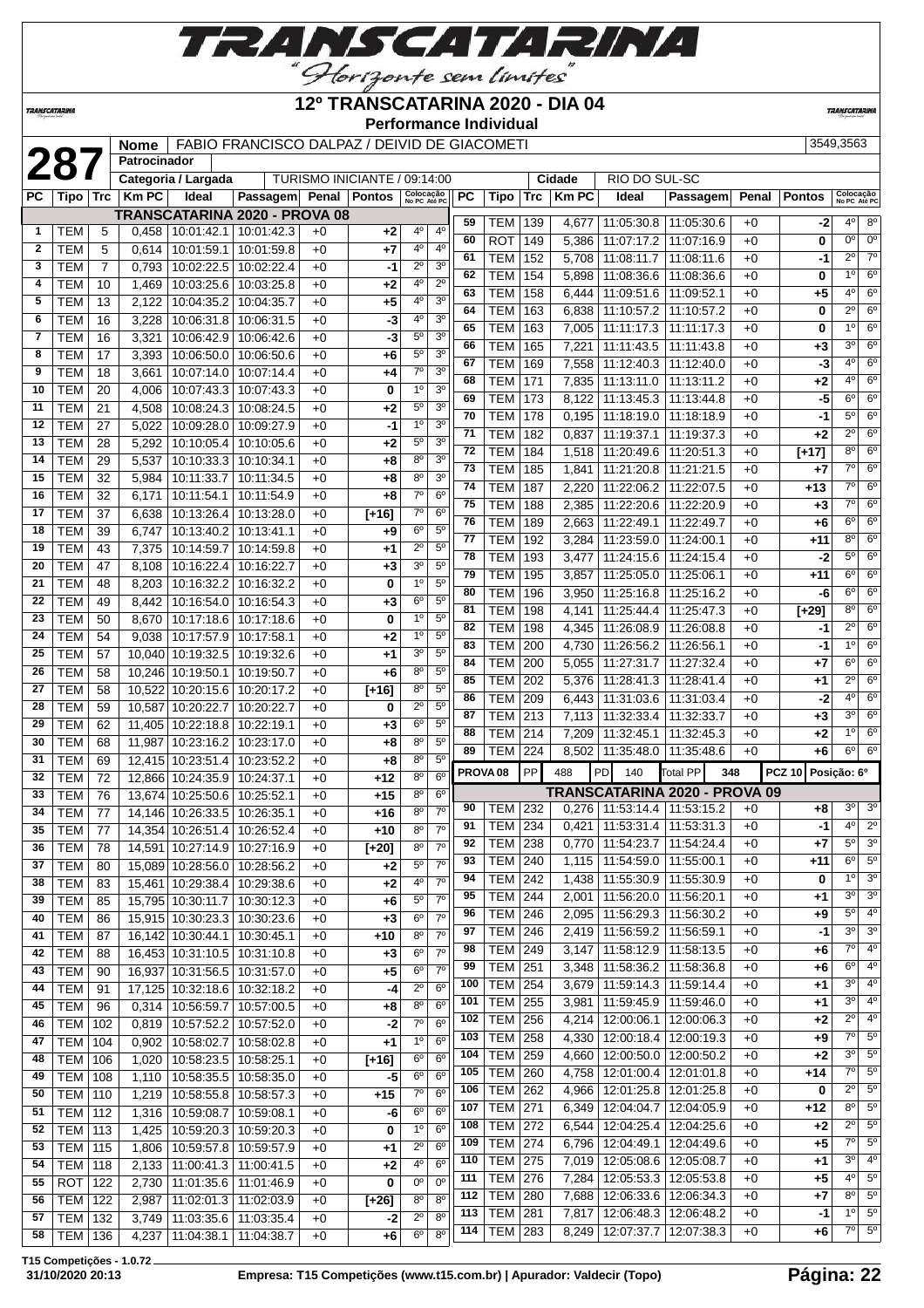

#### **12º TRANSCATARINA 2020 - DIA 04**

**Performance Individual**

**TRANSCATARIN** 

**TRANSCATARINA** 

|            |                  |     | Nome         |                              | FABIO FRANCISCO DALPAZ / DEIVID DE GIACOMETI |       |                              |                           |                                  |           |                     |     |                |                                       |                                      |       |                  | 3549,3563                 |                  |
|------------|------------------|-----|--------------|------------------------------|----------------------------------------------|-------|------------------------------|---------------------------|----------------------------------|-----------|---------------------|-----|----------------|---------------------------------------|--------------------------------------|-------|------------------|---------------------------|------------------|
|            | 287              |     | Patrocinador |                              |                                              |       |                              |                           |                                  |           |                     |     |                |                                       |                                      |       |                  |                           |                  |
|            |                  |     |              | Categoria / Largada          |                                              |       | TURISMO INICIANTE / 09:14:00 |                           |                                  |           |                     |     | Cidade         | RIO DO SUL-SC                         |                                      |       |                  |                           |                  |
| РC         | Tipo   Trc       |     | <b>KmPC</b>  | Ideal                        | Passagem                                     | Penal | <b>Pontos</b>                | Colocação<br>No PC Até PC |                                  | <b>PC</b> | Tipo                | Trc | <b>Km PC</b>   | Ideal                                 | Passagem                             | Penal | <b>Pontos</b>    | Colocação<br>No PC Até PC |                  |
| 115        | <b>TEM 283</b>   |     | 8,565        | 12:08:06.9                   | 12:08:07.0                                   | $+0$  | $+1$                         | $4^{\circ}$               | $5^{\circ}$                      |           |                     |     |                |                                       |                                      |       |                  |                           |                  |
| 116        | <b>TEM</b>       | 285 | 8,906        | 12:08:40.6                   | 12:08:40.4                                   | $+0$  | -2                           | 3 <sup>o</sup>            | 5 <sup>0</sup>                   | 174       | <b>TEM</b>          | 461 | 5,014          |                                       | 13:29:47.0   13:30:17.3              | $+0$  | $+303$           | $5^{\circ}$               | $5^{\circ}$      |
| 117        | <b>TEM</b>       | 287 | 9,397        | 12:10:06.1                   | 12:10:06.1                                   | $+0$  | 0                            | 1 <sup>0</sup>            | $4^{\circ}$                      | 175       | <b>TEM</b>          | 465 | 5,417          | 13:30:48.3                            | 13:31:21.0                           | $+0$  | $+327$           | $5^{\circ}$               | $5^{\circ}$      |
| 118        | <b>TEM</b>       | 290 | 9,528        | 12:10:38.8                   | 12:10:39.1                                   | $+0$  | $+3$                         | 40                        | 5 <sup>0</sup>                   | 176       | <b>TEM</b>          | 473 | 6,037          | 13:32:21.2                            | 13:32:55.8                           | $+0$  | $+346$           | $5^{\circ}$               | $5^{\circ}$      |
| 119        | <b>TEM</b>       | 294 | 9,643        | 12:10:54.1                   | 12:10:55.1                                   | $+0$  | $+10$                        | $5^{\circ}$               | $5^{\circ}$                      | 177       | <b>TEM</b>          | 474 | 6,246          | 13:32:41.1                            | 13:33:18.9                           | $+0$  | $+378$           | $5^{\circ}$               | $5^{\circ}$      |
| 120        | TEM              | 296 | 9,885        | 12:11:22.4                   | 12:11:22.5                                   | $+0$  | +1                           | 3 <sup>0</sup>            | 5 <sup>0</sup>                   | 178       | <b>TEM</b>          | 479 | 6,533          | 13:33:17.4                            | 13:34:07.4                           | $+0$  | $+500$           | $5^{\circ}$               | $5^{\circ}$      |
| 121        | <b>TEM</b>       | 304 | 10,559       | 12:13:28.3                   | 12:13:28.8                                   | $+0$  | $+5$                         | 5 <sup>o</sup>            | 3 <sup>o</sup>                   | 179       | <b>TEM</b>          | 481 | 6,828          | 13:33:58.8                            | 13:34:50.2                           | $+0$  | $[+514]$         | $5^{\circ}$               | $5^{\circ}$      |
| 122        | TEM              | 306 | 10,775       | 12:13:52.6                   | 12:13:54.3                                   | $+0$  | $+17$                        | 6 <sup>o</sup>            | 3 <sup>0</sup>                   | 180       | <b>TEM</b>          | 488 | 7,399          | 13:35:29.3                            | 13:36:10.4                           | $+0$  | $+411$           | 5 <sup>o</sup>            | $\overline{5^0}$ |
| 123        | <b>TEM</b>       | 310 | 11,207       | 12:14:38.7                   | 12:14:38.9                                   | +0    | $+2$                         | $5^{\circ}$               | 3 <sup>o</sup>                   | 181       | <b>TEM</b>          | 489 | 7,456          | 13:35:37.9                            | 13:36:19.4                           | $+0$  | $+415$           | $5^{\circ}$               | $5^{\circ}$      |
| 124        | <b>TEM 315</b>   |     |              | 12,352 12:16:24.0            | 12:16:23.7                                   | $+0$  | -3                           | 5 <sup>0</sup>            | 3 <sup>o</sup>                   | 182       | <b>TEM</b>          | 492 | 7,828          | 13:36:25.4                            | 13:37:15.5                           | $+0$  | $+501$           | $5^{\circ}$               | $5^{\circ}$      |
| 125        | <b>TEM 318</b>   |     |              | 12,959 12:17:24.7            | 12:17:24.4                                   | $+0$  | -3                           | 4 <sup>0</sup>            | 3 <sup>0</sup>                   | 183       | <b>TEM</b>          | 494 | 8,032          | 13:36:49.8                            | 13:37:39.6                           | $+0$  | +498             | $5^{\circ}$               | $\overline{5^0}$ |
| 126        | <b>TEM</b>       | 342 |              | 16,039 12:23:58.2            | 12:23:58.2                                   | $+0$  | 0                            | 1 <sup>0</sup>            | 3 <sup>0</sup>                   | 184       | <b>TEM</b>          | 495 | 8,173          | 13:37:05.7                            | 13:37:55.4                           | $+0$  | $+497$           | $5^{\circ}$               | 5 <sup>0</sup>   |
| 127        | <b>TEM</b>       | 344 |              | 16,217 12:24:19.1            | 12:24:19.3                                   | $+0$  | +2                           | 4 <sup>0</sup>            | 3 <sup>0</sup>                   | 185       | TEM                 | 496 | 8,491          |                                       | 13:38:04.3   13:38:55.5              | $+0$  | $+512$           | $5^{\circ}$               | $5^{\circ}$      |
| 128        | <b>TEM</b>       | 345 | 16,412       | 12:24:40.2                   | 12:24:40.4                                   | $+0$  | $+2$                         | 4 <sup>0</sup>            | 3 <sup>o</sup>                   |           | PROVA <sub>09</sub> | PP  | 6.869          | <b>PD</b><br>664                      | <b>Total PP</b><br>6.205             |       | PCZ <sub>4</sub> | Posição: 5º               |                  |
| 129        | <b>TEM</b>       | 345 | 16,588       | 12:24:56.4                   | 12:24:56.2                                   | $+0$  | -2                           | 3 <sup>o</sup>            | 3 <sup>o</sup>                   |           |                     |     |                |                                       | <b>TRANSCATARINA 2020 - PROVA 10</b> |       |                  |                           |                  |
| 130        | TEM              | 346 | 16,868       | 12:25:19.2                   | 12:25:19.6                                   | $+0$  | +4                           | 4 <sup>0</sup>            | 3 <sup>o</sup>                   | 186       | TEM                 | 3   | 0,348          |                                       | 14:30:52.8   14:30:52.8              | $+0$  | 0                | $2^{\circ}$               | $2^{\circ}$      |
| 131        | TEM              | 350 | 17,210       | 12:25:57.8                   | 12:25:58.7                                   | $+0$  | +9                           | $8^{\circ}$               | 3 <sup>0</sup>                   | 187       | <b>TEM</b>          | 3   | 0,443          | 14:31:02.3                            | 14:31:02.3                           | $+0$  | 0                | $2^{\circ}$               | 1 <sup>0</sup>   |
| 132        | <b>TEM</b>       | 356 | 18,005       | 12:27:22.2                   | 12:27:22.4                                   | $+0$  | $+2$                         | 3 <sup>o</sup>            | 3 <sup>o</sup>                   | 188       | <b>TEM</b>          | 6   | 0,849          | 14:31:43.0                            | 14:31:43.2                           | $+0$  | +2               | $2^{\circ}$               | 1 <sup>0</sup>   |
| 133        | <b>TEM</b>       | 357 | 18,323       | 12:27:54.2                   | 12:27:54.5                                   | $+0$  | $+3$                         | 5 <sup>0</sup>            | $\overline{3^0}$                 | 189       | <b>TEM</b>          | 7   | 1,236          | 14:32:19.1                            | 14:32:19.9                           | $+0$  | +8               | $7^\circ$                 | 5 <sup>o</sup>   |
| 134        | <b>TEM</b>       | 359 | 18,832       | 12:28:50.1                   | 12:28:50.9                                   | $+0$  | +8                           | 7 <sup>0</sup>            | 3 <sup>o</sup>                   | 190       | <b>TEM</b>          | 8   | 1,438          | 14:32:38.5                            | 14:32:39.2                           | $+0$  | $+7$             | 5 <sup>o</sup>            | 4 <sup>0</sup>   |
| 135        | <b>TEM</b>       | 361 |              | 19,036 12:29:09.0            | 12:29:09.5                                   | $+0$  | $+5$                         | 7 <sup>o</sup>            | 3 <sup>o</sup>                   | 191       | <b>TEM</b>          | 11  | 1,752          | 14:33:11.6                            | 14:33:13.1                           | $+0$  | $[+15]$          | $8^{\circ}$               | 5 <sup>o</sup>   |
| 136        | <b>TEM</b>       | 362 |              | 19,285 12:29:33.3            | 12:29:30.8                                   | $+0$  | $[-25]$                      | 7 <sup>o</sup>            | $5^{\circ}$                      | 192       | <b>TEM</b>          | 11  | 2,037          | 14:33:36.0                            | 14:33:36.4                           | $+0$  | +4               | $6^{\circ}$               | $\overline{5^0}$ |
|            |                  |     |              |                              |                                              |       |                              | 8 <sup>0</sup>            | 6 <sup>o</sup>                   | 193       | <b>TEM</b>          | 12  | 2,376          | 14:34:09.0                            | 14:34:10.7                           | $+0$  | $[+17]$          | $7^\circ$                 | $6^{\circ}$      |
| 137        | <b>TEM</b>       | 366 |              | 19,680 12:30:23.9            | 12:30:25.2                                   | $+0$  | $+13$                        | 7 <sup>0</sup>            | $6^{\circ}$                      | 194       | <b>TEM</b>          | 14  | 2,679          | 14:34:44.1                            | 14:34:44.9                           | $+0$  | +8               | 6 <sup>o</sup>            | $6^{\circ}$      |
| 138<br>139 | <b>TEM</b>       | 368 | 20,001       | 12:31:01.8                   | 12:31:02.8                                   | $+0$  | $+10$                        | $7^{\circ}$               | 6 <sup>o</sup>                   | 195       | TEM                 | 16  | 2,776          | 14:34:56.2                            | 14:34:55.7                           | $+0$  | -5               | 5 <sup>o</sup>            | 6 <sup>o</sup>   |
|            | TEM              | 370 | 20,193       | 12:31:28.2                   | 12:31:29.6                                   | $+0$  | $+14$                        | 5 <sup>0</sup>            | 6 <sup>o</sup>                   | 196       | <b>TEM</b>          | 17  | 2,864          | 14:35:08.1                            | 14:35:07.8                           | $+0$  | -3               | 1 <sup>°</sup>            | $\overline{2^0}$ |
| 140        | TEM              | 374 |              | 20,442 12:32:07.0            | 12:32:07.8                                   | $+0$  | $+8$                         | 6 <sup>o</sup>            | 6 <sup>o</sup>                   | 197       | <b>TEM</b>          | 18  | 3,202          | 14:35:38.1                            | 14:35:38.0                           | $+0$  | -1               | 5 <sup>0</sup>            | 3 <sup>o</sup>   |
| 141        | <b>TEM</b>       | 385 |              | 22,186 12:35:25.0            | 12:35:24.4                                   | +0    | -6                           | 7 <sup>o</sup>            | 6 <sup>o</sup>                   | 198       | <b>TEM</b>          | 20  | 3,557          | 14:36:18.8                            | 14:36:19.6                           | $+0$  | +8               | $\overline{7^0}$          | 4 <sup>0</sup>   |
| 142        | <b>TEM</b>       | 386 | 22,778       | 12:36:16.2                   | 12:36:17.0                                   | $+0$  | +8                           | 8 <sup>0</sup>            | 6 <sup>o</sup>                   | 199       | <b>TEM</b>          | 22  | 3,802          | 14:36:44.6                            | 14:36:45.6                           | $+0$  | $+10$            | $8^{\circ}$               | 5 <sup>o</sup>   |
| 143        | <b>TEM</b>       | 389 |              | 23,313 12:37:20.9            | 12:37:22.3                                   | $+0$  | $+14$                        | 7 <sup>o</sup>            | 6 <sup>o</sup>                   | 200       | <b>TEM</b>          | 24  | 4,501          | 14:37:47.2                            | 14:37:47.7                           | $+0$  | $+5$             | $4^{\circ}$               | 4 <sup>0</sup>   |
| 144        | <b>TEM</b>       | 391 | 23,734       | 12:38:01.7                   | 12:38:02.5                                   | $+0$  | +8                           | 3 <sup>0</sup>            | $6^{\circ}$                      | 201       | <b>TEM</b>          | 27  | 4,911          | 14:39:13.5                            | 14:39:15.0                           | $+0$  | $+15$            | 6 <sup>o</sup>            | $5^{\circ}$      |
| 145        | <b>TEM</b>       | 392 |              | 23,972 12:38:29.5            | 12:38:29.7                                   | $+0$  | +2                           |                           |                                  | 202       | <b>TEM</b>          | 28  | 5,054          | 14:39:35.5                            | 14:39:36.2                           | $+0$  | +7               | $5^{\circ}$               | 5 <sup>o</sup>   |
| 146        | <b>TEM</b>       | 394 |              | 24,246 12:38:58.9            | 12:38:59.7                                   | $+0$  | $+8$                         | 8 <sup>0</sup>            | 6 <sup>o</sup><br>6 <sup>o</sup> | 203       | <b>TEM</b>          | 35  | 5,680          | 14:40:59.0                            | 14:40:59.9                           | $+0$  | +9               | $6^{\circ}$               | $\overline{5^0}$ |
| 147        | <b>TEM</b>       | 396 | 24,687       | 12:39:48.5                   | 12:39:49.2                                   | $+0$  | +7                           | 6 <sup>o</sup>            |                                  | 204       | TEM                 | 42  | 6,979          | 14:43:13.1                            | 14:43:13.5                           | $+0$  | +4               | 4 <sup>0</sup>            | $5^{\circ}$      |
| 148        | TEM              | 397 | 24,811       | 12:40:16.9                   | 12:40:17.7                                   | $+0$  | $+8$                         | 4 <sup>0</sup>            | 5 <sup>0</sup><br>5 <sup>o</sup> | 205       | <b>TEM</b>          | 44  | 7,571          | 14:44:06.1                            | 14:44:06.9                           | $+0$  | +8               | $7^\circ$                 | 5 <sup>o</sup>   |
| 149        | <b>TEM</b>       | 399 | 24,947       | 12:40:39.1                   | 12:40:39.3                                   | $+0$  | +2                           | 3 <sup>o</sup>            |                                  | 206       | <b>TEM</b>          | 44  | 7,718          | 14:44:22.1                            | 14:44:22.7                           | $+0$  | +6               | 5 <sup>o</sup>            | 5 <sup>o</sup>   |
| 150        | <b>TEM 400</b>   |     |              | 25,136 12:41:01.5            | 12:41:02.1                                   | $+0$  | $+6$                         | 7 <sup>0</sup>            | $5^{\circ}$                      | 207       | TEM                 | 45  |                | 7,977   14:44:51.6   14:44:52.4       |                                      | $+0$  | +8               | $6^{\circ}$               | 4 <sup>0</sup>   |
| 151        | $ TEM $ 403      |     |              | 25,361 12:41:44.0 12:41:46.3 |                                              | $+0$  | $[+23]$                      | $7^{\circ}$               | 5 <sup>0</sup>                   | 208       | TEM                 | 46  | 8,252          |                                       | 14:45:22.5   14:45:22.2              | $+0$  | $-3$             | $4^{\circ}$               | 4 <sup>0</sup>   |
| 152        | <b>TEM   404</b> |     |              | 25,580 12:42:01.8            | 12:42:04.4                                   | $+0$  | $[+26]$                      | $7^\circ$                 | $5^{\circ}$                      | 209       | <b>TEM</b>          | 48  | 8,610          | 14:45:55.8   14:45:55.1               |                                      | $+0$  | $-7$             | $8^{\circ}$               | 5 <sup>o</sup>   |
| 153        | <b>TEM 407</b>   |     | 0,187        | 13:17:37.2                   | 13:17:39.1                                   | $+0$  | $+19$                        | $5^{\circ}$               | $5^{\circ}$                      | 210       | CAN                 | 53  | 0,159          | $00:00:00.0$ 00:00:00.0               |                                      | $+0$  | 0                |                           |                  |
| 154        | <b>TEM 408</b>   |     | 0,297        | 13:17:53.7                   | 13:17:55.7                                   | $+0$  | $+20$                        | $5^{\circ}$               | 4 <sup>0</sup>                   | 211       | CAN                 | 58  |                |                                       | $00:00:00.0$   00:00:00.0            | $+0$  |                  |                           |                  |
| 155        | <b>TEM 410</b>   |     | 0,480        | 13:18:22.8                   | 13:18:20.6                                   | $+0$  | -22                          | 1 <sup>0</sup>            | 4 <sup>0</sup>                   | 212       | CAN                 | 61  | 0,438<br>0,635 |                                       | 00:00:00.0 00:00:00.0                | $+0$  | 0<br>0           |                           |                  |
| 156        | <b>TEM 412</b>   |     | 0,658        | 13:18:42.2                   | 13:18:43.2                                   | $+0$  | $+10$                        | 1 <sup>o</sup>            | 4 <sup>0</sup>                   | 213       | CAN                 | 62  | 0,725          |                                       | $00:00:00.0$   $00:00:00.0$          | $+0$  | 0                |                           |                  |
| 157        | <b>TEM 416</b>   |     | 1,091        | 13:19:59.4                   | 13:20:00.5                                   | $+0$  | +11                          | 6 <sup>o</sup>            | $4^{\circ}$                      | 214       | CAN                 | 66  | 1,059          |                                       | $00:00:00.0$   00:00:00.0            | $+0$  | 0                |                           |                  |
| 158        | <b>TEM 421</b>   |     | 1,583        | 13:20:58.2                   | 13:21:00.5                                   | $+0$  | $+23$                        | $6^{\circ}$               | $4^{\circ}$                      | 215       | CAN                 | 75  | 1,798          |                                       | $00:00:00.0$   $00:00:00.0$          | $+0$  | 0                |                           |                  |
| 159        | <b>TEM</b>       | 422 | 1,650        | 13:21:07.6                   | 13:21:09.2                                   | $+0$  | +16                          | $6^{\circ}$               | 4 <sup>0</sup>                   | 216       | CAN                 | 76  | 1,931          |                                       | $00:00:00.0$ 00:00:00.00             | $+0$  | 0                |                           |                  |
| 160        | $TEM$ 425        |     | 1,838        | 13:21:32.8                   | 13:21:36.7                                   | $+0$  | $+39$                        | 6 <sup>o</sup>            | 4 <sup>0</sup>                   | 217       | CAN                 | 77  |                | 00:00:00.0                            | 00:00:00.0                           |       |                  |                           |                  |
| 161        | <b>TEM 426</b>   |     | 1,948        | 13:21:46.3                   | 13:21:48.6                                   | $+0$  | $[+23]$                      | $6^{\circ}$               | 4 <sup>0</sup>                   |           |                     |     | 2,054          |                                       |                                      | $+0$  | 0                |                           |                  |
| 162        | <b>TEM 428</b>   |     | 2,047        | 13:22:00.0                   | 13:22:02.9                                   | $+0$  | $[+29]$                      | 3 <sup>0</sup>            | 4 <sup>0</sup>                   | 218       | CAN                 | 79  | 2,182          |                                       | $00:00:00.0$   $00:00:00.0$          | $+0$  | 0                |                           |                  |
| 163        | TEM 430          |     | 2,259        | 13:22:23.4                   | 13:22:24.8                                   | $+0$  | $+14$                        | $2^{\circ}$               | 4 <sup>0</sup>                   | 219       | CAN                 | 82  | 2,330          |                                       | $00:00:00.0$   $00:00:00.0$          | $+0$  | 0                |                           |                  |
| 164        | TEM 436          |     | 2,877        | 13:23:55.3                   | 13:24:00.2                                   | $+0$  | $+49$                        | 3 <sup>0</sup>            | 4 <sup>0</sup>                   | 220       | CAN                 | 84  | 2,408          |                                       | $00:00:00.0$   $00:00:00.0$          | $+0$  | 0                |                           |                  |
| 165        | <b>TEM 440</b>   |     | 3,069        | 13:24:32.6                   | 13:24:38.6                                   | $+0$  | $+60$                        | $5^{\circ}$               | 4 <sup>0</sup>                   | 221       | CAN                 | 86  | 2,611          |                                       | $00:00:00.0$   $00:00:00.0$          | $+0$  | 0                |                           |                  |
| 166        | <b>TEM 442</b>   |     | 3,300        | 13:25:03.9                   | 13:25:11.9                                   | $+0$  | +80                          | 3 <sup>o</sup>            | 4 <sup>0</sup>                   | 222       | CAN                 | 89  | 2,858          | 00:00:00.0 00:00:00.0                 |                                      | $+0$  | 0                |                           |                  |
| 167        | $TEM$ 443        |     | 3,588        | 13:25:53.3                   | 13:25:53.4                                   | $+0$  | $+1$                         | $1^{\circ}$               | $4^{\circ}$                      | 223       | CAN                 | 92  | 3,091          |                                       | $00:00:00.0$ 00:00:00.0              | $+0$  | 0                |                           |                  |
| 168        | TEM              | 444 | 3,689        | 13:26:10.6                   | 13:26:08.4                                   | $+0$  | -22                          | $2^{\circ}$               | 3 <sup>o</sup>                   | 224       | CAN                 | 98  | 3,375          |                                       | $00:00:00.0$   $00:00:00.0$          | $+0$  | 0                |                           |                  |
| 169        | <b>TEM 446</b>   |     | 3,813        | 13:26:29.5                   | 13:26:28.9                                   | $+0$  | -6                           | $2^{\circ}$               | $2^{\circ}$                      | 225       | CAN                 | 106 | 4,007          |                                       | $00:00:00.0$ 00:00:00.0              | $+0$  | 0                |                           |                  |
|            | 170   TEM   451  |     | 4,228        | 13:27:46.8                   | 13:27:49.2                                   | $+0$  | $[+24]$                      | $2^{\circ}$               | $2^{\circ}$                      | 226       | CAN                 | 107 | 4,162          |                                       | $00:00:00.0$ 00:00:00.0              | $+0$  | 0                |                           |                  |
| 171        | TEM 456          |     | 4,561        | 13:28:36.9                   | 13:29:00.4                                   | $+0$  | $+235$                       | $5^{\circ}$               | $2^{\circ}$                      | 227       | CAN 109             |     | 4,261          |                                       | $00:00:00.0$   $00:00:00.0$          | $+0$  | 0                |                           |                  |
| 172        | <b>TEM 457</b>   |     | 4,812        | 13:29:16.2                   | 13:29:47.1                                   | $+0$  | $+309$                       | $5^{\circ}$               | 4 <sup>0</sup>                   | 228       | CAN   110           |     | 4,373          |                                       | $00:00:00.0$   $00:00:00.0$          | $+0$  | 0                |                           |                  |
|            | 173   TEM   459  |     | 4,938        | 13:29:36.7                   | 13:30:03.2                                   | $+0$  | $+265$                       | $5^{\circ}$               | $5^{\circ}$                      | 229       | CAN 115             |     | 4,675          | $\vert$ 00:00:00.0 $\vert$ 00:00:00.0 |                                      | $+0$  | 0                |                           |                  |